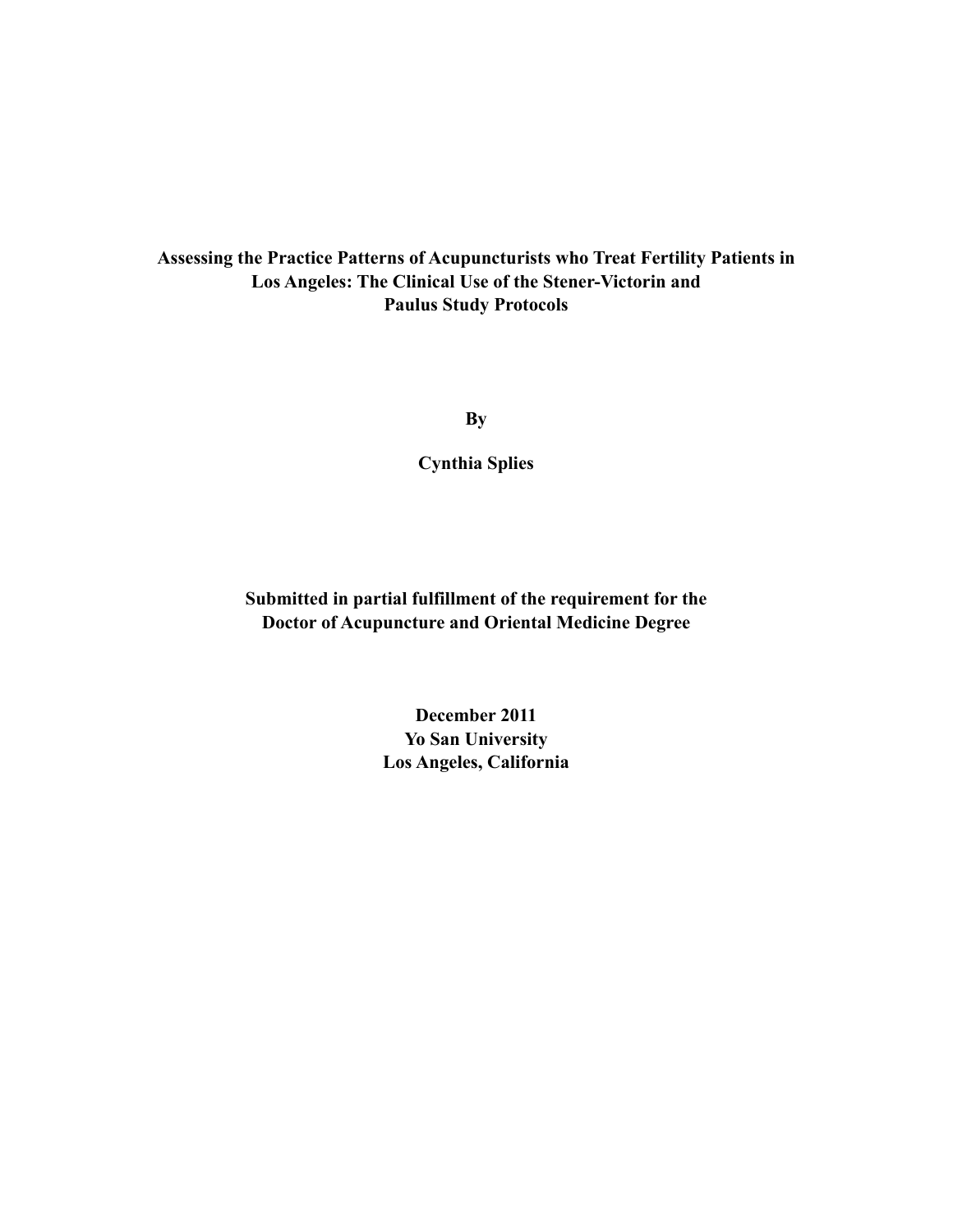**Approval Signatures Page** 

This Capstone Project has been reviewed and approved by:

ý,

 $\frac{1}{4}$ len  $\frac{1}{4}$ 

Larry Ryan, Ph.D., Capstone Thesis Advisor

Doch Vi

Daoshing Ni, Ph.D., L.Ac., Specialty Chair

Cerv 6 Cechite.

Carola Gehrke, Ph.D., DAOM Program Director

12/30/2011

 $12 - 30 - 11$ 

Date

 $\frac{(2/3 \cdot 6)}{2}$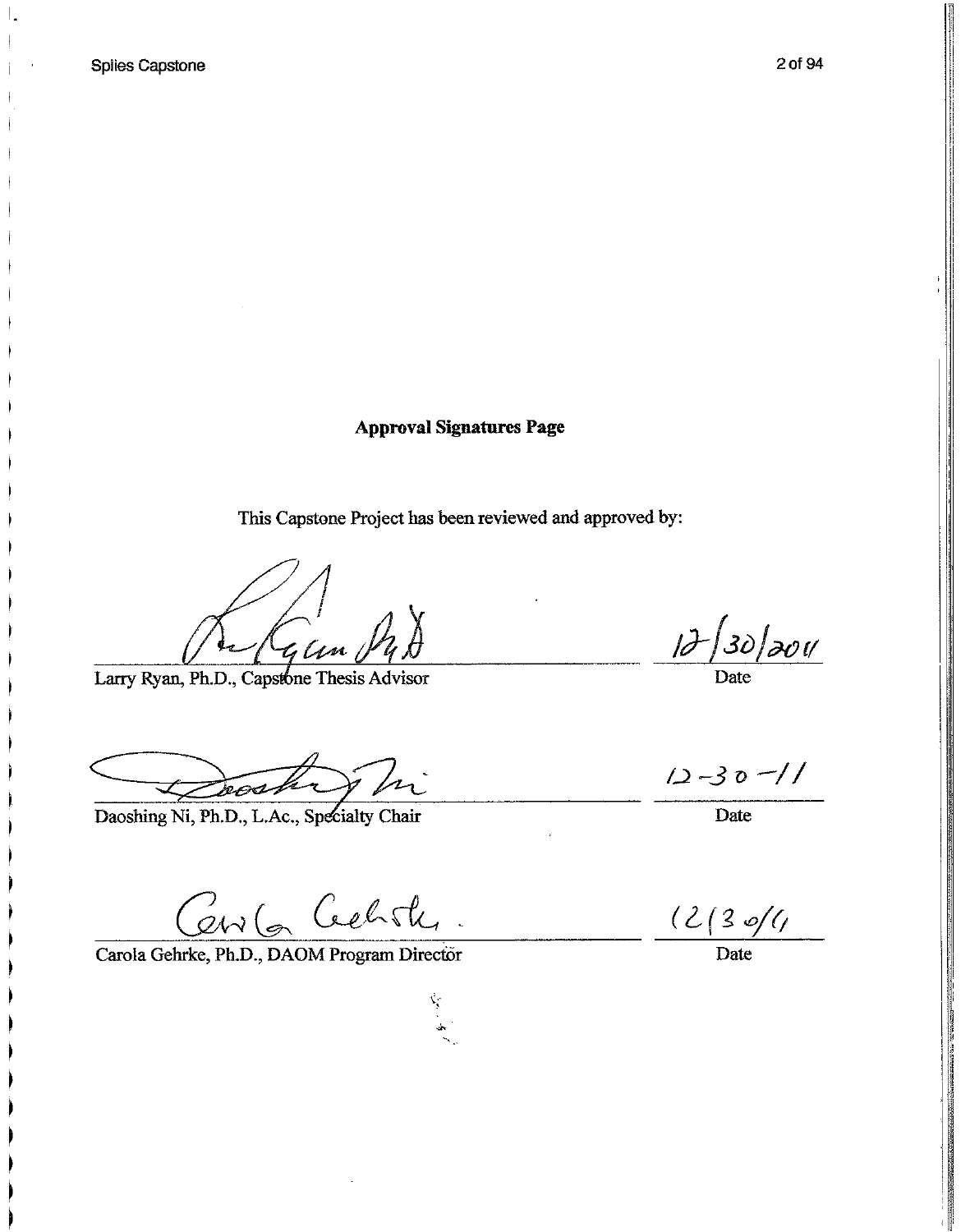### **ABSTRACT**

In the past decade the two Traditional Chinese Medicine protocols, the Stener-Victorin protocol and the Paulus protocol, emerged as widely used procedures for the treatment of infertility. A good deal of theory and research has been published regarding those two protocols. The current study gathered data from practitioners regarding a number of variables and factors pertaining to their use of one or both of the designated protocols. A web based survey instrument was administered to Traditional Chinese Medicine practitioners who self identify as having some level of infertility specialty in their practices. The survey revealed that practitioners that had a greater amount of post graduate training in fertility TCM or western reproductive medicine were more likely to use the protocols, as were practitioners that worked with reproductive endocrinologists and those that treated a greater number of fertility patients per week.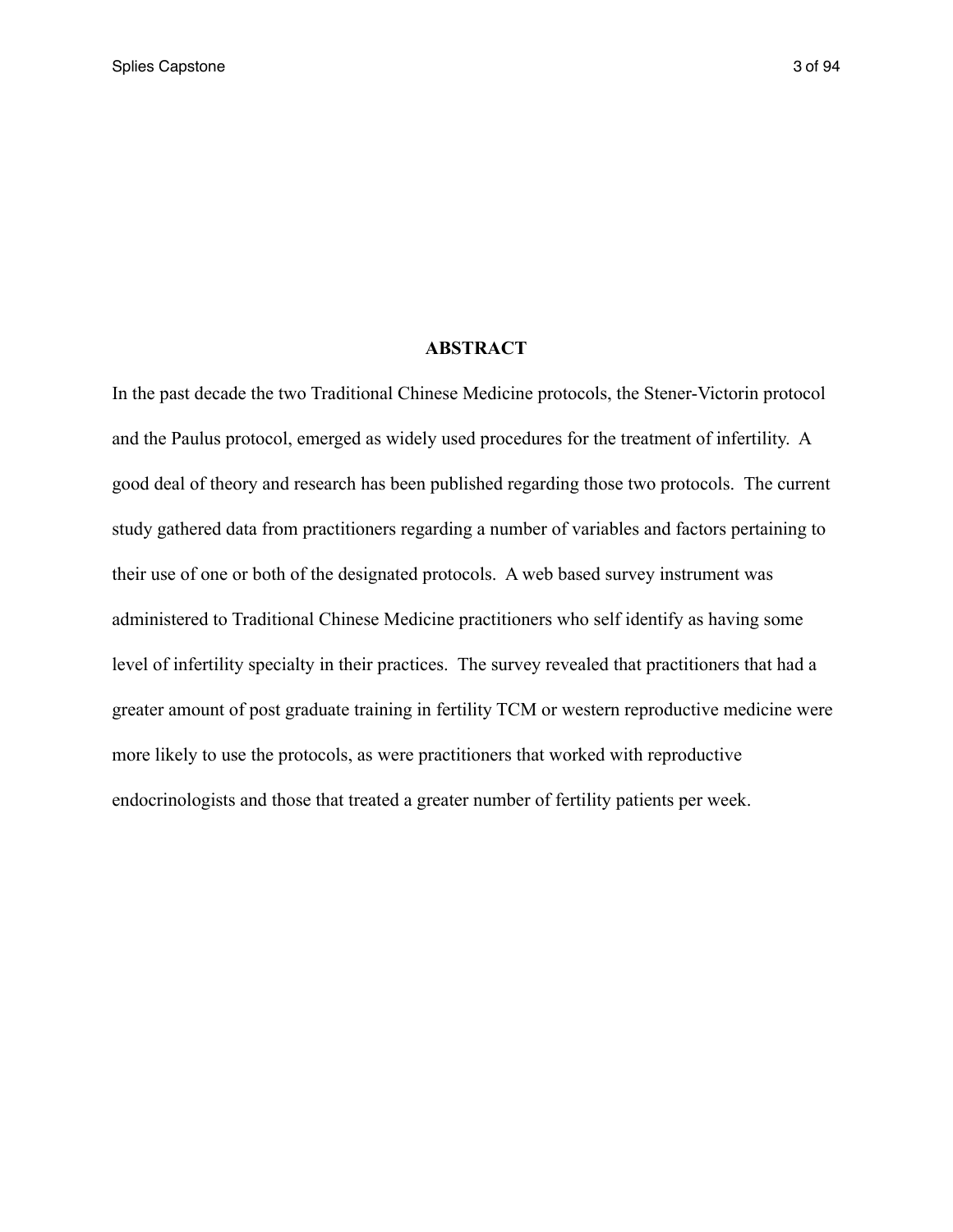Splies Capstone 4 of 94

#### **Acknowledgements**

 There are so many people involved in the creation and completion of this Capstone project. First, I would like to give a special thanks to my Capstone advisor Dr. Larry Ryan for his unwavering support, advise and teachings. Larry, you were there when I needed you most with a kind word of encouragement, keeping me on task and on target. I could not have finished without you! My sincerest appreciations to Carola Gehrke for taking on the job of doctoral director when we needed it most, Dr. Daoshing Ni for stepping in as specialty chair, and Jerome White, Deneke Burford and the hard-working staff and administration of Yo San University. A huge thank you to all the amazing teachers who gave their time, wisdom and energy to our insatiable cohort! An extended gratitude to Chengdu University for welcoming us to their institution and generously sharing their teachings and to Dr. Lau for accompanying us to China. To Dr. Magnabosco and Linda Deacon for teaching and helping me so much in understanding how to do research, and making it 'friendly' in my mind rather than an entity to fear, many thanks. I sincerely appreciate all the licensed acupuncturists in Los Angeles that participated in my survey -- if there weren't so many willing respondents giving their time and knowledge so generously this research would not have come to fruition. A huge thanks to Deborah Warshauer, L.Ac. for taking me under her wing, and teaching me so much about the TCM fertility world as well as the protocols mentioned in the survey. My deepest gratitude to all the patients in our clinic that trusted us with their fertility health. I am so grateful to have had the opportunity to study Reproductive endocrinology with Dr. Gary Hubert, MD and Dr. Paul Magarelli, MD who both so generously shared their clinics, patients, staff, and brains with me! An extra special thanks to my parents, Lloyd & Kikuyo Wenn, for their unwavering support and to my good friend Liza who helped watch my kids when I needed to study. Last but certainly not least, I am so deeply thankful for my supportive husband, Noah who carried twice the domestic and financial load so I could fulfill my dream. I am so proud of my children and family for stepping up to make this happen.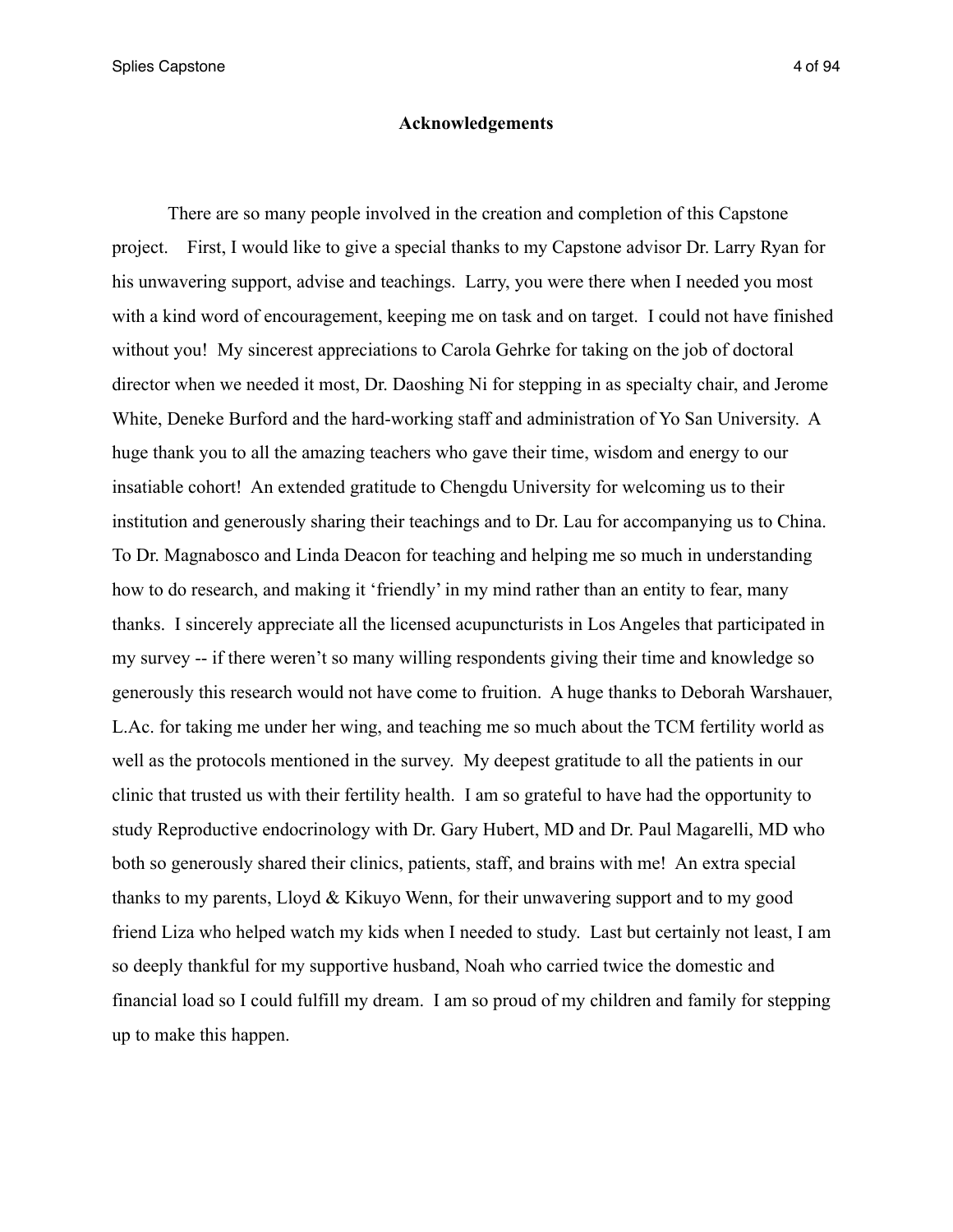## **TABLE OF CONTENTS**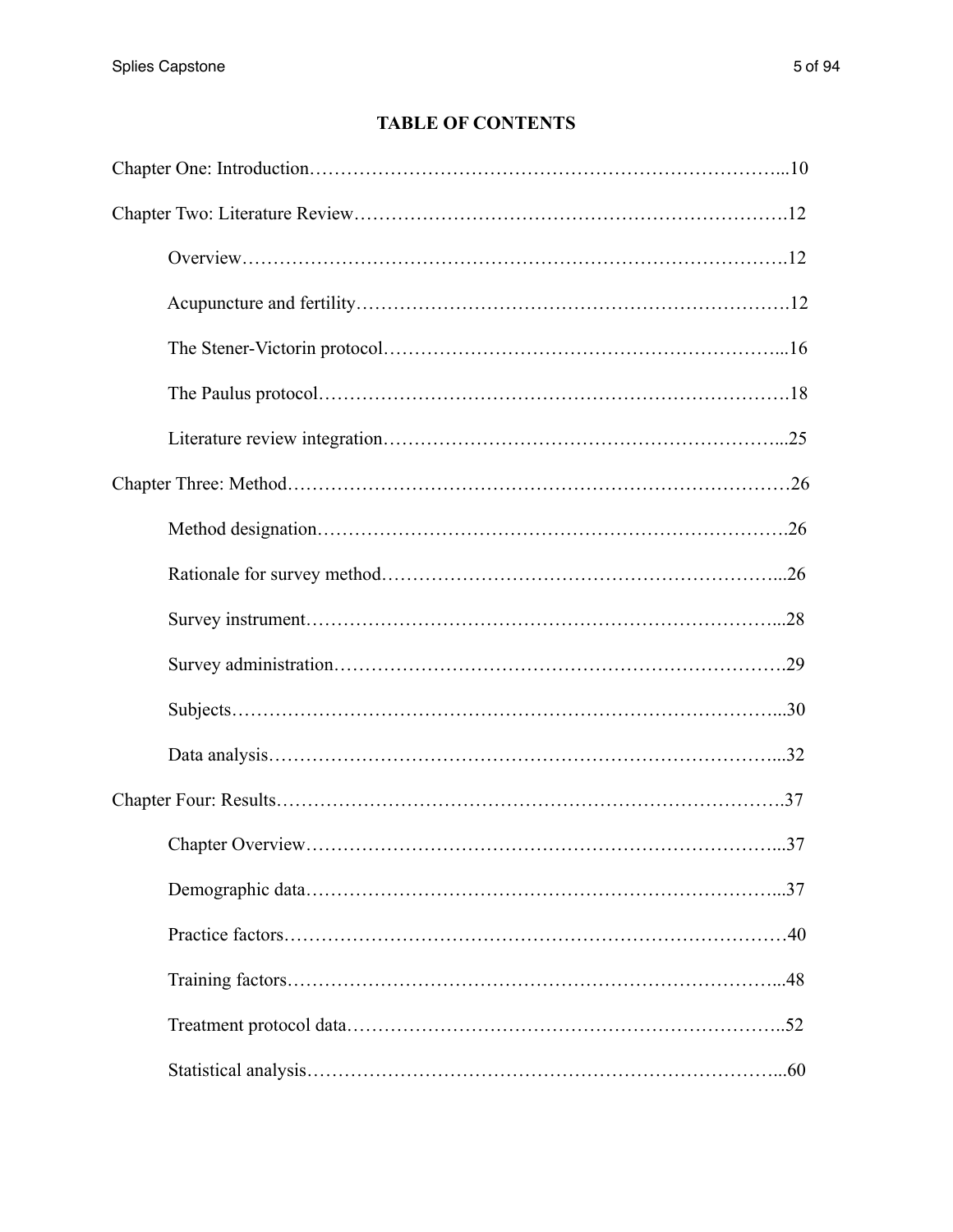| Appendices: |  |
|-------------|--|
|             |  |
|             |  |
|             |  |
|             |  |
|             |  |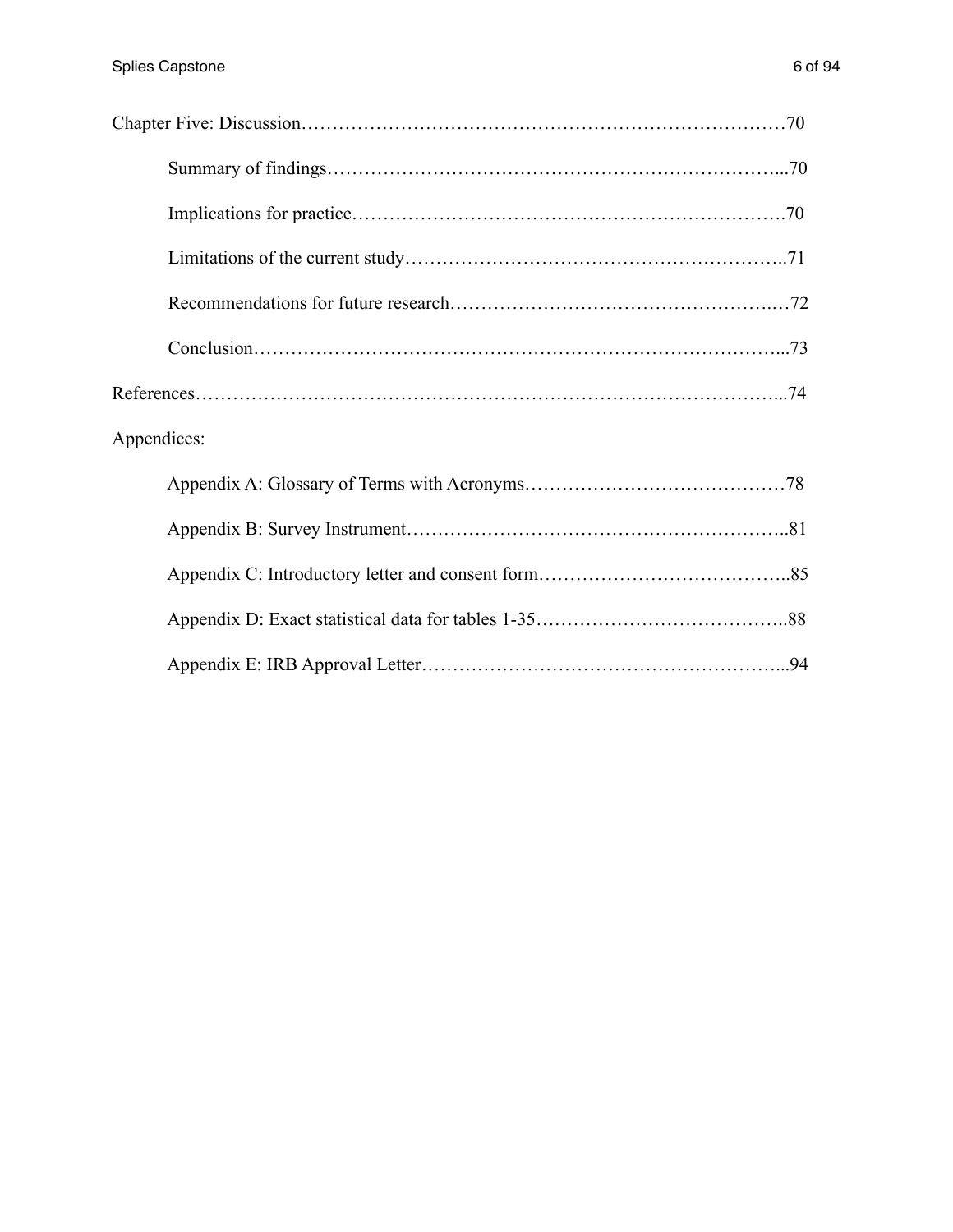# **LIST OF TABLES & FIGURES**

| Table 9. Number of fertility patients treated per week by respondents43                     |  |
|---------------------------------------------------------------------------------------------|--|
| Table 10. Respondents self-identification as fertility specialist data44                    |  |
|                                                                                             |  |
| Table 12. Frequency respondents work with reproductive endocrinologists (REs)45             |  |
| Table 13. Frequency respondents work with obstetrician/gynecologists (OB/GYNs)45            |  |
| Table 14. Frequency respondents with with nurse practitioners (NPs) that treat fertility46  |  |
| Table 15. Frequency respondents work with naturopathic doctors (NDs) that treat fertility46 |  |
| Table 16. Frequency respondents work in fertility clinics doing acupuncture with assisted   |  |
|                                                                                             |  |
| Table 17. American Board of Oriental Medicine (ABORM) status of respondents48               |  |
|                                                                                             |  |
| Table 19. Respondents with a separate OB/GYN course during training49                       |  |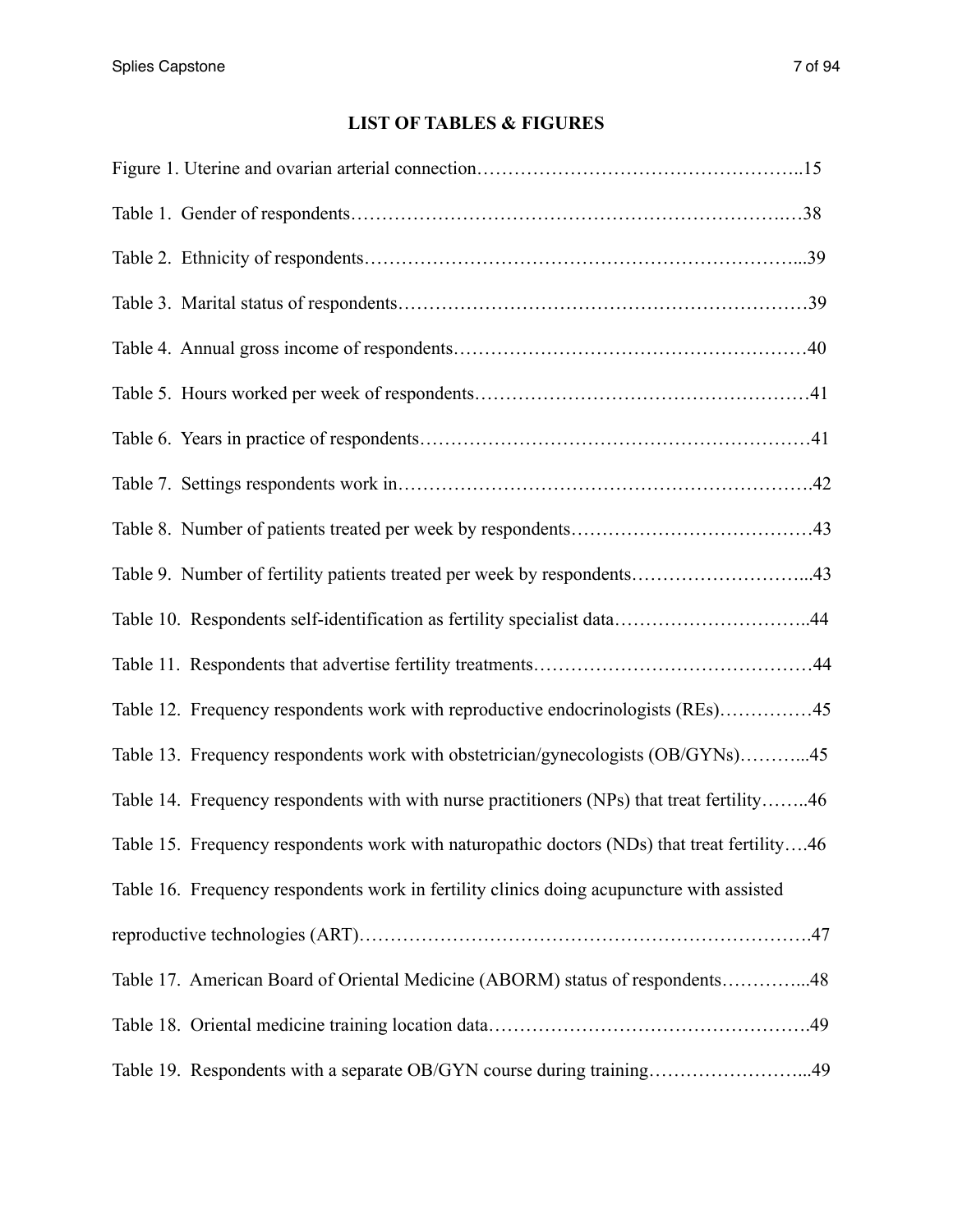| Table 20. Respondents level of post-graduate training in fertility in western reproductive         |
|----------------------------------------------------------------------------------------------------|
|                                                                                                    |
| Table 21. Respondents level of post-graduate training in fertility in traditional Chinese medicine |
|                                                                                                    |
|                                                                                                    |
| Table 23. Respondents familarity with the Stener-Victorin study acupuncture protocol52             |
| Table 24. Respondents that use the Stener-Victorin protocol with fertility patients53              |
| Table 25. Phase(s) in which the respondents use the Stener-Victorin protocol53                     |
| Table 26. Respondents that follow the Stener-Victorin protocol exactly as per the Stener-Victorin  |
|                                                                                                    |
| Table 27. Frequency in which respondents use additional acupuncture points concurrently with       |
|                                                                                                    |
| Table 28. Respondents familiarity with the Paulus study acupuncture protocol55                     |
| Table 29. Respondents that use the Paulus study protocol with fertility patients55                 |
|                                                                                                    |
| Table 31. Respondents that used the paulus protocol exactly as per the Paulus study57              |
| Table 32. Respondents that used the Paulus protocol for embryo transfers only58                    |
|                                                                                                    |
| Table 34. Frequency in which respondents used additional acupuncture points while following        |
|                                                                                                    |
|                                                                                                    |
| Table 36. Location of respondent's training and use of the Stener-Victorin protocol62              |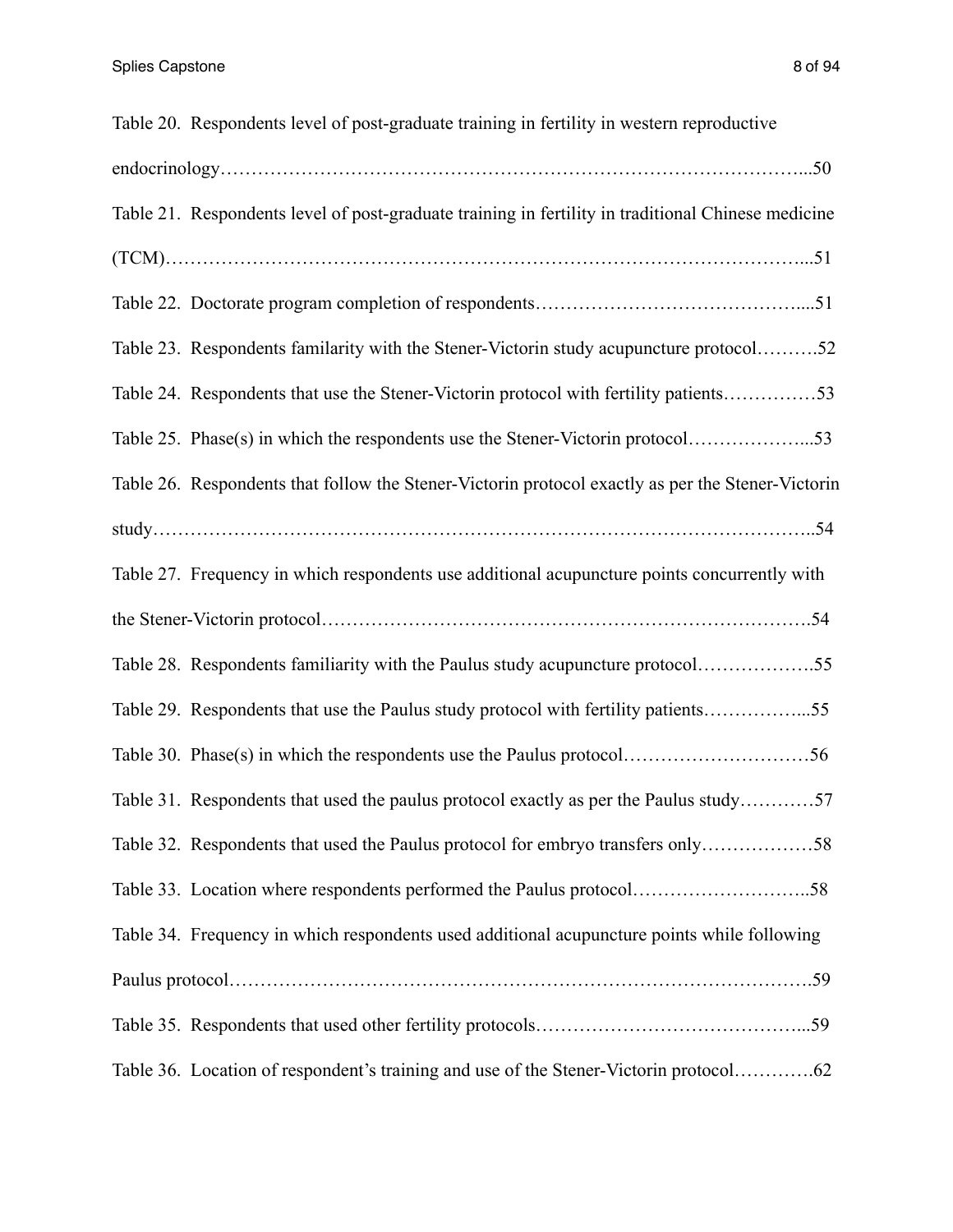| Table 38. Respondent's level of post-graduate training in fertility in TCM and use of the Stener- |
|---------------------------------------------------------------------------------------------------|
|                                                                                                   |
| Table 39. Respondent's level of post-graduate training in fertility in TCM and use of the Paulus  |
|                                                                                                   |
| Table 40. Respondent's level of post-graduate training in fertility in western reproductive       |
|                                                                                                   |
| Table 41. Respondent's level of post-graduate training in fertility in western reproductive       |
|                                                                                                   |
| Table 42. Number of fertility patients treated per week and use of the Stener-Victorin            |
|                                                                                                   |
| Table 43. Number of fertility patients treated per week and use of the Paulus protocol67          |
| Table 44. Respondents that work with Reproductive Endocrinologists and use of the Stener-         |
|                                                                                                   |
| Table 45. Respondents that work with Reproductive Endocrinologists and use of the Paulus          |
|                                                                                                   |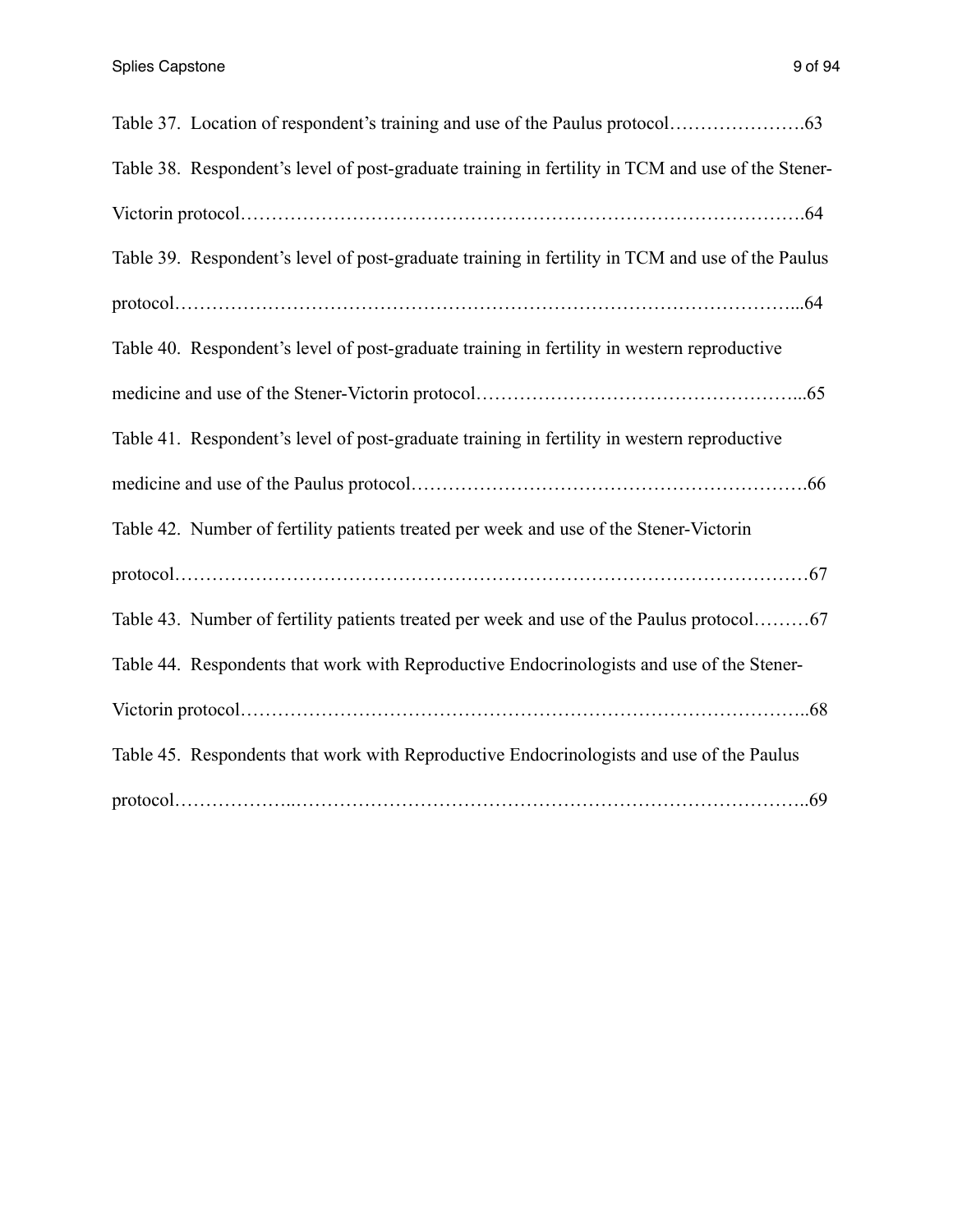Splies Capstone 10 of 94

### **CHAPTER ONE: INTRODUCTION**

 Infertility is defined as "1 year of unprotected intercourse without conception" and affects between 10-15% of couples (Speroff, 2005). In the past, there were limited treatment options for infertile couples but this is no longer the case. Over the past few decades, the arena of reproductive medicine has grown by leaps and bounds. There are now so many innovative treatment strategies to help couples who might have had no hope for a biological child of their own. While these new techniques and therapies known as Assisted Reproductive Technologies (ART) are indeed exciting and bring hope, they are by no means an end-all cure. Just as in all fields of medicine, there are risks involved and this kind of treatment in particular can take a heavy financial and emotional toll. The stress of multiple hormone injections, financial investment, and emotional roller-coaster can indeed have a negative effect on an individual's fertility potential. (deLacey, 2009; Speroff, 2005).

 Historically, acupuncture and Traditional Chinese Medicine (TCM) has a rich history in treating gynecological diseases, including infertility (Maciocia, 1998). In recent years, more studies have been published focusing in on the success rates of ART when acupuncture is included in the treatment. These studies have shown that the pregnancy rate of the patients undergoing acupuncture treatment concurrently with ART is higher by anywhere from 10-15% (Magarelli, 2009; Manheimer, 2007; Paulus, 2002; Westergaard, 2006). Two significant research studies that changed the face of fertility acupuncture were published by Stener-Victorin, et al. in 1996 and Paulus, et al. in 2002. These studies examined the effects of acupuncture on female reproduction and the specific acupuncture point protocols listed have been replicated and are used clinically by hundreds of acupuncturists across the United States. (Domar, 2006)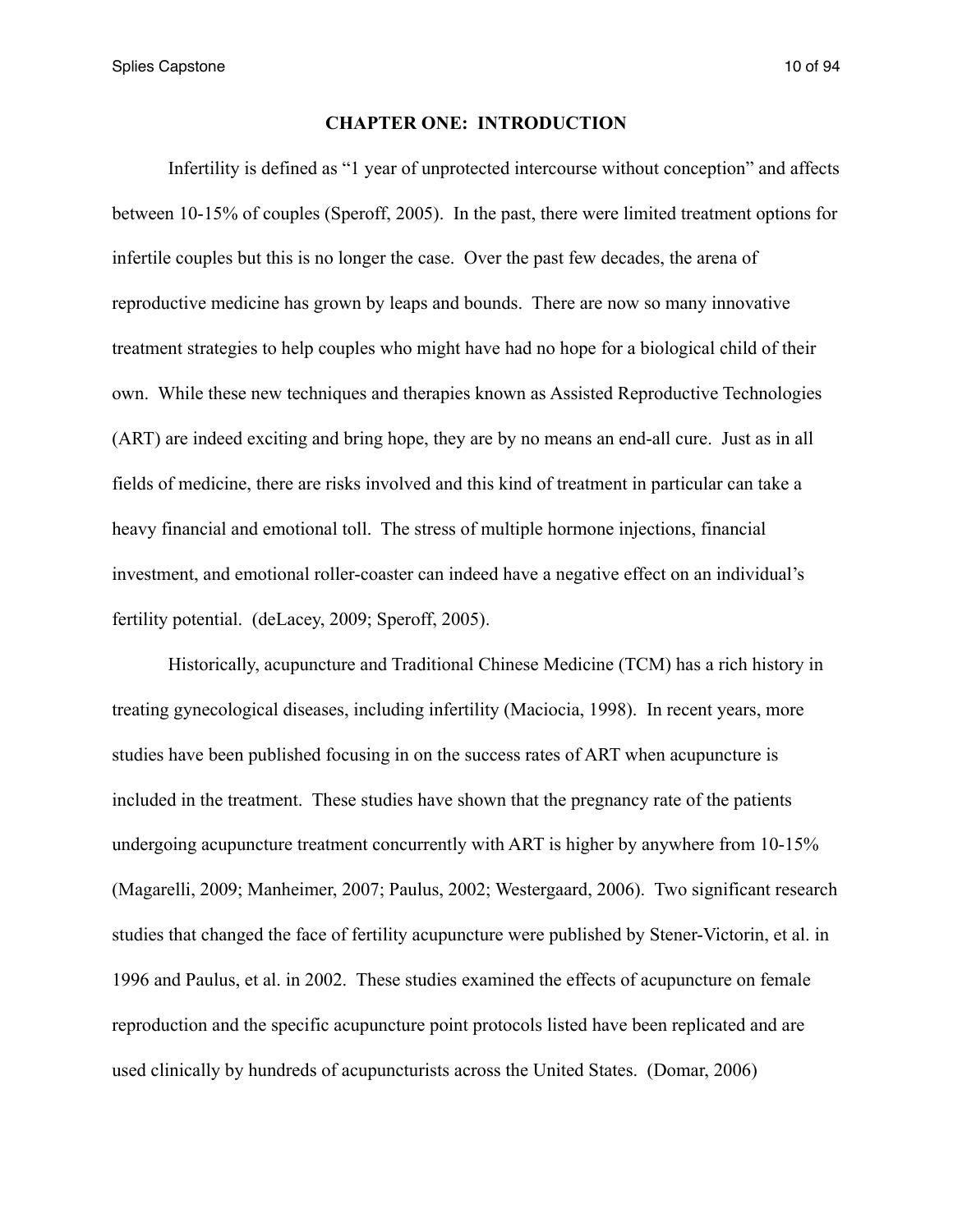A recent research report which surveyed fertility acupuncturists' practice habits in Britain revealed that the Paulus protocol was the most popular to use clinically with infertility patients (Bovey, 2010). As the awareness and research on acupuncture and ART continues to grow and expand, it is important to understand the treatment strategies that acupuncture clinicians are utilizing most frequently.

 The objective of this study is to explore the practice patterns and habits of fertility acupuncturists in the greater Los Angeles area. More specifically, the current study has investigated the clinical use of the Stener-Victorin protocol and the Paulus protocol. The current study focused on the two designated treatment protocols and did not include consideration of TCM infertility diagnostics. The study is also limited to an on-line survey only conducted via SurveyMonkey, with responses collected and analyzed by inferential statistics.

 Appendix A includes a listing of terms and acronyms that were used repeatedly in the current study.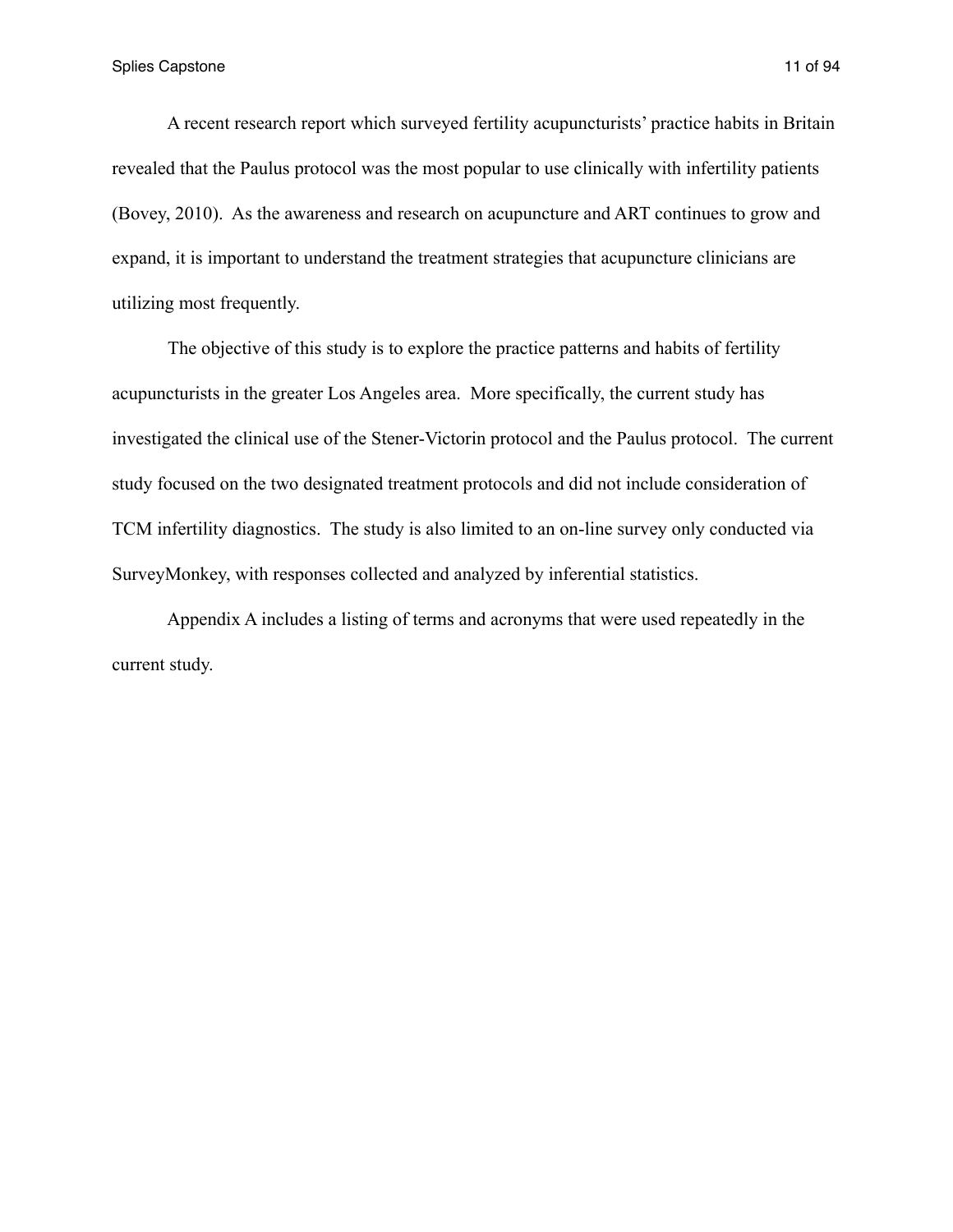Splies Capstone 12 of 94

### **CHAPTER TWO: LITERATURE REVIEW**

### **Overview**

 This literature review chapter will provide the scholarly foundation for the current study. In this chapter the researcher has reviewed the most current literature regarding the Stener-Victorin and Paulus protocols. The literature reviewed for both protocols includes considerations of basic processes as advanced by the protocol authors as well as summaries of subsequent studies or other considerations regarding each of the protocols. Those in the literature review sections are followed by a literature review integration section that sums up the current status of the two designed protocols and leads directly to the rationale for the current study. In conducting this literature review the researcher engaged key word searches through PubMed, Fertility  $\&$ Sterility's journal website, and several other data bases that include the consideration of fertility and Traditional Chinese Medicine theory and procedures. For all searches the key words used included "Stener-Victorin", "Paulus", "Fertility + Acupuncture", "Infertility + Acupuncture", " $IVF + Acupuncture"$ , and " $ART + Acupuncture"$ . Additional searches were conducted through Dissertation Abstracts. Most of the sources that are reflected in this chapter were accessed online or through the Yo San University Library. A manual search of personal libraries and TCM textbooks as well as allopathic gynecology textbooks was conducted. In order the assure a comprehensive search and to access hard to acquire sources, several visits were made to other local university and college libraries.

### **Acupuncture & Fertility**

 While reproductive medicine is a relatively recent field of gynecology, infertility has a long treatment history in Chinese medicine. Tortoise shells with herbal prescriptions etchings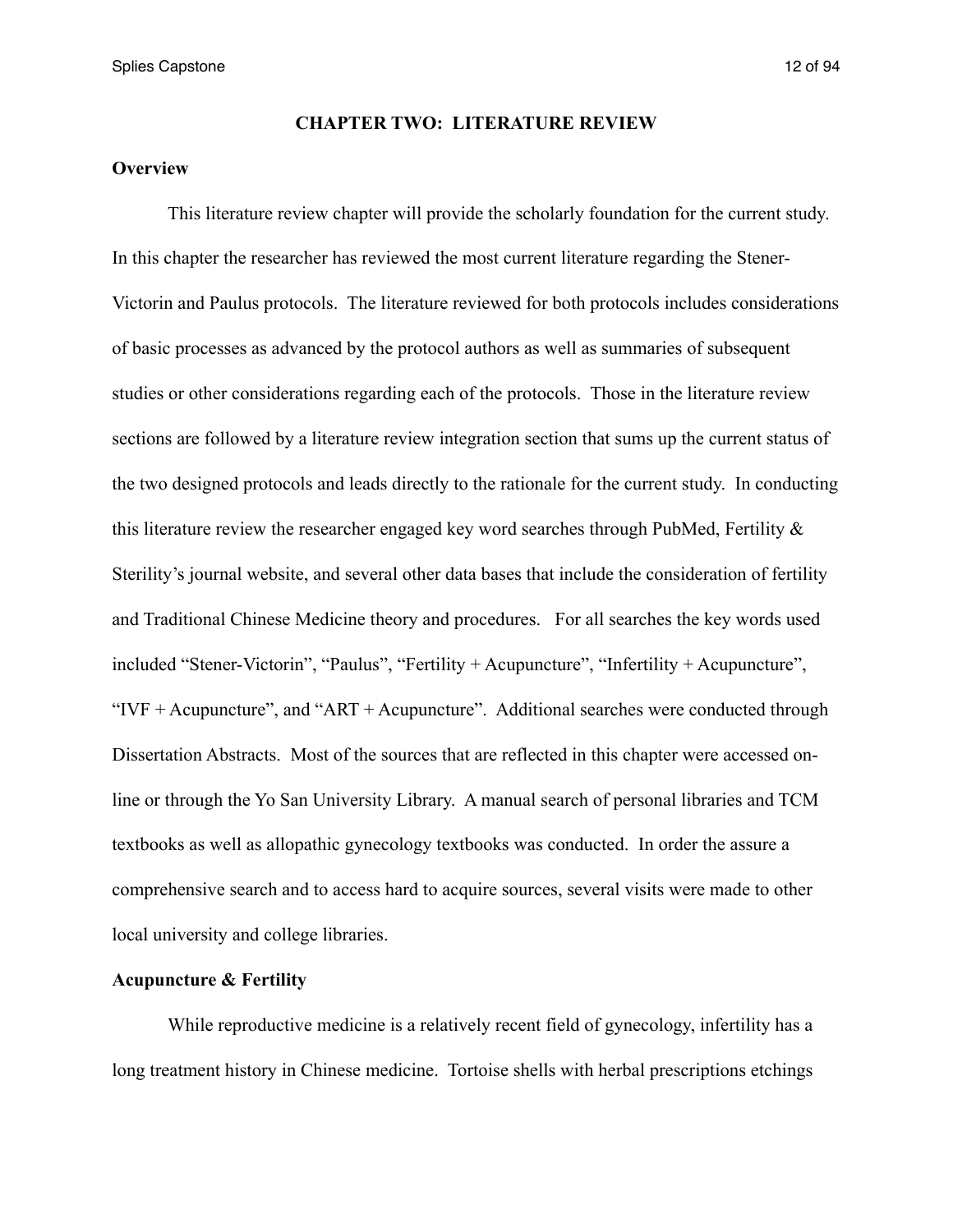Splies Capstone 13 of 94

dealing with childbirth issues date back to the Shang dynasty (1500-1000 BC) (Maciocia, 1998). Specifically, fertility pathology and treatment strategies are recorded in Sun Si Miao's book *Thousand Golden Ducat Prescriptions* (652 AD) and again in the voluminous *Great Treatise of Useful Prescriptions for Women* by Chen Zi Ming written in 1237 (Furth, 1999; Maciocia, 1998; Noll, 2010). Fu Qing Zhu wrote about fertility differentiation and treatment in his book *Fu Qing Zhu's Gynecology* written in the 1600's (Maciocia, 1998). Infertility was medically categorized as *qiu zi*, which is translated as "the quest for children" and was discussed in the medical literature as well as in the Daoist and Confucious texts. (Noll, 2010).

 Since the publications of the Stener-Victorin study in 1996 and particularly the Paulus study in 2002, the use of acupuncture in conjunction with ART has dramatically increased (Bovey, 2010; Domar, 2006). There has been a significant inflation in the number of fertility patients seeking use of acupuncture in conjunction with medical reproductive therapies (deLacey, 2009; Domar, 2006). Overall, the current research available indicates that acupuncture does have a positive effect on IVF rates - that is, patients that received acupuncture treatment before and immediately after embryo transfer had higher rates of pregnancy than patients that did not receive acupuncture and relied on ART alone (Magarelli, 2009; Manheimer, 2007; Paulus, 2002; Westergaard, 2006).

 There have been several studies to examine the mechanism of acupuncture and how it improves fertility and enhances ART procedures. Although there is still much research to be done in this arena to have a complete understanding, there are a few concepts that have been affirmed and accepted. Basically, there are four main mechanisms that are recognized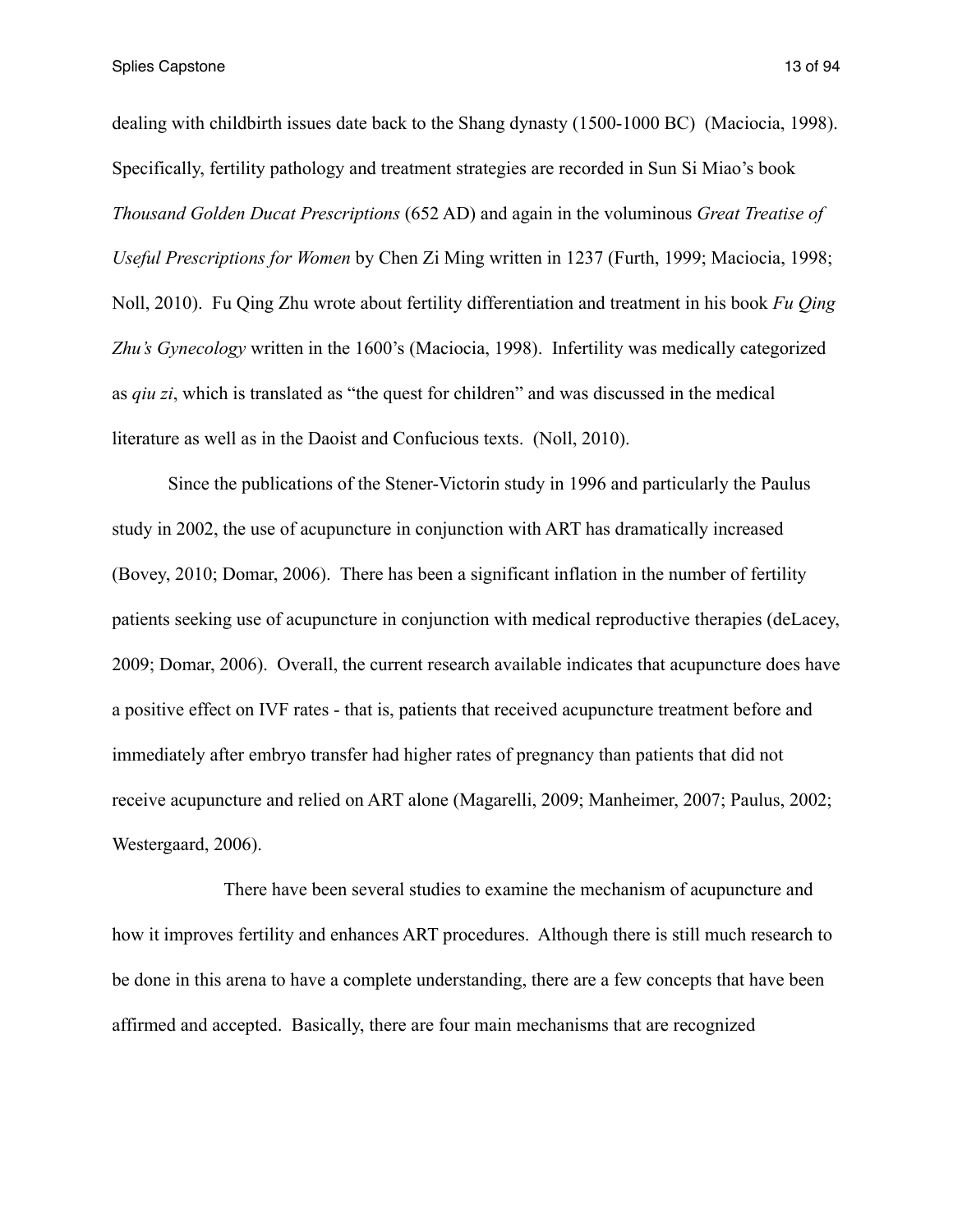Splies Capstone 14 of 94

explanations for how acupuncture physiologically affects the reproductive system. Those mechanisms are summarized in the paragraphs below:

 (1) Acupuncture has been shown to change the output of the central nervous system (CNS). Not only are beta-endorphin plasma levels altered and concentrated by acupuncture stimulation which in part explains how acupuncture mediates pain, but acupuncture also has an effect on the hypothalamic-pituitary-ovarian (H-P-O) and hypothalamic-pituitary-adrenal (H-P-A) axises (Cheong, 2009; Hung, 2008; Stener-Victorin, 2002; Stener-Victorin, 2010). Acupuncture influences the release of gonadotrophins (GnRH) and luteinizing hormone (LH), which changes the function of the reproductive organs and hormone levels (Hung, 2008; Stener-Victorin 2010). These changes in reproductive organs and hormones can improve fertility and fecundity. Electro-Acupuncture (EA), when implemented at a low frequency, can trigger the release of opioids (beta-endorphin included), serotonin, oxytocin and neuropeptides which regulate the reproductive system (Stener-Victorin, 2010).

 (2) Stress is a significant factor for couples experiencing infertility and for those undergoing reproductive therapy (Hung, 2008; Liang, 2003; Magarelli, 2009). Another change in the CNS created by acupuncture therapy is the inhibition of the sympathetic nervous system (Westergaard, 2006). When the sympathetic nervous system is activated, the parasympathetic nervous system is dormant. Reproductive function falls under the domain of the parasympathetic system. Hence, it is important to have the ability to "quiet down" the sympathetic system so that the parasympathetic system can be activated, particularly in some highly stressed patients. The stress hormones cortisol and prolactin are secreted at different levels during times of higher stress; these hormone outputs can be altered by acupuncture to improve IVF outcomes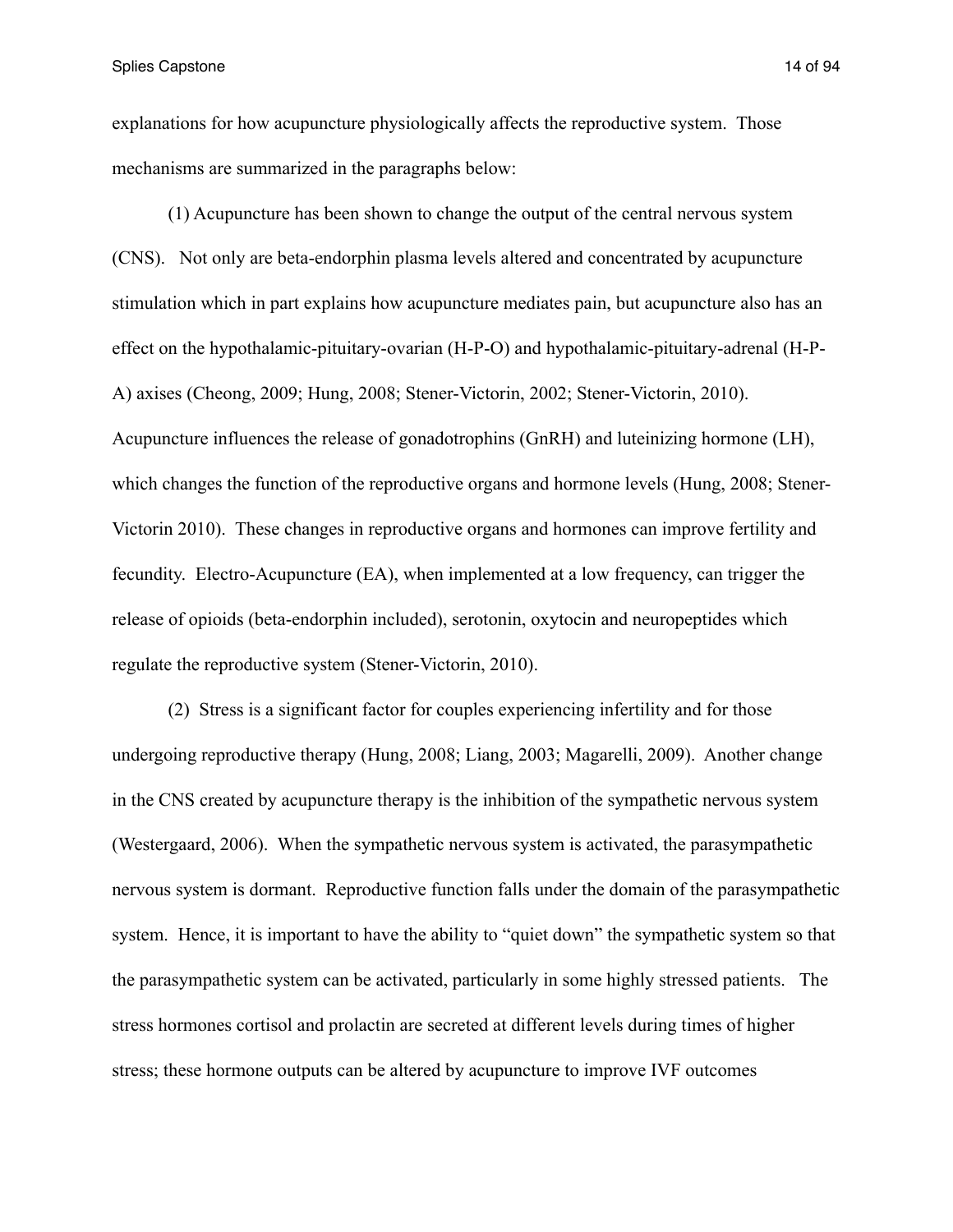(Magarelli, 2009; Stener-Victorin, 2010). Stress affects the H-P-A axis and can decrease the function of the reproductive system (Stener-Victorin, 2010).

 (3) Hormonal changes cascade down the H-P-O and H-P-A levels and affect oocyte quality, ovulation, the endometrium and the menstrual cycle (Hung, 2008; Speroff, 2005; Stener-Victorin, 2002; Stener-Victorin, 2006; Stener-Victorin, 2009; Stener-Victorin, 2010). Hence, acupuncture can have a regulating effect on these axises if there is an imbalance, particularly if the problem is an imbalance in the neurochemistry (Stener-Victorin, 2010). A direct effect can be targeted towards the ovaries when needles are place along the Ren, Kidney, Stomach and Spleen meridians on the lower abdomen and the meridians along the lower leg in the somatic areas that correspond to the ovarian innervation (Stener-Victorin, 2010).

 (4) Acupuncture can affect the blood flow of the uterine arteries and to the ovaries (Stener-Victorin, 1996; Stener-Victorin, 2010). In order for pregnancy to occur, the endometrium must be receptive to implantation (Rizk, 2008; Stener-Victorin, 1996). The uterine artery blood flow is one factor that directly influences endometrial receptivity, among other factors such as uterine



figure 1: uterine and ovarian arterial connection

contractility and hormonal influences (Rizk, 2008; Stener-Victorin, 1996). The pulsatility index (PI) is a measure that reveals the blood flow impedence; the higher the PI, the more sluggish the blood flow through the vessel (Stener-Victorin, 1996). Acupuncture can lower the PI, thereby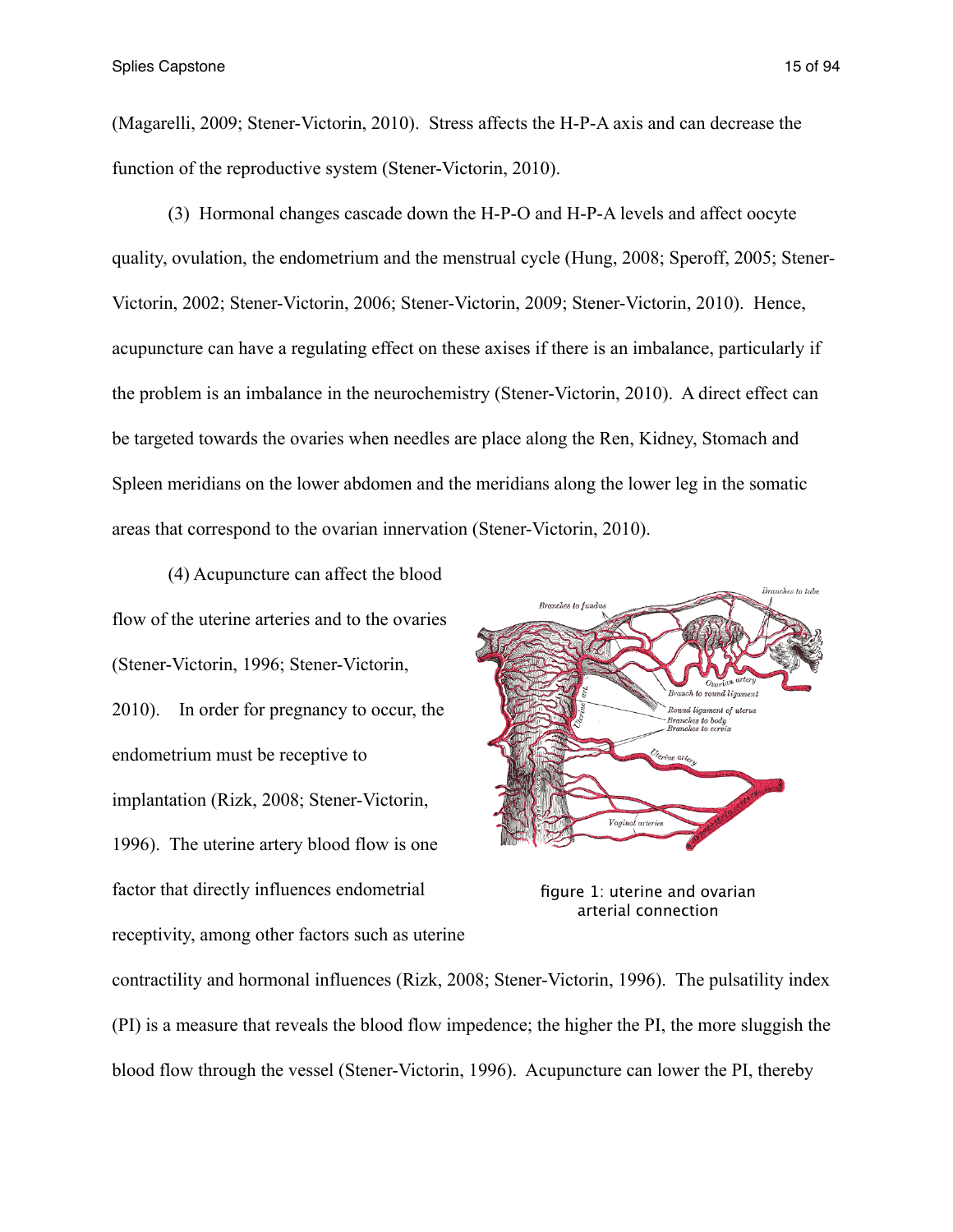improving blood flow through the uterine arteries and increasing circulation to the uterus, endometrium and ovaries, particularly when needles are placed in the low back and lower legs ('Stener-Victorin protocol') as described in the Stener-Victorin research and stimulated with low frequency EA (Stener-Victorin, 1996).

 Since the objective of this research study is to examine the use of the Stener-Victorin and Paulus protocols, these two designated protocols will be examined in greater detail.

#### **The Stener-Victorin Protocol**

 In 1996, the study titled "Reduction of blood flow impedance in the uterine arteries of infertile women with electro-acupuncture" was published in the journal *Human Reproduction.* The authors, Elisabet Stener-Victorin, Urban Waldenstrom, Sven Andersson and Matts Wikland of the University of Gothenburg examined the effects of electro-acupuncture on infertile women. Little could these researchers have predicted that the protocol used in this study would become a treatment protocol used regularly by licensed acupuncturists treating fertility in the United States. While the sample in the study is very small, the results have piqued interest and controversy in the field of Reproductive Endocrinology (Deiterle, 2006; Smith, 2006; Paulus, 2002).

 Ten women in total were the initial cohort for this study, and after two were excluded, eight were left to complete the study. These women all had infertility, an average age of 32.3 years, and each had a uterine artery pulsatility index (PI) of 3.0 or more. Each woman had the PI of her uterine arteries measured with transvaginal ultrasound and doppler. The final PI value was calculated by averaging out 3 cardiac cycles, at a particular time and when hormone levels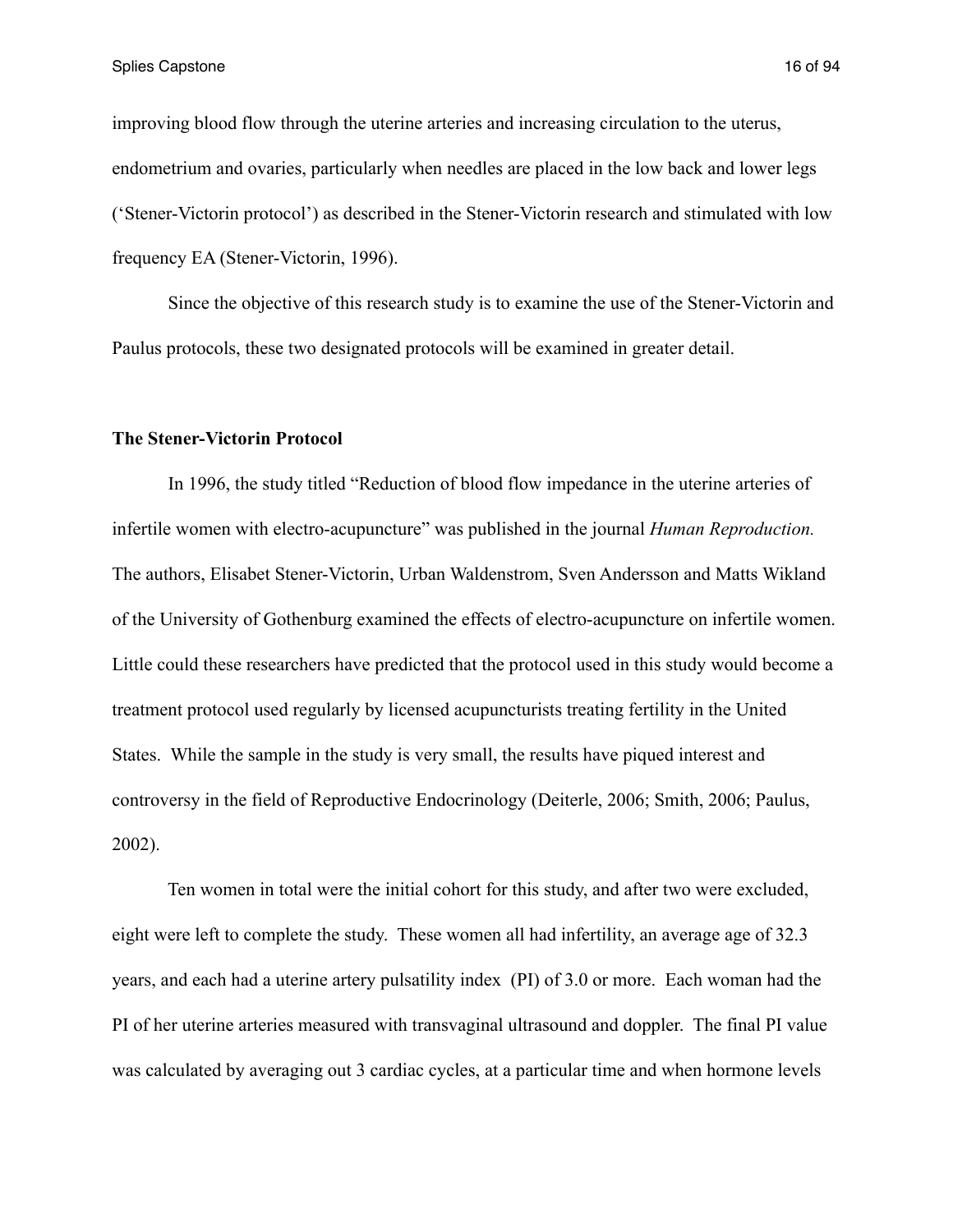were at a specific level. All women were down-regulated with gonadotrophin releasing hormone analog. (Stener-Victorin, 1996)

 Each woman was given the same electro-acupuncture protocol, with treatments administered twice a week for eight weeks. Acupuncture points used were: Urinary Bladder (UB) 23, UB 28, UB 57, and Spleen (SP) 6. UB 23 and UB 28 were attached to an electrical stimulator with a high frequency of 100 Hz pulses with 0.5 ms duration. UB 57 and SP 6 were attached and stimulated with a low frequency of 2 Hz pulses of 0.5 ms duration. The size of the needles was not mentioned, but they inserted them at a depth of 10-20 mm and achieved Deqi sensation. Over the course of the 8 week treatment period, the women had their PI's measured several times: at the beginning, directly after the eighth treatment, and again 10-14 days after the last treatment. The skin temperatures of the lumbosacral area and the forehead were also measured and recorded during the first, fifth and eighth EA treatments. (Stener-Victorin, 1996)

 The concluding data reveals that the PI of the uterine arteries was significantly decreased after the 8 weeks of treatment and remained so at the follow up measurement 10-14 days after treatment. The researchers theorize that is is possibly due to inhibited sympathetic activity in general, and decreased activity in the sympathetic vasoconstrictor fibers that go to the uterus. Although the concluding evidence shed a promising light on EA treatment effects of the uterine artery's PI, the researchers acknowledge that a similar study on a larger scale is needed to solidify these findings. These final findings are beneficial to fertility acupuncturists because increased blood flow to the uterus can have a significant impact on improving rates of conception (Rizk, 2008; Stener-Victorin, 1996).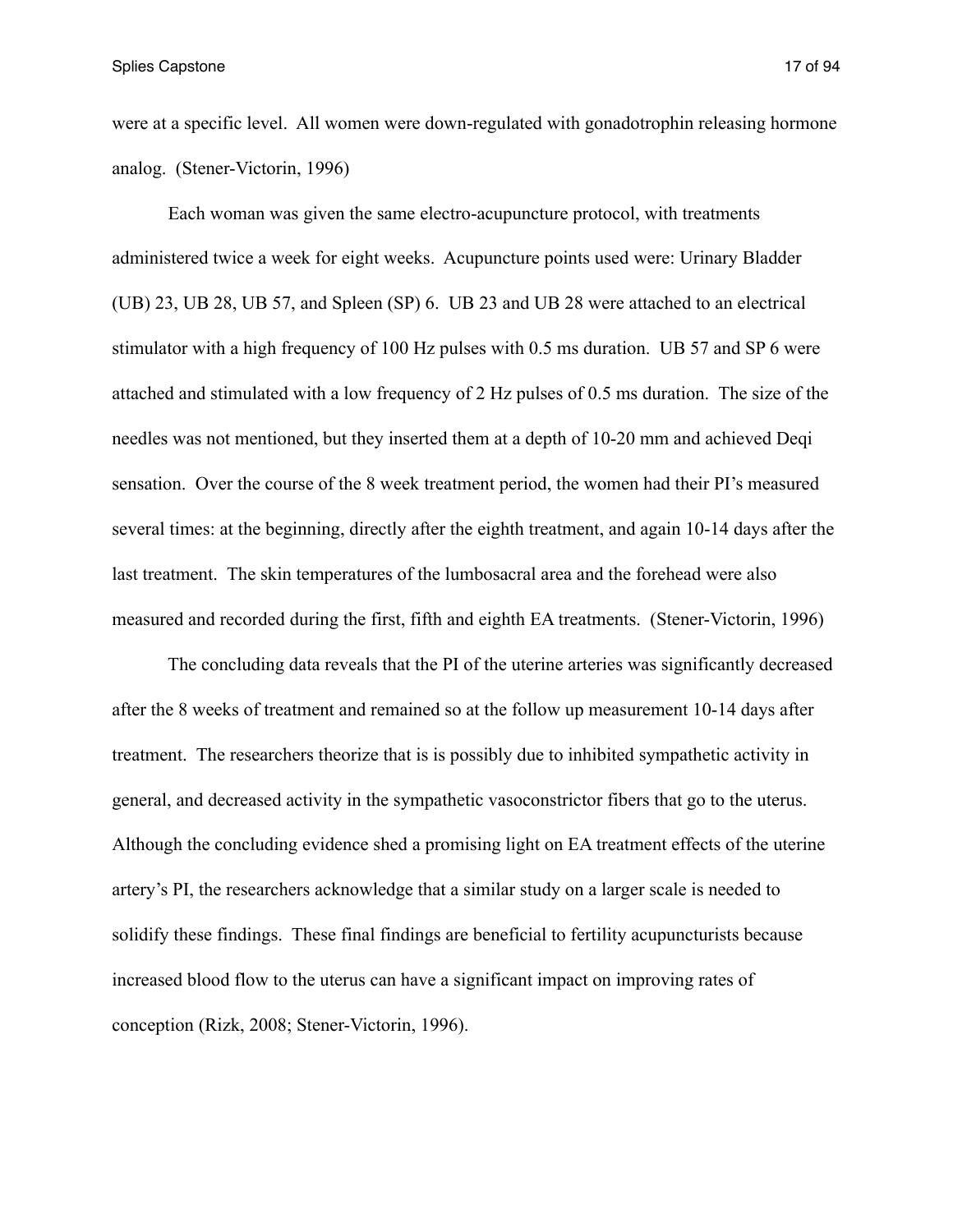Splies Capstone 18 of 94

 While this 1996 study is referred to in nearly all research reports concerning acupuncture and ART, only Paulus, et al. measured and recorded the uterine artery PI of infertile women involved in their research (Cheong, 2009; Dieterle, 2006; Hung, 2008; Magarelli, 2009; Manheimer, 2007; Paulus, 2002; Smith, 2006; Stener-Victorin, 2002; Stener-Victorin, 2006; Westergaard, 2006). Paulus et al. could not determine any measurable difference in the PI of the subjects' uterine artery as per the 1996 Stener-Victorin research (Paulus, 2002). The researchers attributed this to the possibility that a different set of acupuncture points was used (Paulus, 2002).

### **The Paulus Protocol**

 The publication of the Paulus protocol played an important role in how acupuncture was launched into the field of Assisted Reproductive Technologies (ART). In 2002, *Fertility and Sterility* published the study, "Influence of acupuncture on the pregnancy rate in patients who undergo assisted reproduction therapy" written by Wolfgang Paulus, Mingmin Zhang, Erwin Strehler, Imam El-Danasouri and Karl Sterzik of the Christian-Lauritzen-Institut, Germany. One hundred and sixty women undergoing ART were given a specific acupuncture treatment 25 minutes before and after embryo transfer (ET). The women were from 21 to 43 years of age, with the average age of 32.5 years. Only those with good embryo quality were included in the study. The patients were divided into two groups - a control group and an acupuncture group determined by computer randomization. All patients were given transvaginal progesterone from the day after the oocyte was retrieved until 14-16 days after ET. If there was a positive pregnancy test, the patients continued on the progesterone until gestational week 8. Before and after ET, all patients had a uterine ultrasound with a transvaginal probe, pulsatility index (PI) of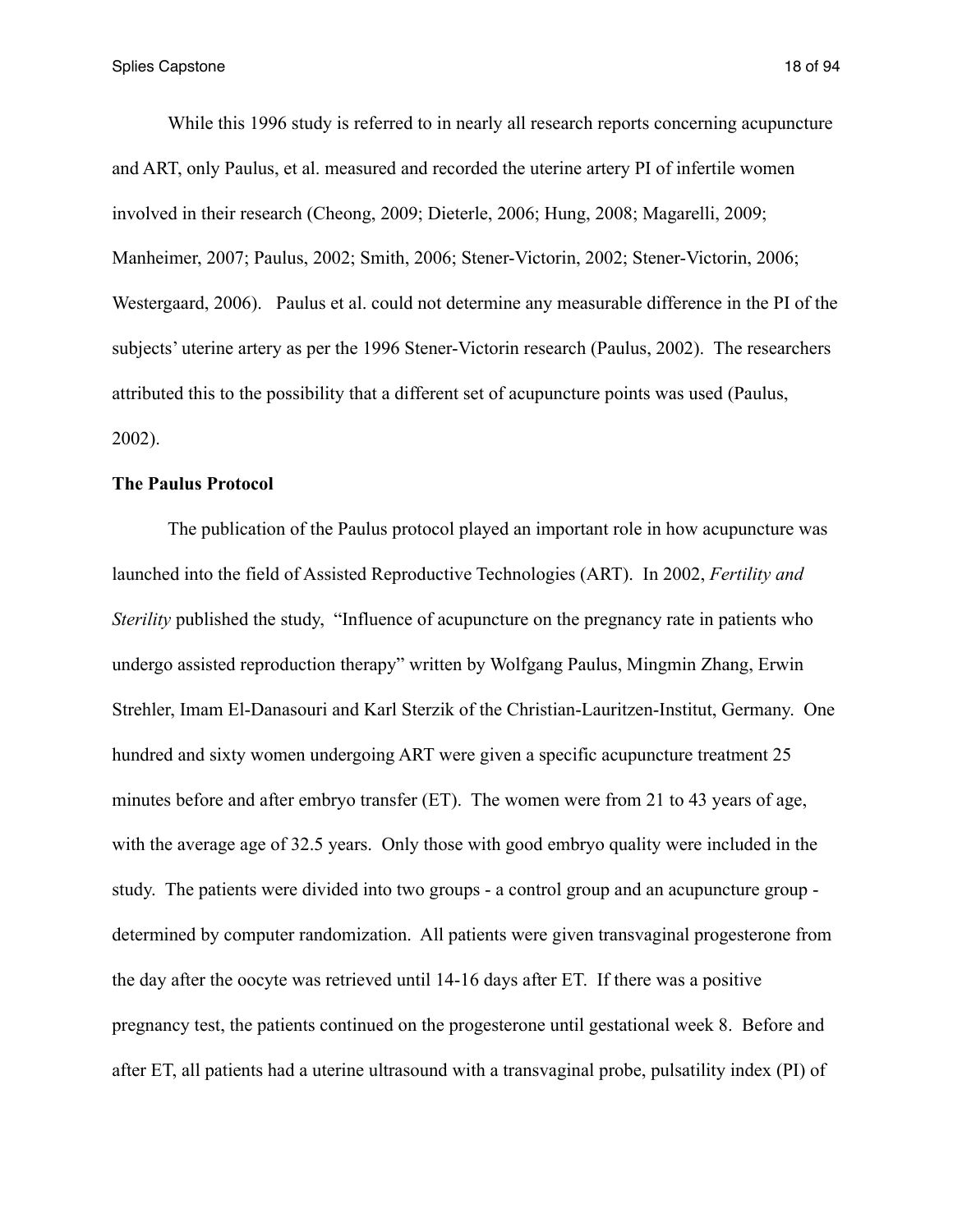Splies Capstone 19 of 94

uterine arteries measured and recorded, and had blood samples drawn. Every women was placed in the same position and the same equipment was used for each procedure. A maximum of 3 embryos were transferred on day 2 or 3 post-retrieval with the patient resting for 25 minutes post-transfer (Paulus, 2002).

 The acupuncture was administered both 25 minutes before and after ET, with a needle retention time of 25 minutes. The needle size used was 0.25x25 on the body and 0.2x13 on the ears, and the insertion depth was 10-20 mm with Deqi sensation attained with each bodily insertion. After the first 10 minutes, the needles were stimulated by manual rotation. The acupuncture points used before ET were: Pericardium (PC) 6, SP 8, Liver (LV) 3, Du 20, Large Intestine (LI) 4, and auricular points shenmen, zhigong, neifenmi, and naodian (2 in the right ear and 2 in the left ear). Post-ET acupuncture points consisted of: Stomach (ST) 36, SP 6, SP 10, LI 4 and the same auricular points but on the opposite side of where they were for pre-ET. These points were selected based on TCM and knowledge of modern physiology - using the Spleen and Stomach meridian points enhanced blood perfusion and moved qi in the uterus, and points that sedate the body and stabilize the endocrine system were included. LI 4 was included because of it's effect on inhibiting uterus motility (Paulus, 2002).

 The results of this study indicate that acupuncture does have a positive effect on ART. The positive pregnancy rate of the acupuncture group was 42.5% compared to the control group rate of 26.3%. While the evidence of this study is compelling, the researchers concluded that more studies are warranted to determine the specific physiological effects of acupuncture on the reproductive system, and suggest a possible future trial involving placebo needling (Paulus, 2002).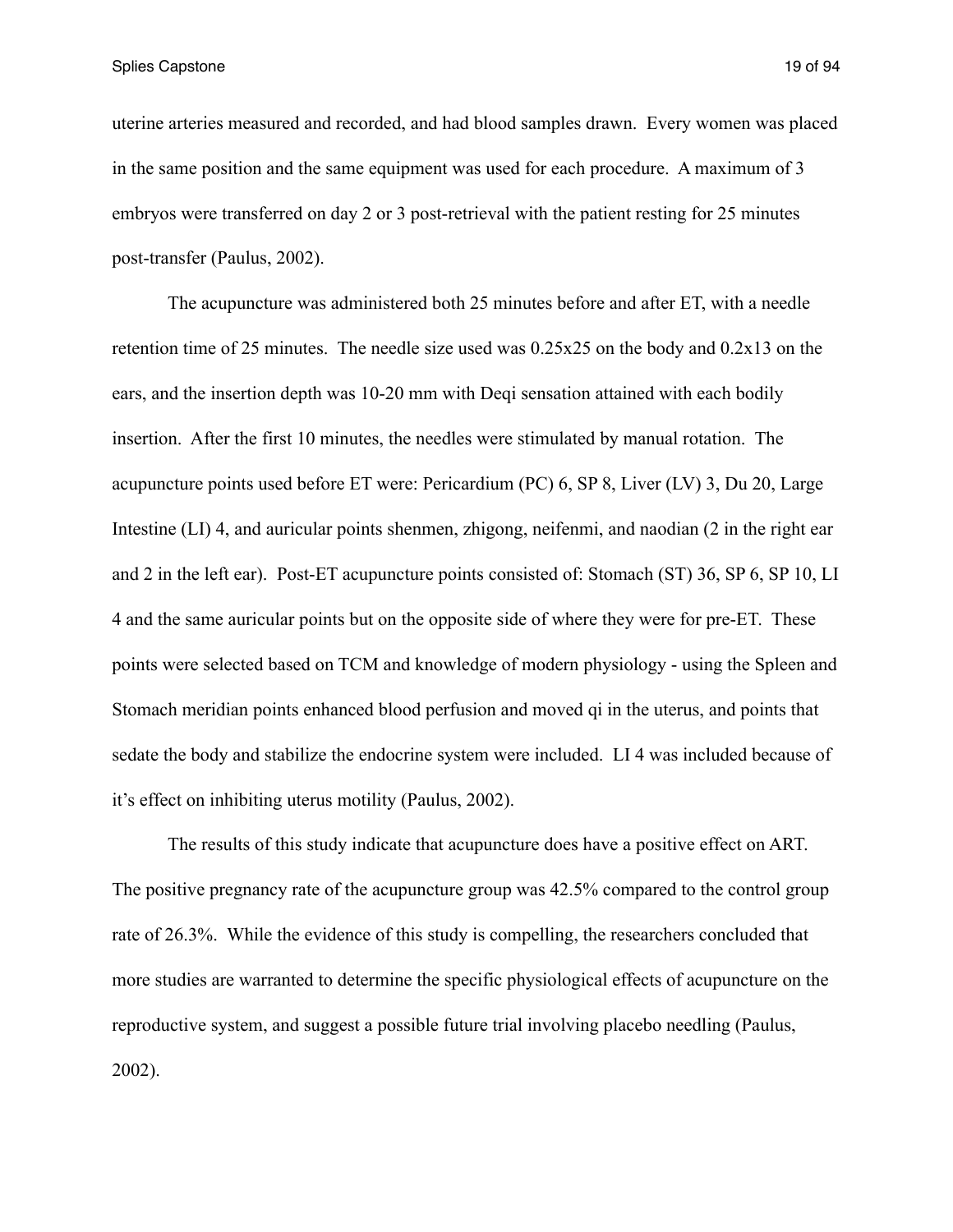Studies were conducted to eliminate some questionable variables in published research that had positive reports on acupuncture. The results of these trials were mixed; some studies that repeated similar studies as Paulus using the same acupuncture protocol yielded results that affirmed Paulus et al.'s findings while some found different results whereby there was no difference in pregnancy outcomes between the acupuncture group and the control group (Dieterle, 2006; Domar, 2009; Quintero, 2004; Smith, 2006; Wang, 2005; Westergaard, 2006).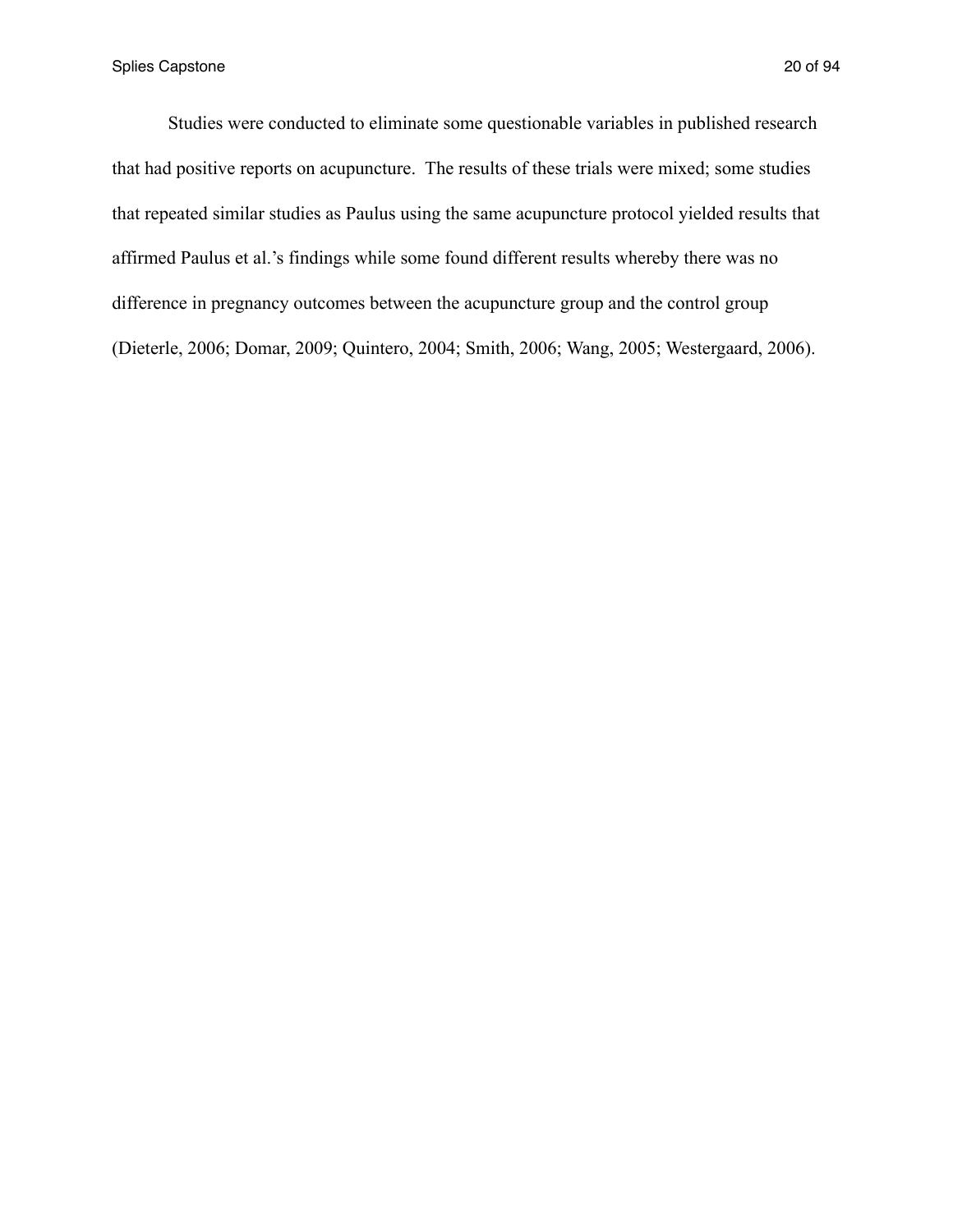| Author, year, title                                                                                                                                                                                                                                   | Sample size,<br><b>Intervention</b>                                                                                                                                                                                                                        | <b>Outcome</b><br>measurement                                                               | <b>Conclusions</b>                                                                                                                                                                                                                                                                                                                          | <b>Comparison to</b><br>Paulus, et. al                                                                                                                                                                                                                                                                                                                                                                                                                                                                                                                                                                                     |
|-------------------------------------------------------------------------------------------------------------------------------------------------------------------------------------------------------------------------------------------------------|------------------------------------------------------------------------------------------------------------------------------------------------------------------------------------------------------------------------------------------------------------|---------------------------------------------------------------------------------------------|---------------------------------------------------------------------------------------------------------------------------------------------------------------------------------------------------------------------------------------------------------------------------------------------------------------------------------------------|----------------------------------------------------------------------------------------------------------------------------------------------------------------------------------------------------------------------------------------------------------------------------------------------------------------------------------------------------------------------------------------------------------------------------------------------------------------------------------------------------------------------------------------------------------------------------------------------------------------------------|
| Dieterle, S., Ying,<br>G., Hatzmann, W.,<br>Neuer, A. 2006<br>Effect of<br>acupuncture on<br>the outcome of in<br>vitro fertilization<br>and<br>intracytoplasmic<br>sperm injection: a<br>randomized,<br>prospective,<br>controlled clinical<br>study | 225 subjects<br>randomized<br>Group I: 116 (study<br>group) -<br>acupuncture points<br>that are indicated for<br>fertility selected<br>Group II: 109<br>(control group) -<br>placebo<br>acupuncture, points<br>that do not influence<br>fertility selected | · Biochemical<br>pregnancy rates<br>· Clinical<br>pregnancy rates<br>· Miscarriage<br>rates | This study<br>examined the<br>effect of<br>acupuncture on 2<br>groups of infertile<br>women receiving<br><b>IVF with ICSI.</b><br>Clinical pregnancy<br>rates were signi-<br>ficantly higher in<br>Group I patients<br>Group I: 33.6%<br>Group II: 15.6%<br>As were the<br>ongoing<br>pregnancy rates:<br>Group I: 28.4%<br>Group II: 13.8% | Similar to Paulus:<br>• examined the<br>effects of<br>acupuncture when<br>used in<br>conjunction with<br><b>ART</b><br>• Post transfer acu<br>treatment<br>administered 30<br>min after ET<br>• Many of the<br>same body and<br>ear points<br>Different from<br>Paulus:<br>• this study did not<br>do a pre-ET<br>acupuncture<br>treatment<br>• Point selection<br>post-treatment not<br>the same<br>· Ear seeds used<br>in this study<br>· Followed<br>patients up to 6<br>transfer cycles<br>· Acupuncture 3<br>days later<br>included<br>· Sham<br>acupuncture<br>group included<br>• Uterine artery PI<br>not measured |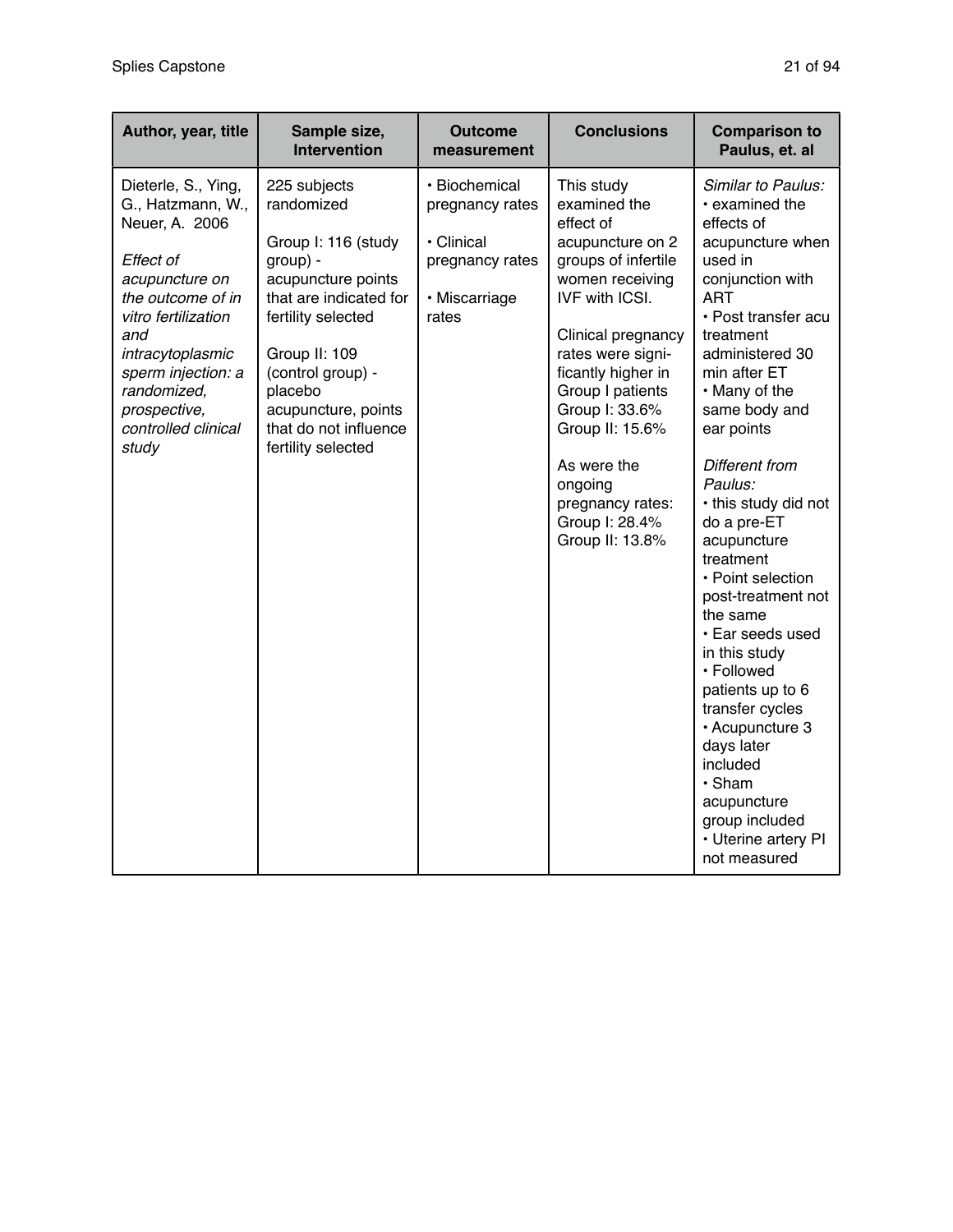| Author, year, title                                                                                                                                   | Sample size,<br><b>Intervention</b>                                                                                                                                                    | <b>Outcome</b><br>measurement                                                                                                                                                                                                                               | <b>Conclusions</b>                                                                                                                                                                                                                               | <b>Comparison to</b><br>Paulus, et. al                                                                                                                                                                                                                                                                                                                                                        |
|-------------------------------------------------------------------------------------------------------------------------------------------------------|----------------------------------------------------------------------------------------------------------------------------------------------------------------------------------------|-------------------------------------------------------------------------------------------------------------------------------------------------------------------------------------------------------------------------------------------------------------|--------------------------------------------------------------------------------------------------------------------------------------------------------------------------------------------------------------------------------------------------|-----------------------------------------------------------------------------------------------------------------------------------------------------------------------------------------------------------------------------------------------------------------------------------------------------------------------------------------------------------------------------------------------|
| Domar, A.,<br>Meshay, I.,<br>Kelliher, J., Alper,<br>M., Powers, R.D.<br>2009<br>The impact of<br>acupuncture on in<br>vitro fertilization<br>outcome | 146 subjects<br>randomized<br>AC group - 78<br>Control group - 68<br>The AC<br>(acupuncture) group<br>received the<br>treatment protocol<br>as described in the<br>Paulus, 2002 study. | · Biochemical<br>pregnancy rates<br>· Clinical<br>pregnancy rates<br>· Chemical<br>pregnancy loss<br>rates<br>• Outcome<br>survey data                                                                                                                      | The acupuncture<br>group had a<br>slightly higher<br>pregnancy rate<br>(PR) but not<br>enough of a<br>difference to be<br>considered<br>statistically<br>significant.<br>PRs:<br>AC group $= 50\%$<br>Control group =<br>42.6%                   | Similar to Paulus:<br>• examined the<br>effects of<br>acupuncture when<br>used in<br>conjunction with<br><b>ART</b><br>· designed to<br>replicate the<br>Paulus study of<br>2002 - same<br>acupuncture<br>protocol used<br>Different from<br>Paulus:<br>· included a<br>survey asking<br>patients about<br>their anxiety levels<br>and outcome<br>optimism<br>• control group<br>laid quietly |
| Quintero, R.<br>2004<br>A randomized,<br>controlled, double-<br>blind, cross-over<br>study evaluating<br>acupuncture as an<br>adjunct to IVF          | 17 subject initially; 7<br>completed both<br>arms.<br>randomized                                                                                                                       | • Oocytes<br>retrieved<br>• Mature<br>oocytes<br>· Normal<br>fertilization<br>• Amount of<br>gonadotrophins<br>(IU)<br>· Endometrial<br>thickenss (mm)<br>· Biochemical<br>pregnancy rates<br>· Clinical<br>pregnancy rates<br>• Ongoing<br>pregnancy rates | When<br>acupuncture is<br>used in<br>conjunction with<br>IVF, a lower<br>amount of<br>gonadotrophins is<br>required.<br>Additionally, the<br>PR for the<br>standard AC w/<br><b>IVF</b> group was<br>70%, while the<br>sham group PR<br>was 25%. | Similar to Paulus:<br>• examined the<br>effects of<br>acupuncture when<br>used in<br>conjunction with<br><b>ART</b><br>Different from<br>Paulus:<br>• unknown if pre-<br>ET acupuncture<br>treatment given<br>• Point selection<br>unknown<br>· Sham<br>acupuncture<br>group included<br>• Different<br>outcome<br>measures<br>• Uterine artery PI<br>not measured                            |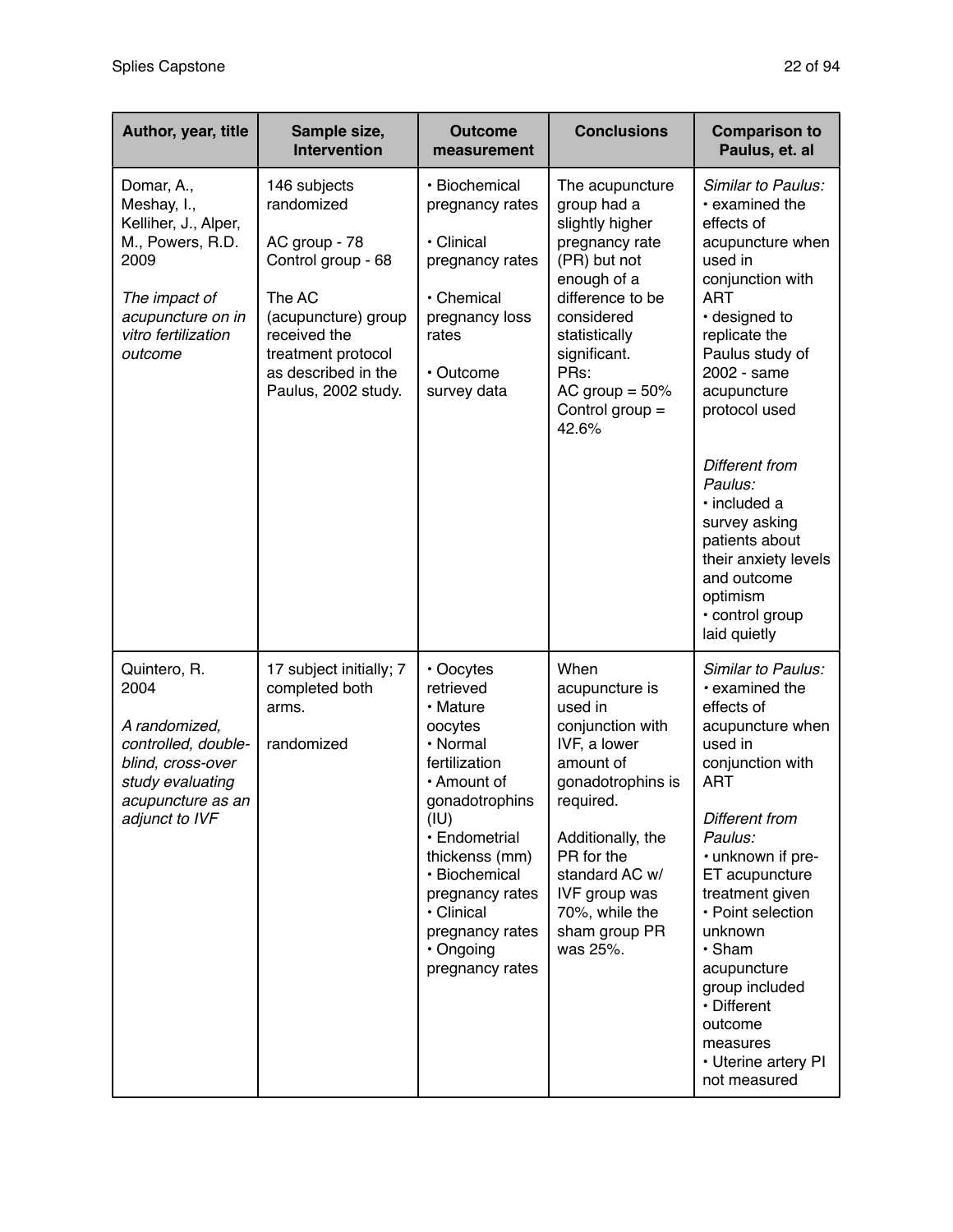| Author, year, title                                                                                                                                           | Sample size,<br><b>Intervention</b>                                                                                                                                                                                                                                                            | <b>Outcome</b><br>measurement                                                                                                                         | <b>Conclusions</b>                                                                                                                                                                                                                                                                                                                                                                                                                                                                                                                           | <b>Comparison to</b><br>Paulus, et. al                                                                                                                                                                                                                                                                                                                                                                                                                                                                                                                                                                                                      |
|---------------------------------------------------------------------------------------------------------------------------------------------------------------|------------------------------------------------------------------------------------------------------------------------------------------------------------------------------------------------------------------------------------------------------------------------------------------------|-------------------------------------------------------------------------------------------------------------------------------------------------------|----------------------------------------------------------------------------------------------------------------------------------------------------------------------------------------------------------------------------------------------------------------------------------------------------------------------------------------------------------------------------------------------------------------------------------------------------------------------------------------------------------------------------------------------|---------------------------------------------------------------------------------------------------------------------------------------------------------------------------------------------------------------------------------------------------------------------------------------------------------------------------------------------------------------------------------------------------------------------------------------------------------------------------------------------------------------------------------------------------------------------------------------------------------------------------------------------|
| Smith, C., Coyle,<br>M., Norman, R.<br>2006<br>Influence of<br>acupuncture<br>stimulation on<br>pregnancy rates<br>for women<br>undergoing<br>embryo transfer | 228 subjects<br>randomized<br>AC group - 110<br>Control group - 118<br>The AC group<br>received the<br>treatment protocol<br>as described in the<br>Paulus, 2002 study.<br>The Control group<br>received<br>acupuncture points<br>close by the ones<br>described in the<br>Paulus, 2002 study. | • Clinical<br>pregnancy rates<br>(fetal heart rate<br>on ultrasound<br>scan)<br>· Ongoing<br>pregnancy rates<br>@ 18 weeks<br>· SF36 Health<br>status | No significant<br>increase in the<br>pregnancy rate<br>between the two<br>groups, although<br>the percentages<br>of those in the AC<br>group are<br>consistently<br>higher. The study<br>may have had a<br>larger percentage<br>of women over the<br>age of 35 and<br>those over 40<br>which would<br>influence the PR.<br>PR overall:<br>AC Group $= 31\%$<br>Control Group =<br>23%<br>PR for women<br>$<35$ :<br>AC group $= 50\%$<br>Control group $=$<br>33%<br>Ongoing PR @ 18<br>weeks:<br>AC group $= 28%$<br>Control group =<br>18% | Similar to Paulus:<br>• examined the<br>effects of<br>acupuncture when<br>used in<br>conjunction with<br><b>ART</b><br>· acupuncture<br>performed before<br>and after ET<br>Different from<br>Paulus:<br>$\cdot$ sham<br>acupuncture used<br>in control group<br>with sham<br>needles<br>· first treatment<br>administered<br>before egg<br>collection<br>· quality of<br>embryos varied<br>(only 'good' ones<br>included in<br>Paulus, 2002)<br>• assessment of<br>health<br>questionnaire<br>included<br>· TCM diagnosis<br>with appropriate<br>acupuncture point<br>selection made<br>per subject<br>• Uterine artery PI<br>not measured |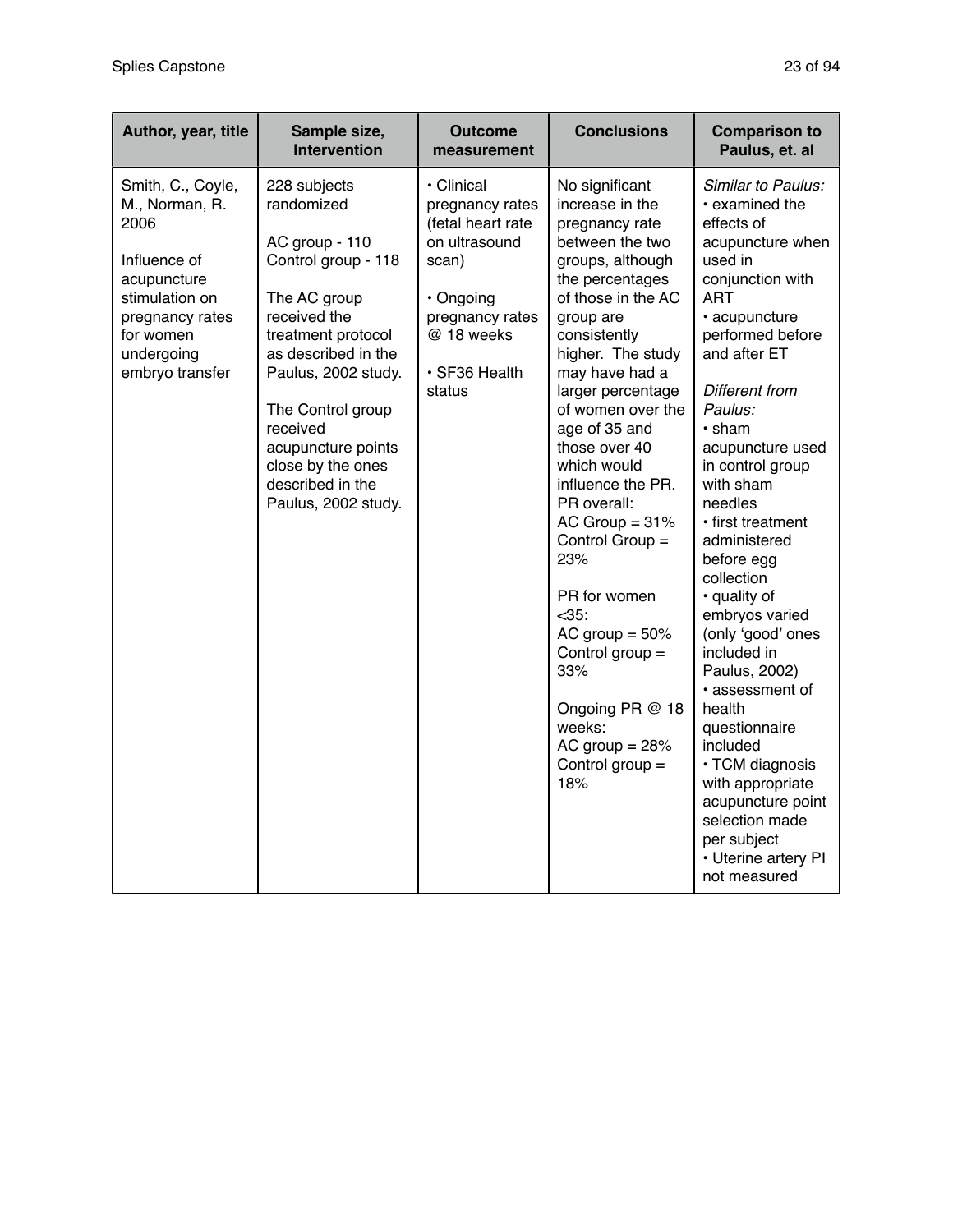| Author, year, title                                                                                                                                                                                                                                                           | Sample size,<br><b>Intervention</b>                                                                                                                                                                                                                                        | <b>Outcome</b><br>measurement                                                                                                                                          | <b>Conclusions</b>                                                                                                                                                                                                                                                                                                                                                                                     | <b>Comparison to</b><br>Paulus, et. al                                                                                                                                                                                                                                                                                                                                                                                                                                      |
|-------------------------------------------------------------------------------------------------------------------------------------------------------------------------------------------------------------------------------------------------------------------------------|----------------------------------------------------------------------------------------------------------------------------------------------------------------------------------------------------------------------------------------------------------------------------|------------------------------------------------------------------------------------------------------------------------------------------------------------------------|--------------------------------------------------------------------------------------------------------------------------------------------------------------------------------------------------------------------------------------------------------------------------------------------------------------------------------------------------------------------------------------------------------|-----------------------------------------------------------------------------------------------------------------------------------------------------------------------------------------------------------------------------------------------------------------------------------------------------------------------------------------------------------------------------------------------------------------------------------------------------------------------------|
| Wang, W., Check,<br>J., Liss, J., Choe,<br>J.<br>2005<br>A matched<br>controlled study to<br>evaluate the<br>efficacy of<br>acupuncture for<br>improving<br>pregnancy rates<br>following in vitro<br>fertilization-<br>embryo transfer                                        | 64 subjects<br>Control group $=$ 32<br>$AC$ group = 32                                                                                                                                                                                                                     | • Clinical<br>pregnancy rates<br>(fetal heart rate<br>on ultrasound<br>scan)<br>· Ongoing<br>pregnancy rates<br>(past 1st<br>trimester) OR<br>delivered<br>pregnancies | Acupuncture did<br>not seem to<br>improve<br>pregnancy rates<br>following IVF-ET.<br><b>Clinical PR:</b><br>Control = $53.1\%$<br>$AC = 40.6%$<br>Ongoing PR:<br>Control = $43.7%$<br>$AC = 37.5%$                                                                                                                                                                                                     | Similar to Paulus:<br>• examined the<br>effects of<br>acupuncture when<br>used in<br>conjunction with<br><b>ART</b><br>· acupuncture<br>performed before<br>and after ET<br>Different from<br>Paulus:<br>• Acupuncture<br>point selection<br>• Uterine artery PI<br>not measured                                                                                                                                                                                            |
| Westergaard, L.,<br>Mao, Q.,<br>Krogslund, M.,<br>Sandrini, S., Lenz,<br>S., Grinsted, J.<br>2006<br>Acupuncture on<br>the day of embryo<br>transfer<br>significantly<br>improves the<br>reproductive<br>outcome in<br>infertile women: a<br>prospective,<br>randomized trial | 273 subjects<br>randomized<br>Control group = $87$<br>$ACU$ 1 group = 95<br>$ACU$ 2 group = 91<br>Control group had<br>no acupuncture<br>ACU1 group had<br>acupuncture on the<br>day of ET<br>ACU2 group had<br>acupuncture on the<br>day of ET and again<br>2 days later. | · Implantation<br>rates<br>· Biochemical<br>pregnancy rates<br>· Clinical<br>pregnancy rates<br>· Miscarriage<br>rates<br>· Ongoing<br>pregnancy rates                 | Acupuncture on<br>the day of ET<br>significantly<br>improves<br>pregnancy rates<br>of IVF with ICSI<br>when compared to<br>no acupuncture.<br>Acupuncture on<br>the day of transfer<br>plus 2 days post-<br>transfer showed<br>no additional<br>benefit.<br><b>Clinical PRs:</b><br>Control = $21%$<br>$ACU1 = 37%$<br>$ACU2 = 33%$<br>Ongoing PRs:<br>Control = $19%$<br>$ACU1 = 34%$<br>$ACU2 = 24%$ | Similar to Paulus:<br>• examined the<br>effects of<br>acupuncture when<br>used in<br>conjunction with<br>ART<br>· acupuncture<br>performed before<br>and after ET<br>• many of the<br>same acupuncture<br>points used pre-<br>transfer<br>• exact same<br>points used post<br>tranfer<br>Different from<br>Paulus:<br>• nurses<br>administered<br>acupuncture<br>• 3rd group that<br>received<br>acupuncture 2<br>days post-transfer<br>• Uterine artery PI<br>not measured |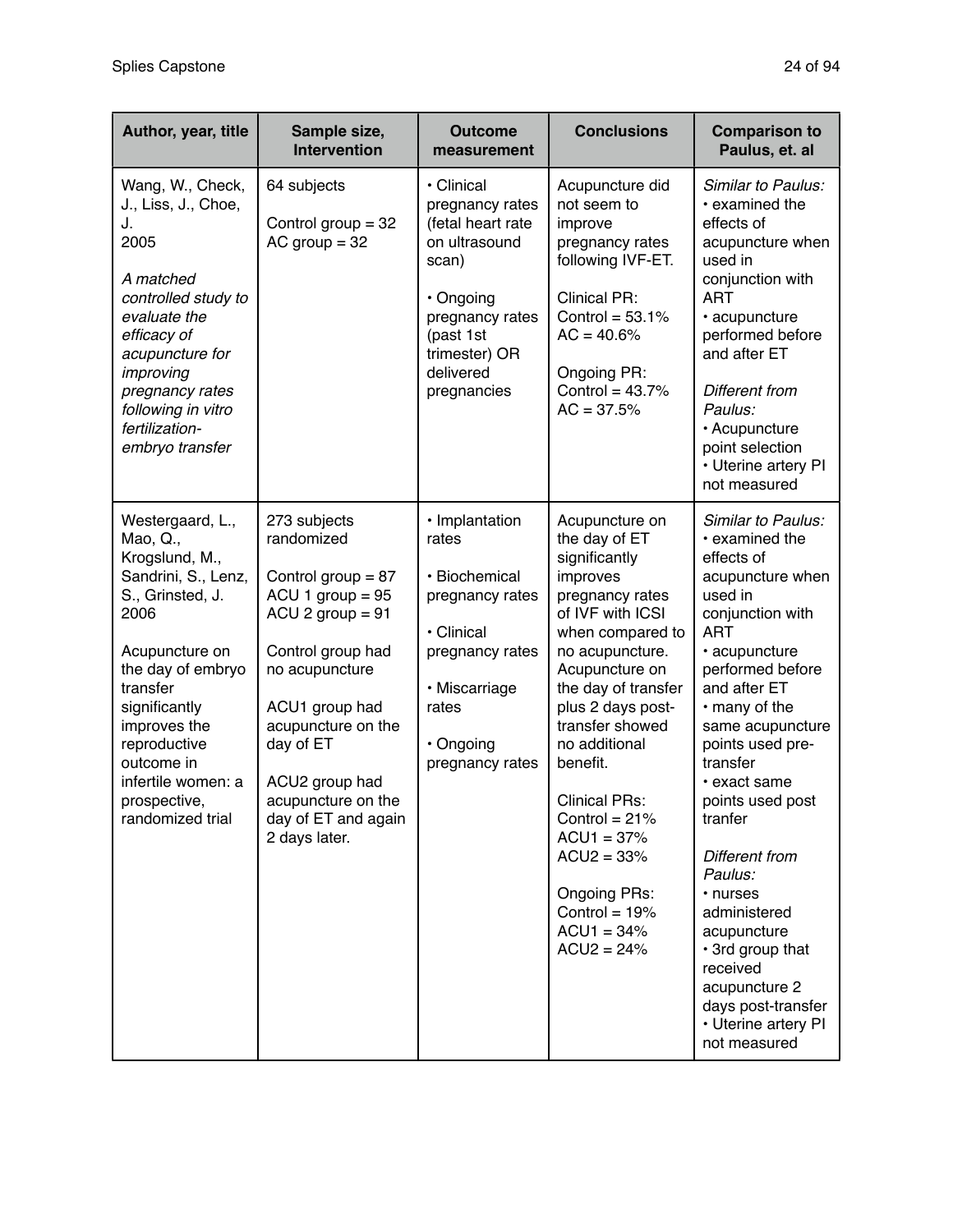## **Literature Review Integration**

 Assisted Reproductive Technologies have been firmly established in both Western and Traditional Chinese medical approaches (Lyttleton, 2004). The Traditional Chinese Medicine theories and procedures regarding the Stener-Victorin and Paulus protocols for fertility patients have been well documented in the literature (Bovey, 2010; Cheong, 2009; Dieterle, 2006; Domar, 2006; Hung 2008; Magarelli, 2009; Paulus, 2002; Smith, 2006; Stener-Victorin, 1996; Stener-Victorin, 2010; Westergaard, 2006). The Stener-Victorin and Paulus protocols are recognized as frequently used methods for fertility treatment in Traditional Chinese Medicine (Bovey, 2010; Domar, 2009; Magarelli, 2009). While there has been much written regarding the theory and procedures of these two popular fertility interventions, to date there have been no systematic studies published regarding practitioner preferences and the incidence of application of the Stener-Victorin and Paulus protocols. As a result, there is a gap or blind spot in the literature. It will be the objective of the current study to begin to fill that gap in the literature by completing a study that collects and analyzes survey data from Traditional Chinese fertility practitioners regarding a number of variables pertaining to the use of the Stener-Victorin and Paulus protocols.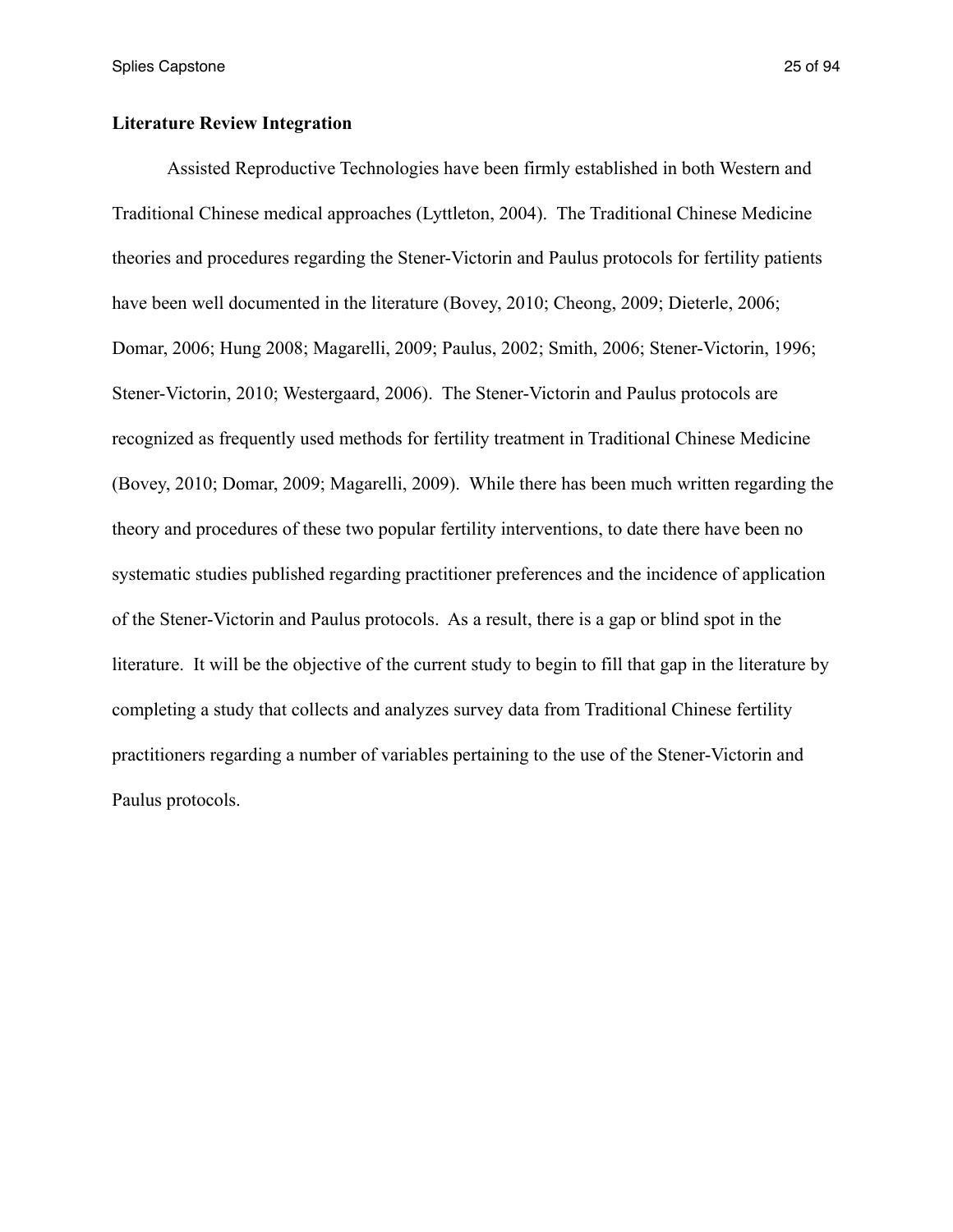### **CHAPTER 3: METHOD**

### **Method Designation**

 Survey method was used to collect data in the current study. Survey method is considered to involve descriptive and cross-sectional procedures. In the current study, survey method engaged quantitative data. Because the objective of the current study is to discern the practice habits of clinicians regarding the use of two published acupuncture fertility protocols, survey method is deemed to be the most appropriate method as it allowed for the crafting of response items that are specifically worded to discern the nuances of each respondents experience and practice regarding the two designated acupuncture protocols.

### **Rationale for the Use of the Survey Method**

 The survey is a useful instrument that is important for gathering data particularly when the research is based on the opinions and patterns of a population (Burke, 2006). Surveys can be divided into two main categories: the interview and the questionnaire (Trochim, 2006). This study included a questionnaire conducted exclusively on-line. More and more, individuals and communities are using the internet as a communication and information tool (Wright, 2005). Some advantages of conducting an on-line survey are:

- There is greater access to specific populations via email and individual websites that may otherwise be more difficult or time consuming to locate.
- There is an increased ease of use for the participant, who may answer the survey at their convenience and at any time of the day or night, and from any location that is convenient for them.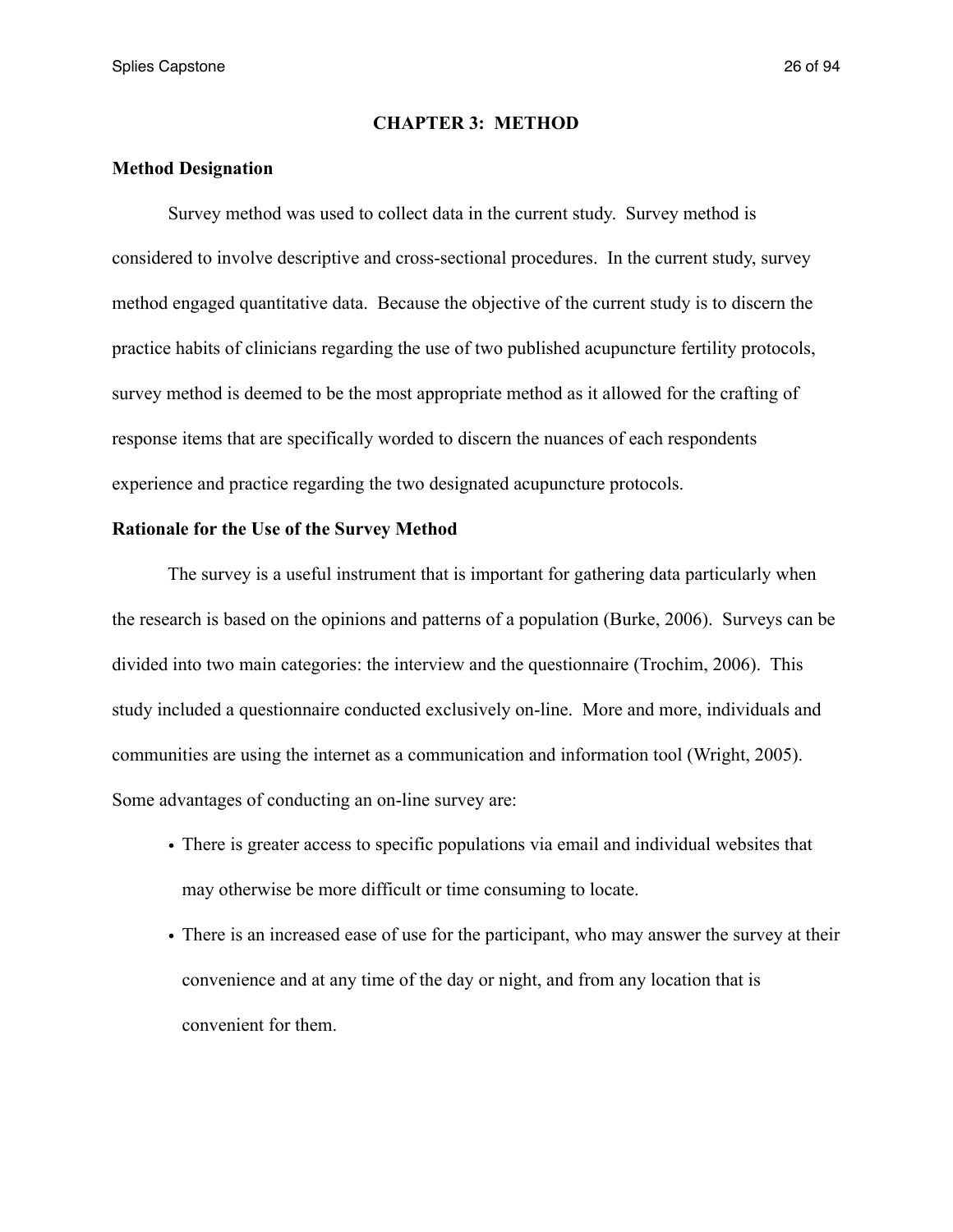- A great deal of time is saved on the part of the researcher, as surveys are completed and organized by the site host so that the researcher is freed up to work on other tasks (Wright, 2005).
- There is less likelihood of losing or misplacing paperwork and letters, this applies to both the researcher and the participants, as well as the postal service or any other individuals that may handle the mail in transit (secretaries, family members, etc.).
- There is a decrease in costs for the researcher; on-line survey hosting sites are relatively inexpensive, and it eliminates postage fees and materials costs (paper, envelopes, ink, etc.) (Pohlman, 2010; Wright, 2005). Postage would entail both the stamp for the letter and materials being sent to the participant as well as the return envelope (Bovey, 2010; Lee, 2009).

 Conversely, there are distinct disadvantages to keeping the survey limited to an on-line population. As we are all aware, not all segments of the population are proficient enough with computers, and not all people have access to an on-line computer. Other significant disadvantages include:

- The researchers lack of access to a valid email address even when a practitioner has a functional website, an email is not always made public (Wright, 2005).
- The researcher may encounter several emails for one individual without realizing these are for the same person, and there may be multiple responses from one individual (Lee, 2009; Wright, 2005).
- Potential participants may see the initial email from the researcher as "spam" or "junk mail" and therefore disregard the email without opening or reading it.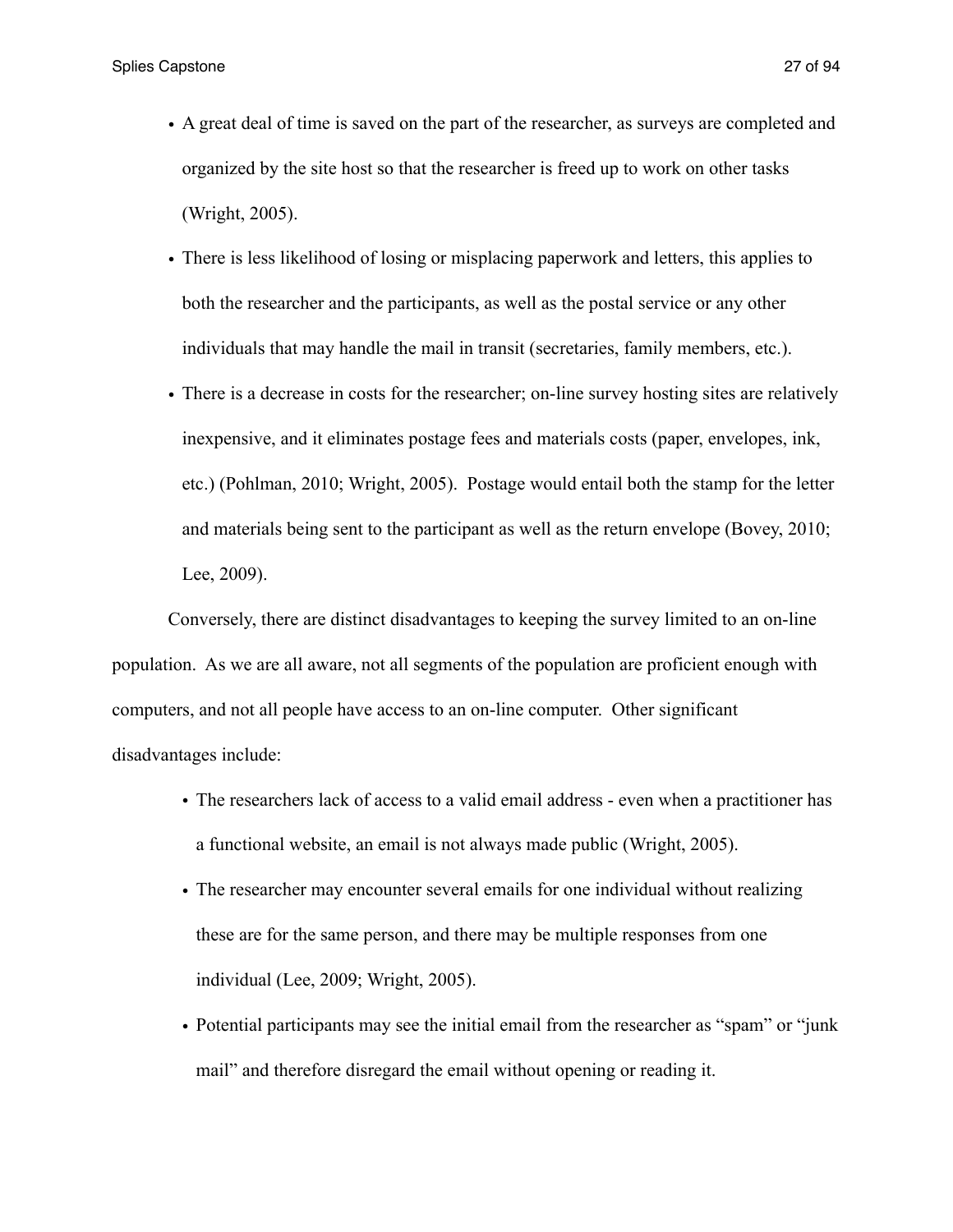While many of the disadvantages are important to acknowledge, the benefits of conducting an all on-line survey through SurveyMonkey outweigh the negatives. Because the survey in the current study has targeted a specific population, and that population stands to gain from the results of the survey, it was anticipated that many of the potential respondents will be interested in participating in the research.

### **Survey Instrument**

The survey instrument used in the current study included four sections:

1. Demographics: This section includes data regarding gender, ethnicity, income, hours worked, number of patients & fertility patients treated per week, marketing information, and ABORM status of the respondent.

2. Training: This section includes items that reflect the educational background of the respondent. Among the items are the name of the TCM school, the country where the respondent studied, as well as items that reflect whether the respondent has had OB/GYN training or other post-graduate training in fertility/reproductive medicine.

3. Practice factors: This section of the survey included items that reflect to whom the respondent is likely to refer patients (e.g. to Reproductive Endocrinologists, to other fertility specialists) and if the respondent works in collaboration with fertility clinics. Additionally, data such as the number of hours works, the number of patients treated per week, and the respondents practice setting are considered here.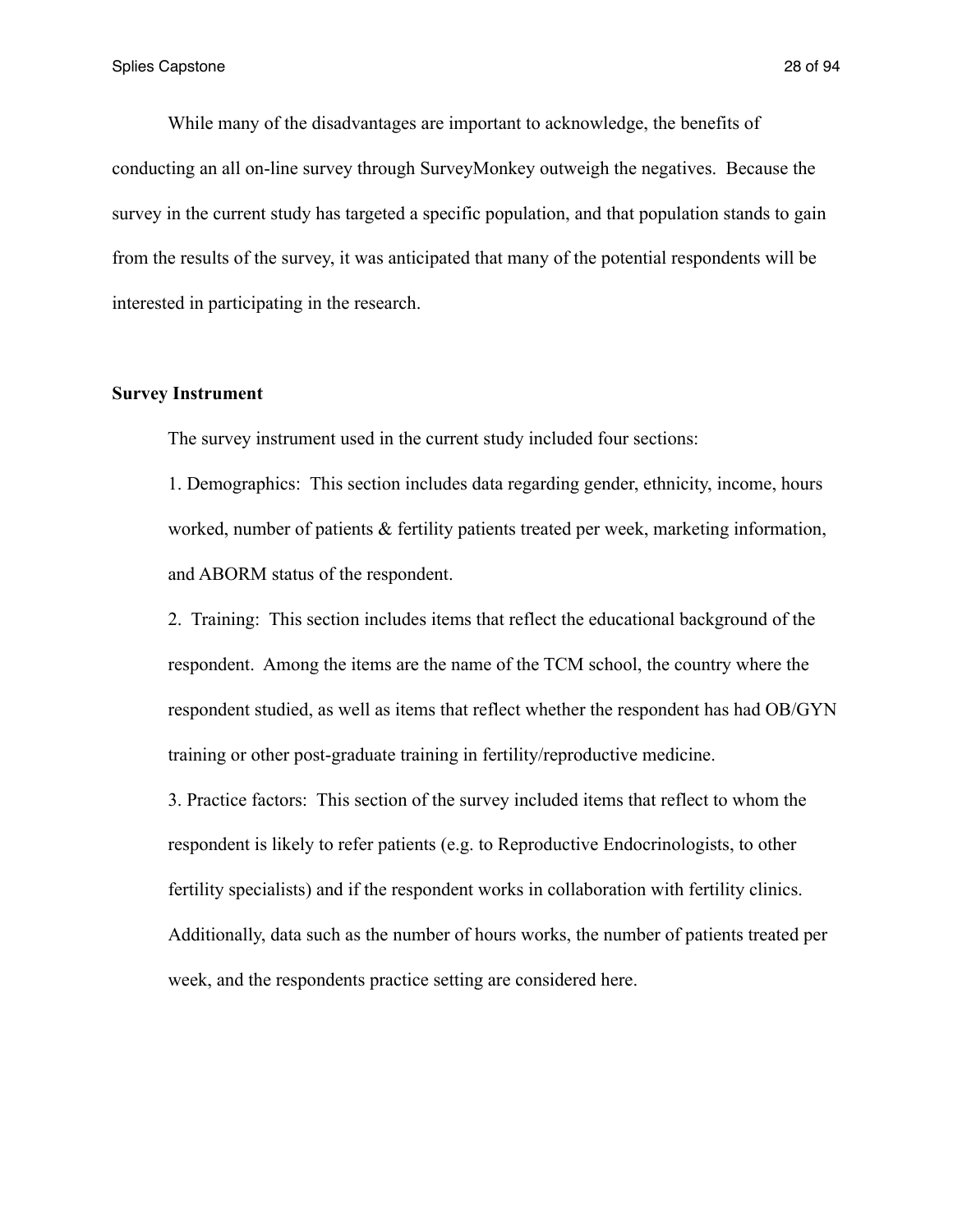4. Protocols: This section of the survey includes items that discern the practice patterns engaged by respondents regarding the uses of the two designated fertility acupuncture protocols.

 At the end of the survey instrument there was a space for the respondent to include any additional comments. The survey included a total of 37 items and should took most respondents an estimated 15-20 minutes to complete. Response options are based on the nature of the question with most items including two to five options. Most items on the survey in the referral and protocol sections were formatted with a XXX. A copy of the survey form is included in the Appendix of this document.

 The survey used in the current study is one that has face validity. This is a "type of validity that assures that "on its face" the operationalization seems like a good translation of the construct" (Trochim, 2006). The face validity of the current survey is supported by the fact that the items in the survey were crafted specifically to elicit the information that the researcher sought. There were no hidden agendas or obscure/ambivalent items. All items were clearly articulated using simple straight forward language with minimal jargon or technical terminology.

### **Survey Administration**

 Contact with each potential respondent was engaged mostly on line. The initial emailed letter was sent to each potential respondent and included:

> • Introductory letter: an introduction briefly explaining the Yo San DAOM program, the capstone project, the goals of the project, expectations of participants, information regarding SurveyMonkey, instructions on how to proceed and the background and contact information of the researcher.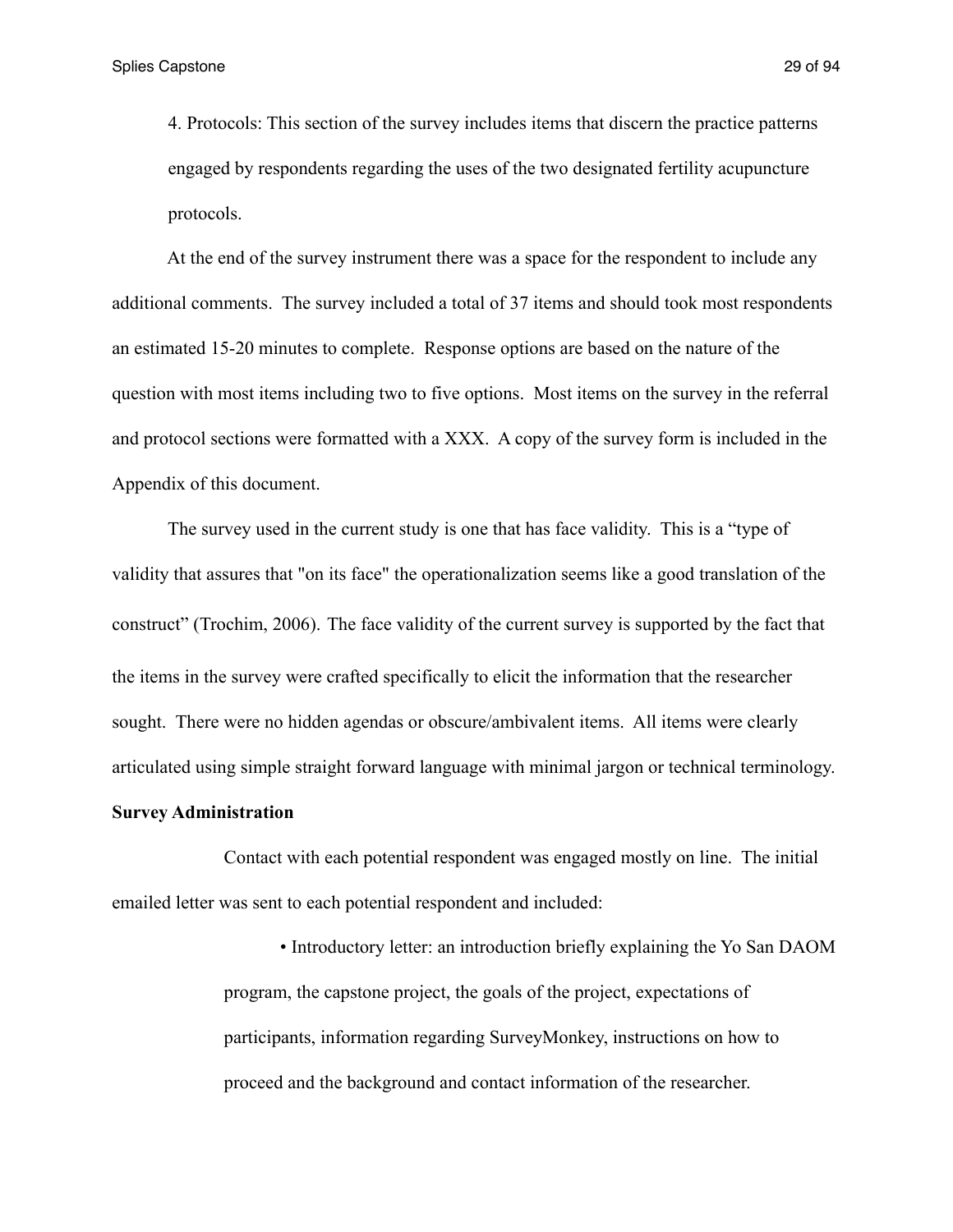Splies Capstone 30 of 94

 • Survey link: At the bottom of the introduction letter was a link which when clicked automatically opened a new window directly to the survey. The consent form was embedded right into the survey as the first question. The consent form informed the potential respondent regarding the details of the survey and discussed the issue of confidentiality and anonymity. Participants had the option to click "Agree" or "Disagree" to electronically sign the consent form and continue on with the survey.

 The survey design for this study was already posted for subject response via the SurveyMonkey website before the introductory emails were sent out. The SurveyMonkey link was activated for approximately 45 days so that all participants had the opportunity to go to the website and respond to the survey items. Data collection procedures were completed entirely online. Since the subjects were responding to an on-line survey, the data were stored and sorted automatically by the SurveyMonkey host site. The principal investigator had access to the data and was able to view and evaluate the progress of data collection on an ongoing basis as well as to assess when the full set of data are in. The researcher checked every several days to discern the number of subjects who had completed the survey; thus the researcher was able to identify when there was a need to send out a reminder email with the link included. Two reminder emails were sent out every two weeks from the time of the initial email.

#### **Subjects**

 A goal of the current study was to get a minimum of 30 subjects to complete the survey. Email invitations to participate in the research were sent to more than 150 practitioners. The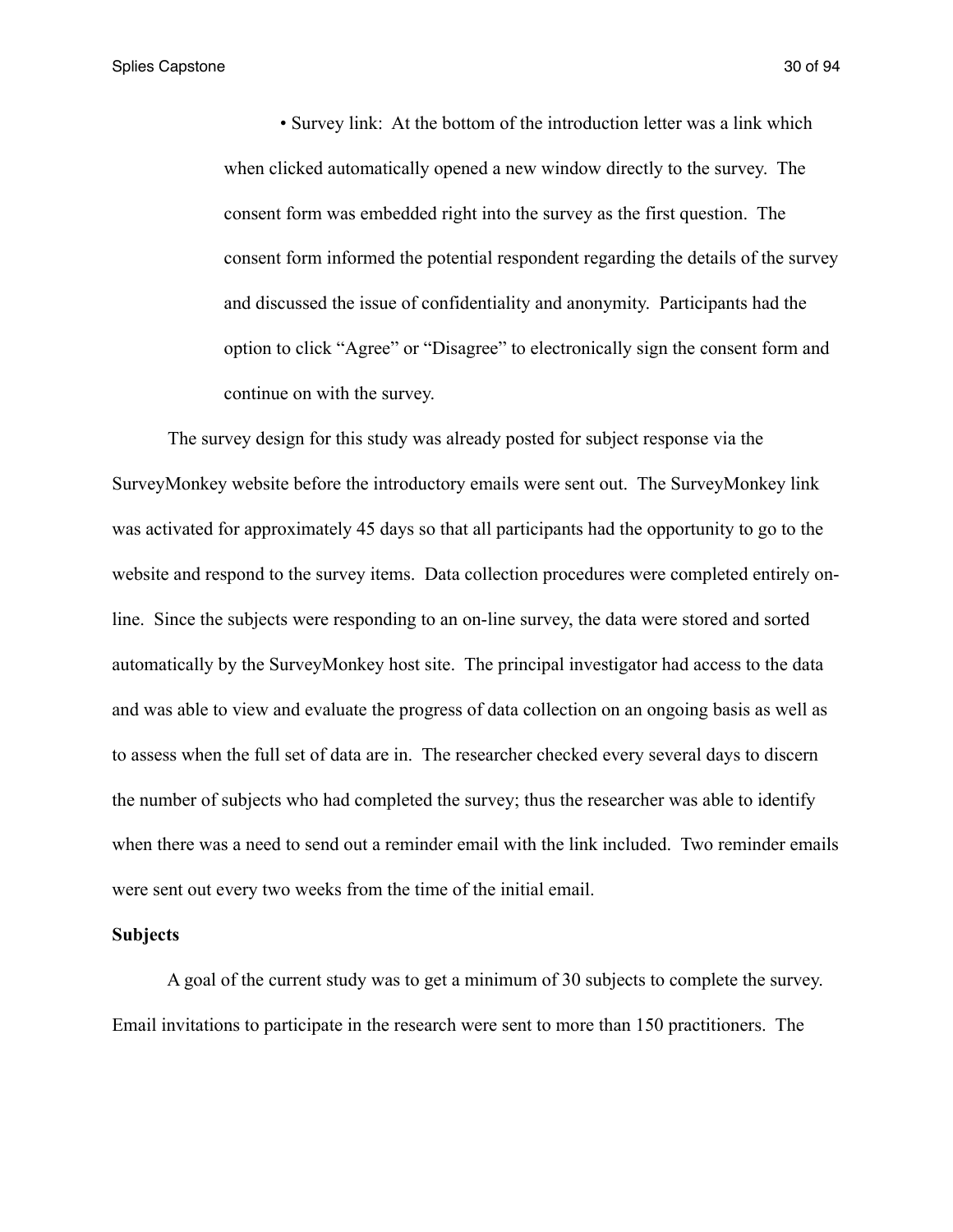respondents to the survey were sought from a highly specific and clearly defined population.

The respondents had to meet the following qualifications:

- Each respondent must hold licensure with the California Acupuncture Board (CAB).
- Each respondent must be in practice as an acupuncturist in Los Angeles, California.
- Each respondent must advertise or otherwise identify him/herself as a fertility specialist on their website, Acufinder.com, or Healthprofs.com profile.
- Each respondent must have access to a computer and the internet with an active email account.
- Respondents must indicate informed consent and be willing to respond to the survey honestly and to the best of their ability.

 Since the CAB has specific requirements for licensure, it can be assumed that each respondent is at least 18 years of age and has met the educational and background clearance requirements.

 The sample of respondents can be described as a purposive sample. Purposive (nonprobability) and expert sampling were used to identify individuals who met the inclusion crieteria as detailed in the above bulleted items. "In purposive sampling, you sample with a purpose in mind. Expert sampling involves the assembling of a sample of persons with known or demonstrable experience and expertise in some area." (Trochim, 2006). This group was identified primarily on-line by accessing publicly available information via the American Board of Oriental Medicine (ABORM) website, Acufinder.com, Healthprofs.com, Google search, websites of individual practitioners and experts. The criteria of the potential respondents as fertility practitioners is that each chosen to be invited to participate in the research have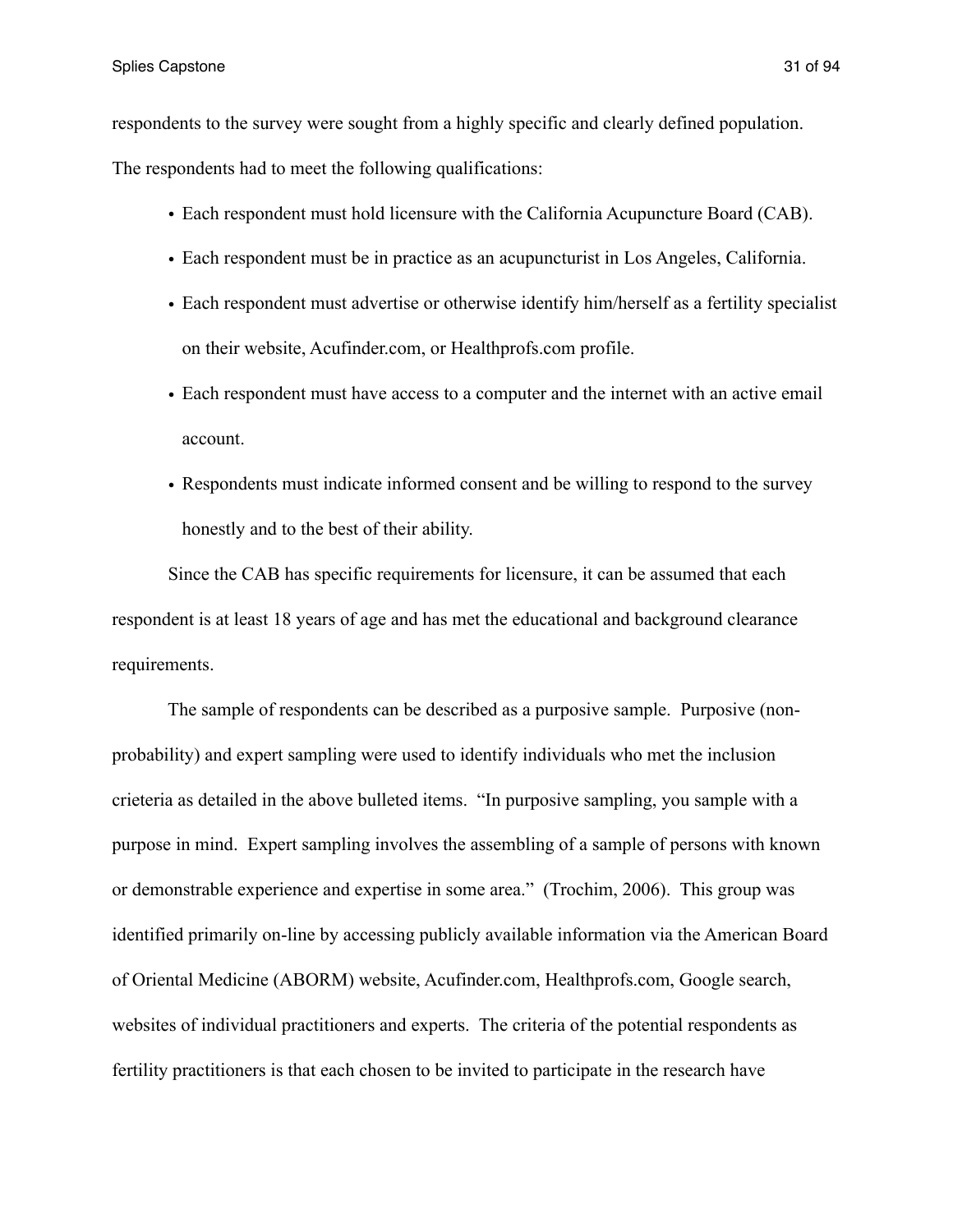"infertility", "fertility enhancement" or "reproductive health" as terms specifically included on their websites. Those practitioners listed on Acufinder that have "infertility" checked on the list of specializations were included. For those potential respondents listed on the ABORM website, it can be assumed that the specialty is in fertility because of the nature of that board specialization. Once the respondents were identified, an introductory email with a link to the survey and online consent form were forwarded to each. For those practitioners that are located on-line and who have no email address listed, the researcher phoned the office in an attempt to secure a valid email address.

### **Data Analysis**

 Each survey item was originally planned to be be tallied as per the categorical options of the "demographic", "education", "clinical practices", "referral" or "protocol" items on the survey, however, once the data was collected and reviewed these groupings were altered slightly. The survey items are grouped in the following sub-sections: "demographics", "practice factors", "training factors", "treatment protocol", and are followed by another section titled "statistical analysis". Descriptive tallies are enumerated for each of the categorical items. All spreadsheet data was complied by the SurveyMonkey website, they are likely to have high reliability, with minimal possibility of computational error. All Chi squares were run with GraphPad Software's quickcalcs online calculator for scientists applet. As a result for the current research study there is no need to engage a process to demonstrate the inter-scorer reliability. The data is displayed in a table format displaying tallied data - frequency and percentages of answers will be presented adjacent to the survey question topic.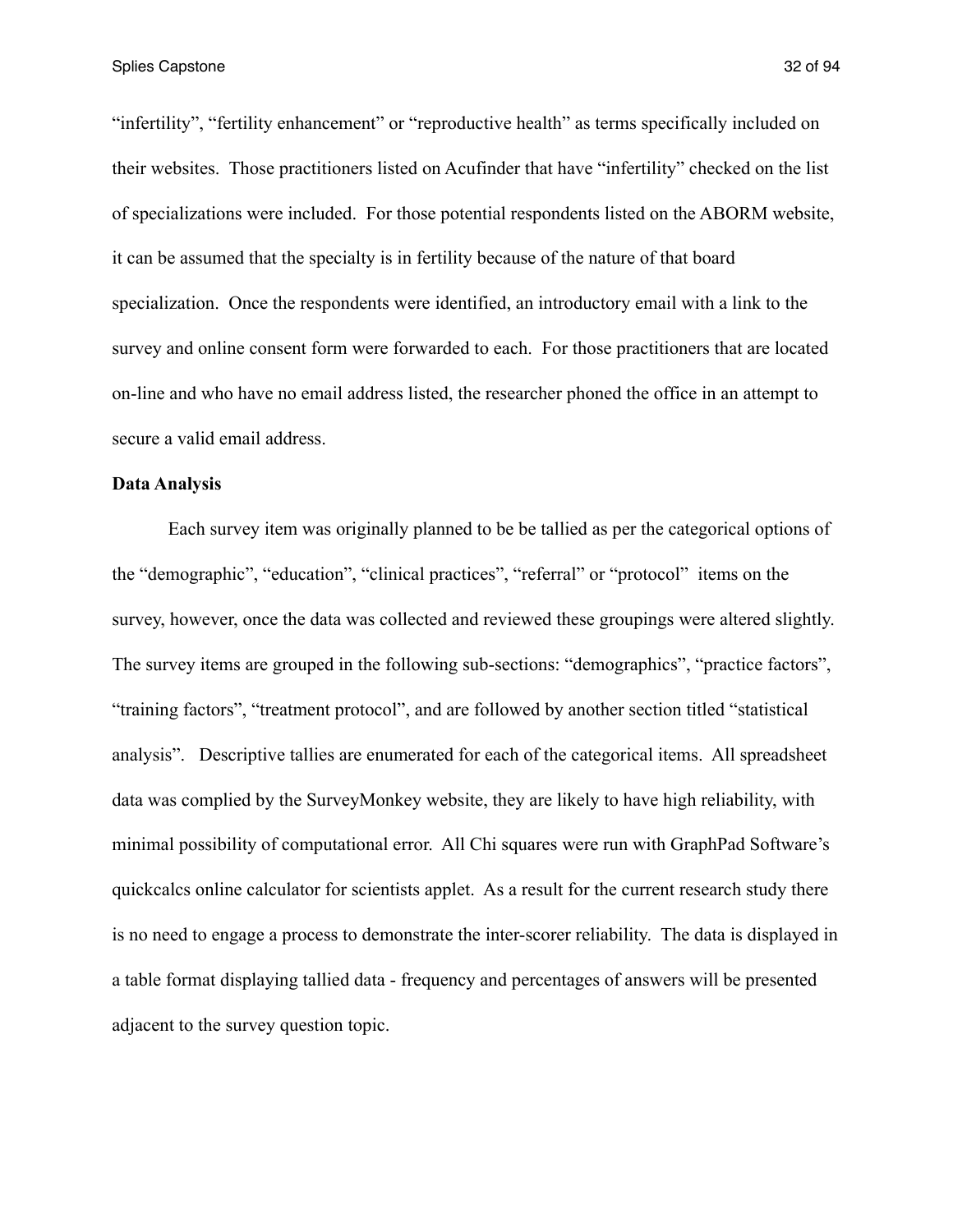The data that emerged from the study were analyzed using both descriptive and inferential statistical methods. "Descriptive statistics describe the basic features of the data in a study and provide simple summaries about the sample and the measures; Inferential statistics is the process of trying to reach conclusions that extend beyond the immediate data" (Trochim, 2006). Descriptive statistics were used to summarize the responses of the sample and all of the "demographic", "practice factors", "training factors", "treatment protocol" and "statistical analysis" items. Inferential statistics were utilized as appropriate to discern if there are presently any significant statistical differences regarding critical "treatment protocol" items and critical "demographic", "training" or "practice" factors. The inferential statistic that will be used is the Chi square for significance of difference between groups.

 There were five categories of Chi squares analyzes performed. The five catagories are listed below. For each category there were two similar Chi squares contingency tables contructed: one regarding the Stener-Victorin protocol and one regarding the Paulus protocol for a total of ten Chi squares. After grouping variables are distinguished, the following subjects were assessed with Chi square:

1. Comparing individuals that trained in China with those that trained in the US.

 2. Comparing the level of post-graduate TCM fertility training in individuals that use and do not use the protocols (i.e., grouping the respondents as having more than 50 hours of postgraduate training or having less than 50 hours of post-graduate training).

 3. Comparing the level of post-graduate western reproductive medicine training in individuals that use and do not use the protocols (i.e., grouping the respondents as having more than 50 hours of post-graduate training or having less than 50 hours of post-graduate training).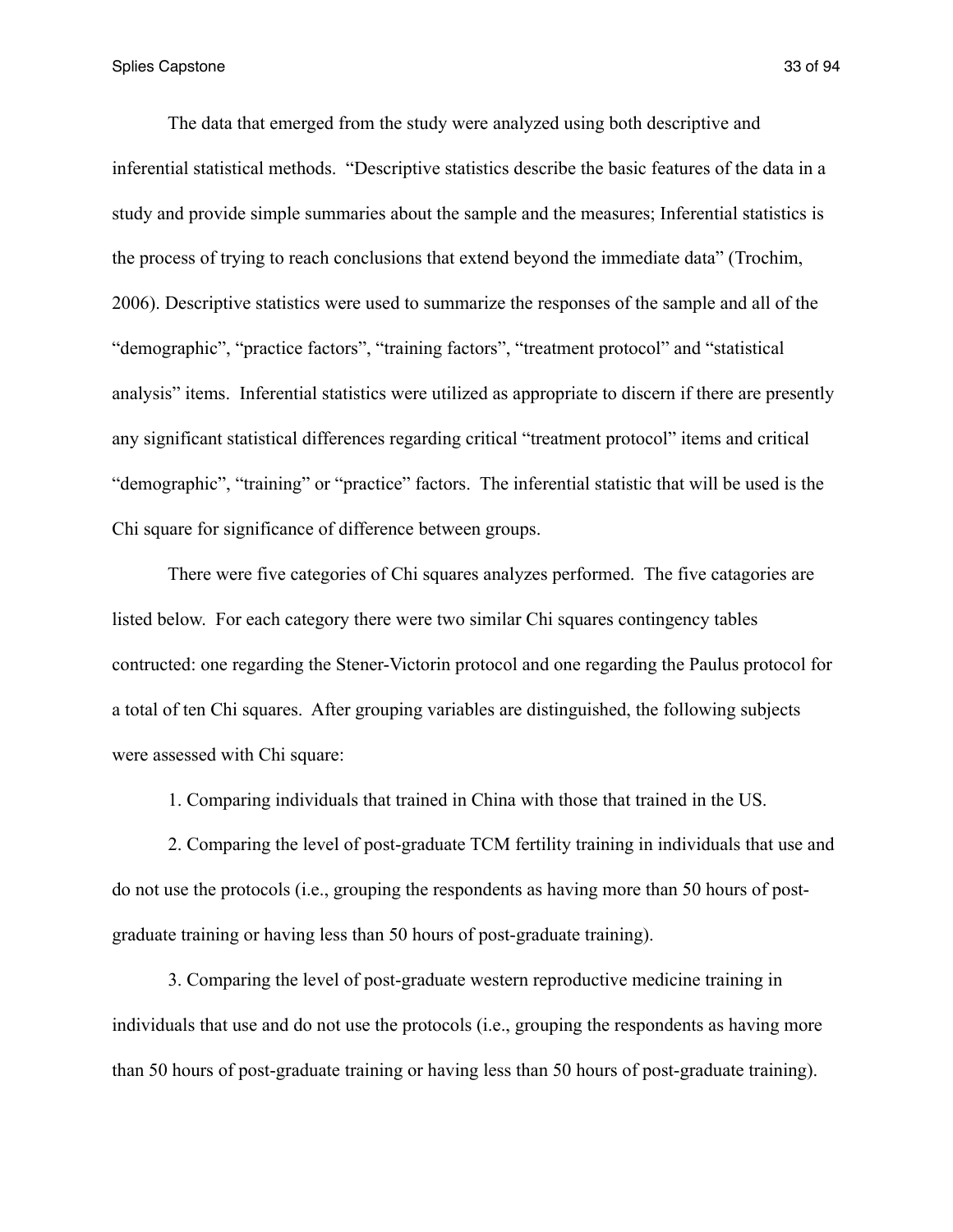#### Splies Capstone 34 of 94

 4. Comparing the number of fertility patients treated per week in individuals that use and do not use the protocols (i.e., grouping the respondents as treating more than 20 fertility patients per week or less than 20 fertility patients per week).

 5. Comparing practitioners that work with Reproductive Endocrinologists and use the protocols vs. those that work with RE's and do not use the protocols.

 While this research project constitutes a preliminary study, the researcher has designated hypotheses based on the five Chi square categories:

 1. Fertility acupuncturists that were trained in the US are familiar with and use the published protocols moreso than fertility acupuncturists trained in China.

 2. Fertility acupuncturists that have a greater number post-graduate training are familiar with and use the published protocols moreso than fertility acupuncturists that have fewer hours of post-graduate training.

 3. Fertility acupuncturists that treat a greater number of fertility patients per week are familiar with and use the published protocols moreso that fertility acupuncturists that treat a fewer number of fertility patients per week.

 4. Fertility acupuncturists that work with REs are familiar with and use the published protocols moreso that fertility acupuncturists that do not work with REs.

 In the above five mentioned Chi square scenarios, the dependent variables are the Stener-Victorin protocol and the Paulus protocol (and the use or non-use of them); and the independent variables are:

1. Location of training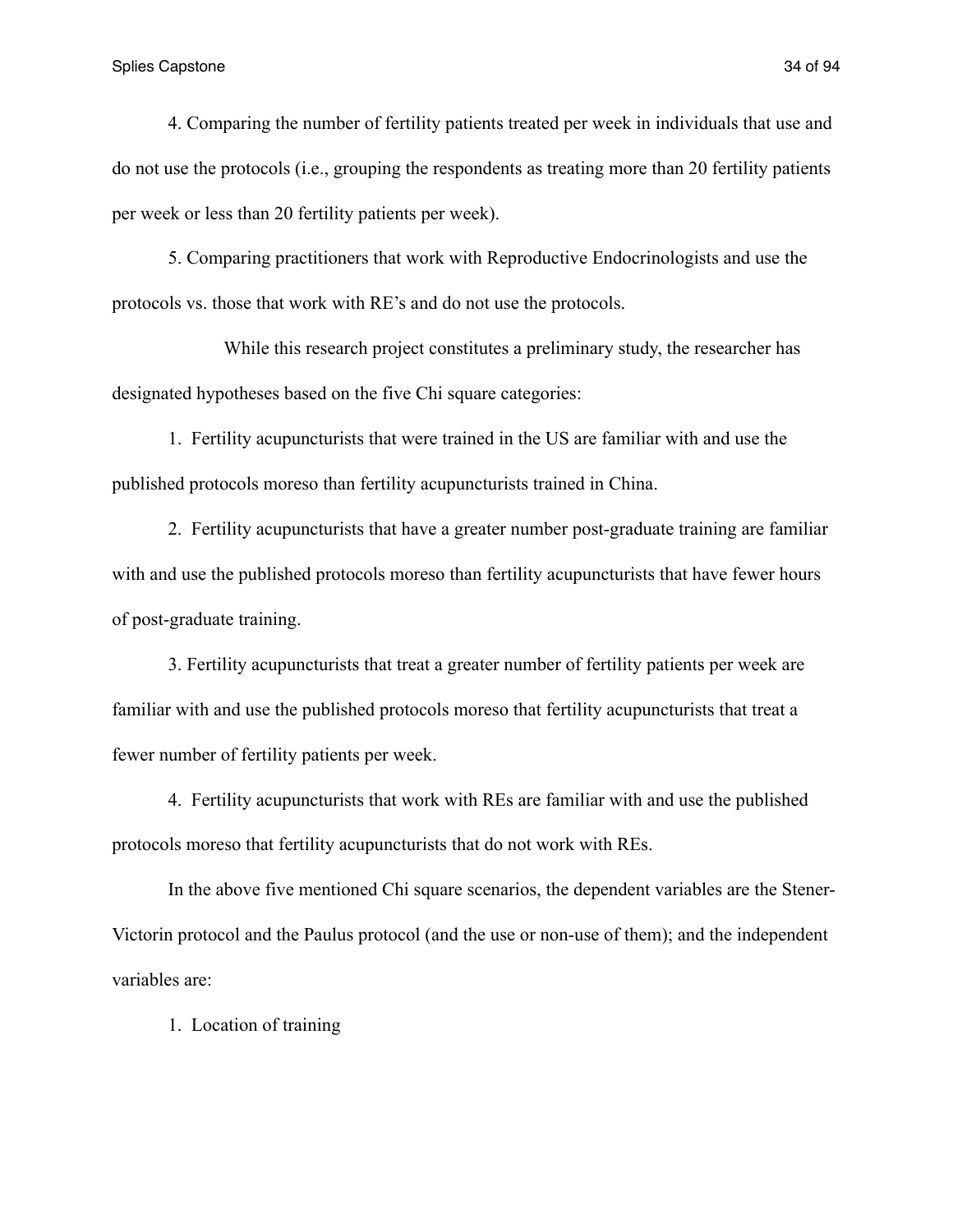Splies Capstone 35 of 94

 2. Number of hours of postgraduate training (both in TCM and western reproductive medicine)

3. Number of fertility patients treated per week

4. Working with an RE.

### **Validity**

 The survey used in the current study is one that has face validity. This is a "type of validity that assures that "on its face" the operationalization seems like a good translation of the construct" (Trochim, 2006). The face validity of the current survey is supported by the fact that the items in the survey were crafted specifically to elicit the information that the researcher sought. There were no hidden agendas or obscure/ambivalent items. All items were clearly articulated using simple straight forward language with minimal jargon or technical terminology.

External threats to validity would include:

• Respondent "goofing" around - intentional false responses.

 • Respondents answering randomly without consideration or thought to the answer.

 • Respondents answering in a deliberate oppositional manner with the intent to "muck up" the data.

 An internal threat to validity would be the researcher making errors in computation of the tallies, means or other statistical data. Since the target population is composed of licensed professionals who have personal integrity and are likely to help a colleague they do not know, it is highly unlikely that they responded in a dishonest manner. Additionally, since answering the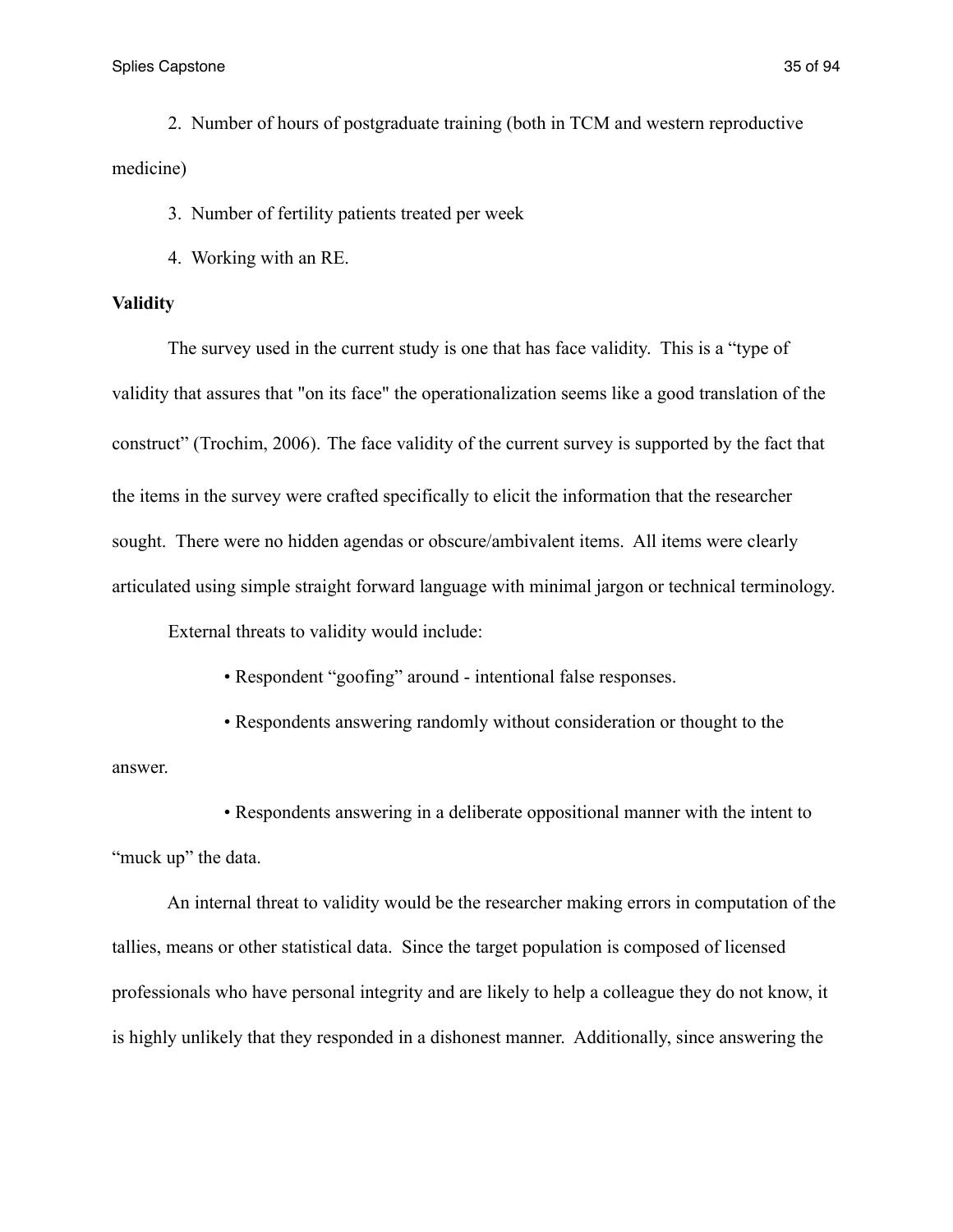survey is completely voluntary, there were no consequences for participation or non-participation and therefore respondents were most likely to respond honestly.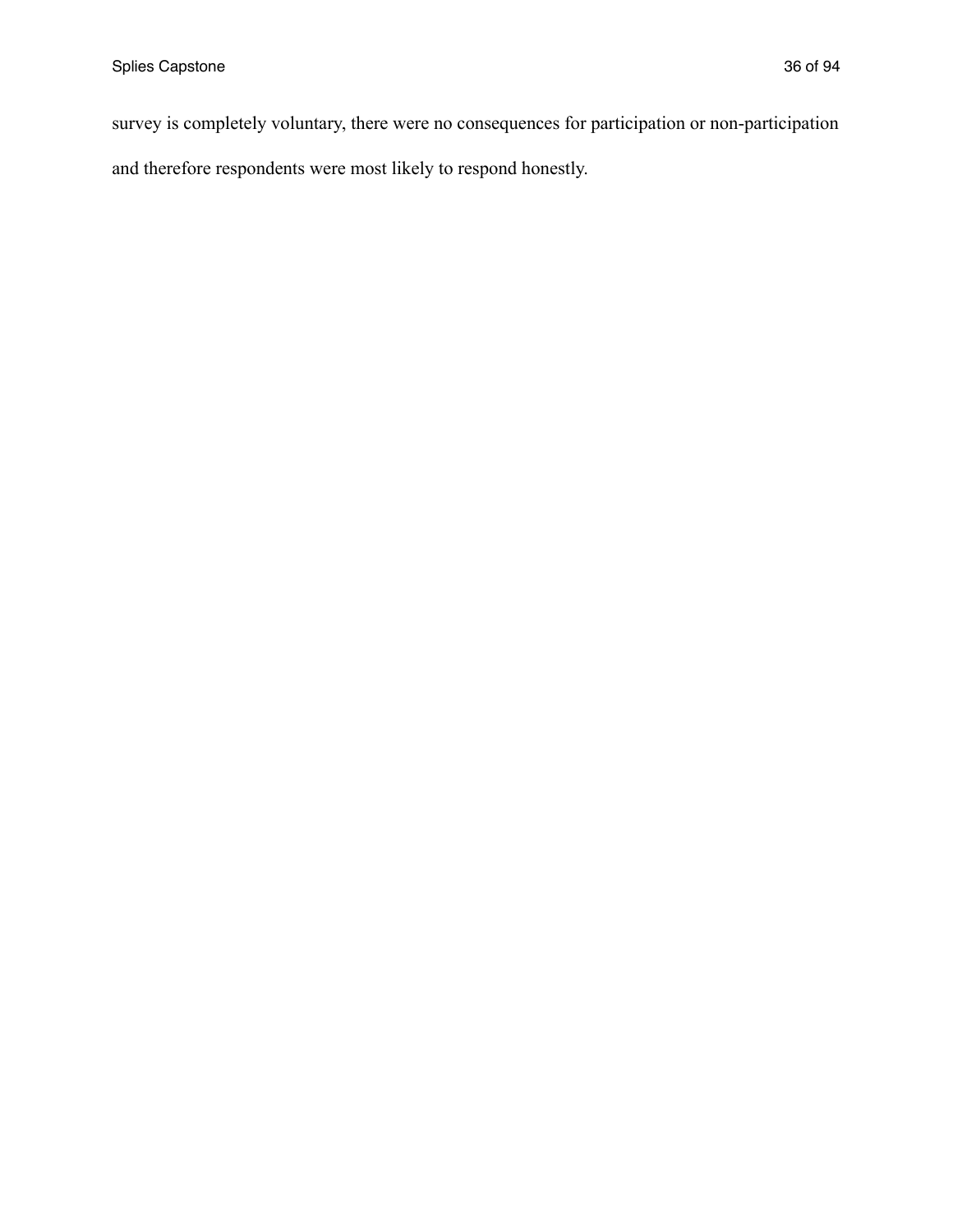Splies Capstone 37 of 94

#### **CHAPTER FOUR: RESULTS**

#### **Chapter Overview**

 This research project focused on the administration of a survey examined demographic data, practice patterns, training factors, and treatment protocol usage of acupuncturists that treat fertility patients in Los Angeles. The data that resulted from this survey are displayed in the tables below, organized by the above mentioned four categories. Other than for question  $\#1$ which was the participants agreement to the informed consent, respondents were given the option to skip any of the questions in the survey. As a result, the reader should note that the number of respondents varies among the survey questions, and the ensuing percentages are based in these figures. Additionally, the graphs illustrated in the tables do not display the exact figures but are merely a visual representation; the exact numerical percentages and figures of each survey item can be located in Appendix D.

#### **Demographic Data**

 Of the 44 respondents that answered, 80% are female. This figure is not surprising for several reasons. First, the majority of patients seeking acupuncture therapy for fertility are females. It is likely and logical that females treating for fertility would prefer a female practitioner. Of practitioners that practice acupuncture and specialize in infertility, the majority are women (Bovey, 2010). Secondly, there is a higher population of female students in TCM schools in general and therefore a larger percentage of female practitioners in California (http:// collegeprowler.com). (See table 1 below).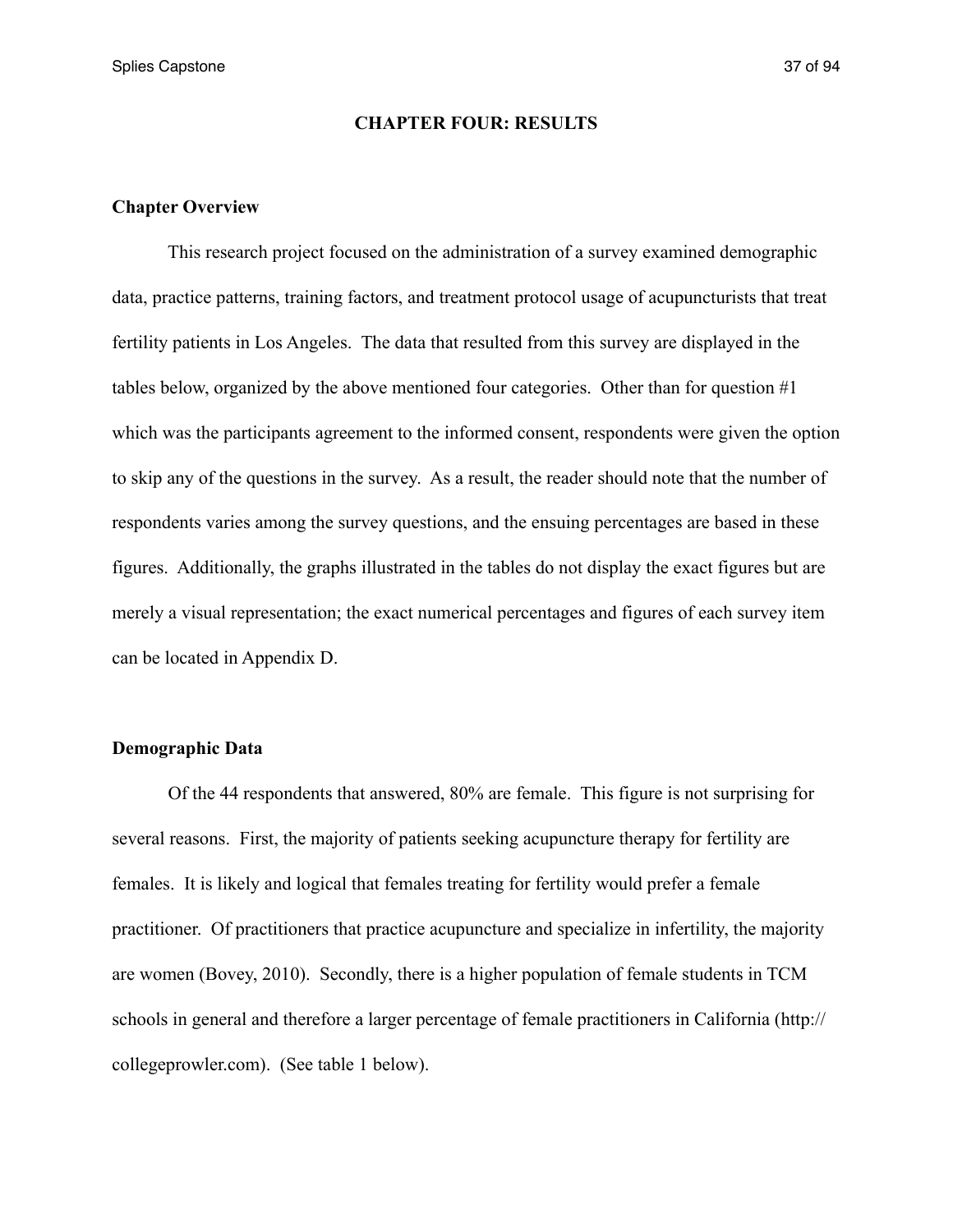



 As illustrated in table 2 below, the majority of the respondents were Caucasian (approximately 68%) with the next closest ethnic group being Asian/Pacific Islander (30%). The observed data highlight the fact that with the exception of Asians, the profession of Traditional Chinese Medicine and especially for numbers of those who serve fertility patients continues to lag behind population expectations for other ethnicities. It should be noted that African-American (8.7% of the population of Los Angeles) and particularly Hispanic individuals (47.7% of the population of Los Angeles) (U.S. Census Bureau, 2010), who have a substantive representation in the Los Angeles population, are grossly underrepresented in the current sample.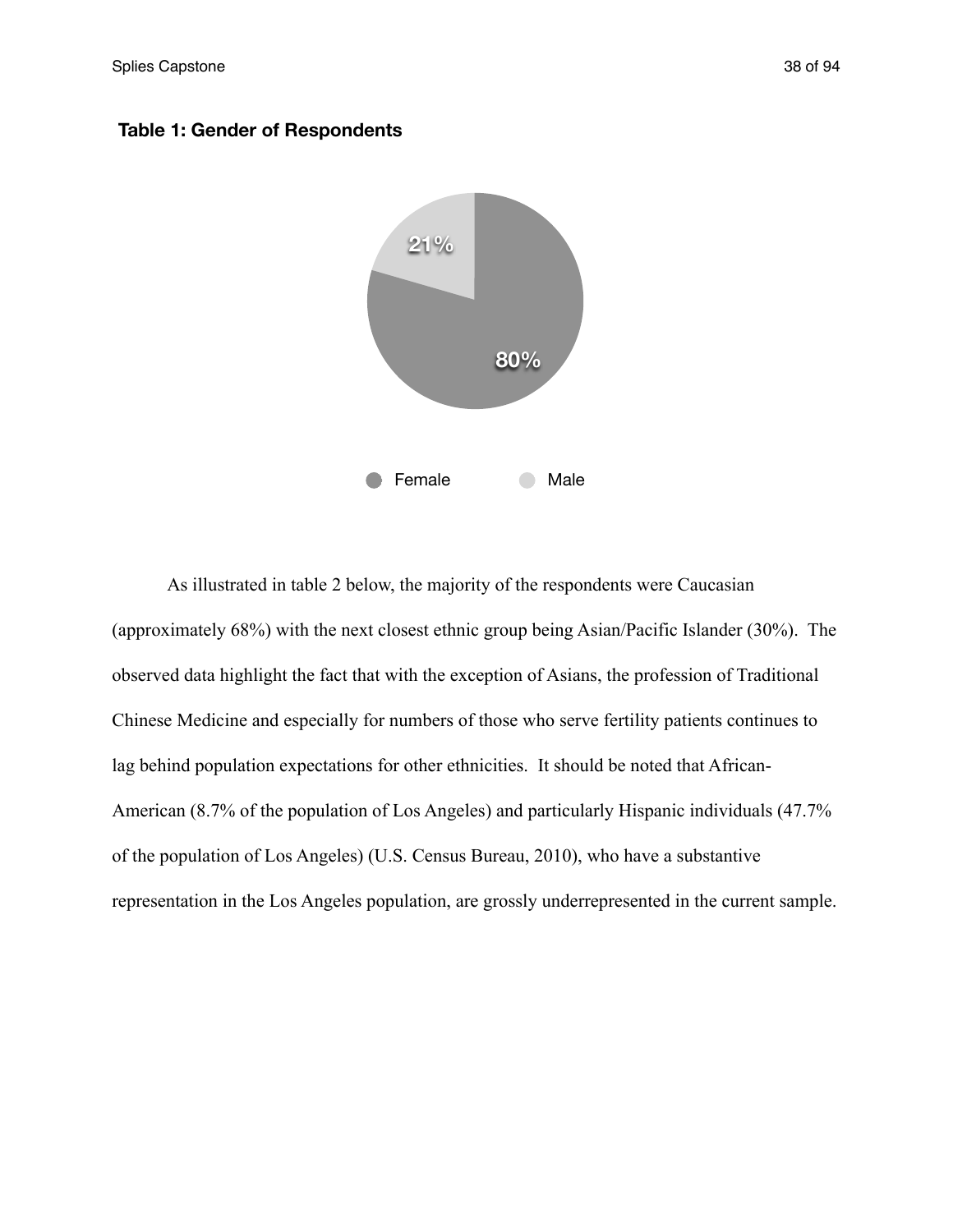## **Table 2: Ethnicity of Respondents**



It was interesting to observe that 70% of the respondents indicated that they are married, with only approximately 12% indicating that they are divorced. This figure indicates that members of the TCM profession especially those who serve fertility patients represent a group that has stability, commitment and tenacity.



**Table 3: Marital status of Respondents**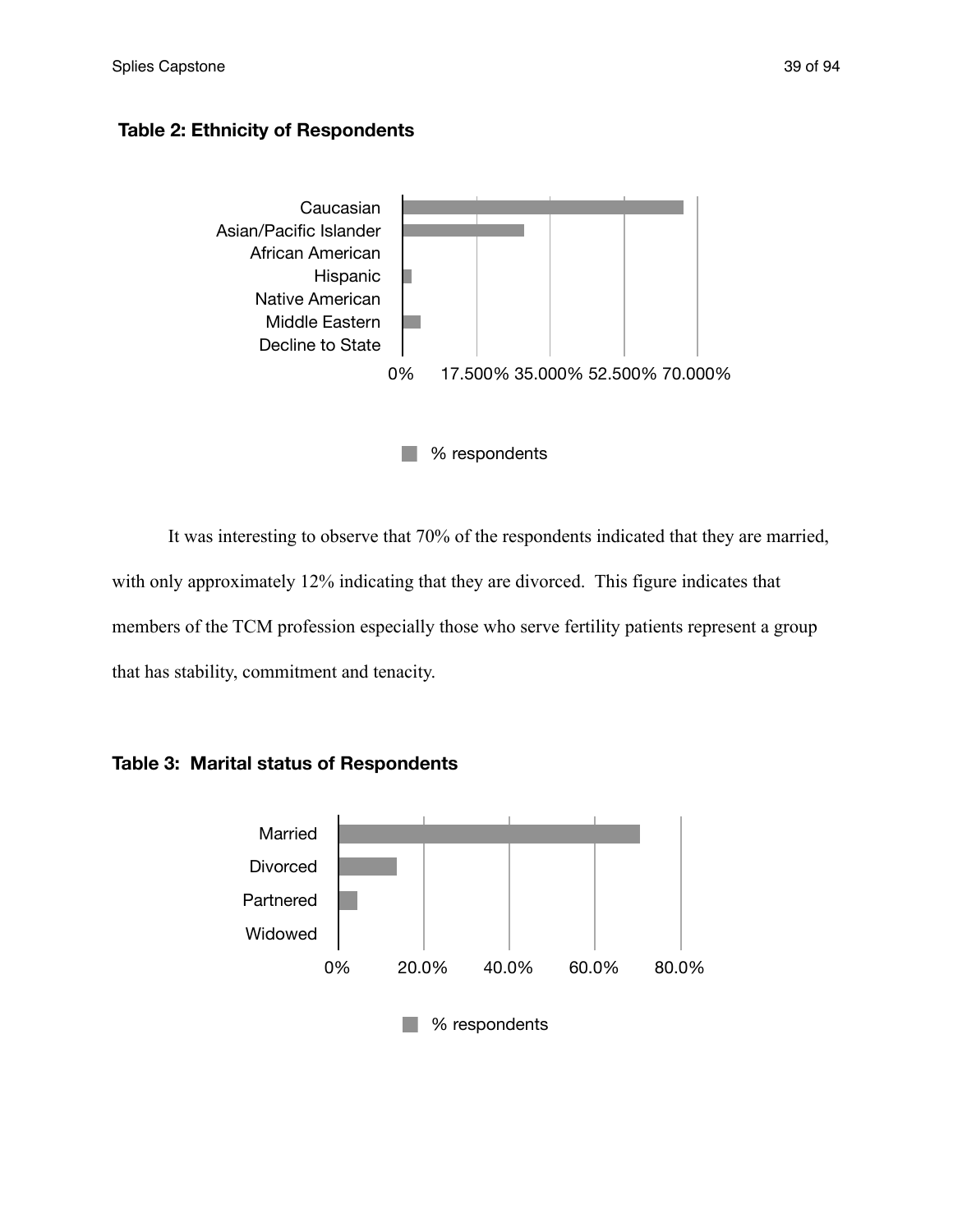As illustrated in Table 5, forty-five percent of the respondents reported that they earned over \$100,000 per year. The observed data are likely a positive sign for the profession and specifically for the specialty of fertility medicine, as it exceeds the nationwide mean income of Traditional Chinese Medicine practitioners (Payscale.com, 2011) This factor may be accounted for by the fact that the respondents were all from the Los Angeles area, which is considered to be an economically prosperous area. (See table 4 below).



#### **Table 4: Annual gross income of Respondents**

#### **Practice Factors**

 The data in this category examine the patterns of acupuncturists that treat infertility in Los Angeles. Over 66% of respondents report that they work between 20-39 hours per week. There was a wide range of answers to this response, ranging from 'less than 10' to 'more than 50'. The survey did not distinguish if those answering 'less than 10' did so by choice or by circumstance. (See table 5 below).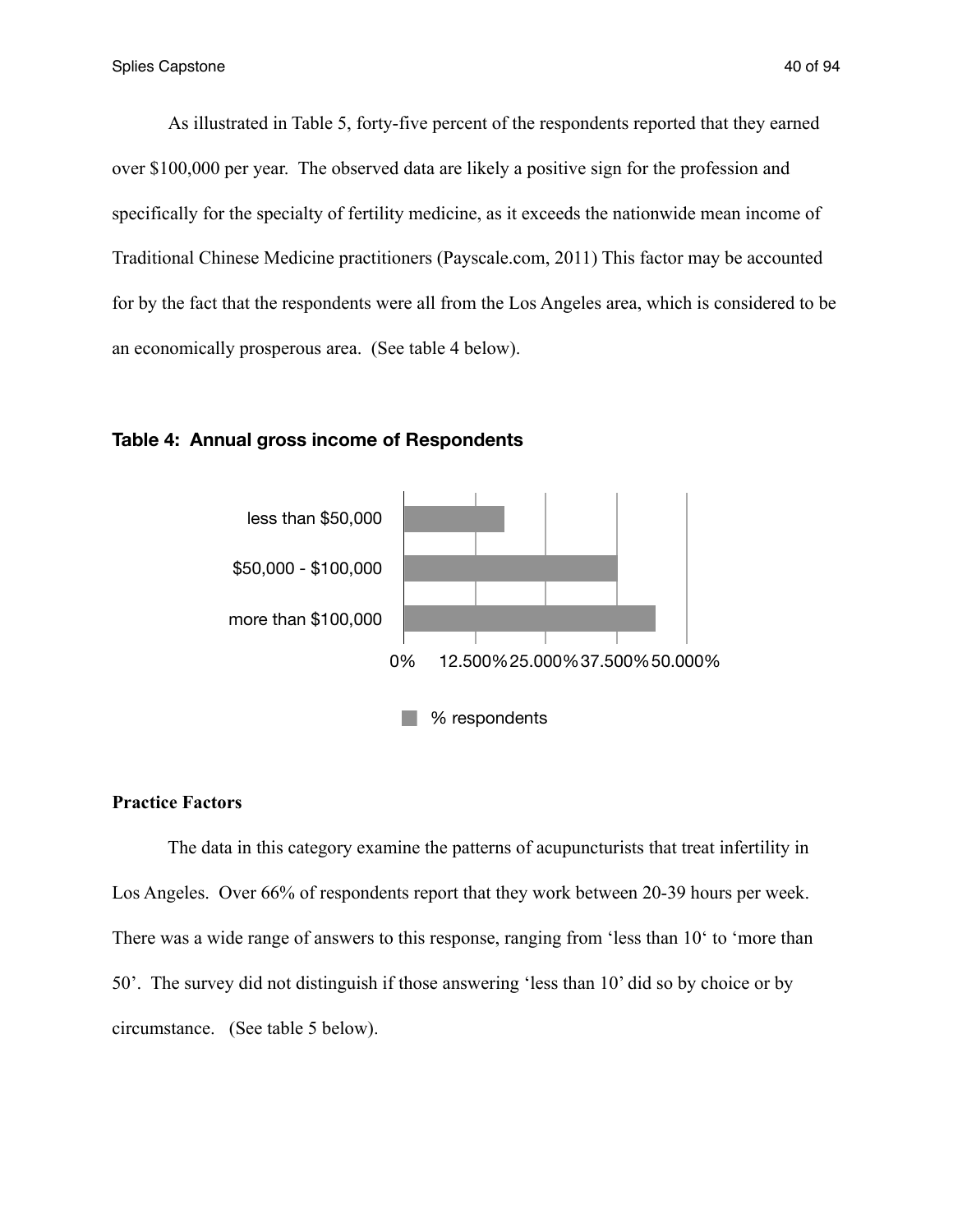

#### **Table 5: Hours Worked per Week of Respondents**

While the majority of the respondents report being in practice for 1-5 years, overall there was a wide range of responses in regard to the number of years being in practice from 6-20 years and those with more than 20 years. Practitioners with more clinical experience would have had more advanced training (due to continuing education licensing laws) and may therefore be more likely to have been exposed to the scientific literature regarding the protocols named in the survey. (See table 6 below).



**Table 6: Years in Practice of Respondents**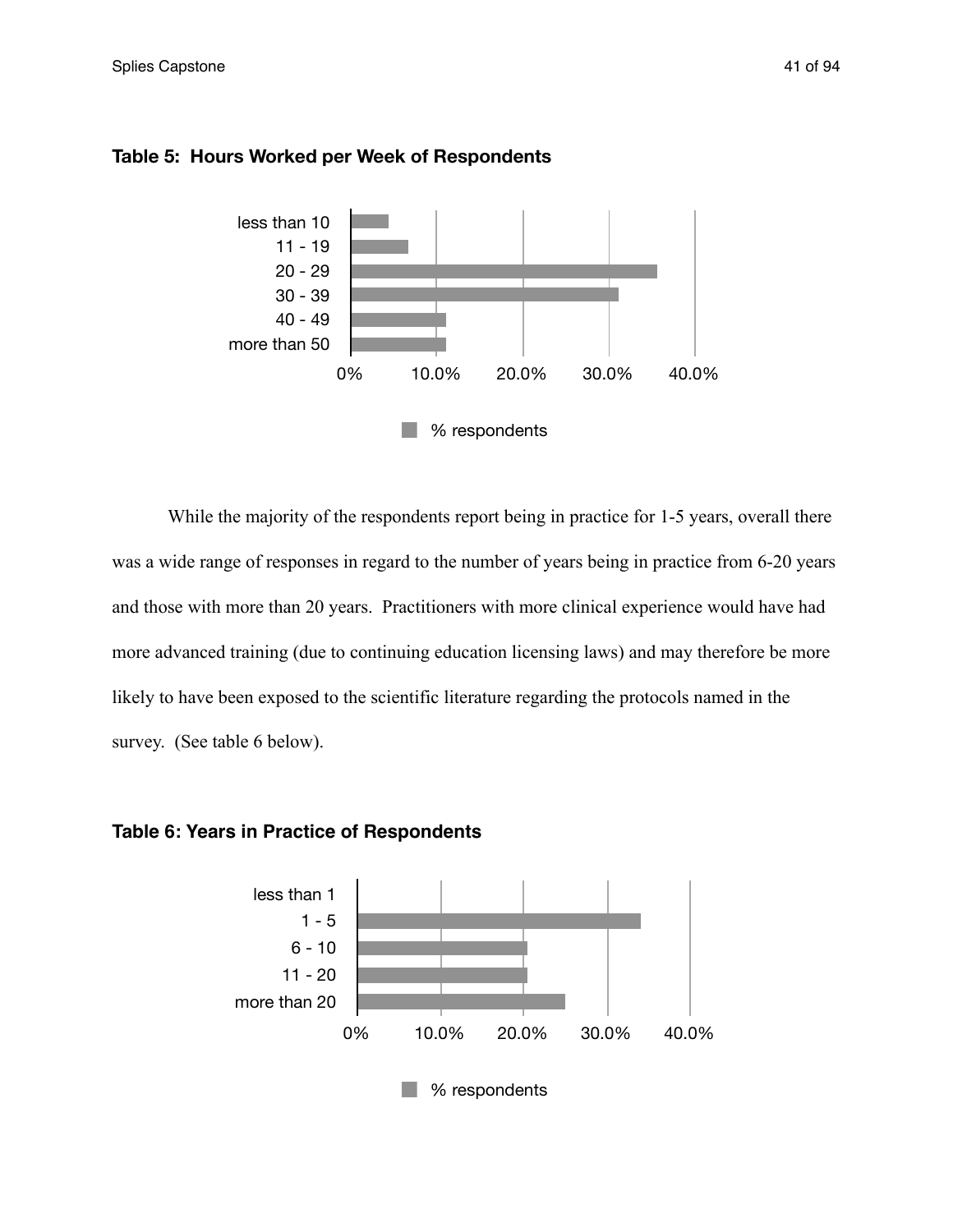Seventy-six percent work in private practice and 0% reported working in a spa setting. These data are likely a reflection on the fertility specialty as it is common to see other types of practitioners in a spa setting (such as facial rejuvenation specialists). Additionally, these data are consistent with the trends of acupuncturists and practitioners of TCM in general that don't

specialize in fertility, with an estimated 75% of California's licensed acupuncturists being in private practice (Dower, 2003). (See table 7 below).





 Forty-three percent of the 44 respondents said that they treat between 15-30 patients per week while 58% reported treating less than 10 fertility patients per week. The survey did not discern if the same patient was treated more than one time per week, so this may not accurately reflect the number of fertility treatments administered per practitioner per week. Additionally, the survey did not correlate the percentage of each respondent's practice - ie., table 8 displays the number of patients that the respondents treated per week and table 9 shows the number of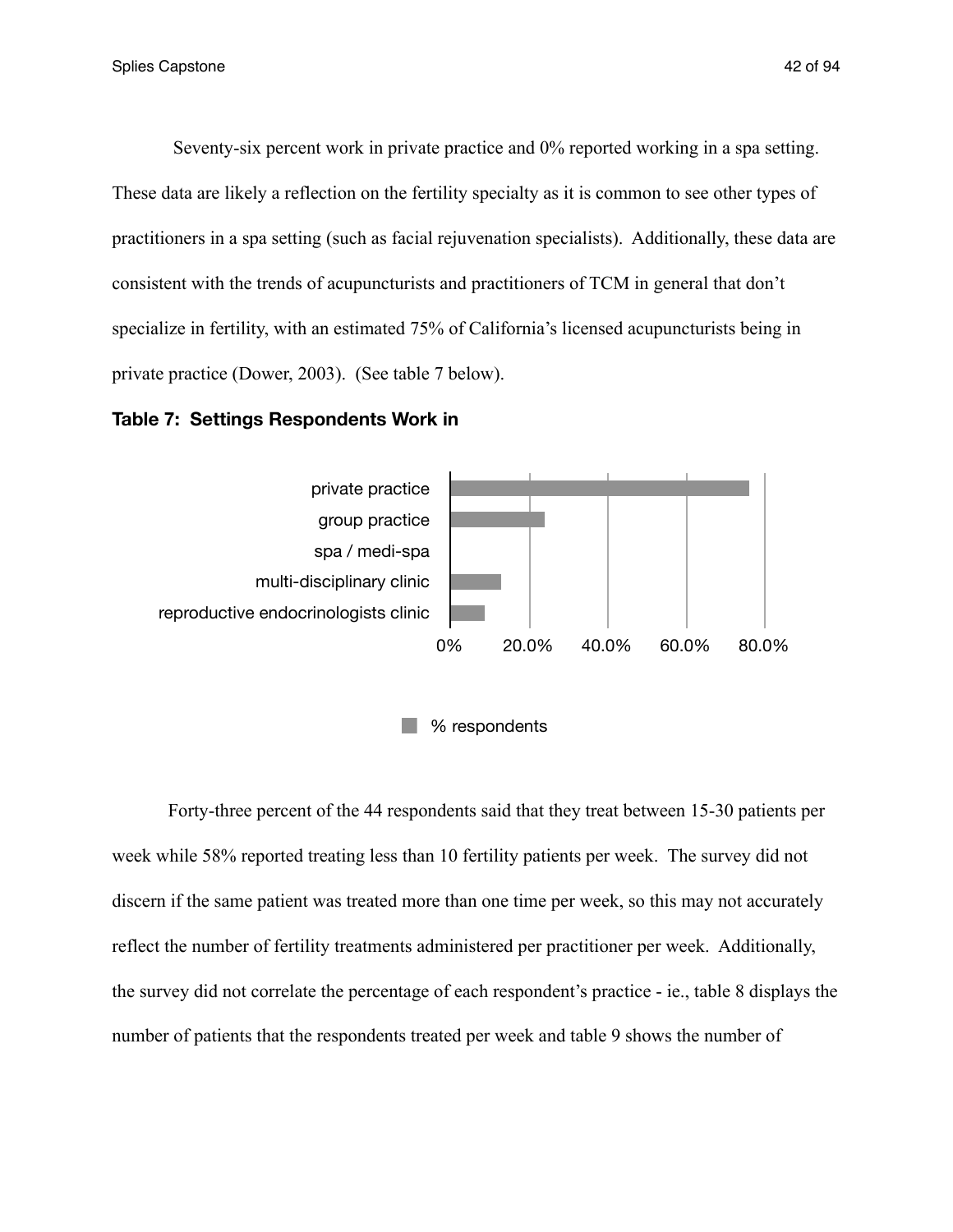fertility patients treated per week, but the data on the tables are not comparable. (See tables 8 and 9 below).



## **Table 8: Number of Patients Treated per Week by Respondents**

## **Table 9: Number of Fertility Patients Treated per Week by Respondents**



 The majority of the respondents affirmed that they self-identified as a fertility specialist as well as advertising that they treat fertility. This may be indicative of the trend in popularity of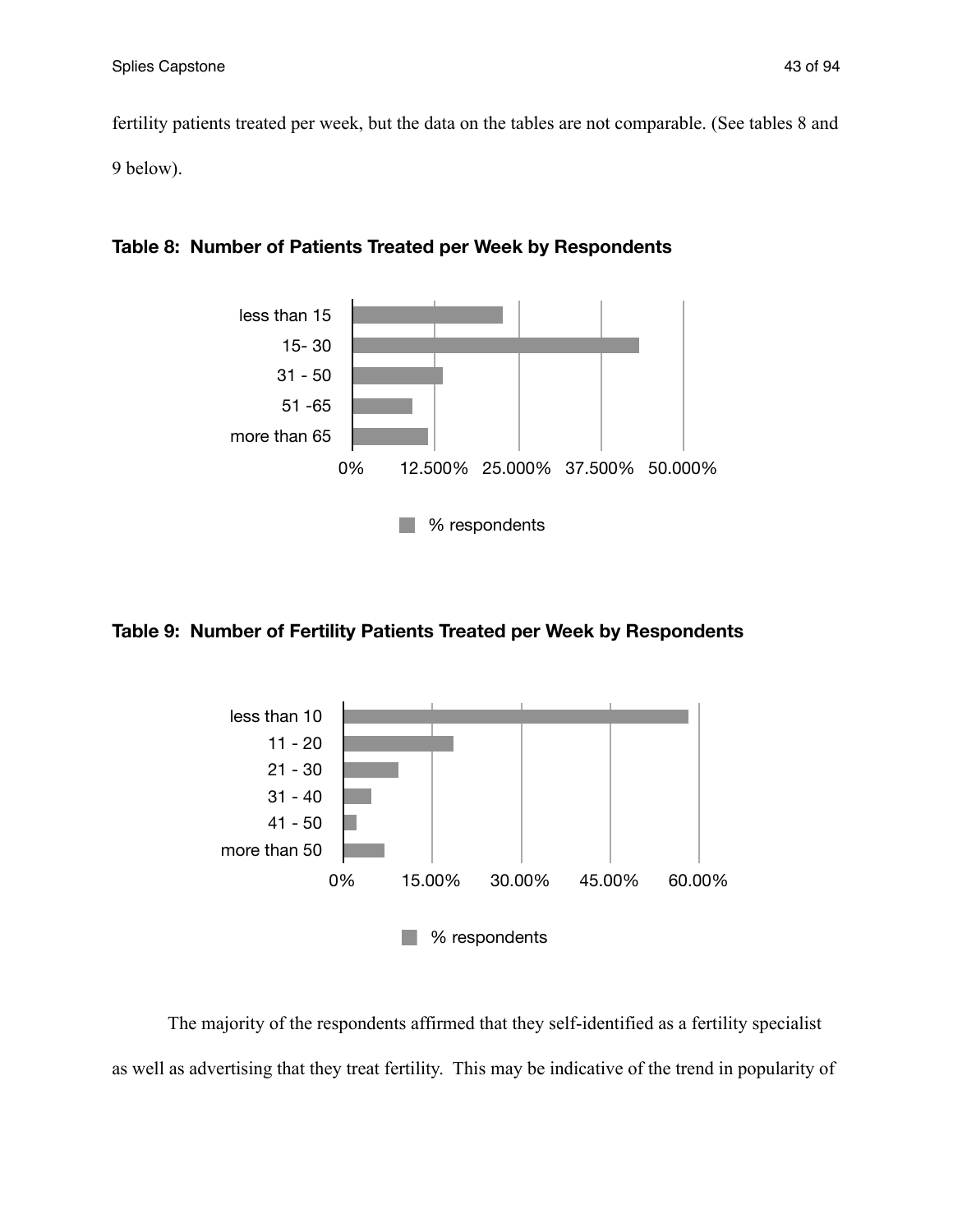patients seeking practitioners that treat fertility. The research supporting the success of acupuncture and TCM with infertility patients may also have had an influence on these data. This may also be reflected by the abundance of post-graduate fertility training programs such as continuing education and Yo San's DAOM program. (See tables 10 and 11 below).



**Table 10: Respondent Self-Identification as Fertility Specialist Data**

**Table 11: Respondents that Advertise Fertility Treatments**

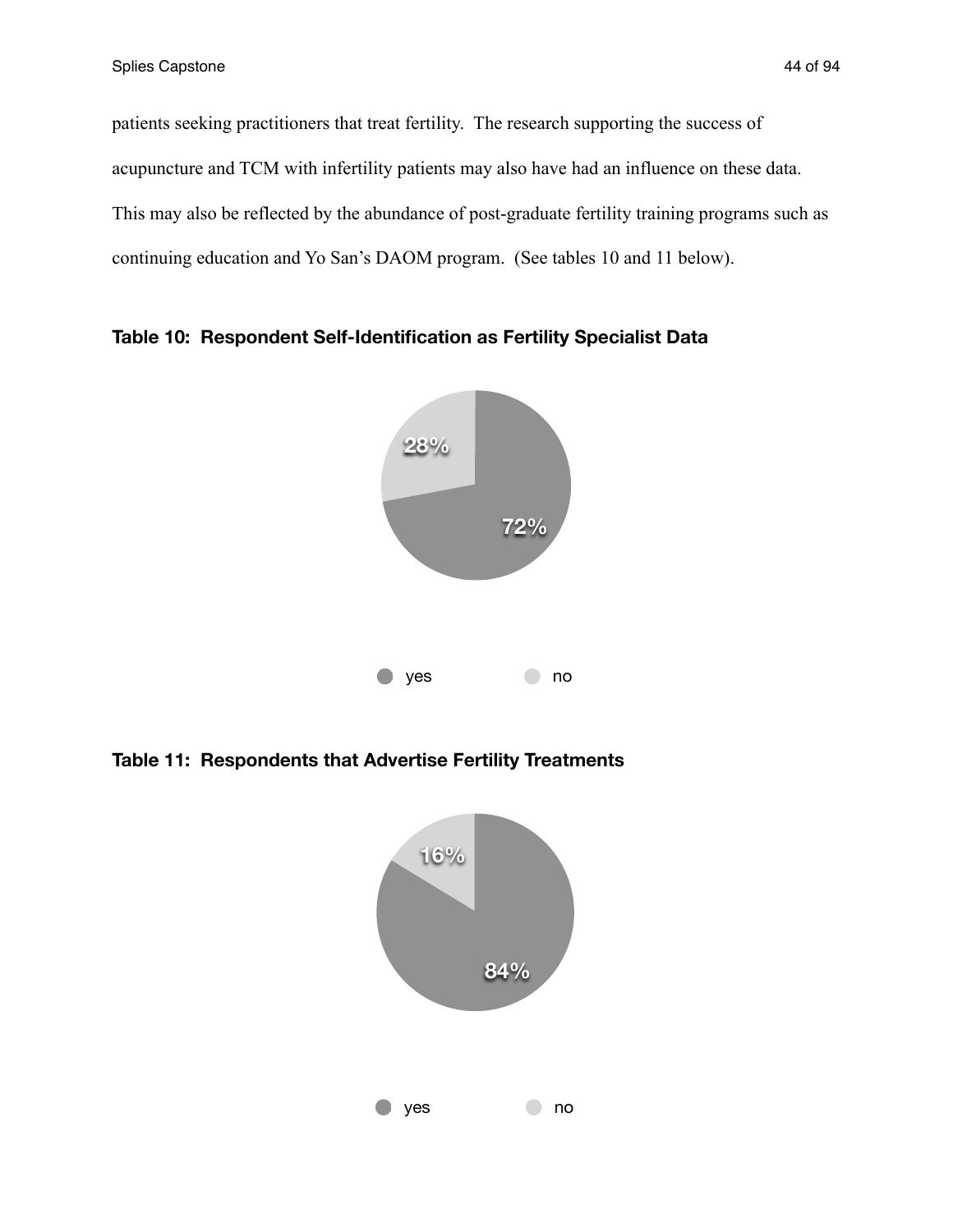In another part of the survey, the respondents were questioned about the other health care providers that they collaborate with. There was a spectrum of responses to how often they work with a reproductive endocrinologist (RE) although the majority (26%) reported they work with an RE 1-5 times per year and 35% said they work with an OB/GYN 1-5 times per year. While this data reflects some integration of TCM with western medicine in the fertility specialty, it indicates that acupuncturists may be "under-utilized" in the field of gynecology and infertility. (See tables 12 and 13 below).

# **Table 12: Frequency Respondents Work with Reproductive Endocrinologists (REs)**



% respondents

# **Table 13: Frequency Respondents Work with Obstetrician/Gynecologists (OB/ GYNs)**

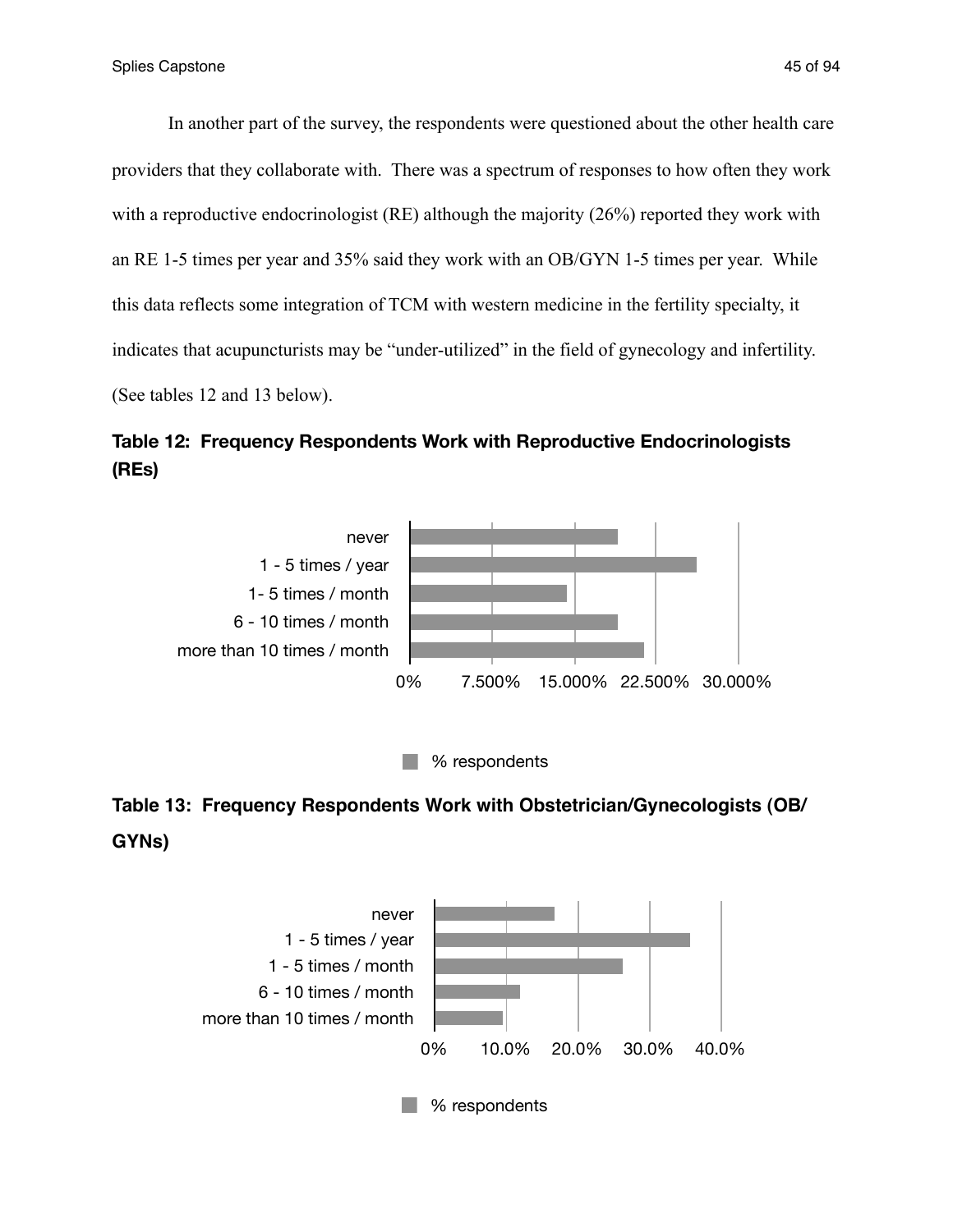The majority of respondents never work with nurse practitioners and naturopathic doctors. In general, nurse practitioners do not treat fertility and are not trained to perform ART techniques as REs are. Naturopathic doctors have only recently gained licensure in the state of California and thus it is logical that there are not naturopathic doctors that are specializing in infertility at this point in time. (See tables 14 and 15 below).

# **Table 14: Frequency Respondents Work with Nurse Practitioners (NPs) that Treat Fertility**



# **Table 15: Frequency Respondents Work with Naturopathic Doctors (NDs) that Treat Fertility**

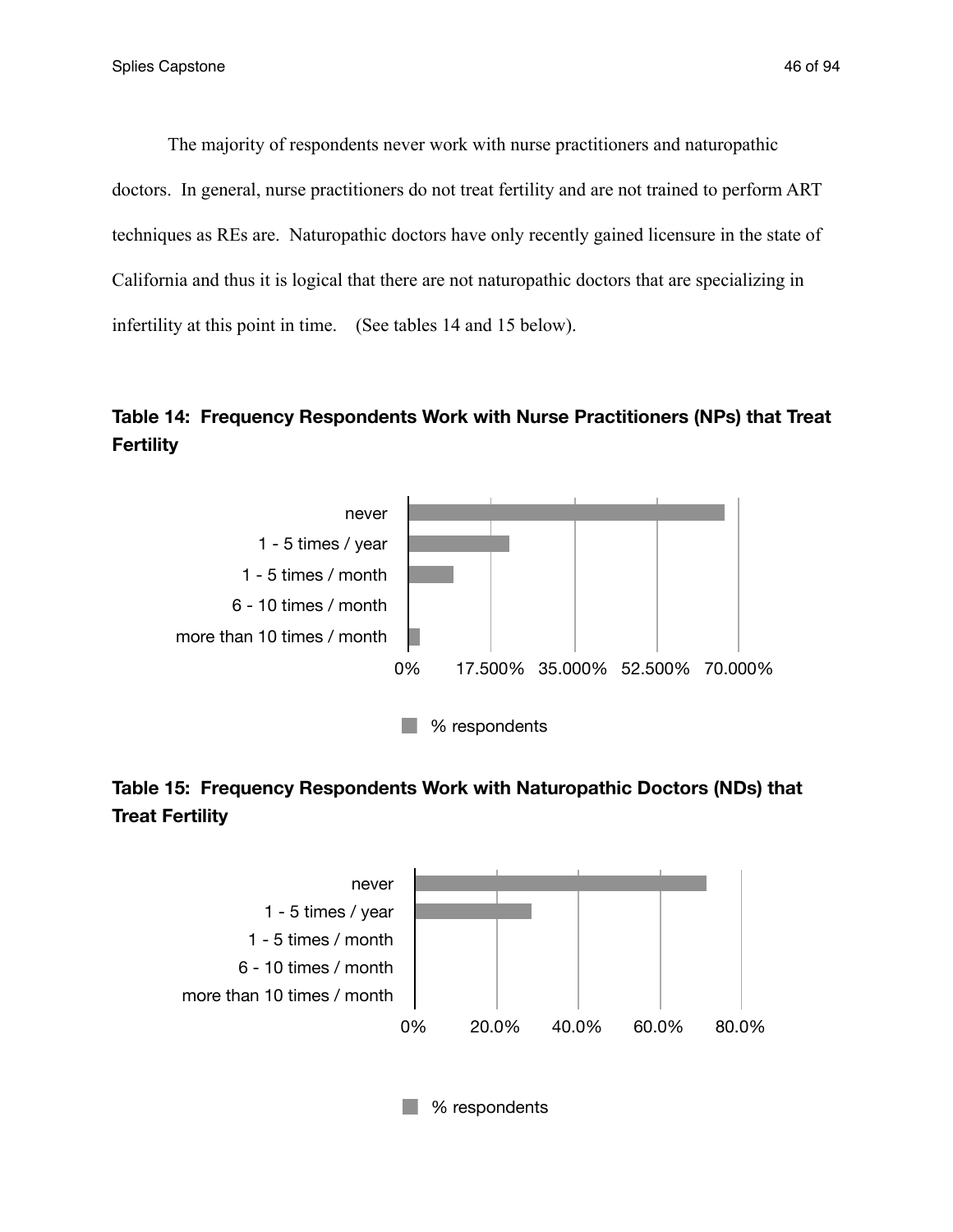Forty-five percent said they never work in a fertility clinic doing acupuncture in conjunction with assisted reproductive technology (ART) and 12% of respondents reported that they work with ART procedures more than 10 times per month. Twenty-one percent of respondents replied that they do acupuncture with ART procedures between 1-10 times per month. This means that 33% of respondents perform acupuncture with ART procedures on a monthly basis. When this total is added to the respondents that do acupuncture with ART 1-5 times per year (24%), the figure increases to 57%. Therefore, overall in total there are more respondents that work in fertility clinics doing acupuncture with ART than those that do or have not. This is an encouraging statistic for the growth of the specialization of fertility acupuncture. (See table 16 below).

## **Table 16: Frequency Respondents Work in Fertility Clinics Doing Acupuncture with Assisted Reproductive Technologies (ART)**



**8** % respondents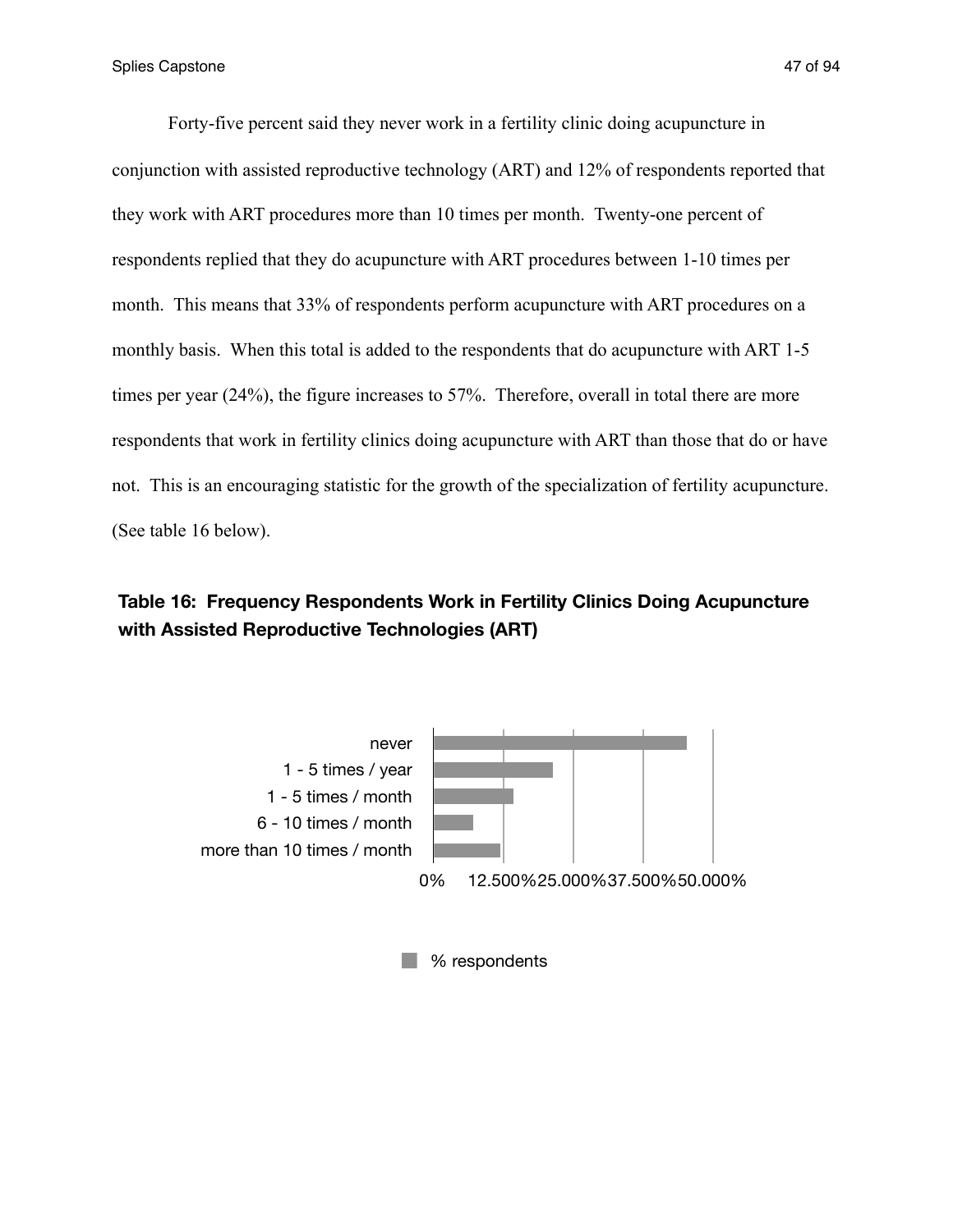#### **Training Factors**

The data presented in this segment of the survey reflect the respondents education and training. Almost half (45.5%) of the respondents reported that they are not members of the American Board of Oriental Reproductive Medicine (ABORM) but 23% stated that they plan to become a member and 32% responded that they are already members. This denotes that half of the respondents value this specialty board certification. ABORM currently has 60 members in California and 158 members nationally (ABORM, 2011). (See table 17 below).





 Sixty-nine percent of respondents received their training in the United States, and 19% of the remaining 31% trained in China or another asian country. It is expected that the majority of practitioners would be US trained, being that the survey took place in this country. It also makes sense that the majority of those respondents who did not train in the US trained in China or another asian country since this the where the medicine originated. (See table 18 below).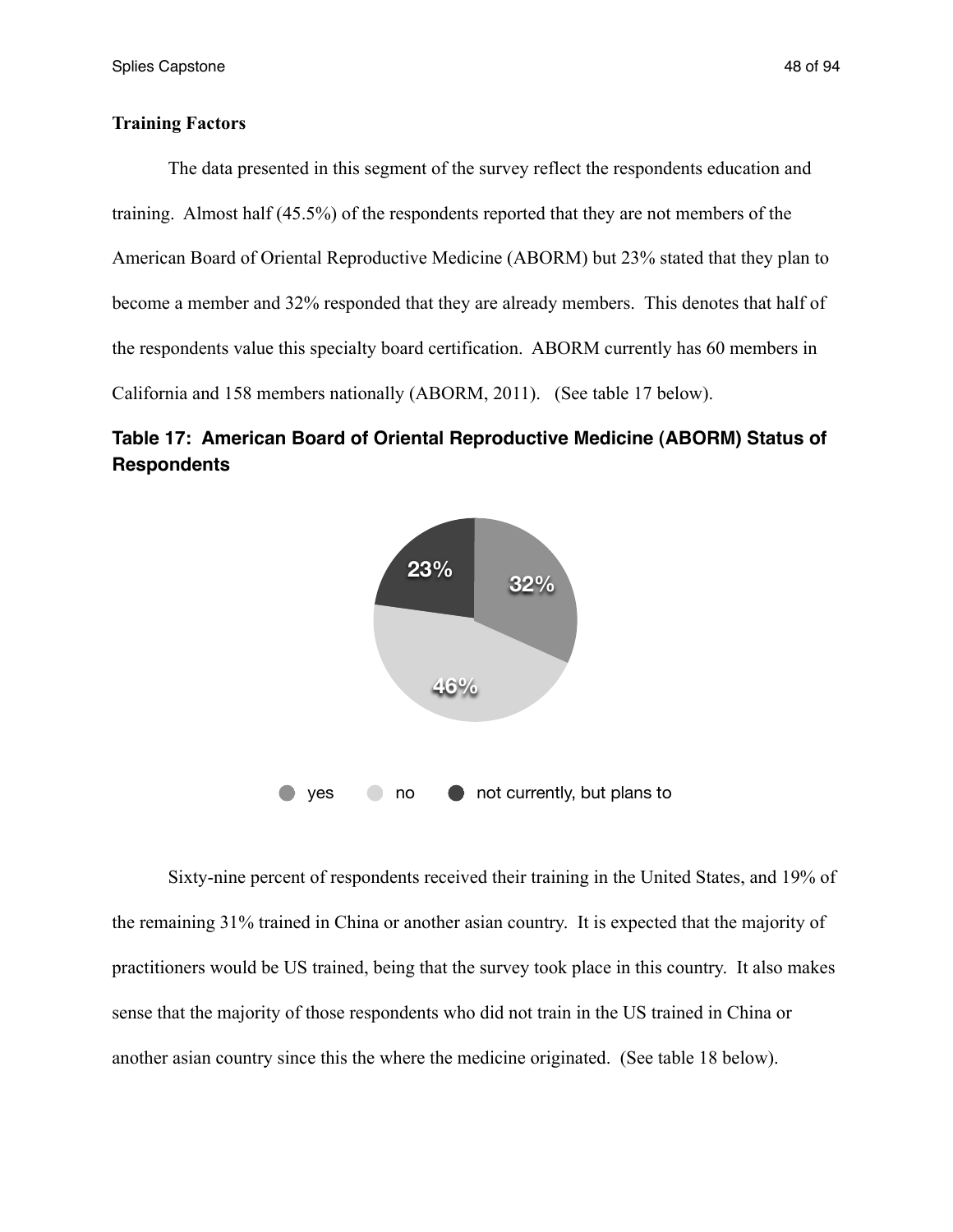

#### **Table 18: Oriental Medicine Training Location Data**

 The majority of respondents (69%) answered that they had separate OB/GYN training as part of their education, however the survey question does not reveal the amount of OB/GYN education the respondents may have received in other coursework/classes during their training. For example, gynecology may have been integrated into a integrated medicine or an internal medicine course. Additionally, information regarding training before respondents TCM training (ie., previous nursing or medical training) were not reflected. (See table 19 below).

**Table 19: Respondents with a Separate OB/GYN Course During Training**

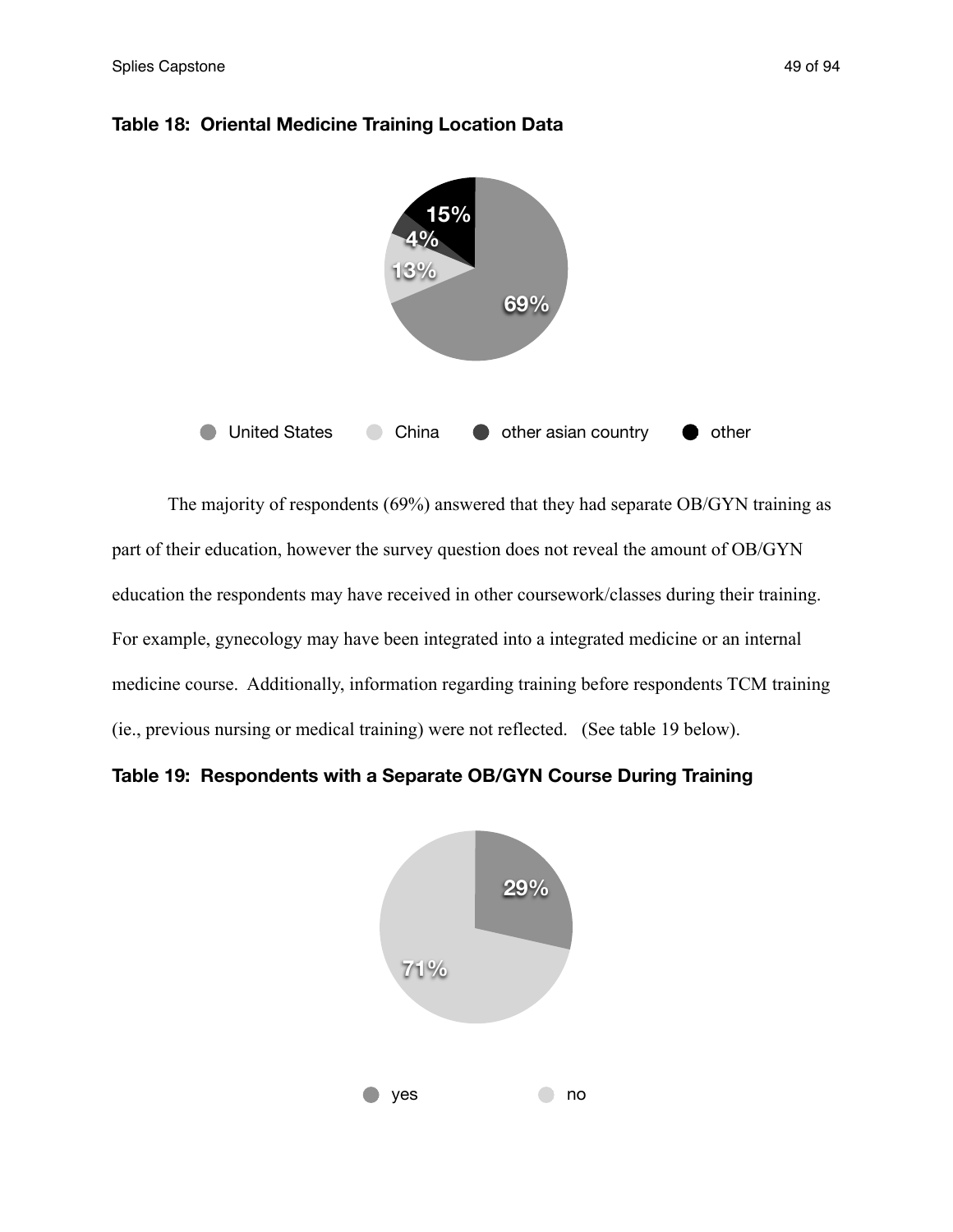The majority of respondents reported a high level of post-graduate training in fertility in

western reproductive medicine: 44.2% reported more than 100 hours of training and another 28% stated that they had done between 26-100 hours. Regarding post-graduate training in fertility in Traditional Chinese Medicine, again, the majority reported more than 100 hours of training (52.4%) and another 35.8% had completed between 26-100 additional hours. Twenty-eight percent of respondents have earned doctorate degrees, though not all in the field of TCM. These elevated figures reflect an advanced level of training of most fertility acupuncturists and support the idea that acupuncturists need supplemental training to effectively treat fertility patients. (See tables 20, 21 and 22 below).



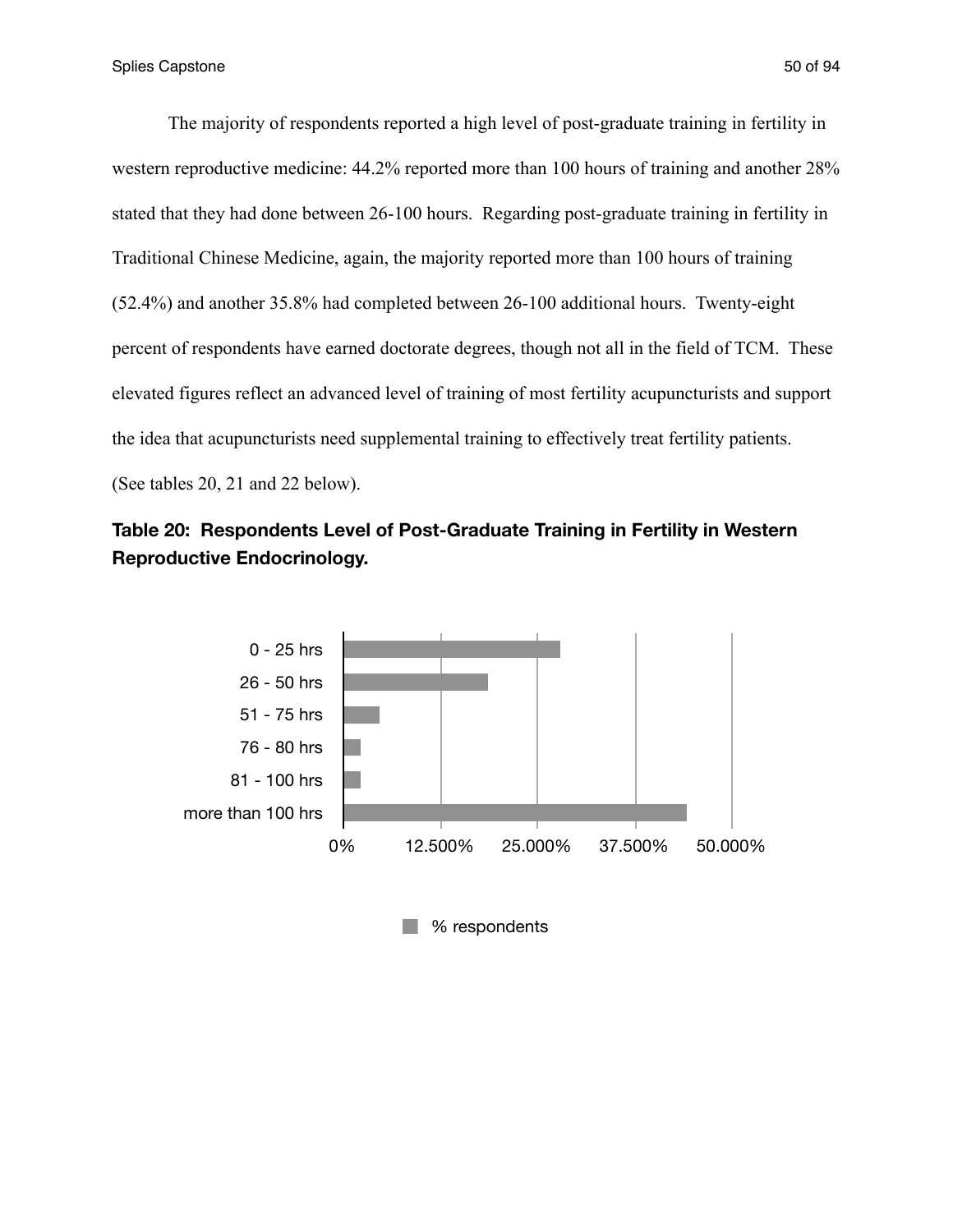# **Table 21: Respondents Level of Post-Graduate Training in Fertility in Traditional Chinese Medicine**



**Table 22: Doctorate Program Completion of Respondents**

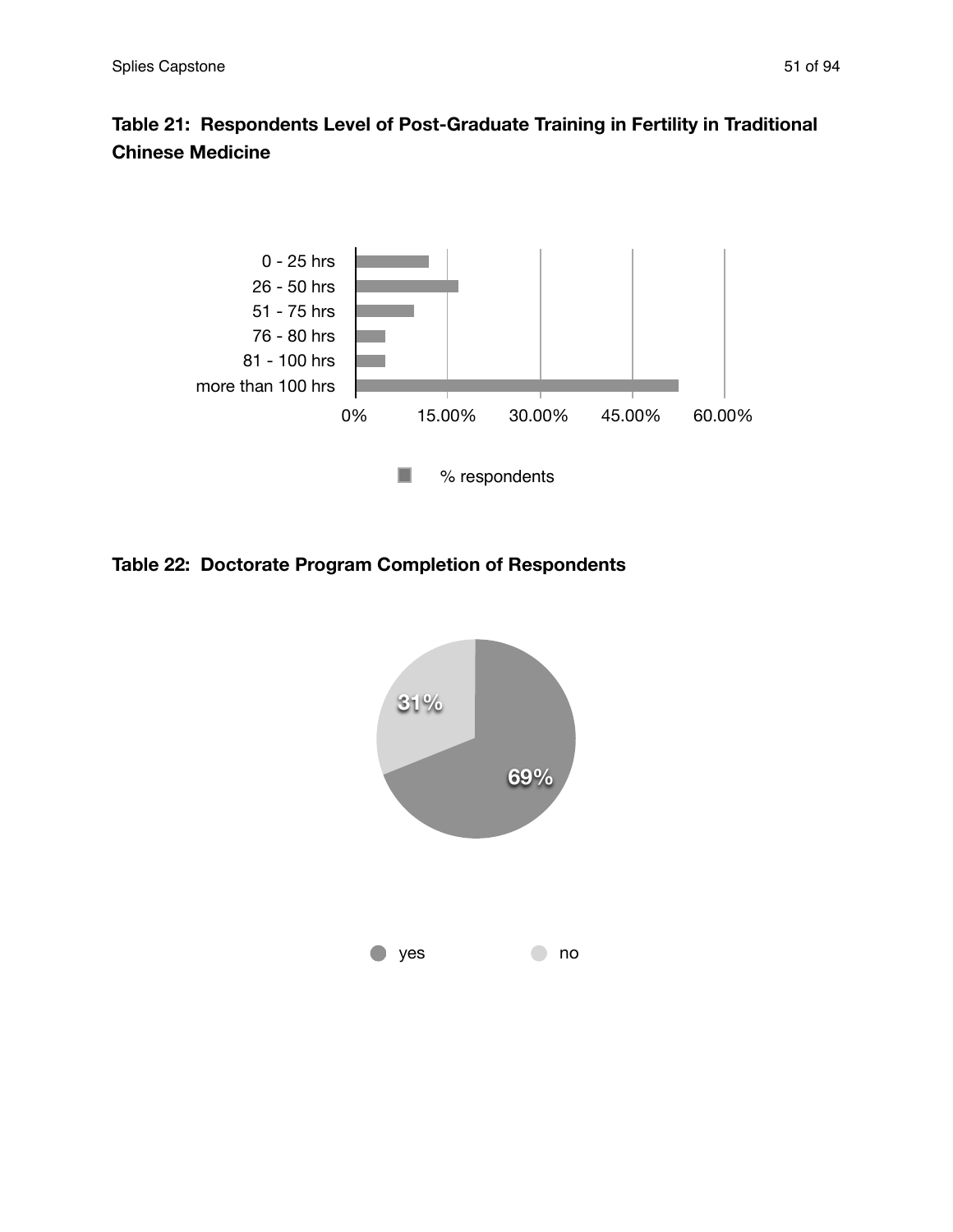## **Treatment Protocol Data**

 This section focuses on the data generated regarding the clinical use of the Stener-Victorin and Paulus protocols when treating fertility patients.

 Sixty-six percent of respondents reported that they are familiar with the Stener-Victorin acupuncture protocol, but only 31% report that they use it in practice. This discrepancy may be due to several factors: there may be a lack of training or confidence in the protocol, the practitioner may not wish to follow a protocol, or the practitioner may have other preferences in selecting treatment strategies. (See tables 23 and 24 below).



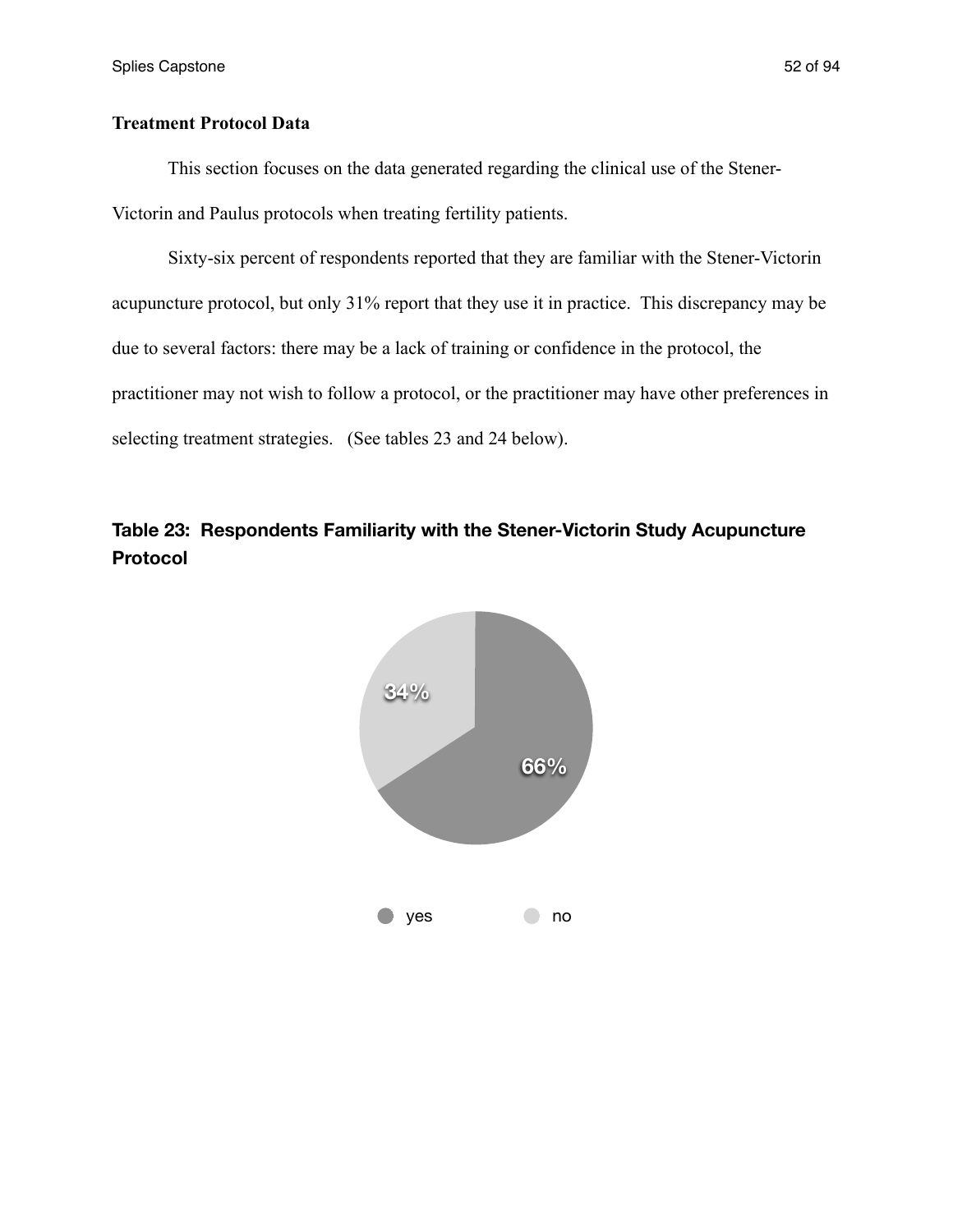

**Table 24: Respondents That Use the Stener-Victorin Protocol with Fertility Patients**

 Most respondents do not use the protocol according to phase (56%), but those that do mostly use it in the follicular phase (36%) or the ovulatory phase (32%). These data are to be expected, since it was demonstrated in the original study that the Stener-Victorin protocol was effective in increasing the blood flow through the uterine arteries, a process that is increased during the follicular and ovulatory phases (Speroff, 2005). (See table 25 below).

## **Table 25: Phase(s) in Which the Respondents Use the Stener-Victorin Protocol**

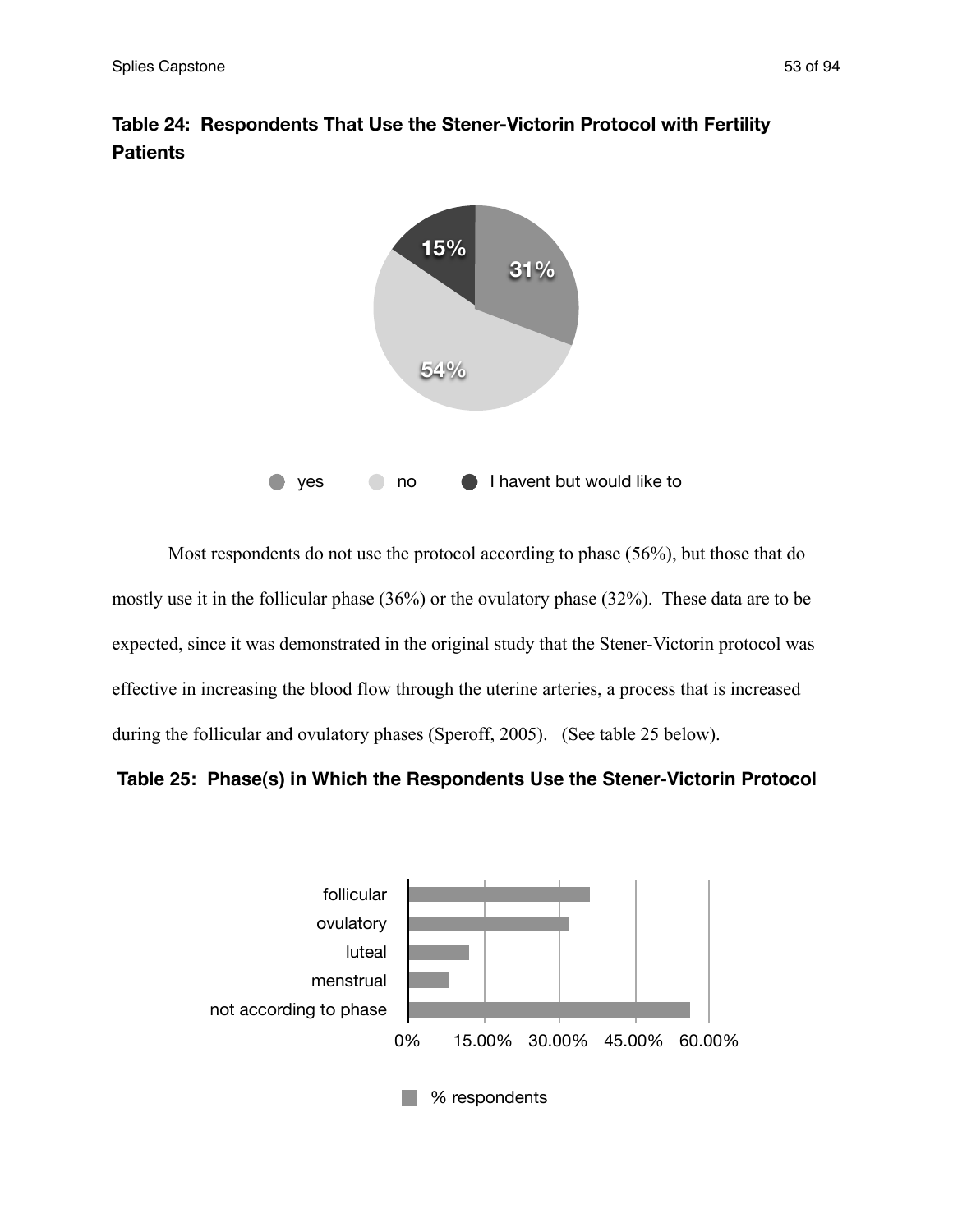Eighty-three percent of respondents answered that they did not follow the Stener-Victorin protocol as exactly mentioned in the study. Thirty-six percent of respondents reported that they never used additional acupuncture points at the same time they are using the Stener-Victorin protocol, while 29% reported that they used additional acupuncture points along with the protocol more than 15 times per month. The addition of other acupuncture points when performing the protocol would allow the acupuncturist to tailor the treatment to the individual's needs while still accomplishing the goals of the protocols effects. (See tables 26 and 27 below).

## **Table 26: Respondents That Follow the Stener-Victorin Protocol Exactly as per the Stener-Victorin Study.**





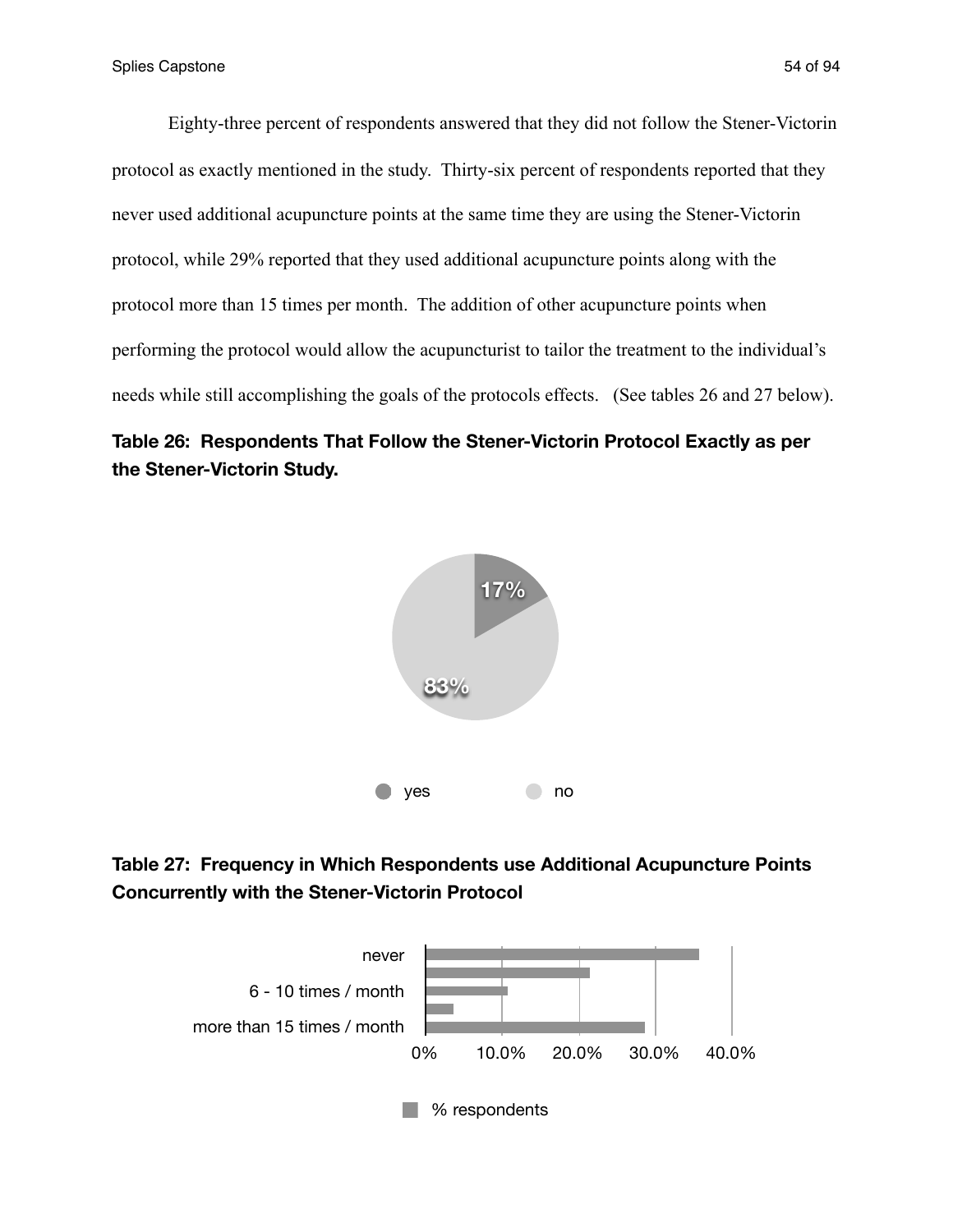## Paulus Protocol

 Sixty-nine percent of respondents reported that they were familiar with the Paulus study protocol and 44% answered that they use it in clinical practice. As mentioned above with the Stener-Victorin protocol, the discrepancy between these figures could be due to a lack of training or confidence in the protocol, not wishing to follow a protocol, or having other preferences in selecting treatment strategies. In comparison to the Stener-Victorin protocol, a larger percentage of respondents utilize the Paulus protocol in practice. (See tables 28 and 29 below).

## **Table 28: Respondents Familiarity With the Paulus Study Acupuncture Protocol**



**Table 29: Respondents That use the Paulus Study Protocol with Fertility Patients**

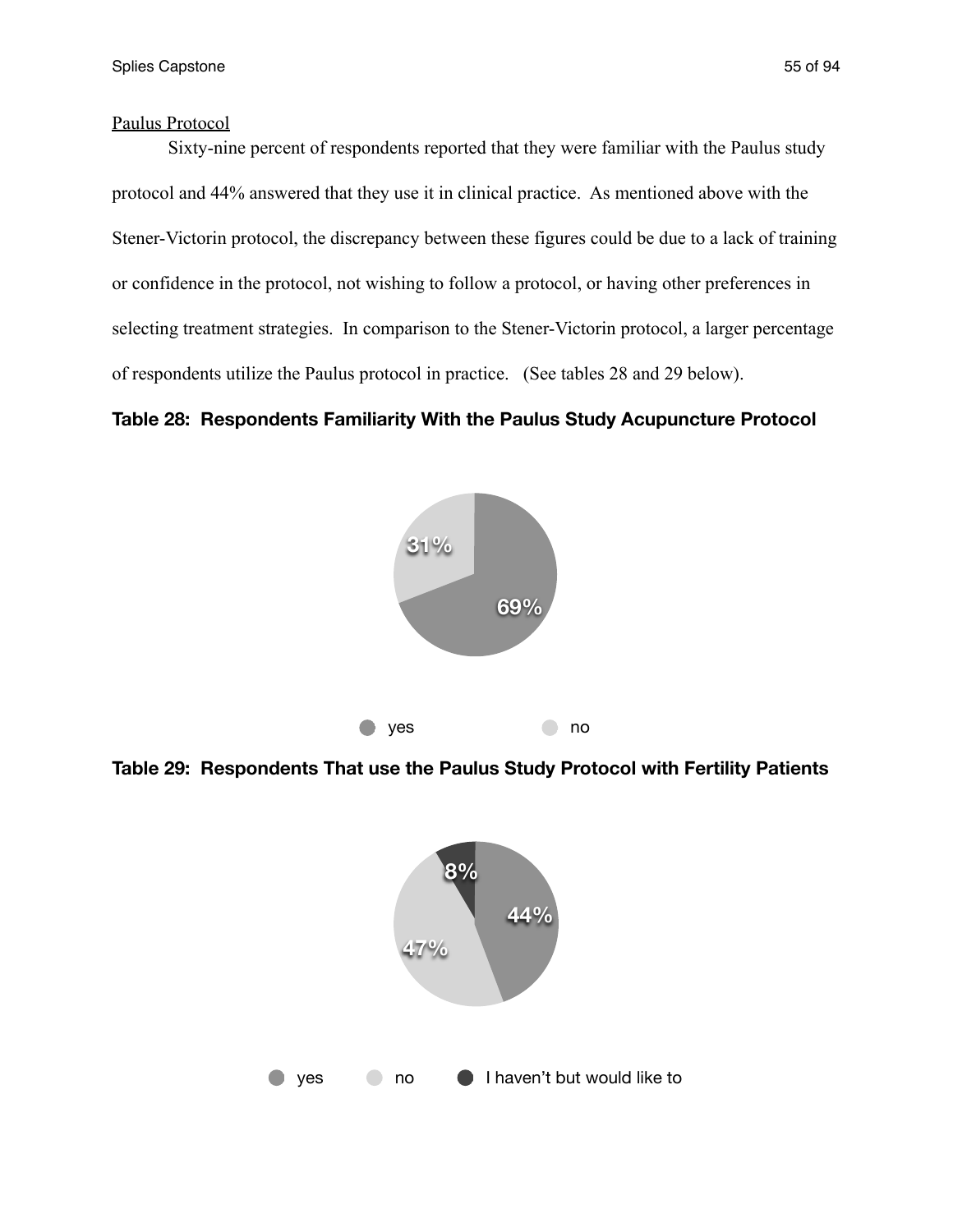The majority (68%) responded that they do not use this protocol according to the cycle of the menstrual phase. These data are to be expected as this protocol was studied when an embryo transfer was performed; thus the patient is working with an RE and getting this procedure while on medication and having the natural menstrual cycle medically controlled. Therefore, the acupuncturist is using the protocol according to when the procedure is performed rather than the specific phase of the woman's menstrual cycle. When asked if they follow the protocol exactly as per the Paulus study, 40% answered no. It is likely that respondents who answered 'No' use additional acupuncture points in conjunction with the points listed in the protocol. (See tables 30 and 31 below).



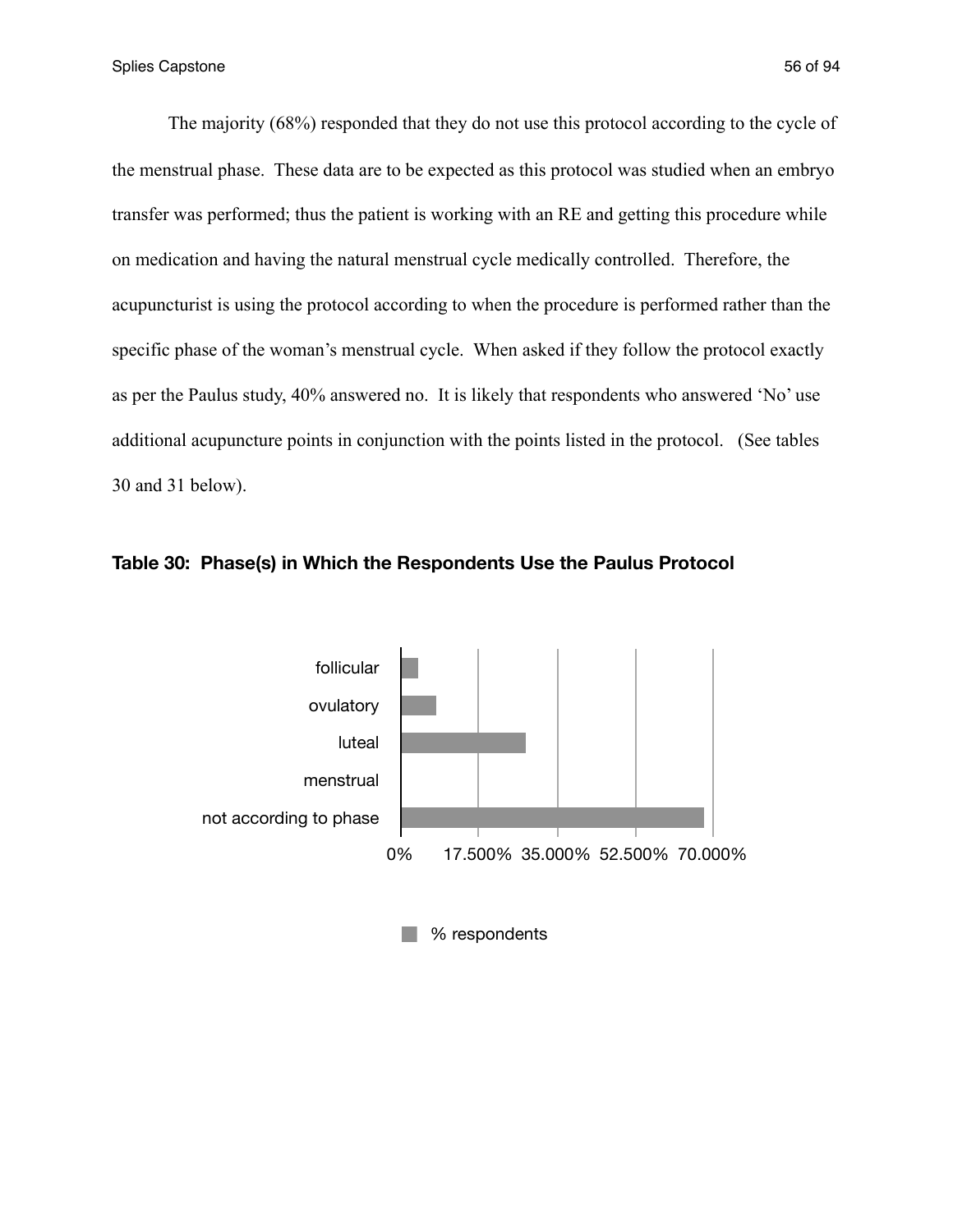



 Sixty percent reported that they use the Paulus protocol for embryo transfers only. These data are to be expected as the original study was investigating the efficacy of the protocol when used with embryo transfers. The survey did not inquire about the 'no' responses to this question, so there is no way to understand the other circumstances in which the protocol is utilized. Sixtyeight percent answered that they perform the protocol at an REs clinic, with 44% responding that they perform the protocol at their own office. Again, this is logical as embryo transfers take place in REs clinical facilities. (See table 32 and 33 below).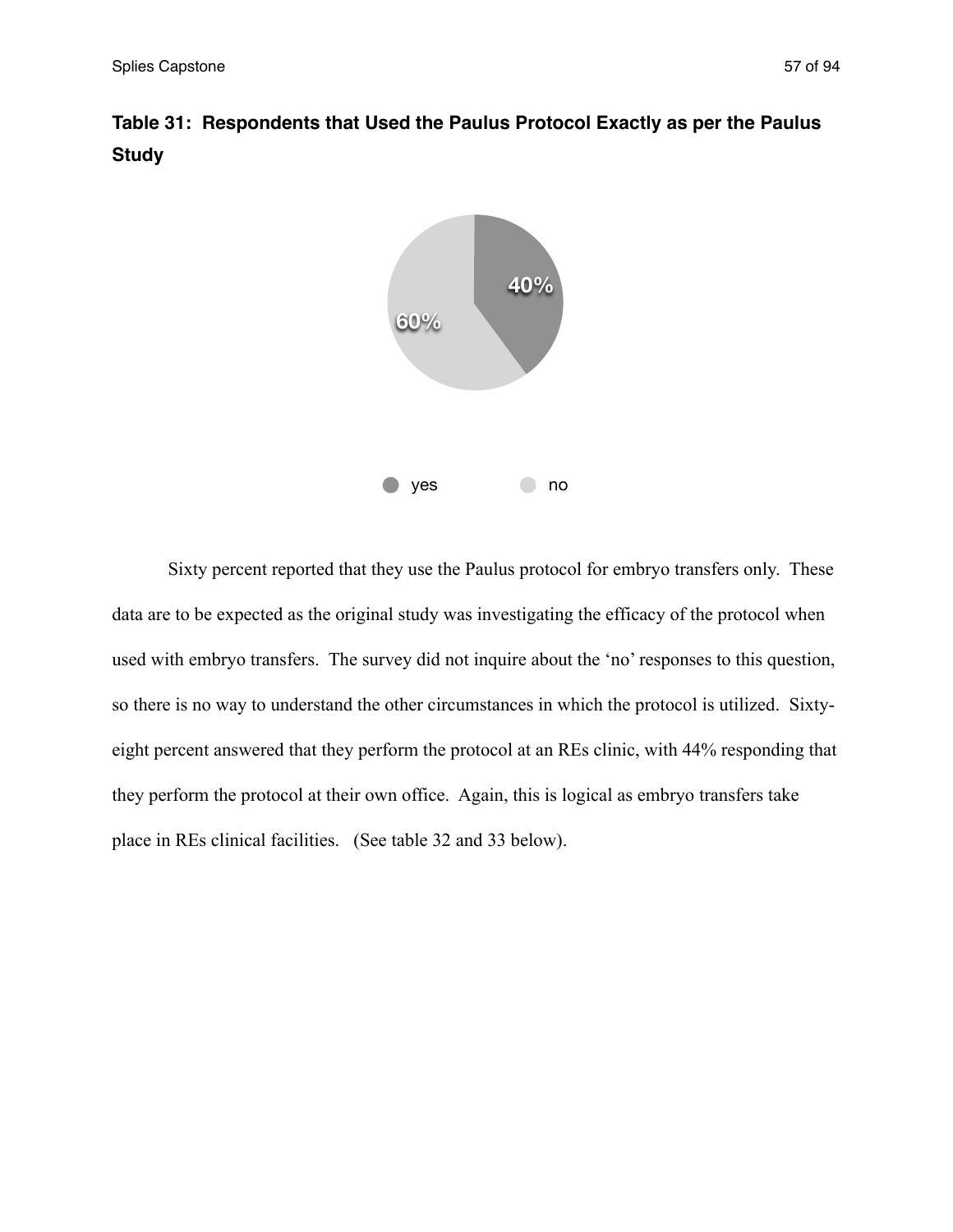

## **Table 32: Respondents that Used the Paulus Protocol for Embryo Transfers Only**

## **Table 33: Location where Respondents Performed the Paulus Protocol**



 Most respondents (50%) said that they never use additional acupuncture points at the same time they are following the Paulus protocol. When asked about the use of other fertility protocols, 68% of respondents answered that they did not use any other specific protocols when treating fertility patients. The respondents that answered 'yes' listed which protocols they used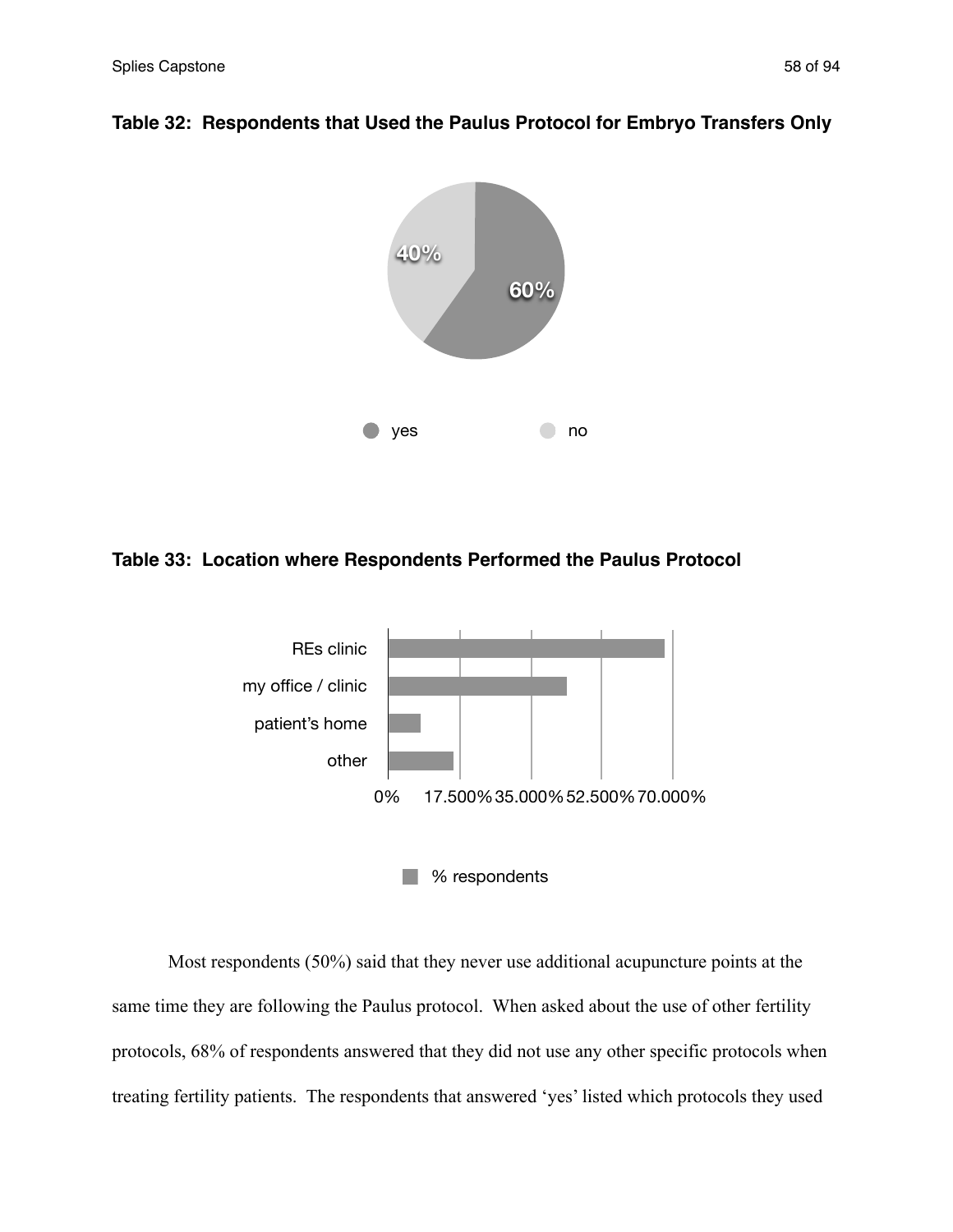and these have been listed out with question #36 below. In addition, in response to the open ended question, some responded that they never use protocols because they prefer to treat according to the patient's presentation and constitution. This is a common sentiment among licensed acupuncturists regardless of the field of study. (See tables 34 and 35 below).

# **Table 34: Frequency in Which Respondents used Additional Acupuncture Points While Following Paulus Protocol**



**Table 35: Respondents that Used Other Fertility Protocols**

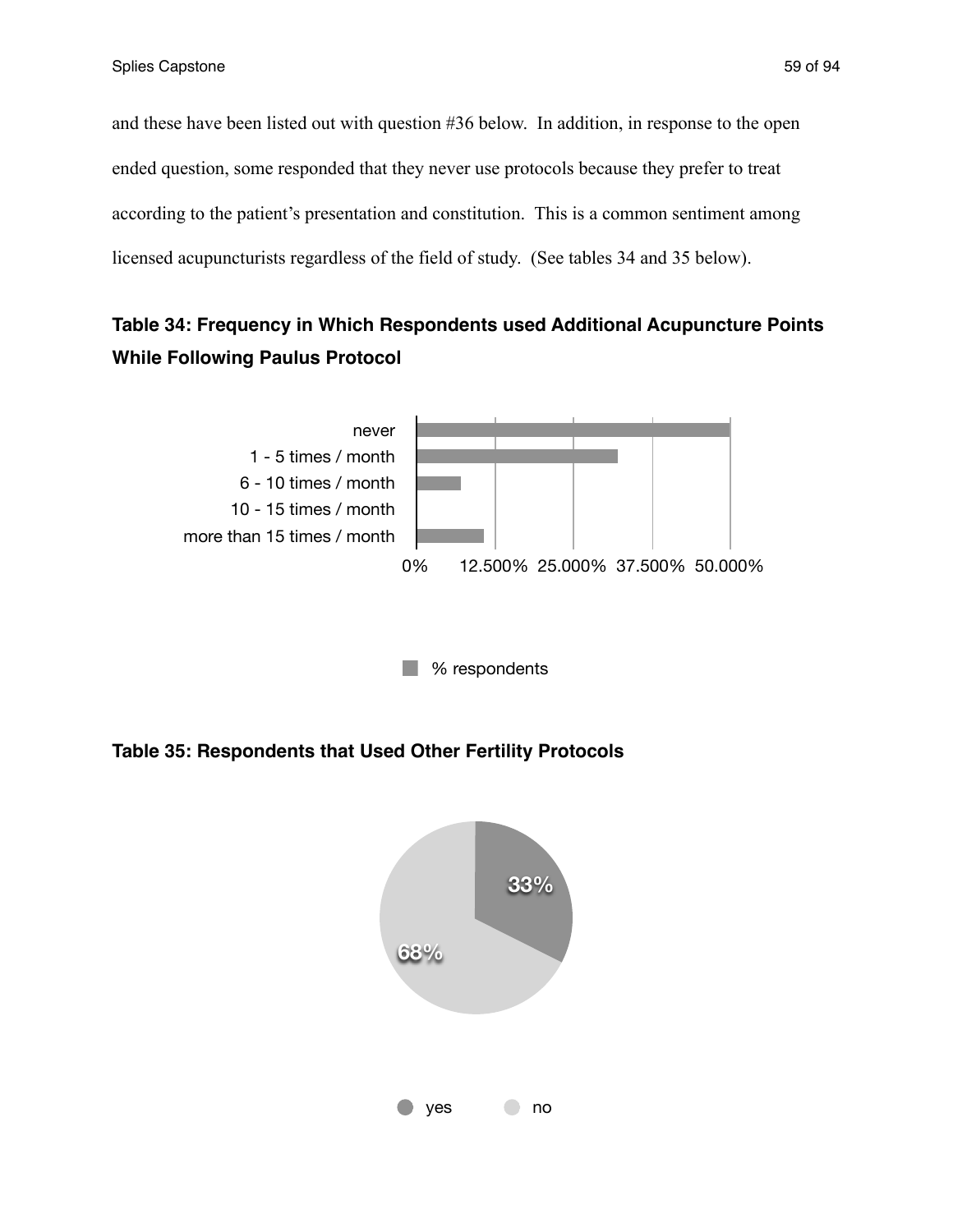Other protocols listed include:

- individual based
- Weizenbaum / Huang huang
- Yu/Horn
- own combinations
- Lyttleton
- Berkeley
- Ni
- Cridennda
- Lifang Lian
- Randine Lewis

## **Statistical Analysis**

The survey used in the current study yielded tallied categorical data regarding a number

of factors that were able to be analyzed using the Chi square test. Ten Chi square tests were run,

The factors for which two by two Chi square contingency tables were constructed included the

following:

- Use / non-use of the Stener-Victorin Protocol and the location of practice (USA/China)
- Use / non-use of the Paulus Protocol and the location of practice (USA/China)
- Use / non-use of the Stener-Victorin Protocol and the level of post-graduate training in fertility in TCM (less than 50 hours / more than 50 hours)
- Use / non-use of the Paulus Protocol and the level of post-graduate training in fertility in TCM (less than 50 hours / more than 50 hours)

• Use / non-use of the Stener-Victorin Protocol and the level of post-graduate training in fertility in Western Reproductive Endocrinology (less than 50 hours / more than 50 hours)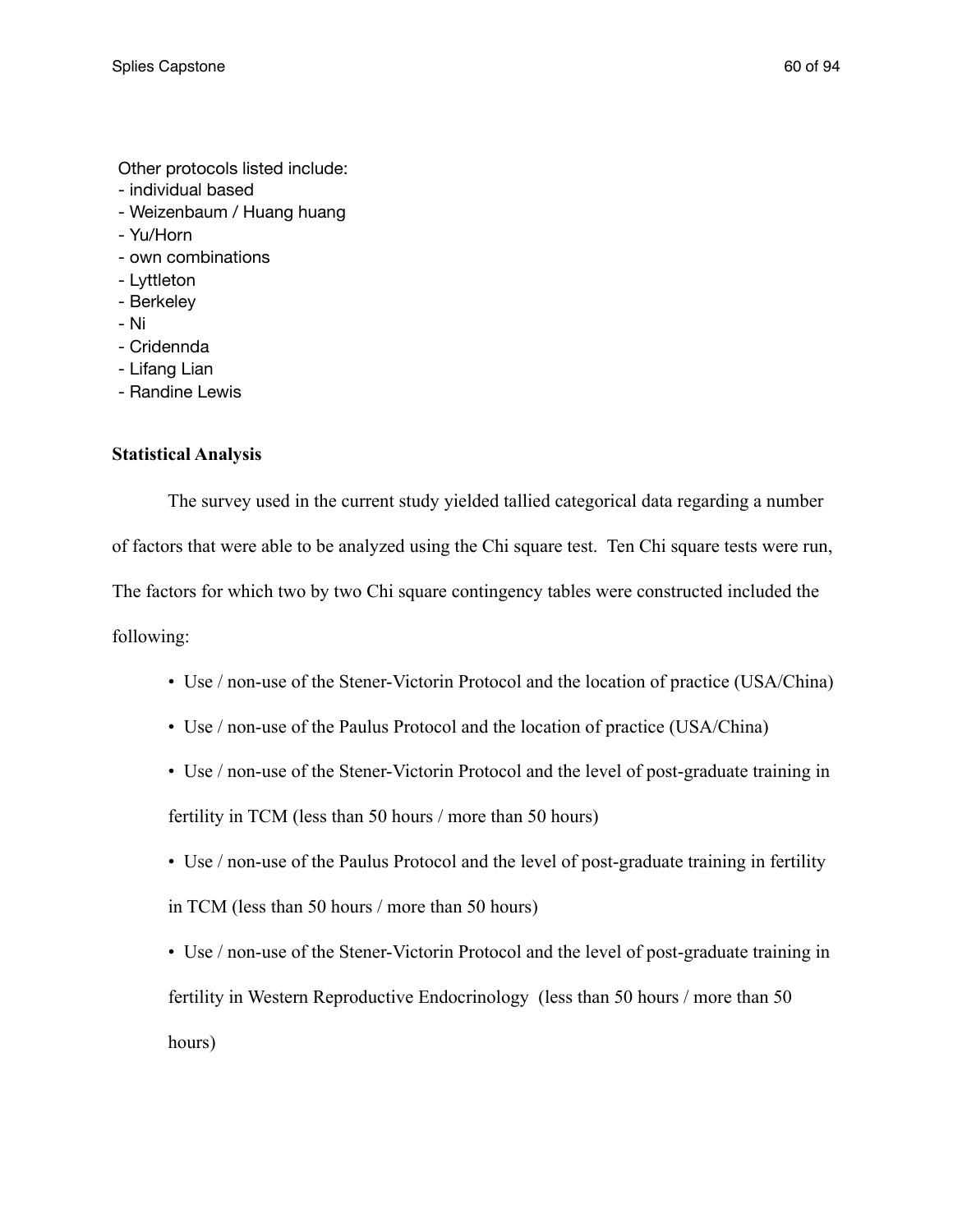• Use / non-use of the Paulus Protocol and the level of post-graduate training in fertility in Western Reproductive Endocrinology (less than 50 hours / more than 50 hours)

• Use / non-use of the Stener-Victorin Protocol and the number of fertility patients treated per week (less than 20/more than 20)

• Use / non-use of the Paulus Protocol and the number of fertility patients treated per week (less than 20/more than 20)

• Use / non-use of the Stener-Victorin protocol and works with/does not work with Reproductive Endocrinologist

• Use / non-use of the Paulus protocol and works with/does not work with Reproductive Endocrinologist

 The Chi squares were generated using Graphpad software's QuickCalcs online calculator for scientists. Two-tailed *p* values were computed. Two-tailed tests were selected because the factors could potentially range in two directions. The Chi squares values were computed using either the Fisher's exact tests or Pearson's Chi square without Yates correction. Fisher's exact test was used when the minimum expected cell size was less than five. Pearson's Chi-Squares were used when the values of all cells were each greater than five. (Personal communication with L. Deacon, 2011)

 The ten contingency tables are included below with indication of the form of the Chi Square test engaged (Fisher's or Pearson) and the significance level (See tables 36 through 45). Only one test yielded statistical significance at the .05 level (see table 39). Significance was shown regarding the use of the Paulus protocol and the level of post-graduate training in fertility in TCM. Significantly more respondents with more than 50 hours of post-graduate training in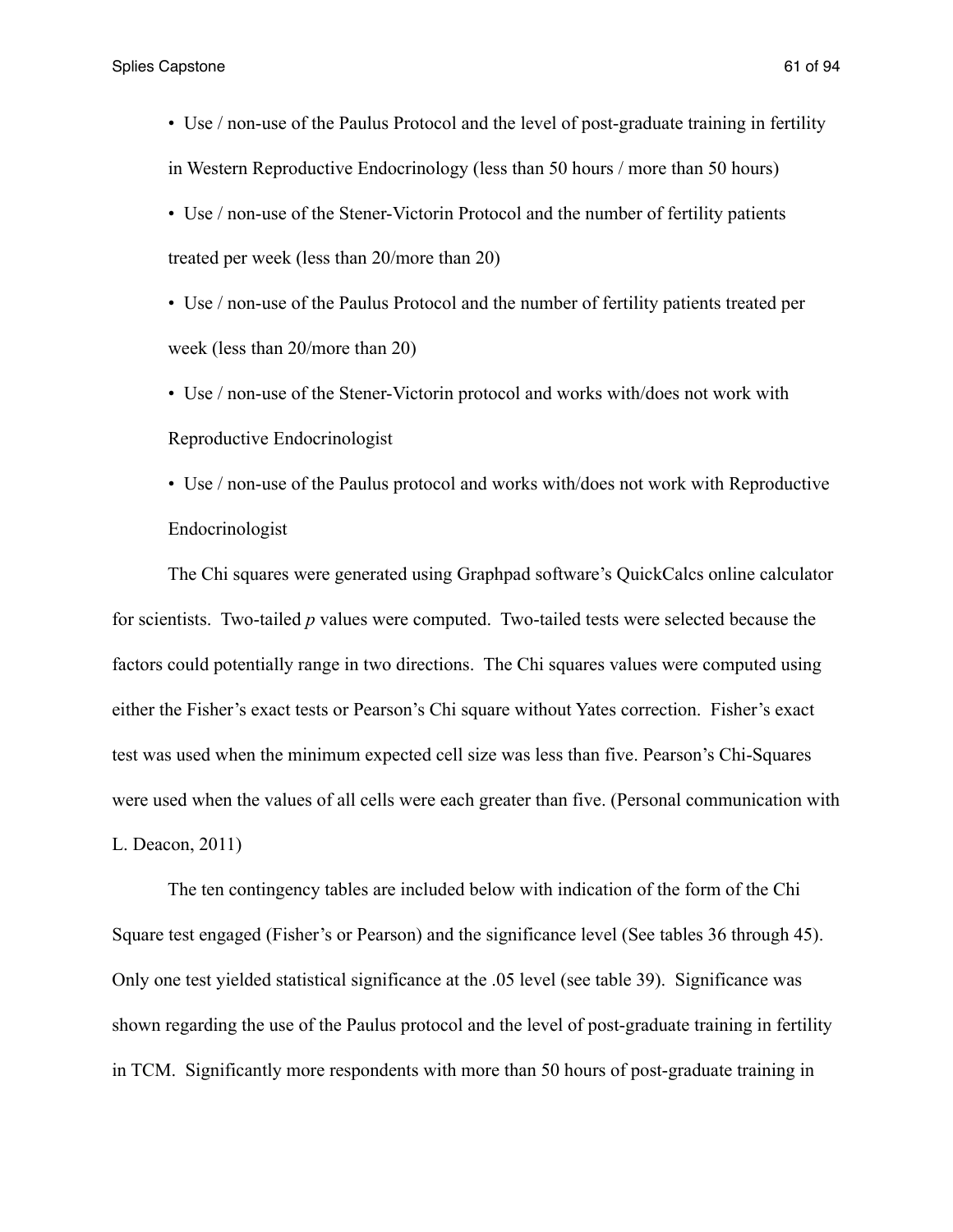TCM fertility reported using the Paulus protocol when compared to those with less than 50 hours of training.

 The use of the protocols and training location were the items compared in tables 36 and 37. While the *p* value of the table 36 Chi square is 0.643 and therefore not statistically significant, the percentages reveal that a greater number of practitioners that trained in the United States used the Stener-Victorin protocol in comparison to those that trained in China. Regarding the Paulus protocol, table 37 demonstrates there was not much of a difference U.S. trained practitioners that used the protocol and those that did not; and overall practitioners that trained in the US made up a higher percentage of those that stated they used the protocol in comparison to those that trained in China. The *p* value was again statistically not significant at 0.607.

|                                                      |            |       |       | <b>Used the Stener-</b><br><b>Victorin Protocol</b> | <b>Total</b> |
|------------------------------------------------------|------------|-------|-------|-----------------------------------------------------|--------------|
|                                                      |            |       | yes   | no                                                  |              |
| <b>Location trained</b><br>to practice<br><b>TCM</b> | <b>USA</b> | count | 10    | 20                                                  | 30           |
|                                                      |            | $\%$  | 33.3% | 66.7%                                               | 100.0%       |
|                                                      | China      | count | 1     | 5                                                   | 6            |
|                                                      |            | $\%$  | 16.7% | 83.3%                                               | 100.0%       |
| <b>Total</b>                                         |            | count | 11    | 25                                                  | 36           |
|                                                      |            | $\%$  | 30.6% | 69.4%                                               | 100.0%       |

**Table 36: Location of Respondent's Training and Use of the Stener-Victorin Protocol**

Fisher's Exact Test  $p = 0.643$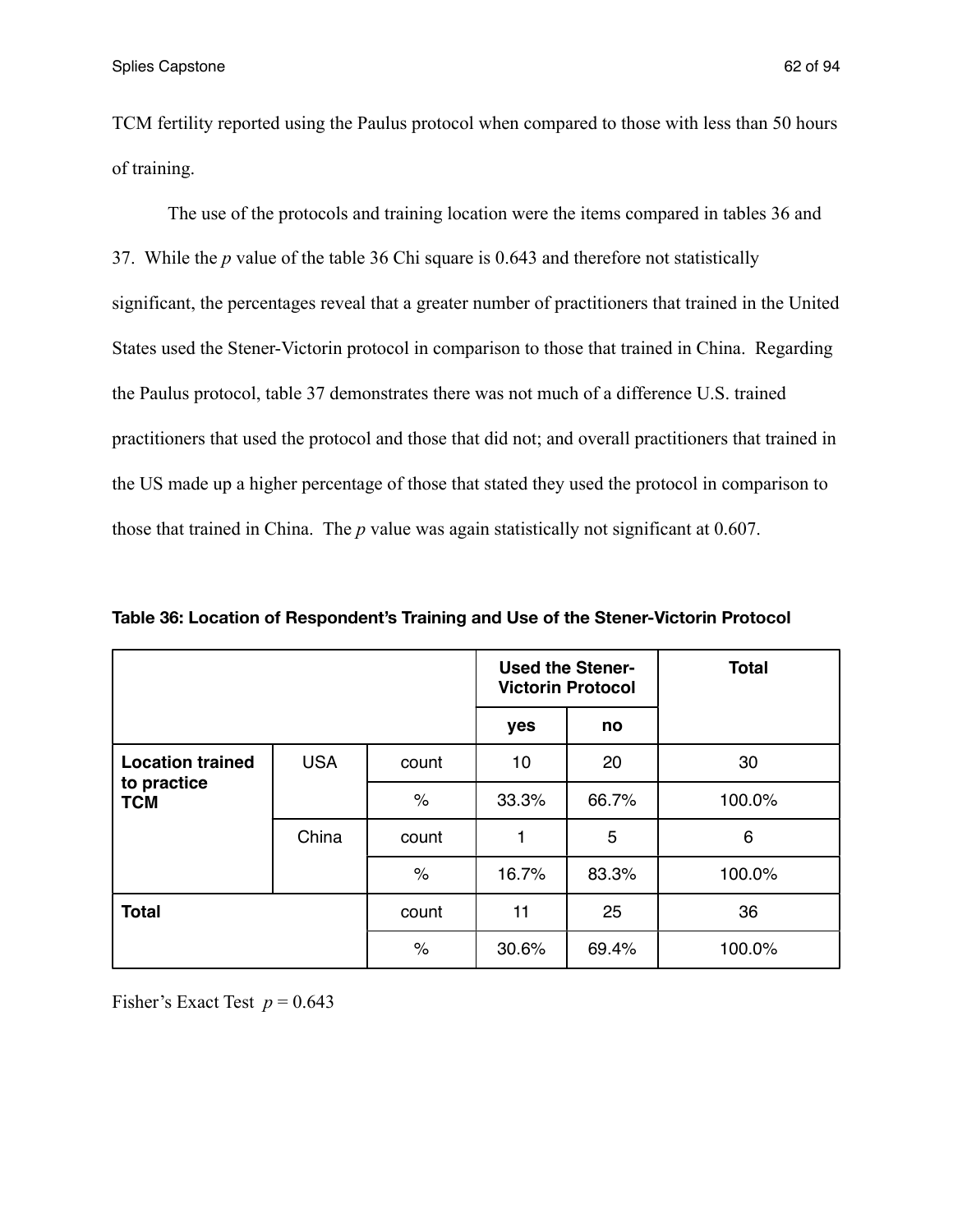|                                                      |            |       | <b>Used the Paulus</b><br><b>Protocol</b> |       | <b>Total</b> |
|------------------------------------------------------|------------|-------|-------------------------------------------|-------|--------------|
|                                                      |            |       | yes                                       | no    |              |
| <b>Location trained</b><br>to practice<br><b>TCM</b> | <b>USA</b> | count | 14                                        | 15    | 29           |
|                                                      |            | $\%$  | 48.3%                                     | 51.7% | 100.0%       |
|                                                      | China      | count | 1                                         | 3     | 4            |
|                                                      |            | $\%$  | 25.0%                                     | 75.0% | 100.0%       |
| <b>Total</b>                                         |            | count | 15                                        | 18    | 33           |
|                                                      |            | $\%$  | 45.5%                                     | 54.5% | 100.0%       |

| Table 37: Location of Respondent's Training and Use of the Paulus Protocol |
|----------------------------------------------------------------------------|
|----------------------------------------------------------------------------|

Fisher's Exact Test  $p = 0.607$ 

Tables 38 and 39 compared the respondent's level of post-graduate training in fertility in TCM and use of the protocols. The respondents were divided into 2 groups: those that trained for more than 50 hours and those that had less than 50 hours. Table 38 looked at these variables compared to the use of the Stener-Victorin protocol. The *p* value of this Chi square is 0.690 which means no statistical significance, however, the percentages indicate that those practitioners with more hours of training had more use of the protocol than those with less hours. Table 39 compared the use of the Paulus protocol with the level of post-graduate training hours in fertility TCM, and here the *p* value was 0.048. This is a statistically significant finding. Significantly more respondents with more than 50 hours of post-graduate training in fertility TCM reported using the Paulus protocol compared to those with less training. More respondents reported that they used the Paulus protocol in comparison to using the Stener-Victorin protocol when the number of training hours was disregarded.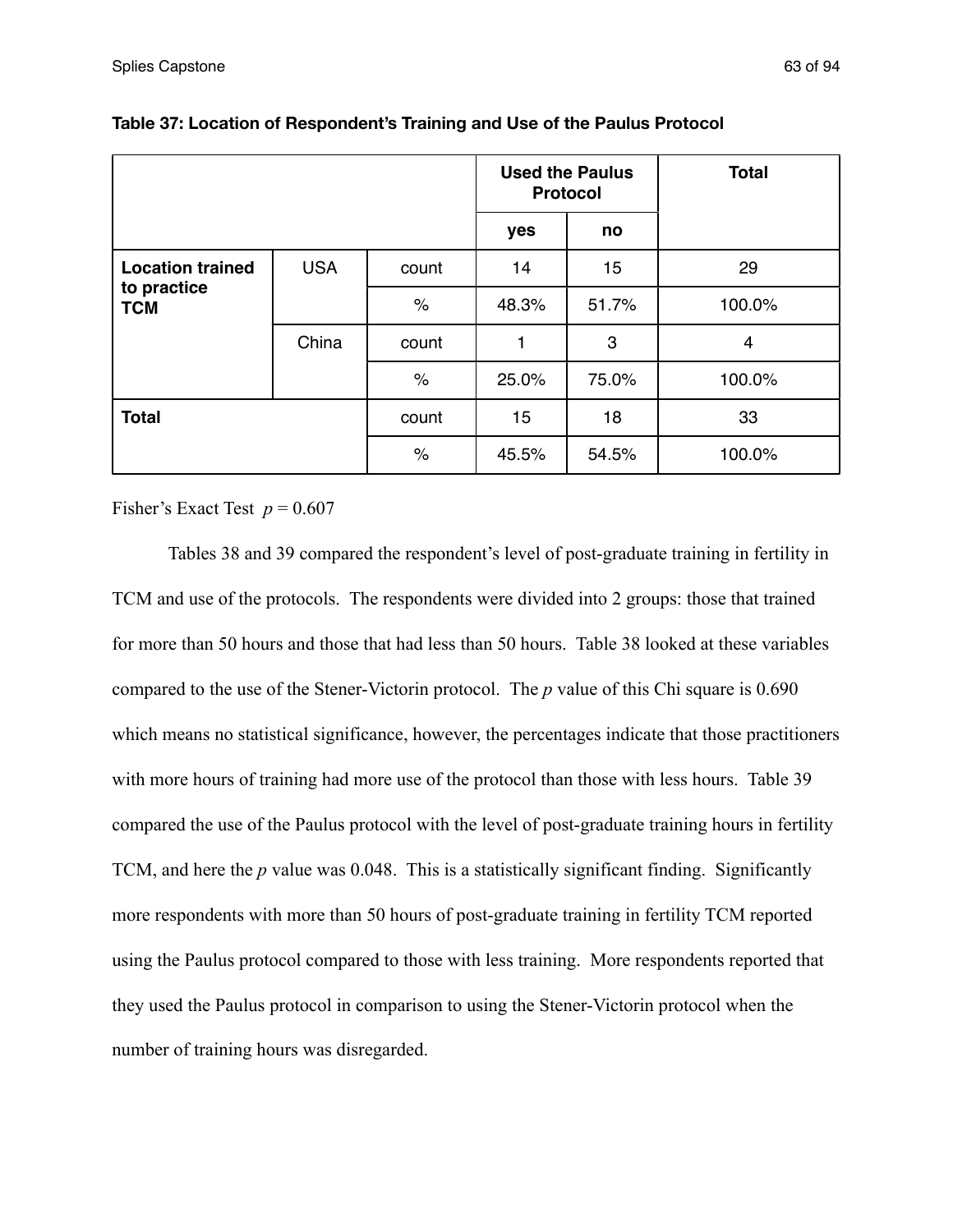## **Table 38: Respondent's Level of Post-Graduate Training in Fertility in TCM and Use of the**

## **Stener-Victorin Protocol**

|                                          |               |       | <b>Used the Stener-</b><br><b>Victorin Protocol</b> |       | <b>Total</b> |
|------------------------------------------|---------------|-------|-----------------------------------------------------|-------|--------------|
|                                          |               |       | yes                                                 | no    |              |
| Level of post-                           | < 50          | count | $\overline{2}$                                      | 8     | 10           |
| graduate training<br>in fertility in TCM | hours         | $\%$  | 20.0%                                               | 80.0% | 100.0%       |
|                                          | > 50<br>hours | count | 9                                                   | 19    | 28           |
|                                          |               | $\%$  | 32.1%                                               | 67.9% | 100.0%       |
| <b>Total</b>                             |               | count | 11                                                  | 27    | 38           |
|                                          |               | $\%$  | 28.9%                                               | 71.1% | 100.0%       |

Fisher's Exact Test  $p = 0.690$ 

# **Table 39: Respondent's Level of Post-Graduate Training in Fertility in TCM and Use of the Paulus Protocol**

|                                          |               |       |       | <b>Used the Paulus</b><br><b>Protocol</b> | <b>Total</b> |
|------------------------------------------|---------------|-------|-------|-------------------------------------------|--------------|
|                                          |               |       | yes   | no                                        |              |
| Level of post-                           | < 50          | count | 1     | 8                                         | 9            |
| graduate training<br>in fertility in TCM | hours         | $\%$  | 11.1% | 88.9%                                     | 100.0%       |
|                                          | > 50<br>hours | count | 14    | 12 <sub>2</sub>                           | 26           |
|                                          |               | $\%$  | 53.8% | 46.2%                                     | 100.0%       |
| <b>Total</b>                             |               | count | 15    | 20                                        | 35           |
|                                          |               | $\%$  | 42.9% | 57.1%                                     | 100.0%       |

Fisher's Exact Test  $p = 0.048$ 

*Significantly more respondents with more than 50 hours post-grad training in fertility in TCM reported using the Paulus study protocol compared to those with less training.*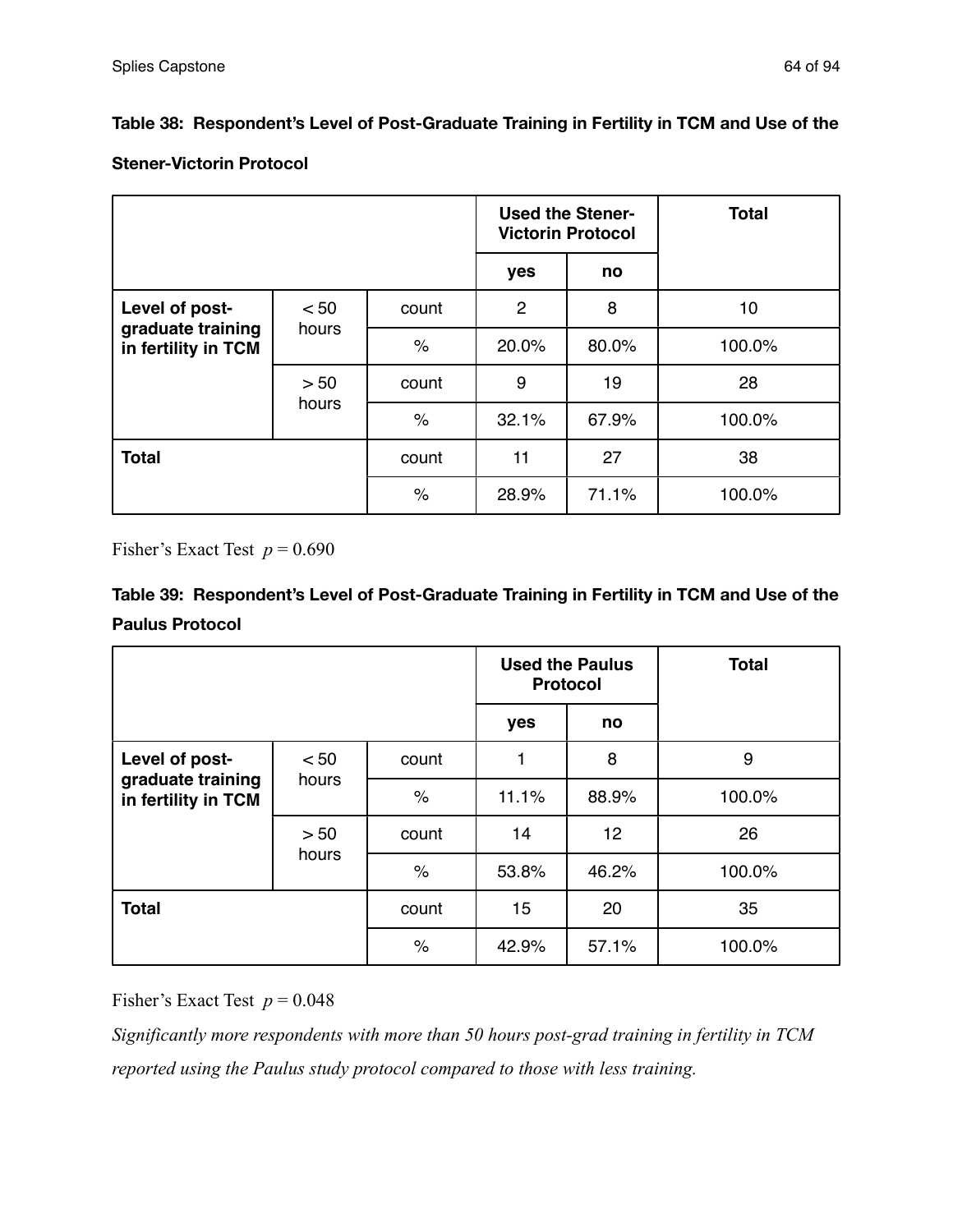The level of post-graduate training in western reproductive medicine and the use of the protocols were compared in tables 40 and 41. Table 40's *p* value is 0.721 which is statistically insignificant. The percentages reveal that practitioners with more than 50 hours of post-graduate training were more likely to use the Stener-Victorin protocol in comparison with those that had less training hours. Similarly, respondents with more training in western reproductive medicine were more likely to use the Paulus protocol compared to those with less training as demonstrated in table 41. Table 41 was the only Pearson's Chi square; the Pearson's chi square value is 1.82 and *p* value is 0.203. Overall, without differentiating the number of hours of post-graduate training, more respondents used the Paulus protocol than the Stener-Victorin protocol.

**Table 40: Respondent's Level of Post-Graduate Training in Fertility in Western Reproductive Medicine and Use of the Stener-Victorin Protocol**

|                                                                                                                                      |  |                      | <b>Victorin Protocol</b> | <b>Used the Stener-</b> | <b>Total</b> |  |
|--------------------------------------------------------------------------------------------------------------------------------------|--|----------------------|--------------------------|-------------------------|--------------|--|
|                                                                                                                                      |  |                      | yes                      | no                      |              |  |
| Level of post-<br>< 50<br>graduate training<br>hours<br>in fertility in<br>Western<br>> 50<br>Reproductive<br>hours<br>Endocrinology |  | count                | $\overline{4}$           | 13                      | 17           |  |
|                                                                                                                                      |  | $\%$                 | 23.5%                    | 76.5%                   | 100.0%       |  |
|                                                                                                                                      |  | count                | 7                        | 14                      | 21           |  |
|                                                                                                                                      |  | $\frac{1}{\sqrt{2}}$ | 33.3%                    | 66.7%                   | 100.0%       |  |
| <b>Total</b>                                                                                                                         |  | count                | 11                       | 27                      | 38           |  |
|                                                                                                                                      |  | $\%$                 | 28.9%                    | 71.1%                   | 100.0%       |  |

Fisher's Exact Test  $p = 0.721$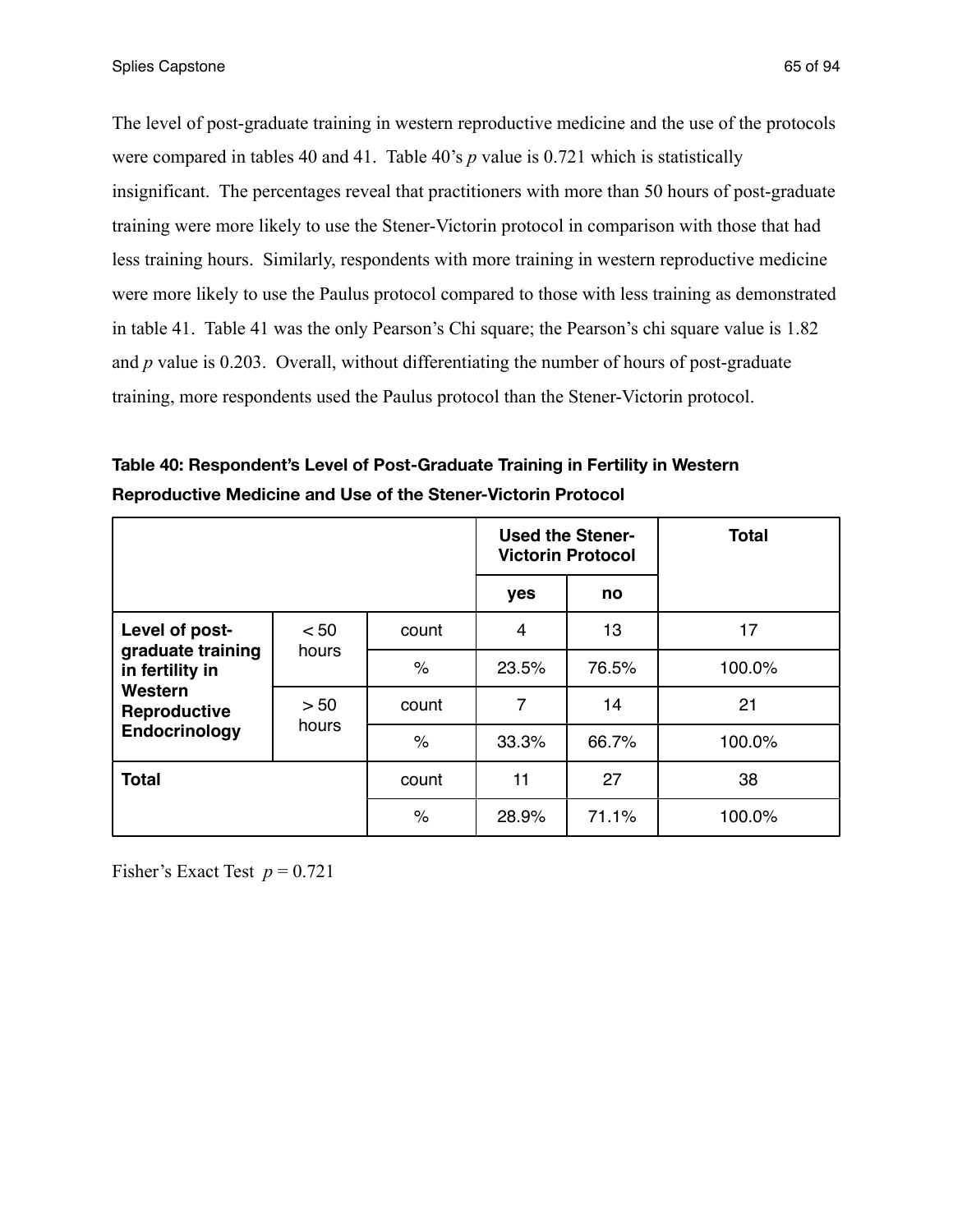|                                                                                                                                      |  |       | <b>Protocol</b> | <b>Used the Paulus</b> | <b>Total</b> |
|--------------------------------------------------------------------------------------------------------------------------------------|--|-------|-----------------|------------------------|--------------|
|                                                                                                                                      |  |       | yes             | no                     |              |
| Level of post-<br>< 50<br>graduate training<br>hours<br>in fertility in<br>Western<br>> 50<br>Reproductive<br>hours<br>Endocrinology |  | count | 5               | 11                     | 16           |
|                                                                                                                                      |  | $\%$  | 31.3%           | 68.8%                  | 100.0%       |
|                                                                                                                                      |  | count | 10              | 9                      | 19           |
|                                                                                                                                      |  | $\%$  | 52.6%           | 47.4%                  | 100.0%       |
| <b>Total</b>                                                                                                                         |  | count | 15              | 20                     | 35           |
|                                                                                                                                      |  | $\%$  | 42.9%           | 57.1%                  | 100.0%       |

**Table 41: Respondent's Level of Post-Graduate Training in Fertility in Western Reproductive Medicine and Use of the Paulus Protocol**

Pearson Chi-Square = 1.82, *p* = 0.203

 The use of the protocols was compared to the number of fertility patients treated per week. The respondents were grouped according to whether they treated more than 20 fertility patients or less than 20 fertility patients per week. Table 42 examined the data regarding the use of the Stener-Victorin protocol. The Fisher's exact test p value is 0.442, and the percentages show that respondents that treated more than 20 fertility patients per week were more apt to use the protocol in comparison to those that treat less than 20 fertility patients per week. The Paulus protocol Chi square did not demonstrate a significant difference between those who treated more or less than 20 fertility patients per week regarding use of the protocol. The *p* value of table 43 is 1.00. When comparing the percentages of respondents use of the protocols, overall more reported using the Paulus protocol than the Stener-Victorin protocol regardless of the number of fertility patients treated per week.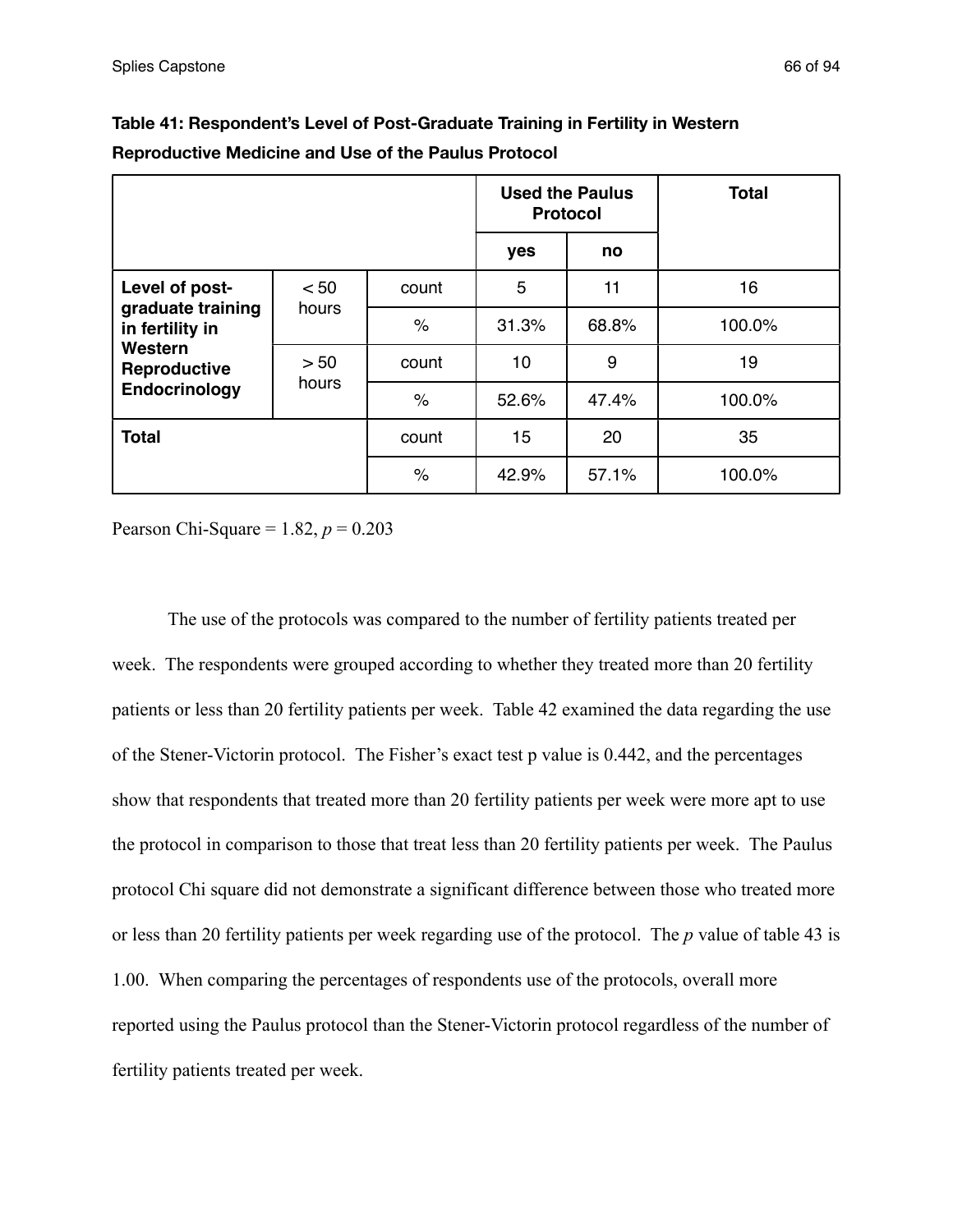## **Table 42: Number of Fertility Patients Treated per Week and Use of the Stener-Victorin**

### **Protocol**

|                                               |      |       | <b>Used the Stener-</b><br><b>Victorin Protocol</b> |       | <b>Total</b> |
|-----------------------------------------------|------|-------|-----------------------------------------------------|-------|--------------|
|                                               |      |       | yes                                                 | no    |              |
| <b>Fertility patients</b><br>treated per week | < 20 | count | $\overline{7}$                                      | 20    | 27           |
|                                               |      | $\%$  | 25.9%                                               | 74.1% | 100.0%       |
|                                               | >20  | count | $\overline{4}$                                      | 6     | 10           |
|                                               |      | $\%$  | 40.0%                                               | 60.0% | 100.0%       |
| <b>Total</b>                                  |      | count | 11                                                  | 26    | 37           |
|                                               |      | $\%$  | 29.7%                                               | 70.3% | 100.0%       |

Fisher's Exact Test  $p = 0.442$ 

## **Table 43: Number of Fertility Patients Treated per Week and Use of the Paulus Protocol**

|                                               |      |       |                | <b>Used the Paulus</b><br><b>Protocol</b> | <b>Total</b> |
|-----------------------------------------------|------|-------|----------------|-------------------------------------------|--------------|
|                                               |      |       | yes            | no                                        |              |
| <b>Fertility patients</b><br>treated per week | < 20 | count | 10             | 15                                        | 25           |
|                                               |      | $\%$  | 40.0%          | 60.0%                                     | 100.0%       |
|                                               | >20  | count | $\overline{4}$ | 5                                         | 9            |
|                                               |      | $\%$  | 44.4%          | 55.6%                                     | 100.0%       |
| <b>Total</b>                                  |      | count | 14             | 20                                        | 34           |
|                                               |      | $\%$  | 41.2%          | 58.8%                                     | 100.0%       |

Fisher's Exact Test  $p = 1.00$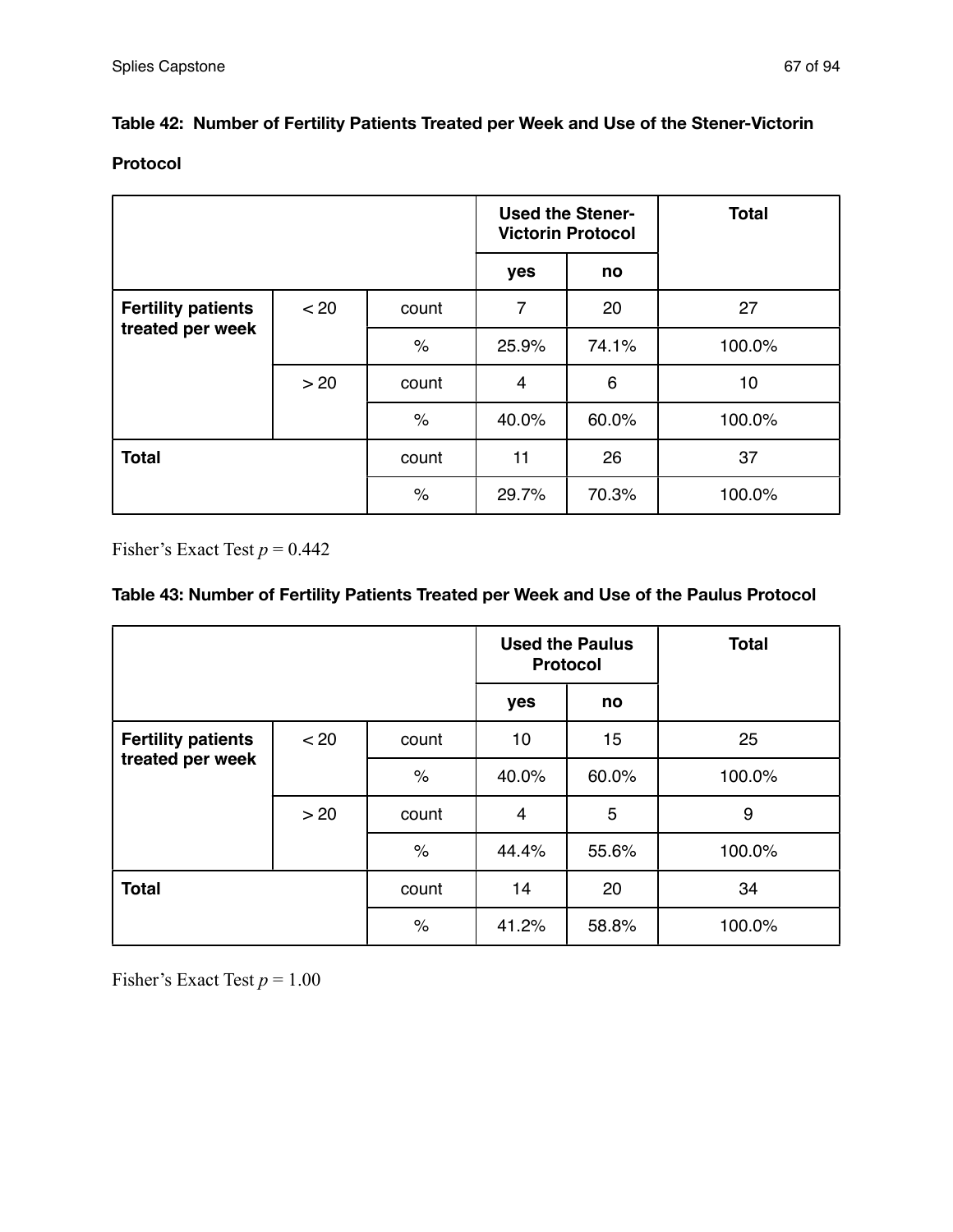Lastly, the use of the protocols was compared to the respondents that reported working with a reproductive endocrinologist. Table 44 has a Fisher's exact test p value of 1.00 and the percentages do not show a significant difference in use of the Stener-Victorin protocol regardless of whether they work with reproductive endocrinologists or not. However, this is not the case when looking at the use of the Paulus protocol. This is not surprising because the protocol is specifically used with embryo transfers which occur in reproductive endocrinologist clinics. The *p* value for table 45 is 0.207. A much greater percentage of respondents that work with reproductive endocrinologists reported using the Paulus protocol (48.3%) compared to those who do not work with reproductive endocrinologists (16.7%).

# **Table 44: Respondents That Work with Reproductive Endocrinologists and Use of the Stener-Victorin Protocol**

|                                                      |     |       |                | <b>Used the Stener-</b><br><b>Victorin Protocol</b> | <b>Total</b> |
|------------------------------------------------------|-----|-------|----------------|-----------------------------------------------------|--------------|
|                                                      |     |       | yes            | no                                                  |              |
| <b>Works with</b><br>Reproductive<br>Endocrinologist | yes | count | 9              | 22                                                  | 31           |
|                                                      |     | $\%$  | 29.0%          | 71.0%                                               | 100.0%       |
|                                                      | no. | count | $\overline{2}$ | 4                                                   | 6            |
|                                                      |     | $\%$  | 33.3%          | 66.6%                                               | 100.0%       |
| <b>Total</b>                                         |     | count | 11             | 26                                                  | 37           |
|                                                      |     | $\%$  | 29.7%          | 70.3%                                               | 100.0%       |

Fisher's Exact Test  $p = 1.00$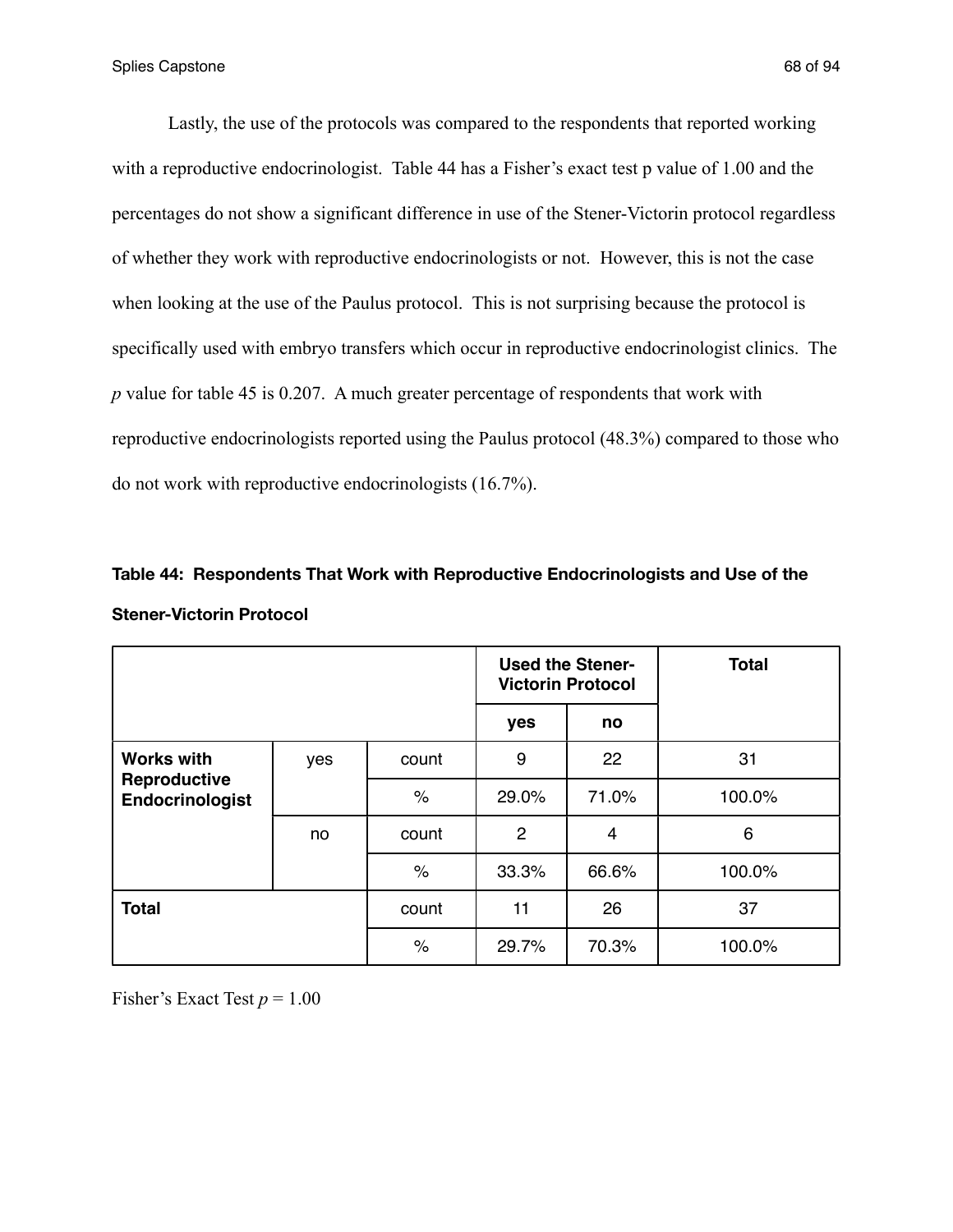## **Table 45: Respondents That Work with Reproductive Endocrinologists and Use of the**

## **Paulus Protocol**

|                                                      |     |       | <b>Protocol</b> | <b>Used the Paulus</b> | <b>Total</b> |
|------------------------------------------------------|-----|-------|-----------------|------------------------|--------------|
|                                                      |     |       | yes             | no                     |              |
| <b>Works with</b><br>Reproductive<br>Endocrinologist | yes | count | 14              | 15                     | 29           |
|                                                      |     | $\%$  | 48.3%           | 51.7%                  | 100.0%       |
|                                                      | no. | count | 1               | 5                      | 6            |
|                                                      |     | $\%$  | 16.7%           | 83.3%                  | 100.0%       |
| <b>Total</b>                                         |     | count | 15              | 20                     | 35           |
|                                                      |     | $\%$  | 42.9%           | 57.1%                  | 100.0%       |

Fisher's Exact Test  $p = 0.207$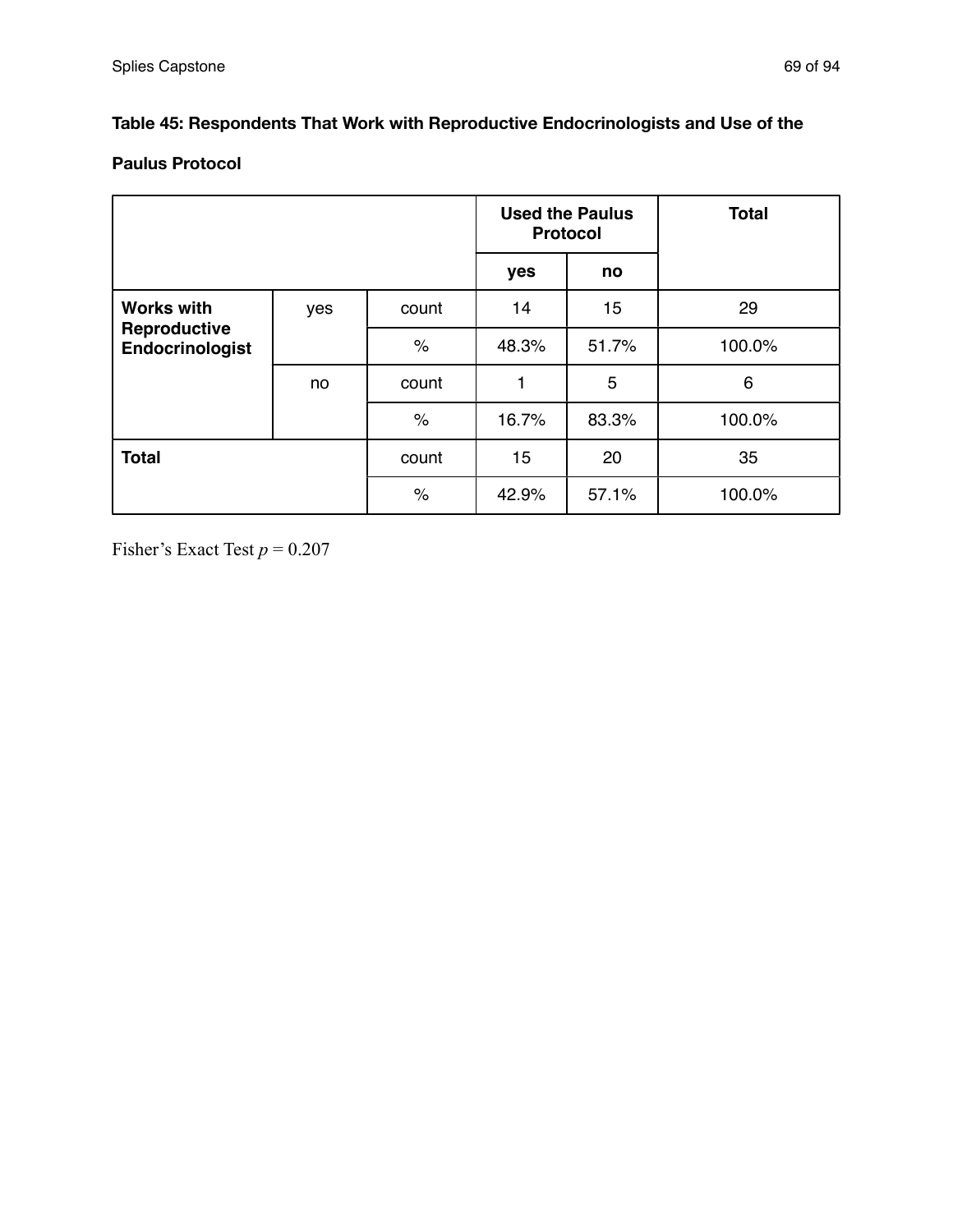Splies Capstone 70 of 94

#### **CHAPTER FIVE: DISCUSSION**

#### **Summary of Findings**

 The current research study utilized an internet based survey to gather demographic, training and practice data from a sample of 43 acupuncturists that specialize in fertility in Los Angeles. The data summarized in Chapter Four depicted a sample that is mostly female (80%) and Caucasian (68%), with the majority having trained as acupuncturists in the United States (60%) and the majority reported having a specific OB/GYN component in their training (69%). The data further portrayed a group that works less than full time in the profession, and that interacts frequently with other health care professionals who are most likely to be reproductive endocrinologists or gynecologists. Additionally, the data indicated that approximately half of the sample valued specialty certification such as ABORM. While only a minority of the sample had earned doctoral degrees (28%), other data analyzed indicated awareness among the respondents that additional training is necessary for practitioners who treat fertility patients. One factor yielded statistical significance: significantly more respondents who had more than 50 hours of post-graduate training in fertility reported using the Paulus protocol than those with less than 50 hours of post-graduate training.

## **Implications for Practice**

 The findings of this survey have confirmed that fertility acupuncturists with more training in either fertility TCM or western reproductive medicine are more likely to use the Stener-Victorin and Paulus acupuncture protocols. Theoretically, acupuncturists in any specialty would have better results when using advanced training techniques; thus we can assume that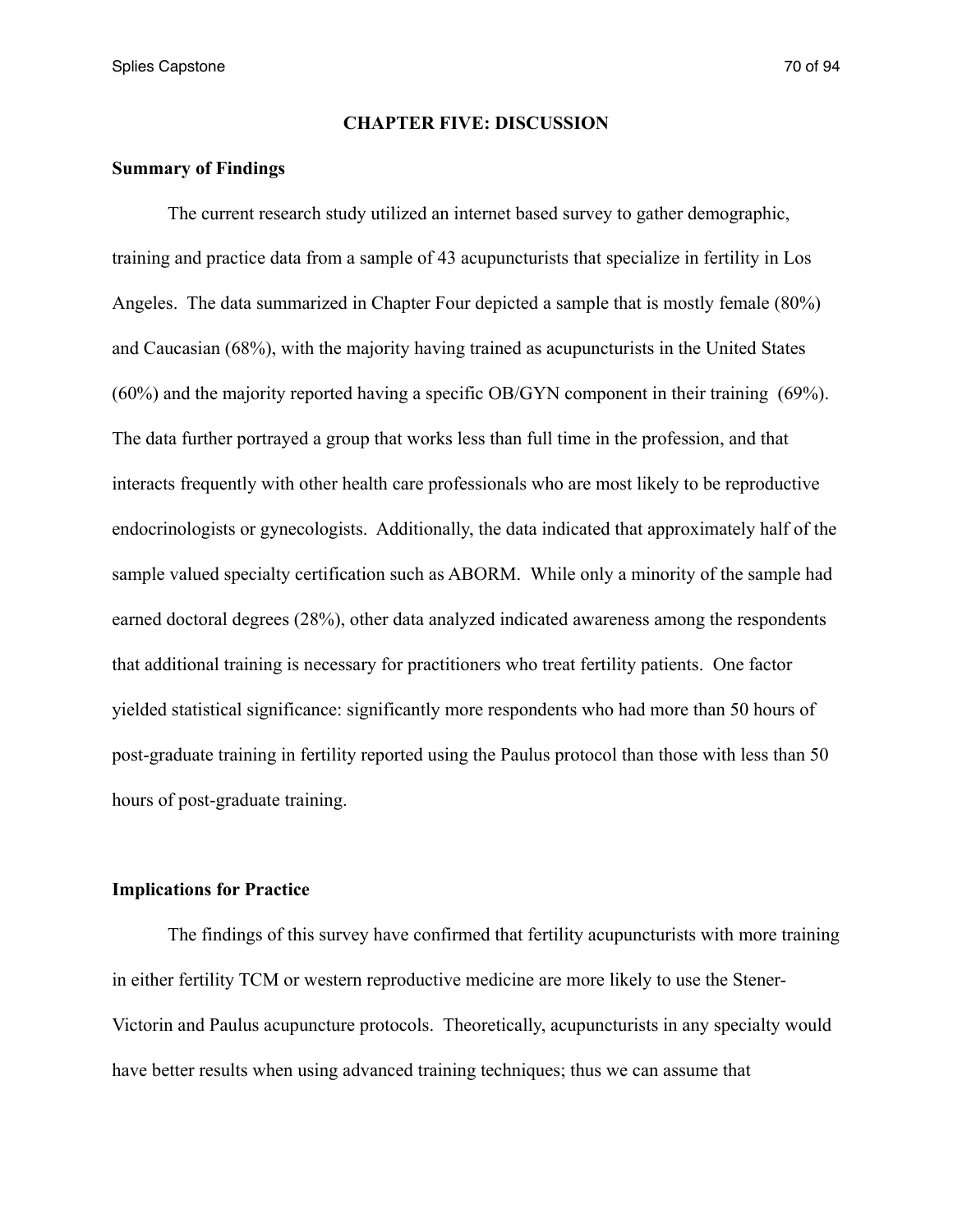Splies Capstone 71 of 94

acupuncturists that treat fertility would have better clinical results when they have advanced training in fertility theory and treatments.

 While statistically not significant, other Chi squares demonstrated percentages that imply that acupuncturists that treat more fertility patients per week are more likely to use the protocols. Likewise, percentages show acupuncturists that work with reproductive endocrinologists are also more likely to use the protocols and therefore have advanced treatment modalities.

 Since the Stener-Victorin and the Paulus protocols have demonstrated efficacy in the scientific literature, it is likely that acupuncturists who use them experience clinical success with their fertility patients. The use of one or both of the protocols provides a common language for practitioners that can be articulated in communications with other health care providers, in journal articles, at professional conferences and in informal discussions with colleagues. The protocols are valuable tools that should be a part of the repertoire of techniques considered by practitioners who treat patients for fertility issues.

### **Limitations of the Current Study**

 While the survey was useful in assessing the practice patterns of acupuncturists in regard to their use of the Stener-Victorin and Paulus protocols, all survey research has limitations due to factors inherent in the content, semantics, and format of the survey instrument. The current study had several limitations. Since the survey was on-line only, many fertility acupuncturists that do not have access to internet usage were eliminated from participating. It is plausible that many older, more experienced acupuncturists that do not communicate via internet have been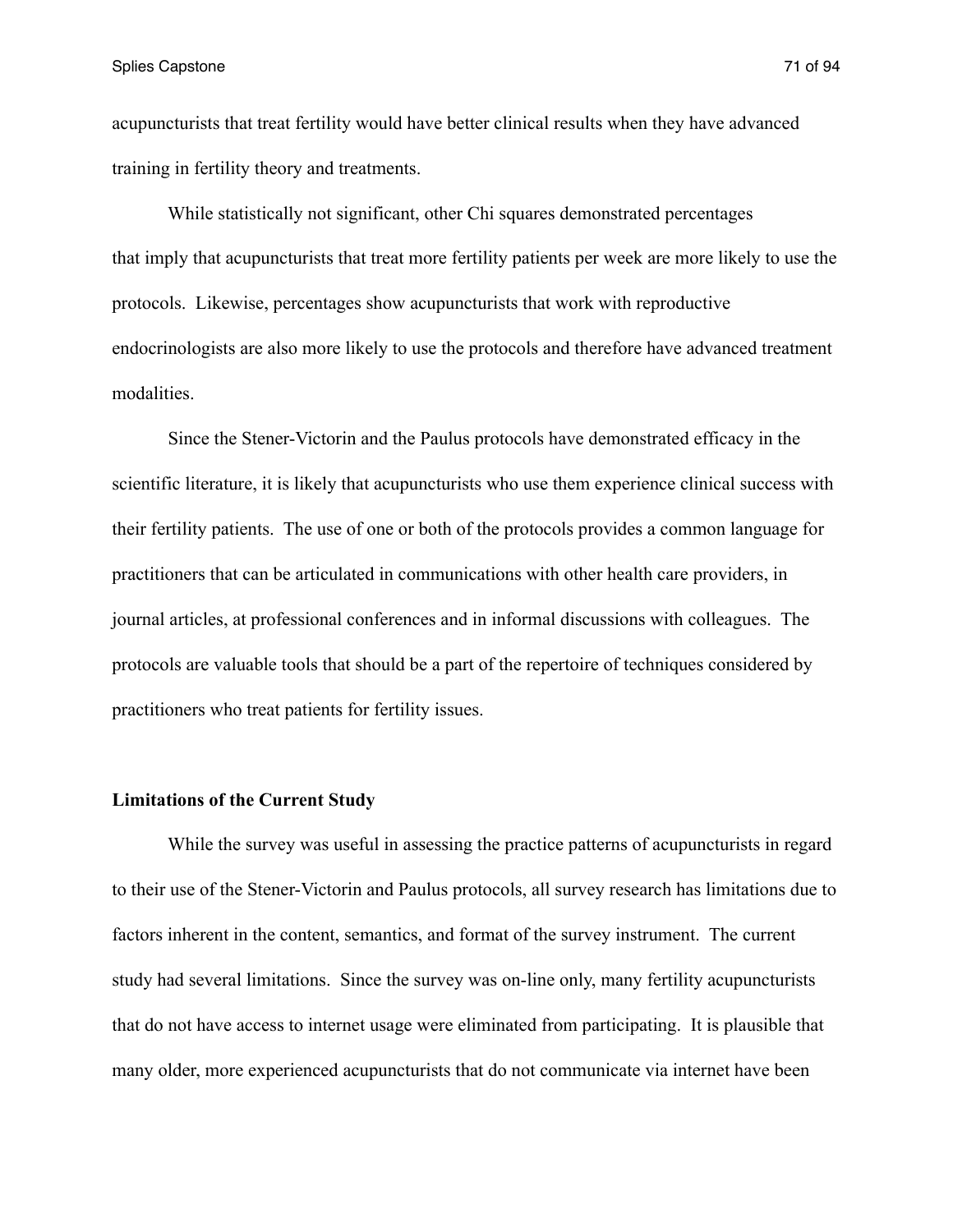Splies Capstone 72 of 94

excluded. Additionally, as respondents were given the opportunity to skip questions, some survey questions went unanswered and decreased the amount of data collected. The wording of some of the questions and response choices may have been unclear to some of the respondents who therefore opted to skip.

 The nature of the survey method in itself is impersonal, leaving no opportunity for the researcher to perceive the attitudes and other motivational factors of the respondent or to address any clarifications. Survey responses are anonymous, confidential and objective, but the lack of connection with the researcher provides a level of obscurity regarding the validity of the responses. However, the data in this survey are likely to have high validity as there is no benefit to the respondents for replying with false information; additionally the respondents are a professional populace that are licensed and therefore have a greater level of integrity with a low probability of giving inaccurate responses. The possibility remains that some factors might have been more fully and effectively engaged by collecting data in a face to face in-depth interview.

#### **Recommendations for Future Research**

 The current study gathered important data, and those findings have raised additional research questions. As a follow up to the current study, a survey should be administered to provide more detailed information regarding the success rates of acupuncturists that use the Stener-Victorin and Paulus fertility protocols. Such a survey should be designed to yield data regarding pregnancy and live-birth rates of patients that were treated with each of the fertility protocols.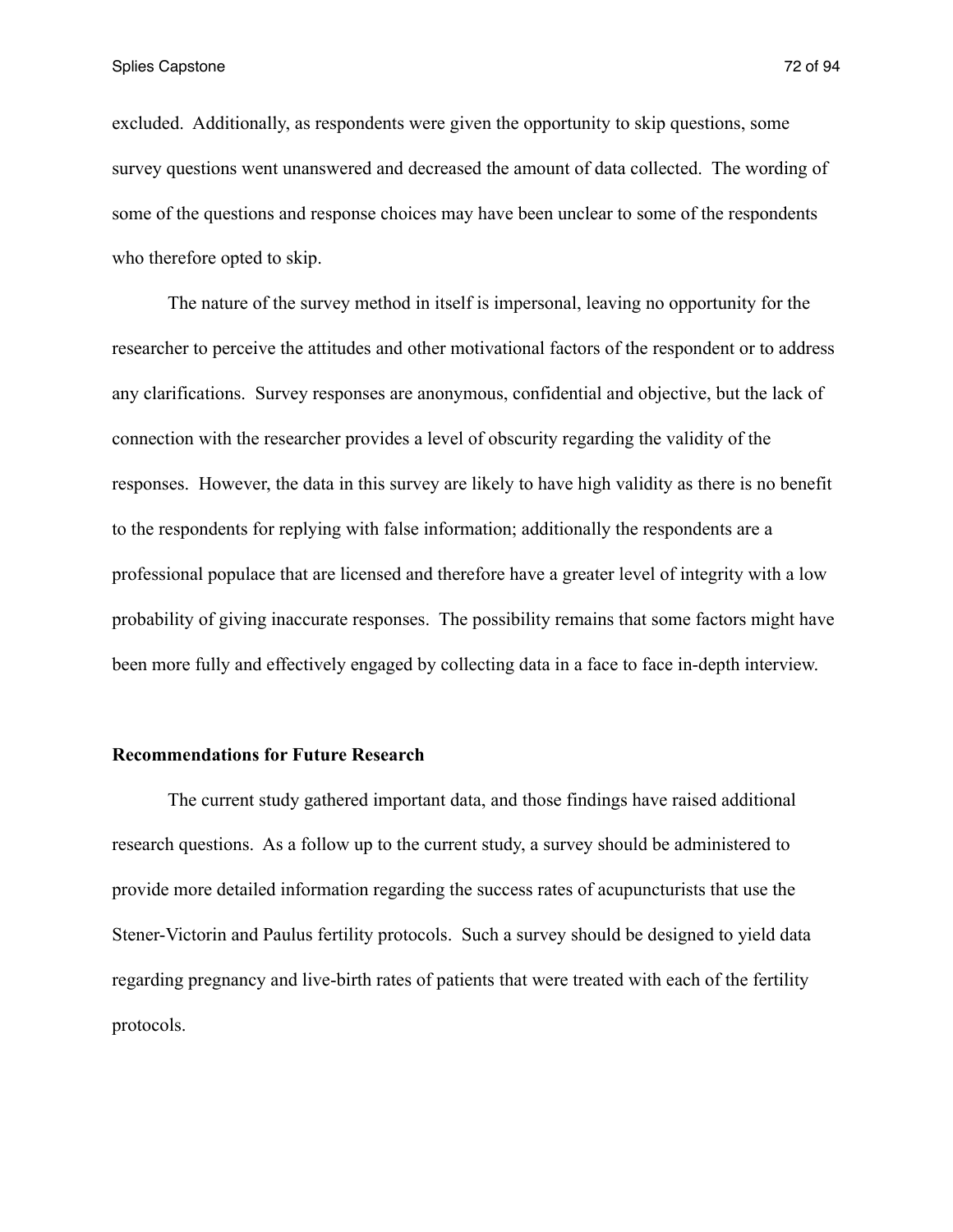Additional survey research is warranted regarding how fertility practitioners fulfill their required continuing education. It is unknown if practitioners who specialize in fertility seek only continuing education opportunities that are fertility related, and if not, what percentage is dedicated to advanced fertility training. Consideration should be given to doing in-person interviews of practitioners regarding their training in the Stener-Victorin and Paulus protocols as well as their procedural application and success rates with the protocols. A face to face structured interview would likely yield a good deal of valuable information regarding how closely practitioners comply with the published processed of each protocol and how the specific procedures in each protocol are received by fertility patients.

#### **Conclusion**

Acupuncture and TCM have established therapeutic value in the field of reproductive medicine. As this trend continues to rise, it is imperative that practitioners of TCM that specialize in fertility understand the most clinically effective treatment strategies and protocols available. The survey designed in this study examined the use of two protocols that appear in the scientific literature and are used clinically by fertility acupuncturists in the United States: the Stener-Victorin protocol and the Paulus protocol. The data collected and analyzed in this research study have shown that acupuncture practitioners that have more hours of TCM and western post graduate training are more likely to use the protocols clinically, as are those practitioners that trained in the United States, treat a greater number of fertility patients per week and work with reproductive endocrinologists.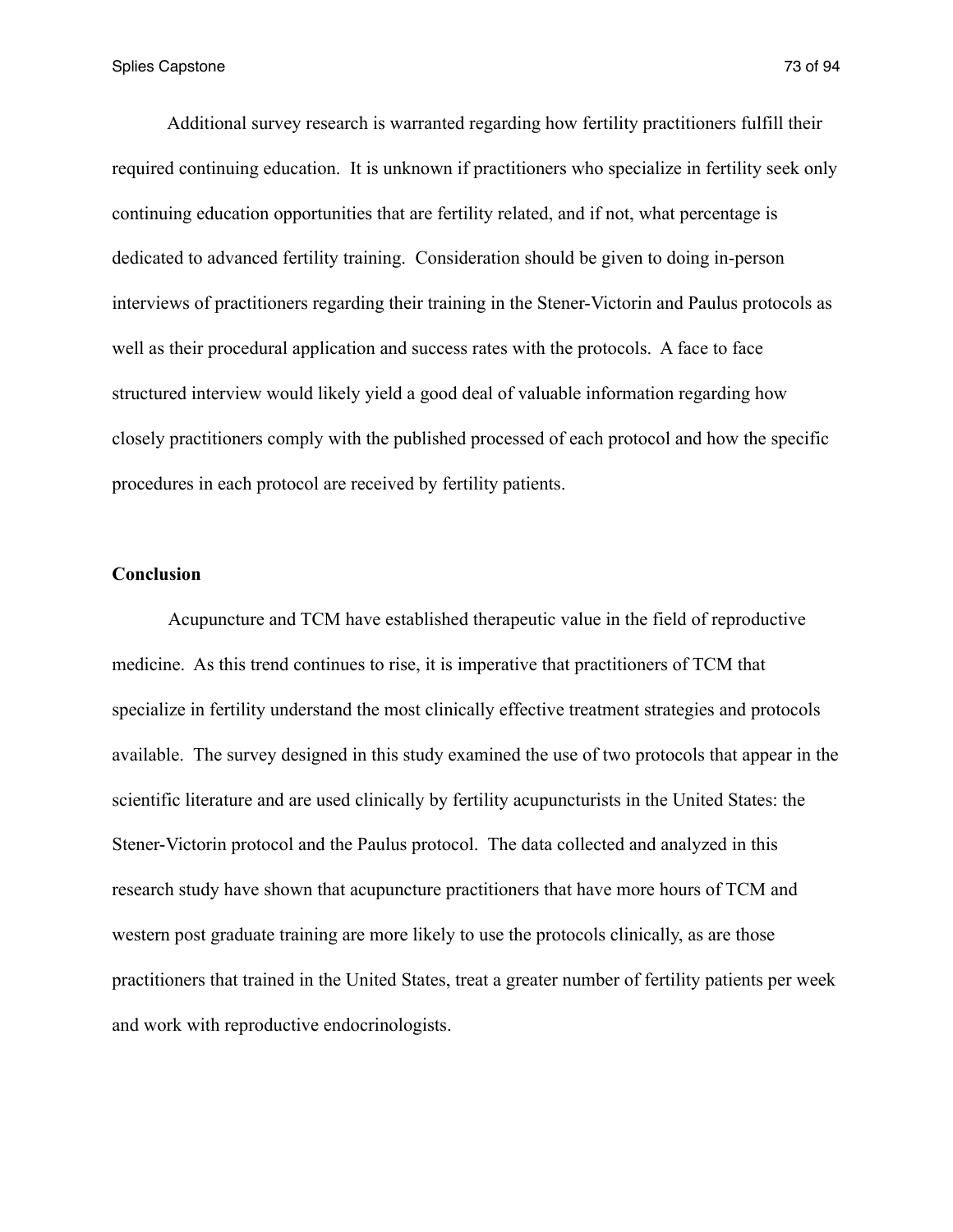#### **REFERENCES**

American Board of Oriental Reproductive Medicine website. http://www.aborm.org.

- Bovey, M., Lorenc, A., & Robinson, N. (10 May 2010). Extent of acupuncture practice for infertility in the UK: experiences and perceptions of practitioners. *Fertility & Sterility*. Retrieved from www.fertstert.org.
- Burke, A., Upchurch, D., Dye, C., & Chyu, L. (2006). Acupuncture use in the United States: findings from the National Health interview survey. *The Journal of Alternative and Complementary Medicine.* Vol. 12, No. 7., pp 639-648.
- Cheong, Y., Hung Yu Ng, E., & Ledger, W. (2009). Acupuncture and assisted conception (Review). *The Cochrane Collaboration*. Issue 1. Wiley & Sons, Ltd.
- Cochrane, S. & Smith, C. (2011). Development of a Fertility Acupuncture Protocol: Defining an Acupuncture Treatment Protocol to Support and Treat Women Experiencing Conception Delays. *The Journal of Alternative and Complementary Medicine.* Vol. 17, No. 4., pp 329-337. doi: 10.1089/acm.2010.0190.

College Prowler website. http://collegeprowler.com/majors/acupuncture-and-oriental-medicine/.

- de Lacey, S., Smith, C., & Paterson, C. (Dec 2009). Building resilience: a preliminary exploration of women's perceptions of the use of acupuncture as an adjunct to in-vitro fertilization. *BMC Complementary and Alternative Medicine*., doi: 10.1186/1472-6882-9-50. Retrieved from http://www.biomedcentral.com.
- Deacon, L. Personal conversations and statistical consultation. March, July, August 2011.
- Dieterle, S., Ying, G., Hatzmann, W., & Neuer, A. (May 2006). Effect of acupuncture in the outcome of in vitro fertilization and intracytoplasmic sperm injection: a randomized, prosepective, controlled clinical study. *Fertility & Sterility*. Vol. 85, No. 5. doi:10.1016/j.fertnstert.2005.09.062 Retrieved from www.fertstert.org.
- Domar, A. (May 2006). Acupuncture and infertility: we need to stick to good science. *Fertility & Sterility*. Vol. 85, No. 5. doi:10.1016/j.fertnstert.2005.10.063 Retrieved from www.fertstert.org.
- Domar, A., Meshat, I., Kelliher, J., Alper, M., & Powers, R.D. (Mar 2009). The impact of acupuncture on in vitro fertilization outcome. *Fertility & Sterility*. Vol. 91, No. 3. doi:10.1016/j.fertnstert.2008.01.018 Retrieved from www.fertstert.org.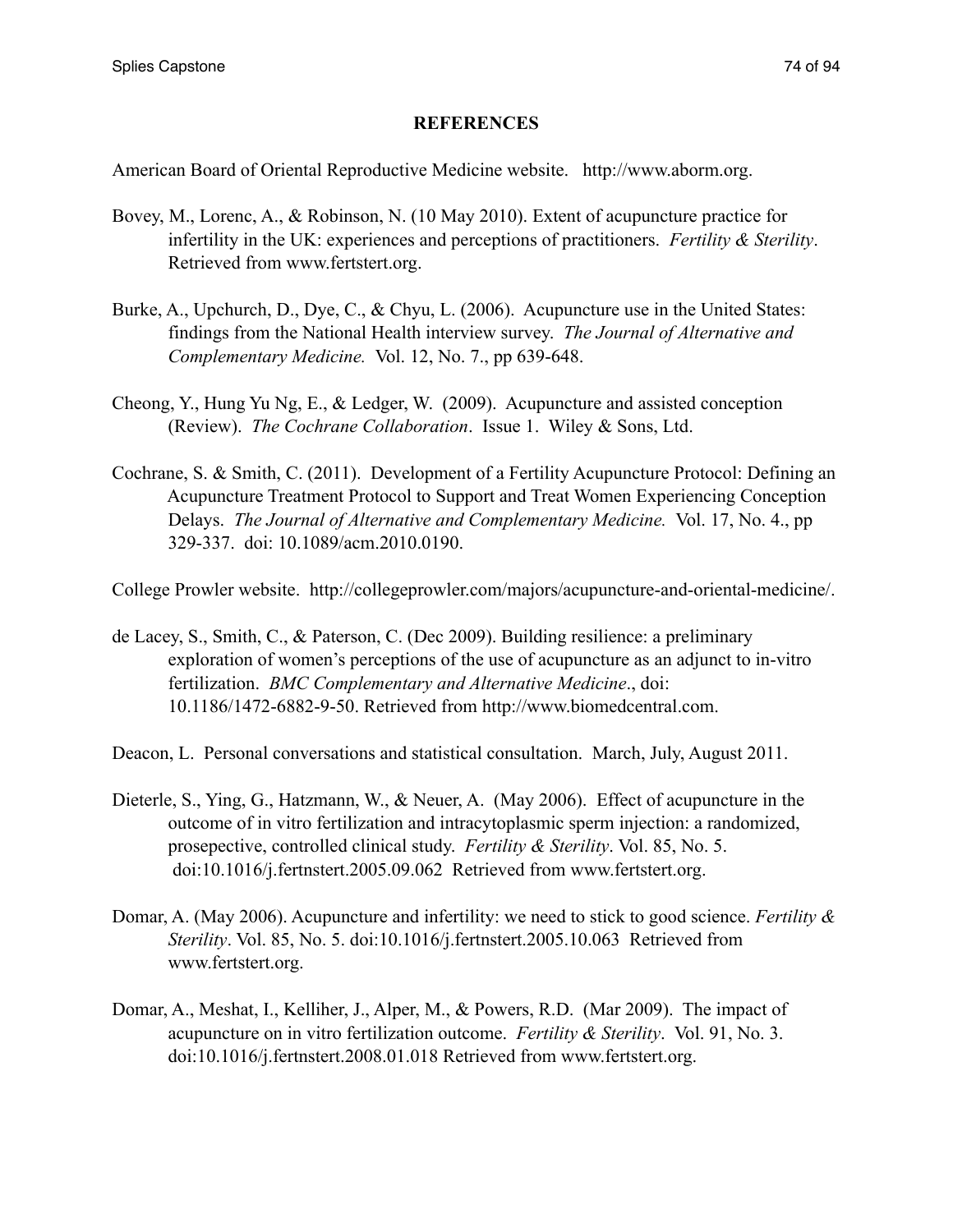- Dower, C. (2003). Acupuncture in California. *The Center for the Health Professions; University of California, San Francisco.* Document retrieved from http:// www.calendow.org/uploadedFiles/accupuncture\_in\_ca.pdf.
- Furth, Charlotte. (1999). *A Flourishing Yin: Gender in China's Medical History, 960-1665.* University of California Press: Los Angeles.
- Hung Yu Ng, E., Sze So, W., Gao, J., Wong, Y.Y., & Ho, P.C. (Jul 2008). The role of acupuncture in the management of subfertility. *Fertility & Sterility*. Vol. 90, No. 1. doi:10.1016/j.fertnstert.2008.02.094. Retrieved from www.fertstert.org.
- Lee, C., Zia F., Oluwadamilola, O., Michie, J., & White, J. (Aug 2009). Survey of complementary and alternative practitioners regarding cancer management and research. *J. Soc Interg Oncol*. doi: 10.2310/7200.2009.0003 Retrieved from http://www.biomedcentral.com.
- Liang, L. (2003). *Acupuncture & IVF.* Blue Poppy Press: Boulder.
- Lyttleton, J. (2005). *Treatment of Infertility with Chinese Medicine*. Edinburgh: Churchill Livingstone.
- Maciocia, G. (1998). *Obstetrics and Gynecology in Chinese Medicine*. New York, NY: Churchill Livingstone.
- Magarelli, P., Cridennda, D., & Cohen, M. (Dec 2009). Changes in serum cortisol and prolactin associated with acupuncture during controlled ovarian hyperstimulation in women undergoing in vitro fertilization - Embryo Transfer Treatment. *Fertility & Sterility*. Retrieved from www.fertstert.org.
- Manheimer, E., Zhang, G., Udoff, L., Haramati, A., Langenberg, P., Berman, B. & Bouter, L. (Dec 2007). Effects of acupuncture on rates of pregnancy and live birth among women undergoing in vitro fertilisation: systematic review and meta-analysis. *BMJ.*  doi:10.1136/bmj.39471.430451.BE. Retrieved from www.bmj.com.
- Noll, A. & Wilms, S. (2010). *Chinese Medicine in Fertility Disorders.* Thieme: New York.
- Paulus, W., Zhang, M., Strehler, E., El-Danasouri, I. & Sterzik, K. (Apr 2002). Influence of acupuncture on the pregnancy rate in patients who undergo assisted reproduction therapy. *Fertility & Sterility*. Retrieved from www.fertstert.org.
- Payscale.com website. http://www.payscale.commypayscale.aspxpid=d915e89e-1746-407a- 8443-2d1f03919f41.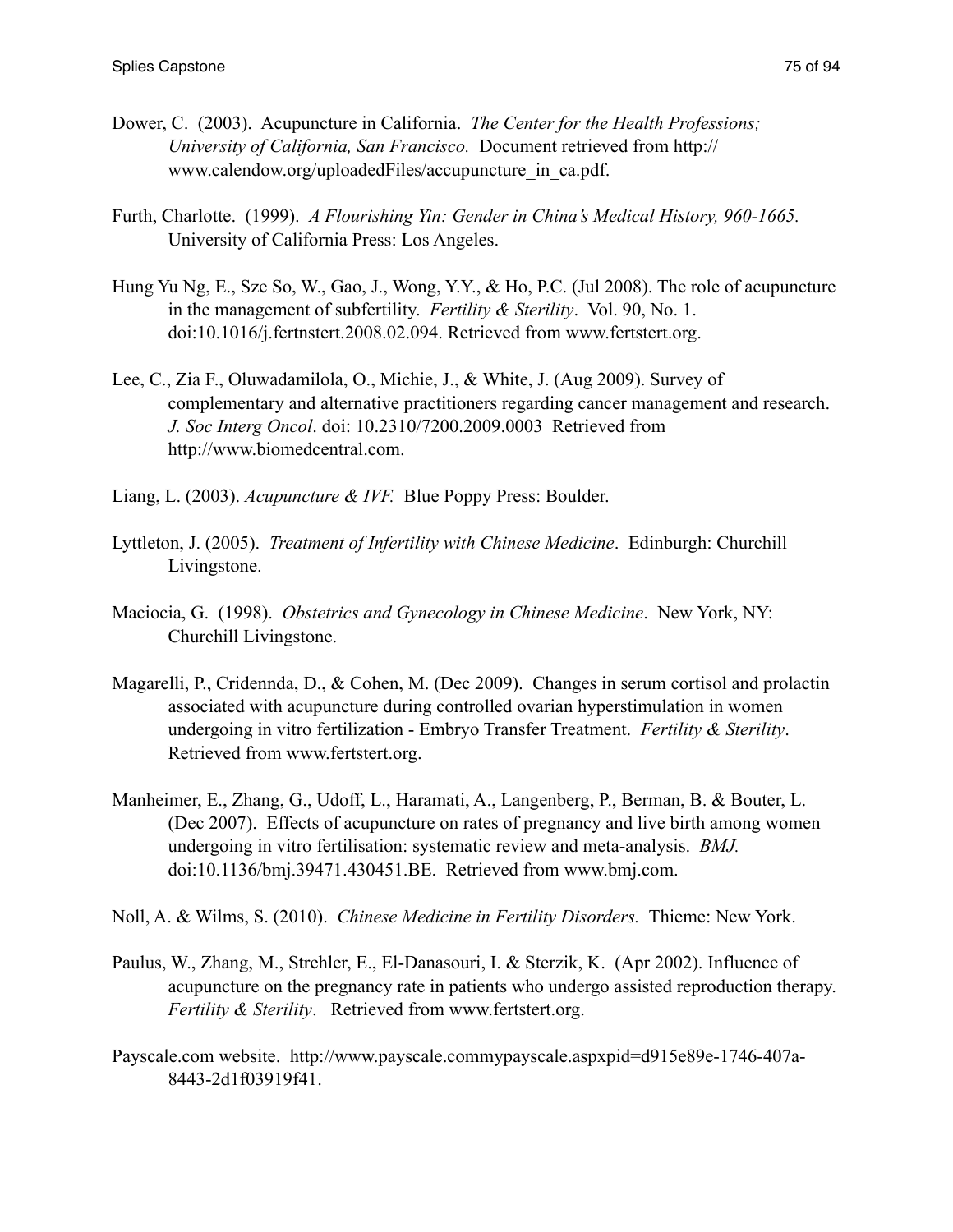- Pohlman, K., Hondras, M., Long, C., & Haan, A. (June 2010). Practice patterns of doctors of chiropractic with a pediatric diplomate: a cross-sectional survey. *BMC Complementary and Alternative Medicine*. Retrieved from http://www.biomedcentral.com.
- Quintero, R. (April 2004). A randomized, controlled, double-blind, cross-over study evaluating acupuncture as an adjunct to IVF. *Fertility & Sterility*, PCRS Abstracts. Vol. 81, Suppl. 3, O-4. Retrieved from www.fertstert.org.
- Rizk, B., Garcia-Velasco, J., Sallam, H., Makrigiannakis, A. (2008) *Infertility and Assisted Reproduction.* Cambridge University Press: New York.
- Roberts, C. (2010). *The Dissertation Journey*, *2nd edition*. Corwin: Thousand Oaks.
- Smith, C., Coyle, M., & Norman, R. (May 2006). Influence of acupuncture stimulation on pregnancy rates for women undergoing embryo transfer. *Fertility & Sterility*. Vol. 85, No. 5. doi:10.1016/j.fertnstert.2005.12.015 Retrieved from www.fertstert.org.
- Speroff, L. & Fritz, M. (2005). *Clinical Gynecologic Endocrinology and Infertility, Seventh Edition.* Lippincott, Williams & Wilkins: Philadelphia.
- Stener-Victorin, E., Waldenstrom, U., Andersson, S., & Wikland, M. (June 1996). Reduction of blood flow impedance in the uterine arteries of infertile women with electro-acupuncture. *Human Reproduction*. Retrieved from www.ncbi.nlm.nih.gov/pubmed.
- Stener-Victorin, E., Wikland, M., Waldenstrom, U., & Lundeberg, T. (2002). DEBATE: Alternative treatments in reproductive medicine: much ado about nothing / acupuncture a method of treatment in reproductive medicine: lack of evidence of an effect does not equal evidence of the lack of an effect. *Human Reproduction*. Vol. 17, No. 8.
- Stener-Victorin, E., Humaidan, P. (2006). Use of acupuncture in female infertility and a summary of recent acupuncture studies related to embryo transfer. *Acupuncture in Medicine*. 24(4): 157-163. Retrieved from www.medical-acupuncture.co.uk/aimintro.htm.
- Stener-Victorin, E., Jedel, E., Janson, P.O., & Sverrisdottir, Y.B. (Jun 2009). Low frequency electroacupuncture and physical exercise decrease high muscle sympathetic nerve activity in polycystic ovary syndrome. *American Journal of Physiology - Regulatory, Integrative and Comparative Physiology*. 297. doi:10.1152/ajpregu.00197.2009.
- Stener-Victorin, E. & Wu, X. (Mar 2010). Effects and mechanisms of acupuncture in the reproductive system. *Autonomic Neuroscience*. doi:10.1016/j.autneu.2010.03.006.
- Trochim, W. & Donnelly, J. (2006). *The Research Methods Knowledge Base, 3e.* Cengage Learning/Atomic Dog: Mason, Ohio.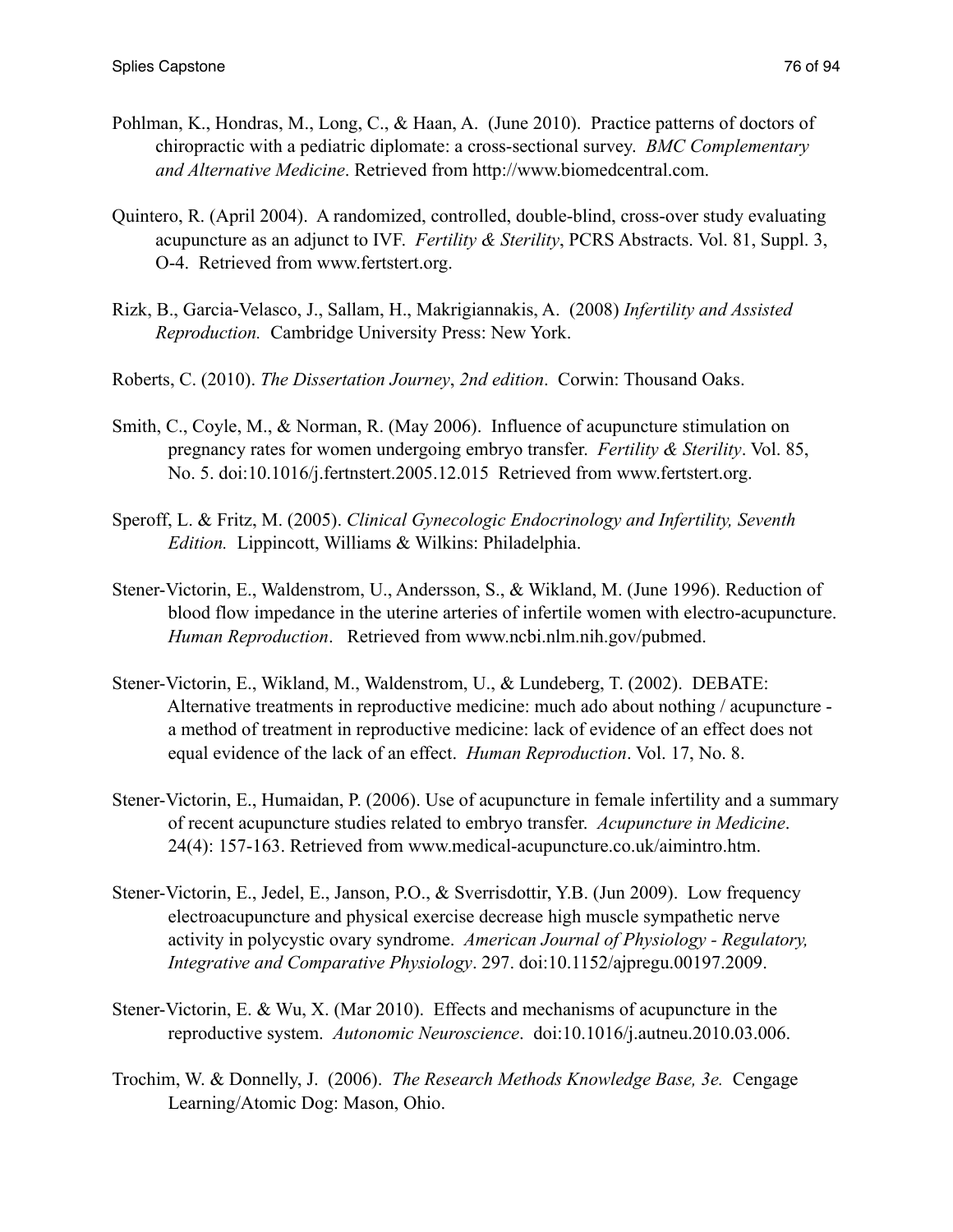- Wang, W., Check, J., Liss, J. & Choe, J. (May 2005). A matched controlled study to evaluate the efficacy of acupuncture for improving pregnancy rates following in vitro fertilization embryo transfer. *Fertility & Sterility*, PCRS Abstracts. Vol. 83, Suppl. 2, P-33. Retrieved from www.fertstert.org.
- Westergaard, L., Mao, Q., Krogslund, M., Sandrini, S., Lenz, S., & Grinsted, J. (May 2006). Acupuncture on the day of embryo transfer significantly improves the reproductive outcome in infertile women: a prospective, randomized trial. *Fertility & Sterility*. Vol. 85, No. 5. doi:10.1016/j.fertnstert.2005.08.070 Retrieved from www.fertstert.org.
- *Wikipedia*. Figure 1, Image of uterine and ovarian vasculature. Retrieved from http:// en.wikipedia.org/wiki/File:Gray1170.png.
- Wright, K.B. Researching internet-based populations: advantages and disadvantages of online survey research, online questionnaire authoring software packages, and web survey services. *Journal of Computer Mediated Communication*, 10(3), article 11. Retrieved from http://www.jcmc.indiana.edu/vol10/issue3/wright.html.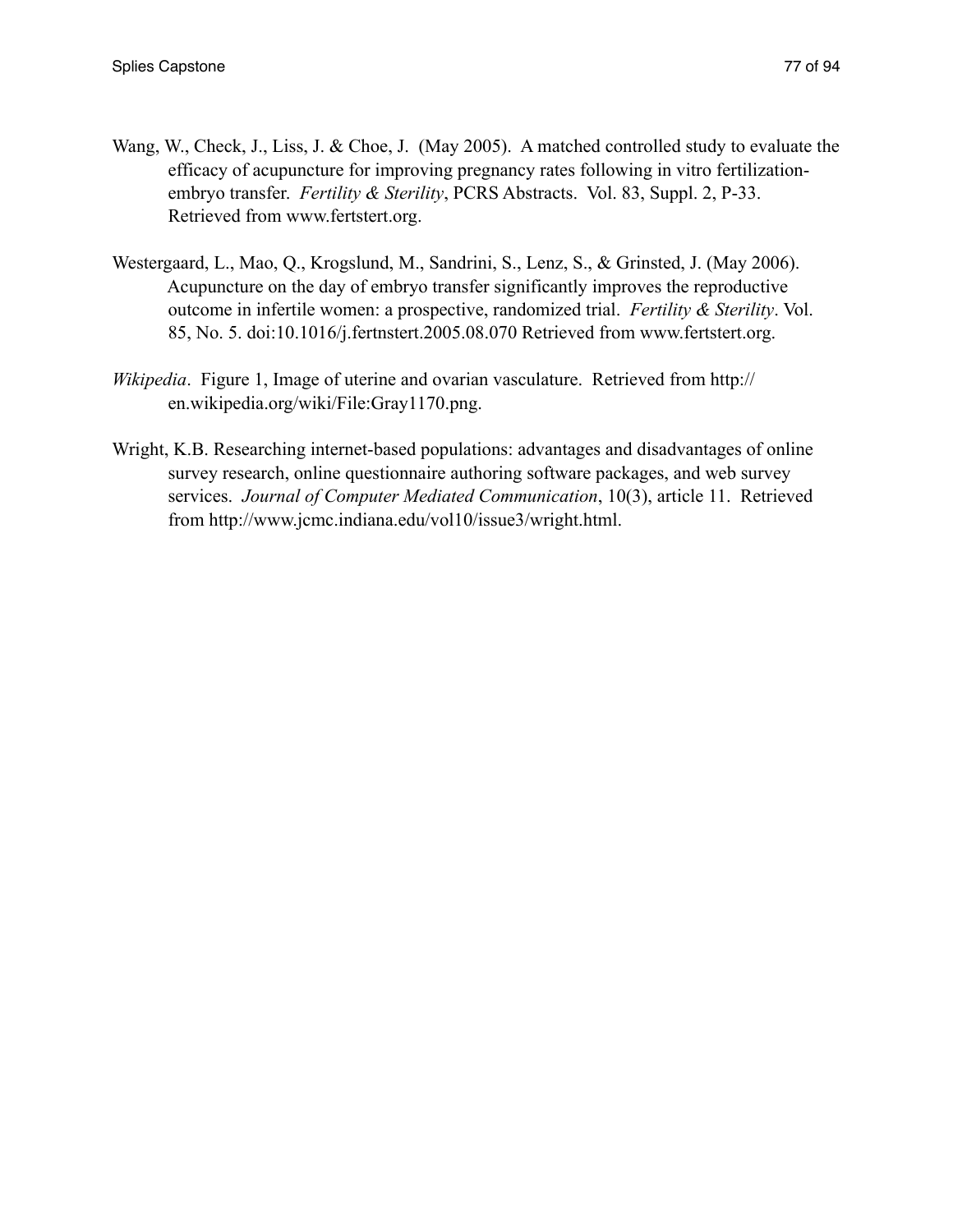# **APPENDIX A - Glossary of Terms with Acronyms**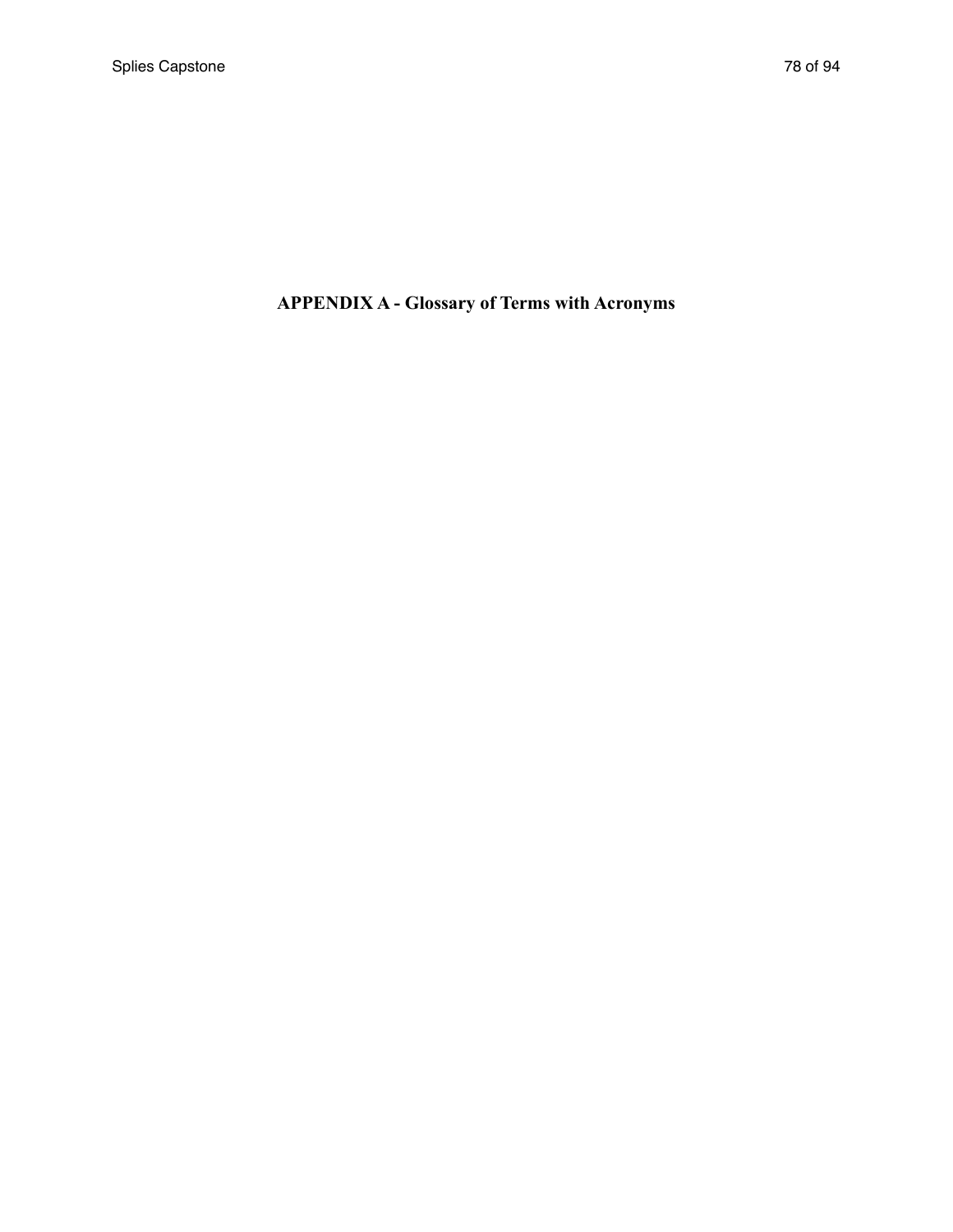| <b>Abbreviation</b> | <b>Term</b>                                           | <b>Definition</b>                                                                                                                                                                                                                             |
|---------------------|-------------------------------------------------------|-----------------------------------------------------------------------------------------------------------------------------------------------------------------------------------------------------------------------------------------------|
| <b>ABORM</b>        | American Board of Oriental<br>Medicine                | Specialty board that certifies licensed acupuncturists<br>that specialize in infertility                                                                                                                                                      |
| <b>ART</b>          | Assisted Reproductive<br>Technology                   | Procedures employed by RE/I's involving techniques<br>and technology that help couples achieve pregnancy<br>such as IVF.                                                                                                                      |
| <b>ASRM</b>         | American Society of<br>Reproductive Medicine          | An established, reputable organization that unites<br>practitioners, teachers and researchers in the field of<br>reproductive medicine                                                                                                        |
| CAB                 | California Acupuncture<br><b>Board</b>                | The licensing and governing board of licensed<br>acupuncturists in the state of California                                                                                                                                                    |
| <b>DAOM</b>         | Doctor of Acupuncture and<br><b>Oriental Medicine</b> | Practitioners of TCM that have advanced training in a<br>specialty                                                                                                                                                                            |
| EA                  | Electro-Acupuncture                                   | An acupuncture modality where small clips attached<br>to wires are clipped on to inserted needles - these<br>wires are plugged into a stim unit and an electrical<br>current is delivered to the target tissue.                               |
| EТ                  | Embryo Transfer                                       | A procedure of ART, where the in-vitro fertilized<br>embryo is placed via catheter into the woman's<br>uterus.                                                                                                                                |
| GnRH                | Gonadrotrophin Releasing<br>Hormone                   | Drugs that are used to alter the pituitary out put of<br>endogenous gonadotrophins which allows the<br>physician to control and manipulate the menstrual<br>cycle and ovulation                                                               |
| <b>HPA</b>          | Hypothalamus - Pituitary -<br>Adrenal                 | A cascading axis in the body where the brain and<br>endocrine glands transmit chemicals and hormones<br>to stimulate each other to increase or decrease<br>performance - this axis involves the hypothalamus,<br>pituitary and adrenal glands |
| <b>HPO</b>          | Hypothalamus - Pituitary -<br>Ovary                   | A cascading axis in the body where the brain and<br>endocrine glands transmit chemicals and hormones<br>to stimulate each other to increase or decrease<br>performance - this axis involves the hypothalamus,<br>pituitary and ovaries        |
| Infertility         |                                                       | 1 years of unprotected intercourse without<br>conception.                                                                                                                                                                                     |
| <b>IVF</b>          | In Vitro Fertilization                                | A procedure of ART performed by RE/I's where the<br>sperm is collected from the male, the ovum is<br>collected from the female and the two gametes are<br>united. The fertilized ovum is then transferred back<br>into the woman's uterus.    |
| LAc                 | Licensed Acupuncturist                                | In the United States, the title given to licensed<br>practitioners that practice acupuncture and TCM                                                                                                                                          |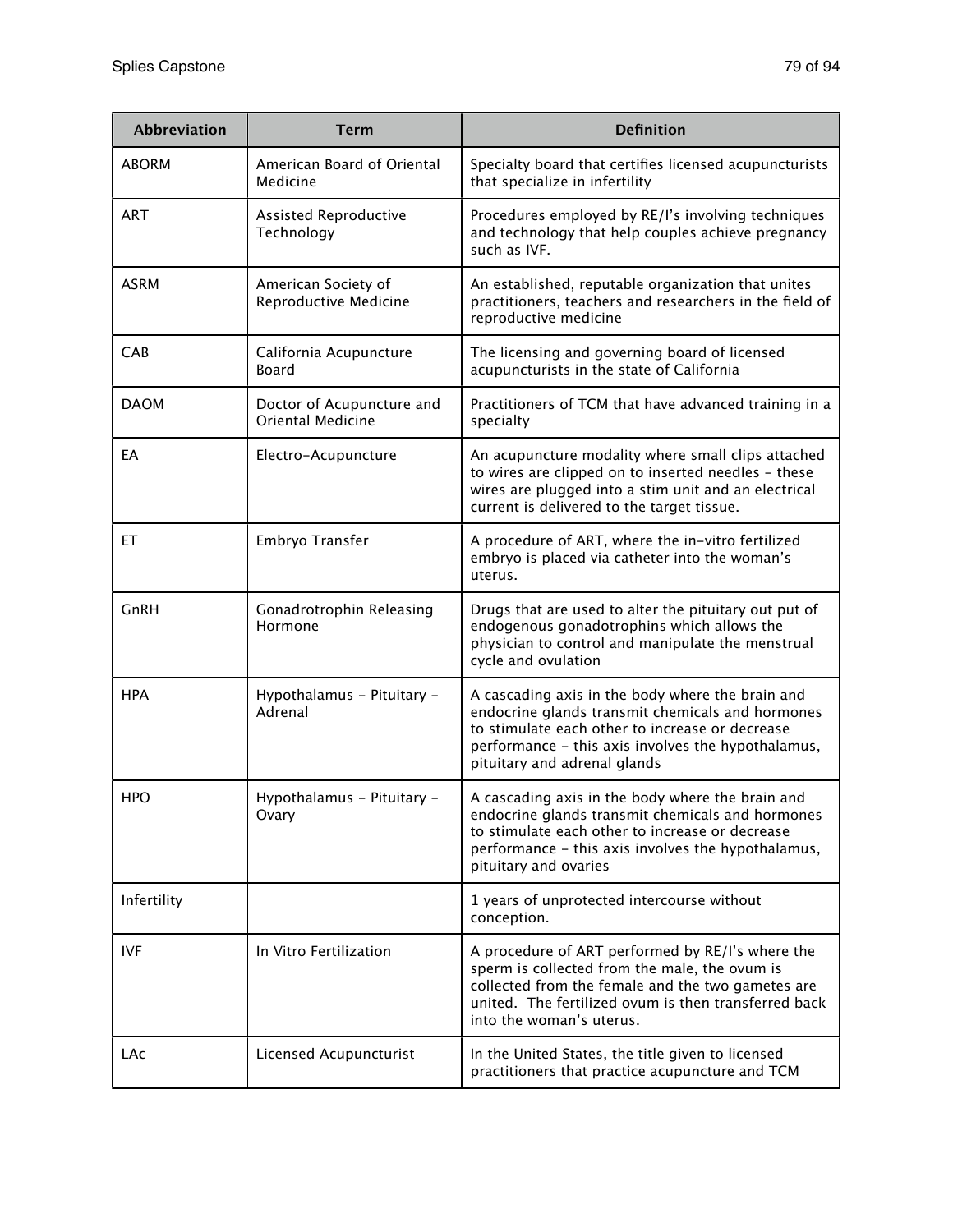| Abbreviation                | <b>Term</b>                                 | <b>Definition</b>                                                                                                                                                                                                            |
|-----------------------------|---------------------------------------------|------------------------------------------------------------------------------------------------------------------------------------------------------------------------------------------------------------------------------|
| MD                          | Doctor of Medicine                          | Practitioners that practice allopathic medicine                                                                                                                                                                              |
| ND                          | Naturopathic Physician                      | Practitioners that practice naturopathic medicine                                                                                                                                                                            |
| <b>NP</b>                   | <b>Nurse Practitioner</b>                   | Nurses that have advanced training and treat<br>patients as primary care practitioners with limited<br>supervision by an MD                                                                                                  |
| OB/GYN                      | Obstetrics/Gynecology                       | The field of medicine specializing in womens health<br>and pregnancy & childbirth                                                                                                                                            |
| <b>OMD</b>                  | <b>Oriental Medical Doctor</b>              | The title previously given to licensed acupuncturists<br>and practitioners of TCM, before the mid 1990's                                                                                                                     |
| Paulus Protocol             |                                             | An acupuncture protocol studied by Paulus, et al in a<br>2002 study which indicated that acupuncture in<br>conjunction with IVF improves the PR. This protocol<br>was performed 25 minutes before and 25 minutes<br>after ET |
| PI                          | <b>Pulsatility Index</b>                    | A measurement used to assess the blood flow<br>through an artery                                                                                                                                                             |
| <b>PR</b>                   | Pregnancy Rate                              | The rate at which pregnancy occurs                                                                                                                                                                                           |
| <b>RCT</b>                  | <b>Randomly Controlled Trial</b>            | A research trial that involves random selection with<br>a designated control group and one or more                                                                                                                           |
| RE/I                        | Reproductive<br>Endocrinologist/Infertility | A medical doctor that is an OB/GYN with a further<br>subspecialty in treating fertility and reproductive<br>endocrine disorders                                                                                              |
| Stener-Victorin<br>Protocol |                                             | An acupuncture protocol studied by Stener-Victorin,<br>et al in a 1996 study which indicated that electro<br>acupuncture improves blood flow through the<br>uterine artery                                                   |
| Survey Method               |                                             | A research method that employs interviews and/or<br>questionnaires to gather data from target population                                                                                                                     |
| <b>TCM</b>                  | <b>Traditional Chinese Medicine</b>         | The field of medicine incorporating all pillars of<br>Chinese Medicine, including acupuncture, herbal<br>medicine, nutritional therapy, and exercises (qi<br>gong, tai chi) as established in China in the 1950's            |

(Lyttleton 2004, Speroff 2005)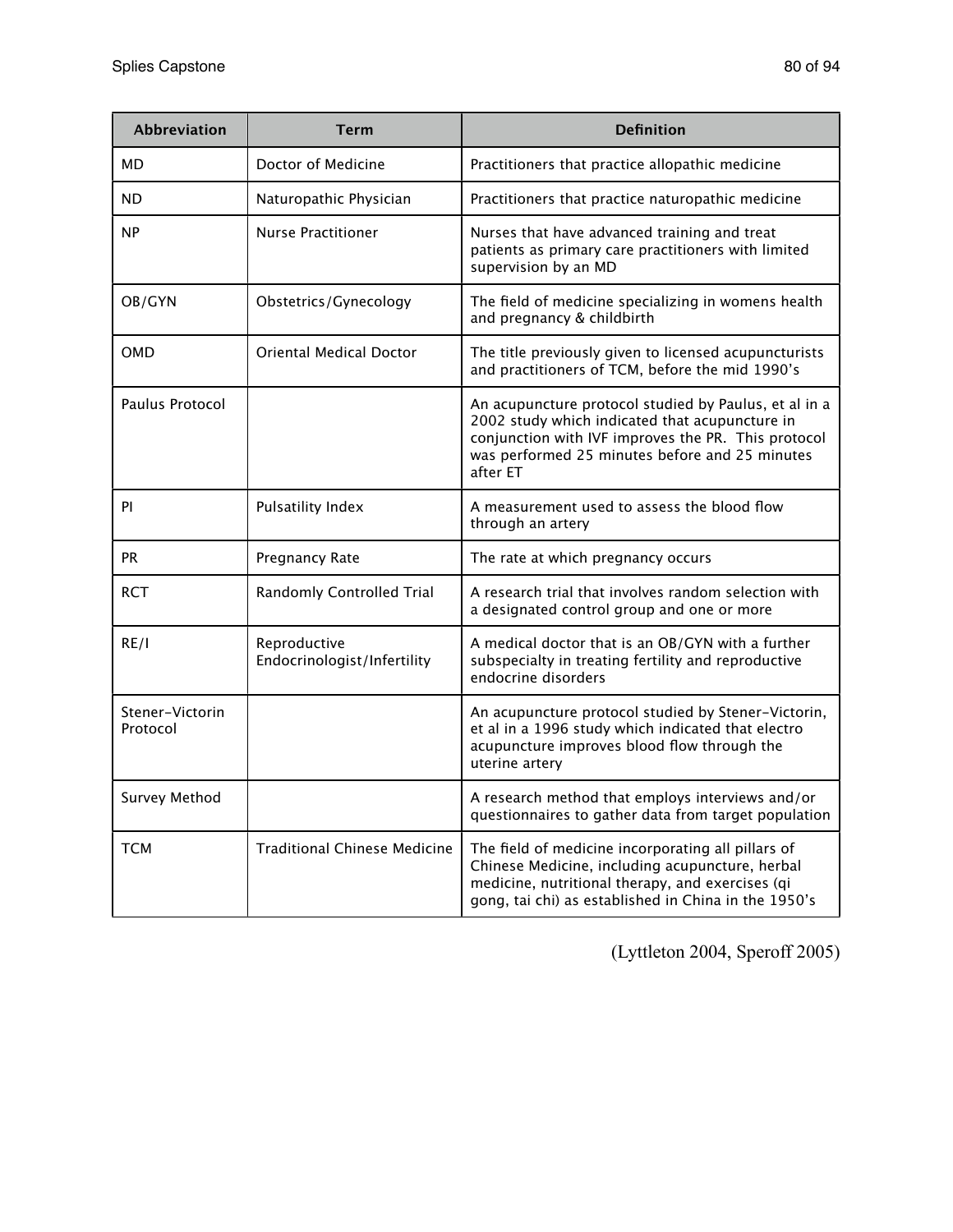# **APPENDIX B - The Survey Instrument**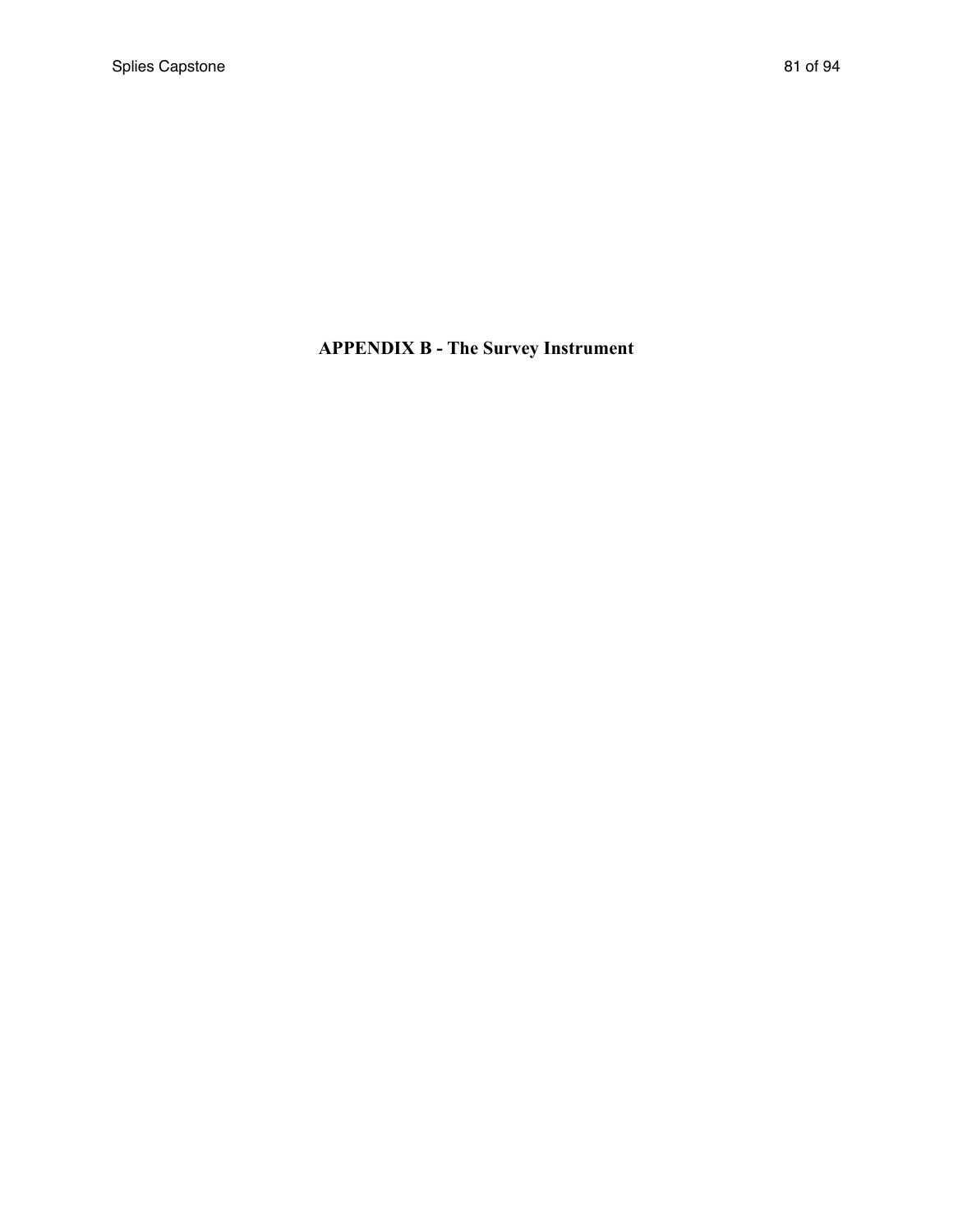**Survey Questionnaire**

# Please check only ONE response unless indicated. **Demographics** 1. Gender: [ ] M [ ] F 2. Ethnicity: [ ] Caucasian [ ] Asian or Pacific Islander [ ] African-American [ ] Hispanic [ ] Native American [ ] Middle Eastern [ ] Other [ ] Decline to state 3. Martial Status: [ ] Single [ ] Married [ ] Divorced [ ] Partnered [ ] Widowed 4. Annual Income (gross): [ ] less than \$50,000 [ ] \$50,000 - \$100,000 [ ] more than \$100,000 Clinical Practices 5. How many hours per week you work as an acupuncturist? [ ] less than 10 [ ] 11-19 [ ] 20-29 [ ] 30-39 [ ] 40-49 [ ] more than 50 6. How many years have you been in practice as an acupuncturist?  $[$  | less than 1  $[$  | 1-5  $[$  | 16-10  $[$  | 11-20  $[$  | more than 20 7. What setting do you work in? (check all that apply) [] private practice [] group practice [] spa / medi-spa [] multi-disciplinary clinic [] Reproductive Endocrinologist clinic [ ] other: 8. How many patients do you treat per week? (All types of patients)  $[ ]$  less than 15  $[ ] 15-30$   $[ ] 31-50$   $[ ] 51-65$   $[ ]$  more than 65 9. How many fertility patients do you treat per week?  $[$  | less than 10  $[$  | 11-20  $[$  | 21-30  $[$  | 31-40  $[$  | 41-50 [ ] more than 50 10. Do you identify yourself as a fertility specialist? [ ] ves [ ] no 11. Do you market/advertise that you treat fertility? [ ] yes [ ] no 12. Are you a fellow of the American Board of Oriental Reproductive Medicine (ABORM)? [] yes [] no [] not currently, but I plan to Education 13. Where did you train to practice Oriental Medicine? [ ] United States [ ] China [ ] Other Asian country [ ] Other 14. Did you have a separate OB/GYN course during your training? [ ] ves [ ] no 15. Please rate the level of your post-graduate training in fertility: Western Reproductive endocrinology: [ ] 0-25 hours [ ] 26-50 hours [ ] 51-75 hours [ ] 76-80 hours  $[181-100$  hours  $[1 \text{ more than } 100$  hours Traditional Chinese Medicine: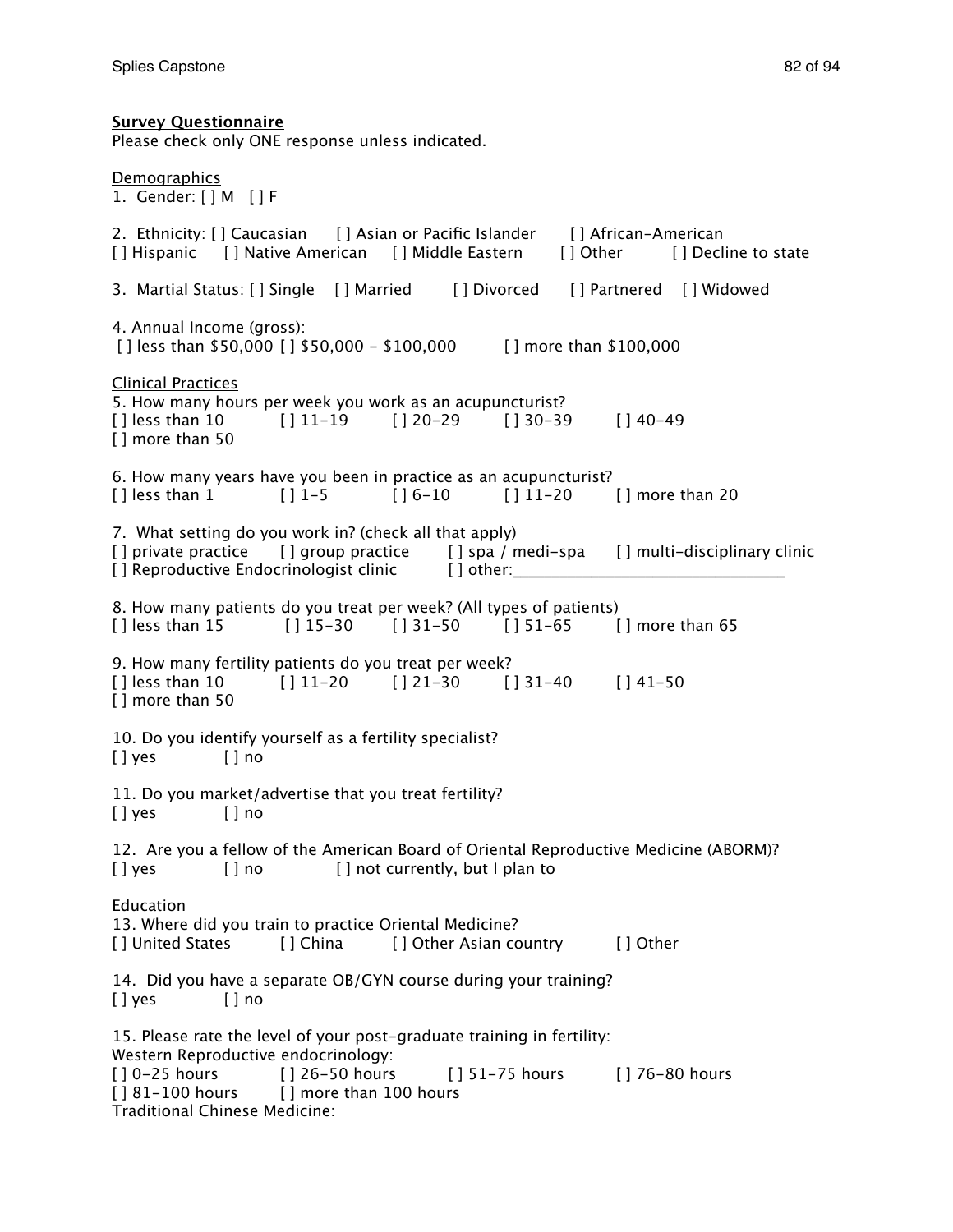[ ] 0-25 hours [ ] 26-50 hours [ ] 51-75 hours [ ] 76-80 hours [ ] 81-100 hours [ ] more than 100 hours 16. Have you completed a doctorate program? [ ] yes [ ] no 17. If yes, What kind of doctorate did you earn: [ ] PhD [ ] DAOM [ ] OMD [ ] MD [ ] other Referrals 18. How often do you work with Reproductive Endocrinologists (RE)?  $[ ]$  never  $[ ] 1-5$  times/year  $[ ] 1-5$  times/month  $[ ] 6-10$  times/month [] more than 10 times/month 19. How often do you work with Obstetrician/Gynecologists (OB/GYN)?  $[ ]$  never  $[ ] 1-5$  times/year  $[ ] 1-5$  times/month  $[ ] 6-10$  times/month [] more than 10 times/month 20. How often do you work with Nurse Practitioners (NP) that treat fertility?  $[ ]$  never  $[ ] 1-5$  times/year  $[ ] 1-5$  times/month  $[ ] 6-10$  times/month [] more than 10 times/month 21. How often do you work with Naturopathic Doctors (ND) that treat fertility?  $[ ]$  never  $[ ] 1-5$  times/year  $[ ] 1-5$  times/month  $[ ] 6-10$  times/month [] more than 10 times/month 22. How often do you work in fertility clinics doing acupuncture with Assisted Reproductive Technologies (ART)?  $[ ]$  never  $[ ]$  1-5 times/year  $[ ]$  1-5 times/month  $[ ]$  6-10 times/month [] more than 10 times/month Protocols 23. Are you familiar with the Stener-Victorin study acupuncture protocol? [ ] yes [ ] no 24. Do you use the Stener-Victorin protocol with fertility patients? [] yes [] no [] haven't used it but would like to If Yes: 25. In which phases do you use the Stener-Victorin protocol? Check all that apply. [ ] follicular [ ] ovulatory [ ] ] [ ] luteal [ ] ] [ ] menstrual [] I do not use this protocol according to phases 26. Do you follow the Stener-Victorin protocol exactly as per the Stener-Victorin study (including electro-acupuncture)? [ ] ves [ ] no 27. How often do you use additional acupuncture points at the same time you are following the Stener-Victorin protocol? [] never  $\begin{bmatrix} 1 & 1 & -5 \\ 1 & -5 & 1 \end{bmatrix}$  times/month  $\begin{bmatrix} 6 & -10 \\ 1 & -10 \end{bmatrix}$  times/month [ $|10-15$  times/month [] more than 15 times/month

28. Are you familiar with the Paulus study acupuncture protocol? [] yes [] no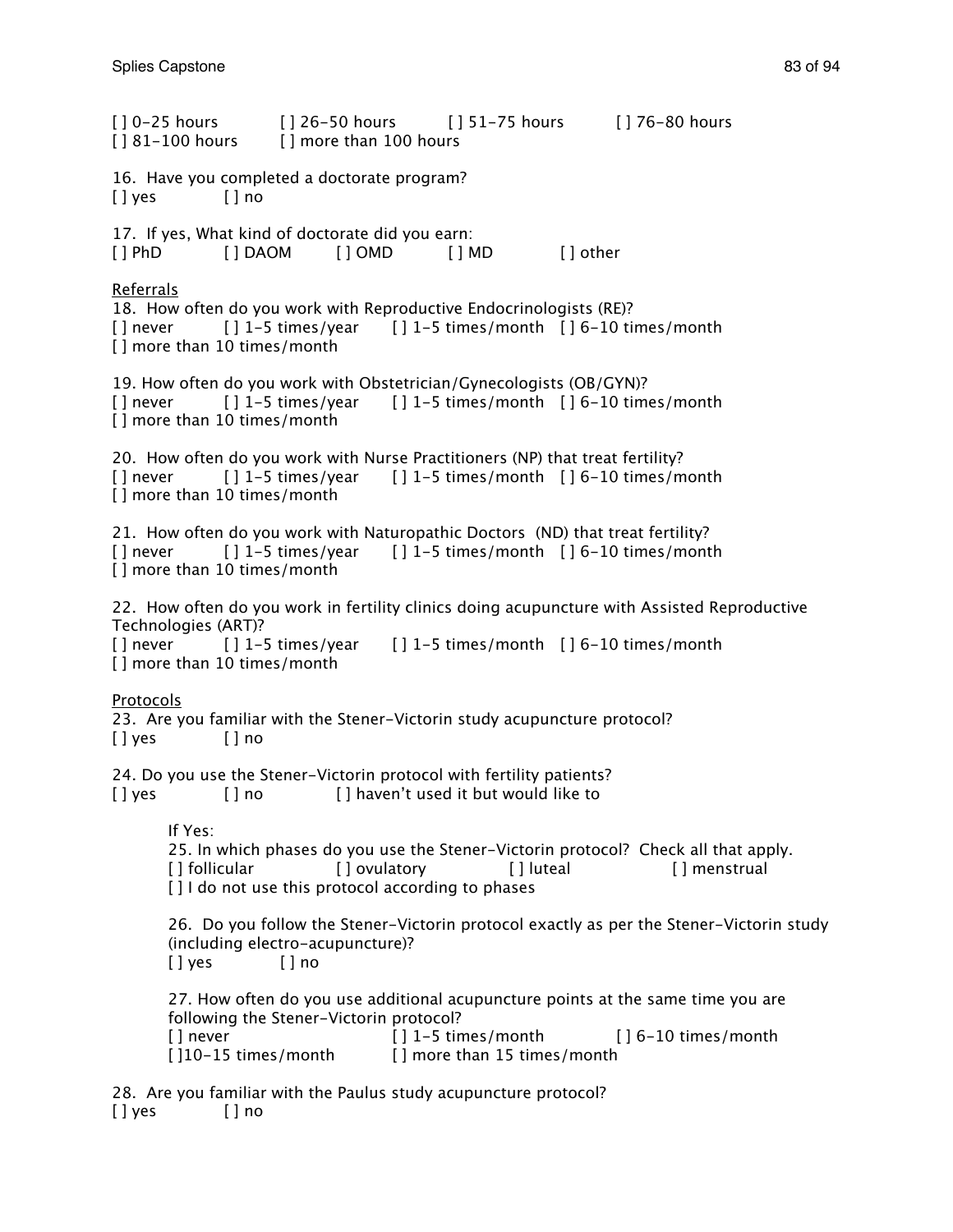| $[ \ ]$ yes | 29. Do you use the Paulus study protocols with fertility patients?                                                                                                                | [] no [] haven't used it but would like to |                                                                                                                                         |
|-------------|-----------------------------------------------------------------------------------------------------------------------------------------------------------------------------------|--------------------------------------------|-----------------------------------------------------------------------------------------------------------------------------------------|
|             | If Yes:<br>30. In which phases do you use the Paulus protocol? Check all that apply.<br>[] follicular [] ovulatory [] luteal<br>[] I do not use this protocol according to phases |                                            | [] menstrual                                                                                                                            |
|             | minutes before and after embryo transfer)?<br>$[]$ yes $[]$ no                                                                                                                    |                                            | 31. Do you follow the Paulus protocol exactly as per the Paulus study (treatment 25                                                     |
|             | 32. Do you use the Paulus protocol for Embryo Transfers only?<br>$[$ ] yes $[$ ] no                                                                                               |                                            |                                                                                                                                         |
|             | 33. Where do you perform the Paulus protocol?<br>[] RE's clinic [] [] [] [] [] RE's clinic [] [] [] [] [] [] [] [] [] patient's home                                              |                                            |                                                                                                                                         |
|             | following the Paulus protocol?<br>[ ] never<br>[]10-15 times/month [] more than 15 times/month                                                                                    |                                            | 34. How often do you use additional acupuncture points at the same time you are<br>$[ ] 1-5 \times$ limes/month $[ ] 6-10 \times$ month |
|             | Magarelli/Cridennda, Yu/Horn, etc)?                                                                                                                                               |                                            | 35. Do you use any other specific fertility protocols when treating fertility patients (such as                                         |

\_\_\_\_\_\_\_\_\_\_\_\_\_\_\_\_\_\_\_\_\_\_\_\_\_\_\_\_\_\_\_\_\_\_\_\_\_\_\_\_\_\_\_\_\_\_\_\_\_\_\_\_\_\_\_\_\_\_\_\_\_\_\_\_\_\_\_\_\_\_\_\_\_\_\_\_\_\_\_\_\_\_\_\_\_\_ \_\_\_\_\_\_\_\_\_\_\_\_\_\_\_\_\_\_\_\_\_\_\_\_\_\_\_\_\_\_\_\_\_\_\_\_\_\_\_\_\_\_\_\_\_\_\_\_\_\_\_\_\_\_\_\_\_\_\_\_\_\_\_\_\_\_\_\_\_\_\_\_\_\_\_\_\_\_\_\_\_\_\_\_\_\_

[] yes []no

36. If yes, briefly describe:

 Please include any additional comments: Thank you for your participation!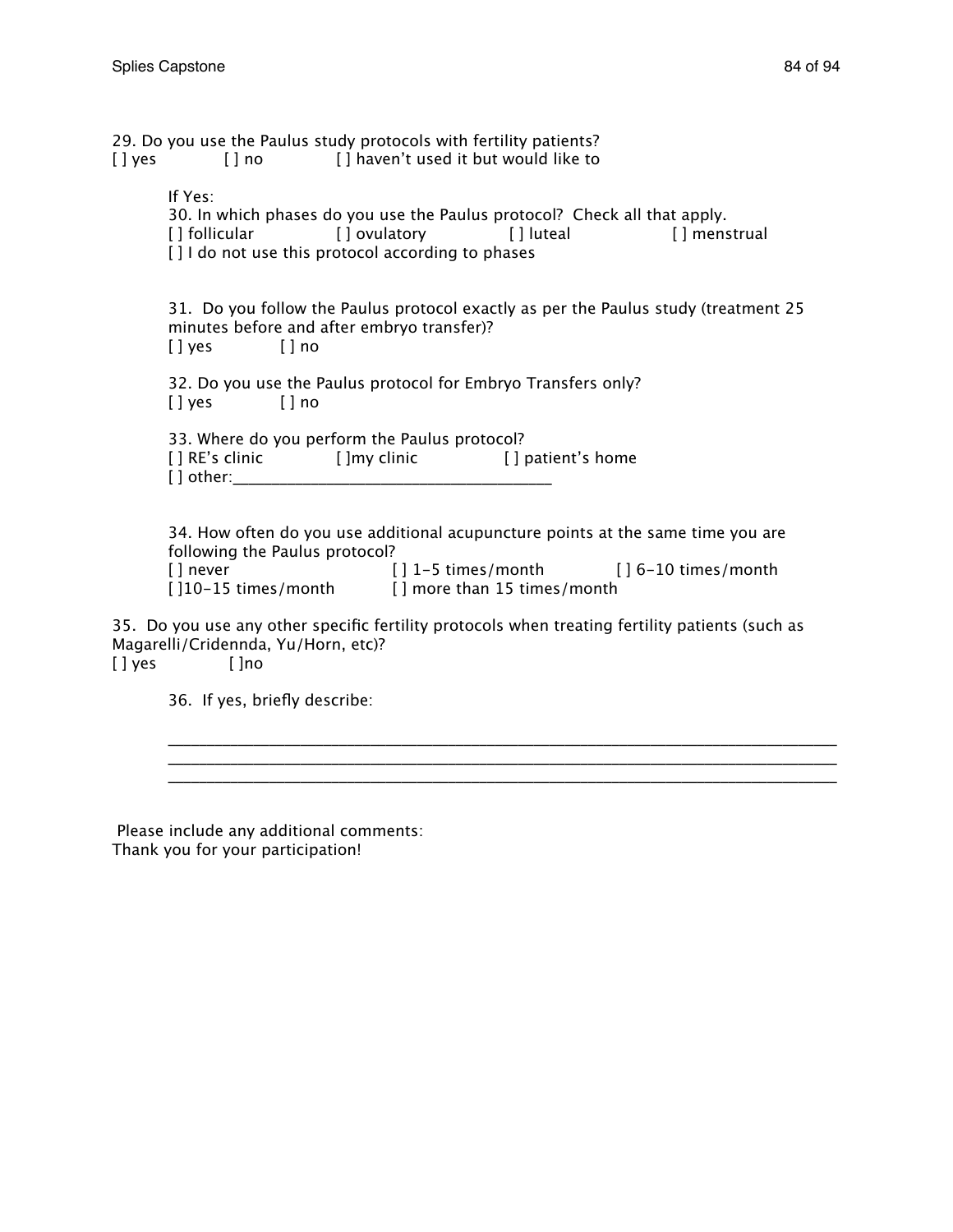# **APPENDIX C - Introductory letter and consent form**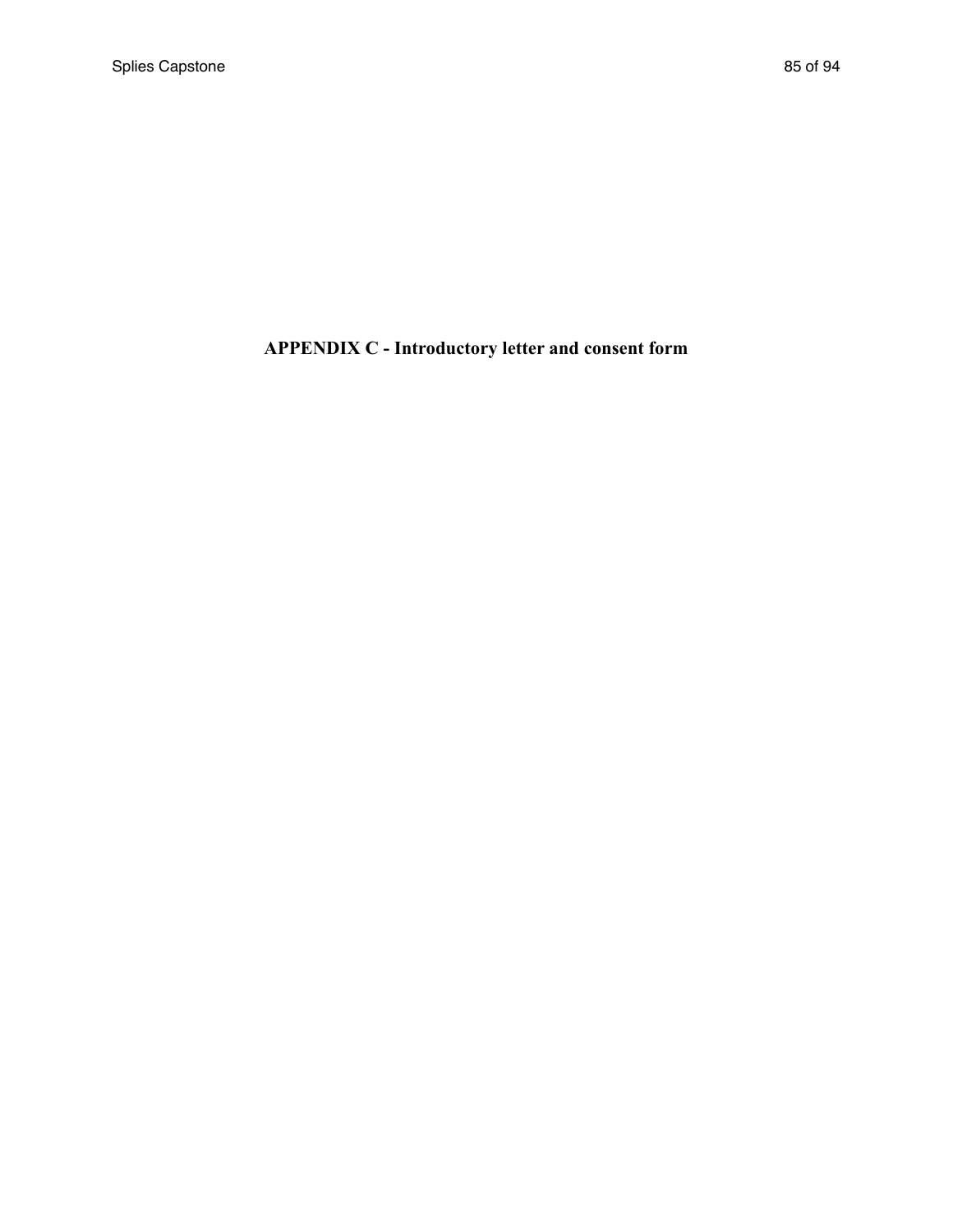January 07, 2011 Dear Colleague,

Hello, I am pleased to introduce myself. My name is Cynthia Splies, I am a licensed acupuncturist practicing in Ventura, CA. I have been practicing since 2004 and am currently a doctoral candidate at Yo San University's Reproductive Medicine DAOM program. A large part of the curriculum is the capstone project where the candidates have the opportunity to conduct original research in the field of TCM and fertility. For my research project, I am conducting a survey to assess the practice patterns of Licensed Acupuncturists that specialize in fertility in the Los Angeles area.

You have been selected to participate in this survey because you identified yourself as an acupuncturist that treats fertility patients. By participating in this study, you will be an important component of this research. The benefit of this research would be to understand the way in which local fertility acupuncturists use the published fertility protocols in clinical practice. The TCM fertility community as well as reproductive endocrinologists and other fertility health care providers stand to benefit their patients by providing viable treatment options. The reproductive acupuncture community as a whole stands to gain increased credibility and validation. The outcomes of this research may influence the manner in which fertility protocols are taught to acupuncturists.

The survey is brief, and will not take more than 15-20 minutes of your time. Please click the link below to an online survey website, SurveyMonkey. Here you will find an online consent form as well as the actual questionnaire. Your information and all answers provided are kept anonymous and confidential. After the study is completed, you will be asked to provide your feedback. A copy of the completed research will be sent to you via email.

#### *If you agree to participate, please read the steps below and then proceed as follows:*

1. Read and sign the consent form (electronic signature) by clicking the link below. 2. Continue on to answer the survey questions to the best of your ability. Please be honest with each answer so that the data is an accurate reflection of your clinical work. If you feel uncomfortable with ANY of the questions, please feel free to skip that question. 3. Submit the completed survey.

Please feel free to contact me if you have any questions or concerns:

cindy@acupuncturebycindy.com

Cynthia Splies, L.Ac. 1975 S. Victoria Ave. Ventura, CA 93003

Thank you for your consideration, I appreciate your participation in this research. In Health,

Cynthia Splies, L.Ac., DAOM (c) Yo San University cell: 805-320-3029

[Link to Surveymonkey survey & consent form] Consent Form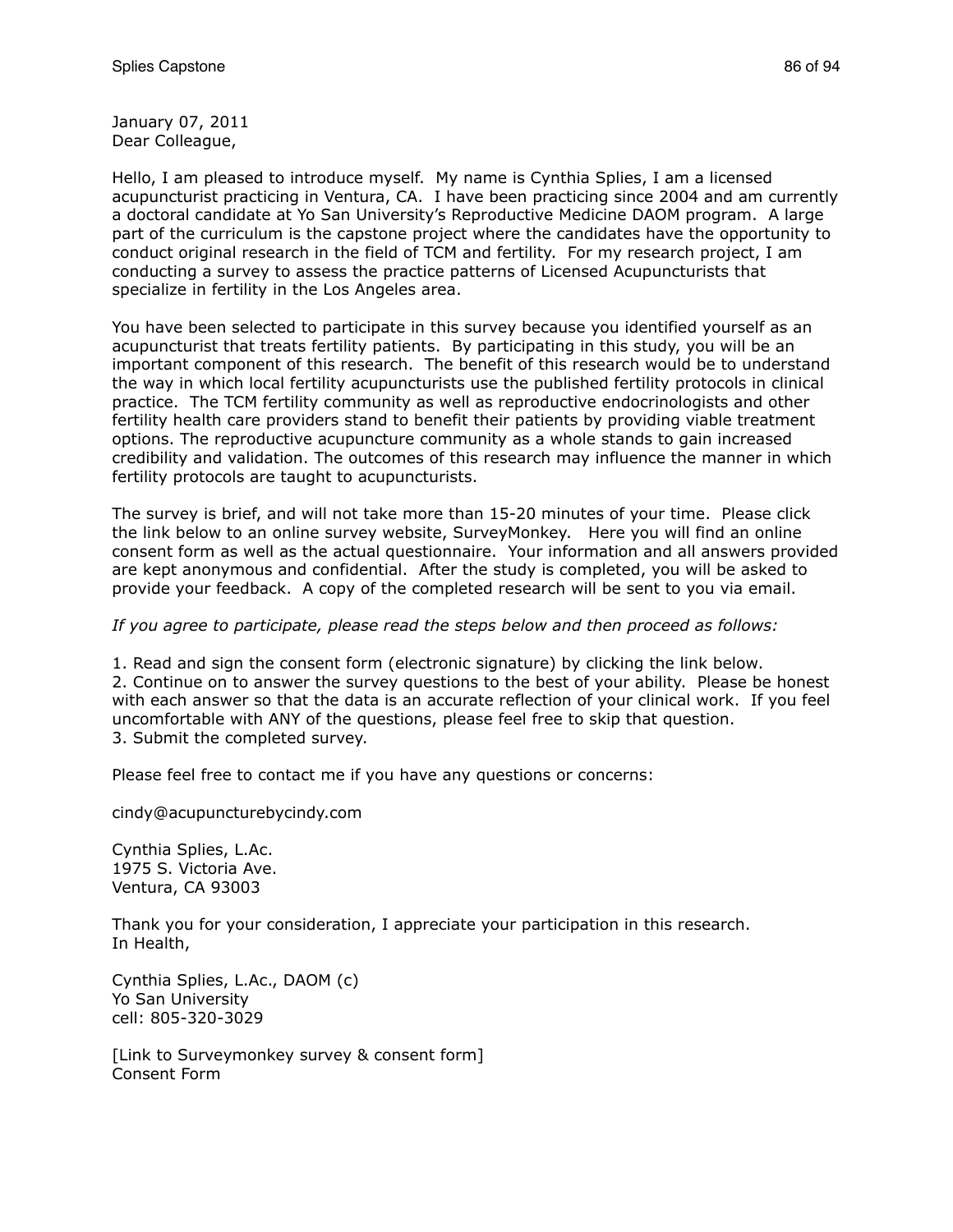The purpose of this research project is to assess the practice patterns of fertility acupuncturists in Los Angeles. This is a research project being conducted by Cynthia Splies, L.Ac at YoSan University. You are invited to participate in this research because you have been identified as a licensed acupuncturist practicing in Los Angeles that treats fertility patients.

Your participation in this research study is voluntary. You may choose not to participate. If you decide to participate in this research survey, you may withdraw at any time. If you decide not to participate in this study or if you withdraw from participating at any time, you will not be penalized.

The procedure involves filling an online survey that will take approximately 15-20 minutes. Your responses will be confidential and we do not collect identifying information such as your name, email address or IP address. The survey questions will be about your demographics, education, and practice patterns. Of particular interest in this study is the clinical use of two published fertility protocols: Stener-Victorin and Paulus.

We will do our best to keep your information confidential. All data is stored in a password protected electronic format. To protect your confidentiality, the survey will not contain information that will personally identify you. The results of this study will be used for scholarly purposes only and may be shared with Yo San University representatives.

If you have any questions about the research study, please contact Cynthia Splies at 805-320-3029 or cindy[@]acupuncturebycindy.com. This research has been reviewed according to Yo San University IRB procedures for research involving human subjects.

#### **ELECTRONIC CONSENT**

**Clicking on the "agree" button below indicates that:**

- **you have read the above information**
- **you voluntarily agree to participate**
- **you are at least 18 years of age**

**If you do NOT wish to participate in the research study, please decline participation by clicking on the "disagree" button.**

[AGREE] [DISAGREE]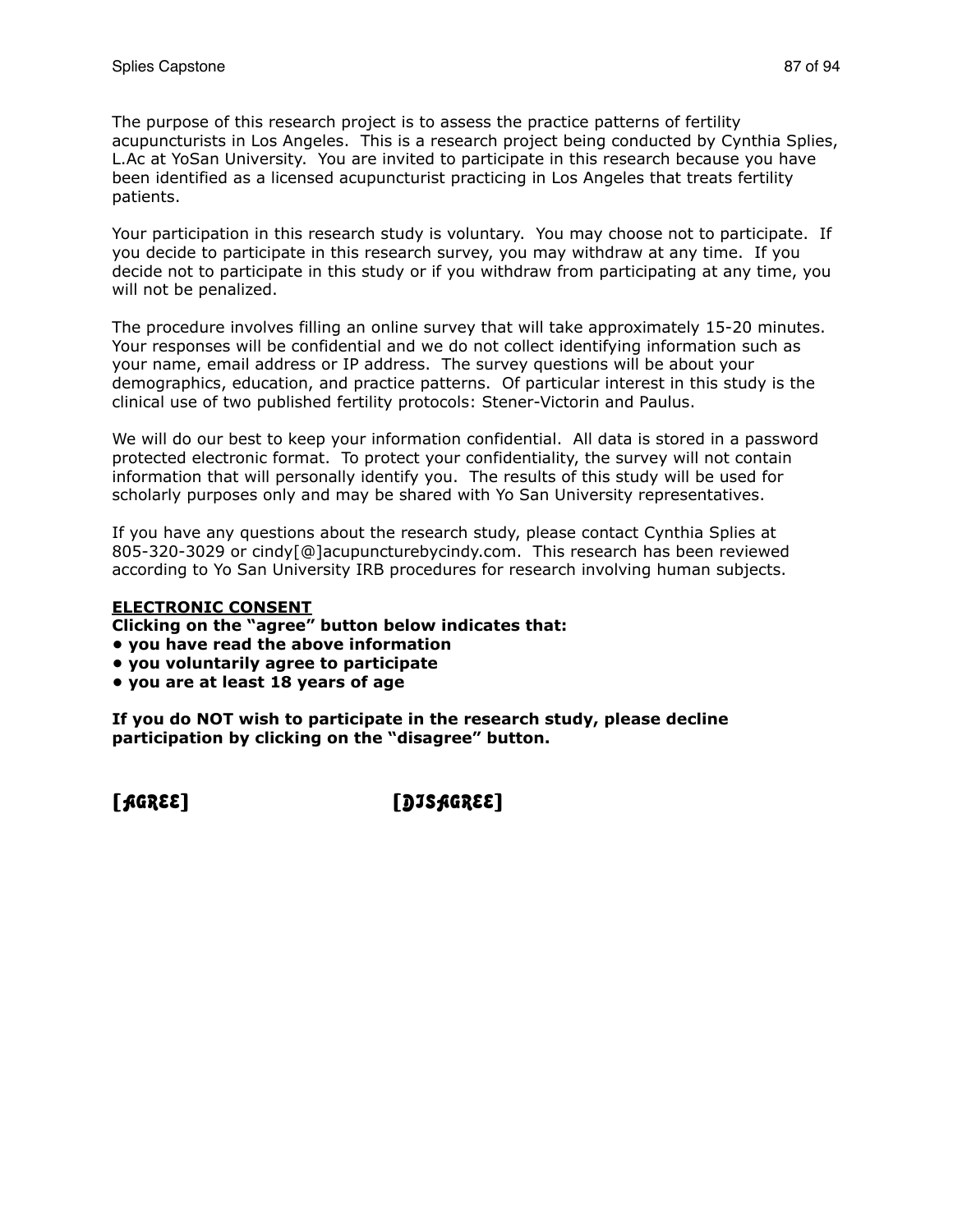# **APPENDIX D - Exact statistical data for tables 1-35**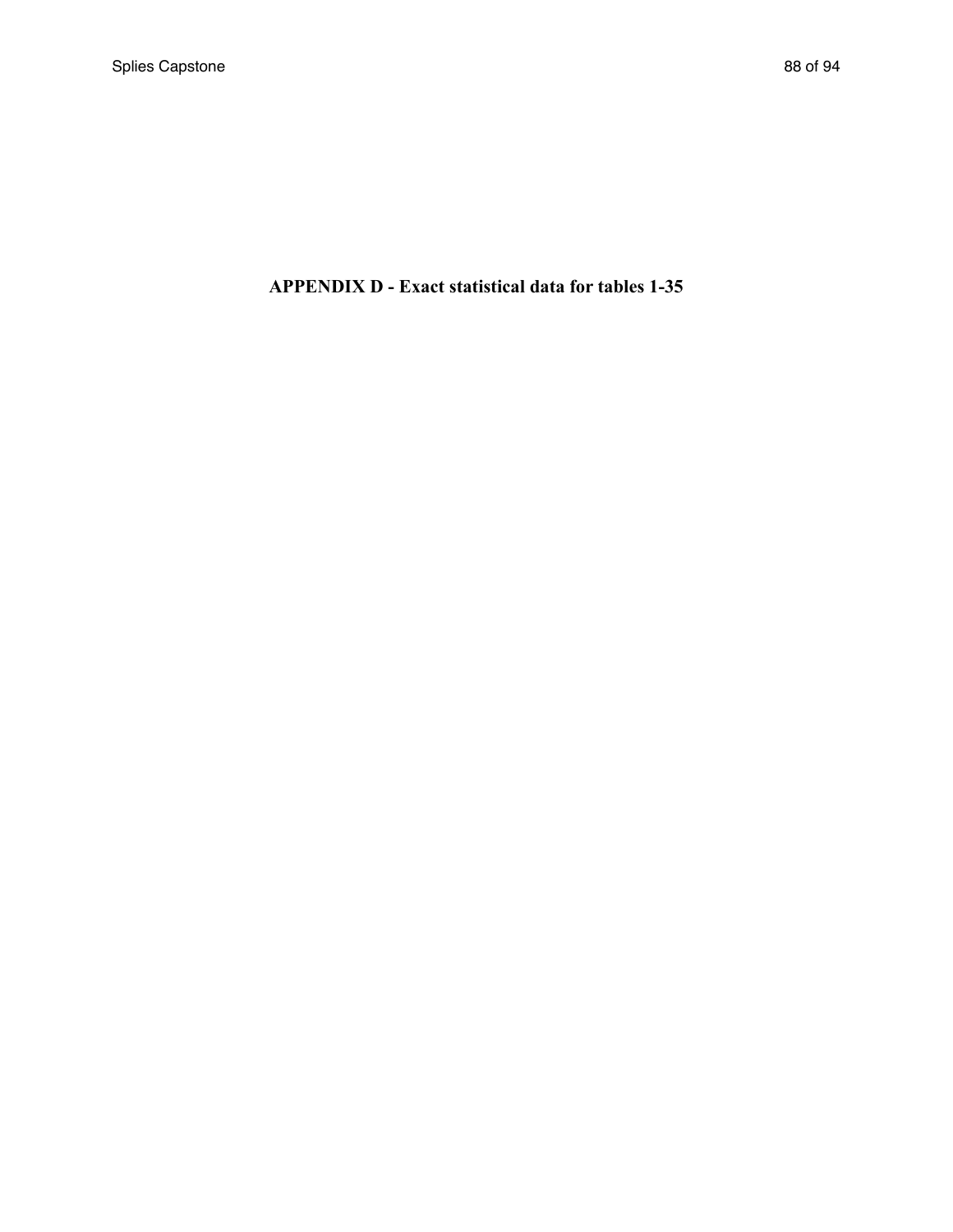# Table 1. Gender of Respondents

| Female | Male   |
|--------|--------|
| 79.50% | 20.50% |

#### Table 2. Ethnicity of Respondents

| Caucasian | <b>Asian/Pacific</b><br>Islander | <b>African</b><br>American | <b>Hispanic</b> | <b>Native</b><br>American | <b>Middle</b><br>Eastern | Decline to<br>State |
|-----------|----------------------------------|----------------------------|-----------------|---------------------------|--------------------------|---------------------|
| 66.70%    | 28.90%                           | 0.00%                      | 2.20%           | 0.00%                     | 4.40%                    | $0.00\%$            |

# Table 3. Marital Status of Respondents

| <b>Single</b> | <b>Married</b> | <b>Divorced</b> | Partnered | <b>Widowed</b> |
|---------------|----------------|-----------------|-----------|----------------|
| 11.40%⊥       | 70.50%         | 13.60%⊤         | 4.50%     | $0.00\%$       |

## Table 4. Annual Gross Income of Respondents

|               | less than \$50,000 | $$50,000 - $100,000$ | more than \$100,000 |
|---------------|--------------------|----------------------|---------------------|
| % respondents | 17.80%             | 37.80%               | 44.40%              |

#### Table 5. Hours Worked per Week of Respondents

|               | less than 10 | $11 - 19$ | $20 - 29$ | $30 - 39$ | $40 - 49$ | more than 50 |
|---------------|--------------|-----------|-----------|-----------|-----------|--------------|
| $\frac{0}{0}$ | 4.40%        | 6.70%     | $35.60\%$ | $31.10\%$ | 11.10%    | 11.10%       |
| respondents   |              |           |           |           |           |              |

#### Table 6. Years in Practice of Respondents

|               | less than <b>s</b> | l - 5  | $6 - 10$ | $11 - 20$ | more than 20 |
|---------------|--------------------|--------|----------|-----------|--------------|
| % respondents | 0.00%              | 34.10% | 20.50%   | 20.50%    | 25.00%       |

### Table 7. Settings Respondents work in

|                 | private practice | <b>group practice</b> | spa / medi-spa | multi-<br>disciplinary<br>clinic | reproductive<br>endocrinologists<br>clinic |
|-----------------|------------------|-----------------------|----------------|----------------------------------|--------------------------------------------|
| $%$ respondents | 76.10%           | 23.90%                | $0.00\%$       | 13.00%                           | 8.70%                                      |

# Table 8. Number of Patients Treated per Week by Respondents

|               | less than 15 | $15 - 30$ | $31 - 50$ | $51 - 65$ | more than 65 |
|---------------|--------------|-----------|-----------|-----------|--------------|
| % respondents | 22.70%       | 43.20%    | 13.60%    | 9.10%     | 11.40%       |

### Table 9. Number of Fertility Patients Treated per Week by Respondents

|               | less than 10 | $11 - 20$ | $21 - 30$ | $31 - 40$ | $41 - 50$ | more than 50 |
|---------------|--------------|-----------|-----------|-----------|-----------|--------------|
| % respondents | 58.10%       | 18.60%    | $9.30\%$  | 4.70%     | 2.30%     | 7.00%        |

# Table 10. Respondent Self-Identification as Fertility Specialist Data

|               | ves    | no     |
|---------------|--------|--------|
| % respondents | 72.10% | 27.90% |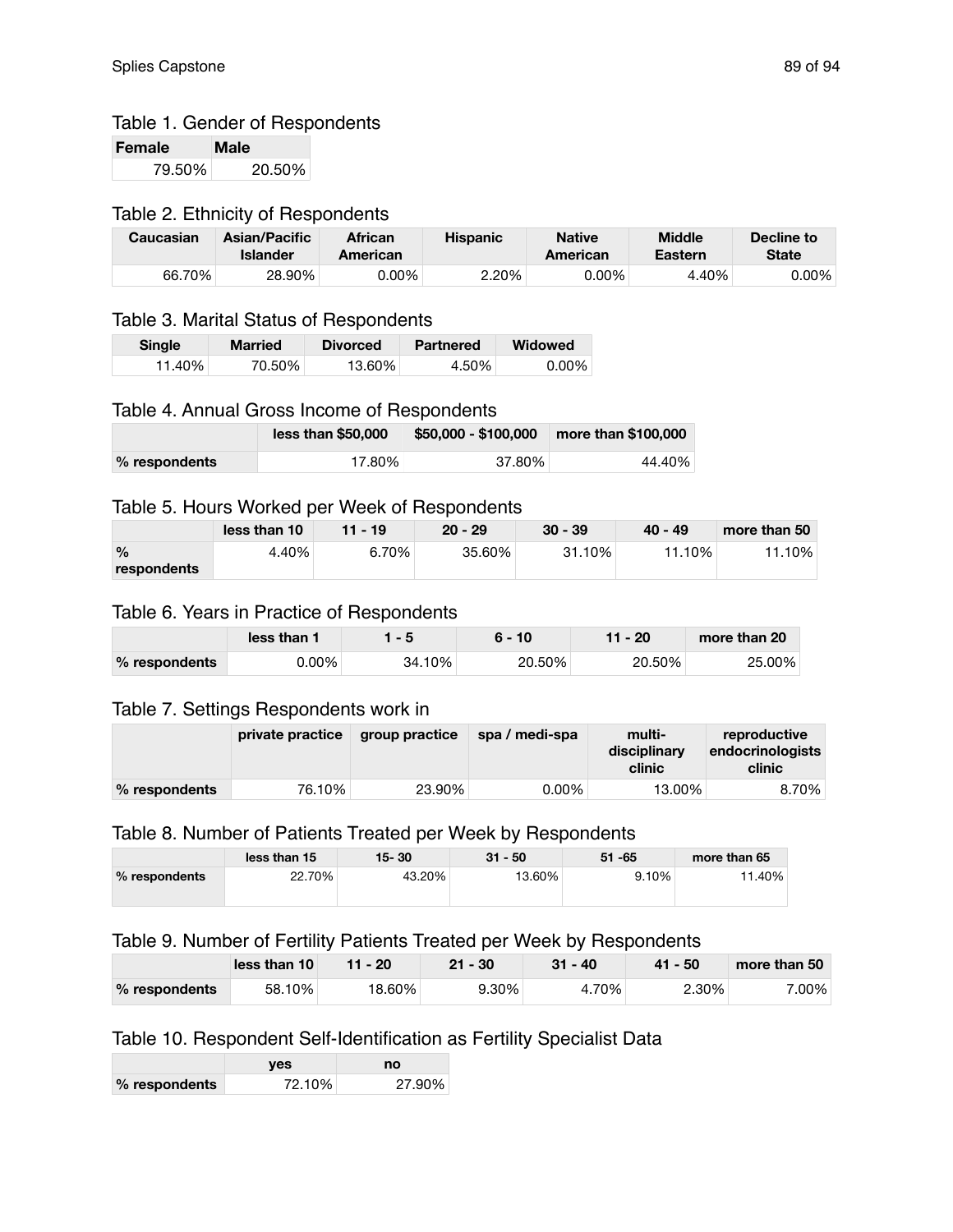# Table 11. Respondents that Advertise Fertility Treatments

|               | ves    | no     |
|---------------|--------|--------|
| % respondents | 83.70% | 16.30% |

# Table 12. Frequency Respondents Work with Reproductive Endocrinologists (REs)

|                 | never   | 1 - 5 times $\lambda$<br>vear | 1- 5 times /<br>month | . 6 - 10 times<br>month | more than 10<br>times / month |
|-----------------|---------|-------------------------------|-----------------------|-------------------------|-------------------------------|
| $%$ respondents | 19.00%⊥ | 26.20%                        | 14.30%                | 19.00%                  | 21.40%                        |

### Table 13. Frequency Respondents Work with Obstetrician/Gynecologists (OB/GYNS)

|               | never  | 1 - 5 times /<br>1 - 5 times /<br>month<br>vear |        | 6 - 10 times /<br>month | more than 10<br>times / month |  |
|---------------|--------|-------------------------------------------------|--------|-------------------------|-------------------------------|--|
| % respondents | 16.70% | 35.70%                                          | 26.20% | 11.90%                  | $9.50\%$                      |  |

Table 14. Frequency Respondents Work with Nurse Practitioners (NPs) that treat fertility

|               | never  | 1 - 5 times /<br>vear | 1 - 5 times /<br>month | ، 6 - 10 times<br>month | more than 10<br>times / month |
|---------------|--------|-----------------------|------------------------|-------------------------|-------------------------------|
| % respondents | 66.70% | 21.40%                | $9.50\%$               | $0.00\%$                | 2.40%                         |

Table 15. Frequency Respondents Work with Naturopathic Doctors (NDs) that treat fertility

|               | never  | l - 5 times /<br>vear | 1 - 5 times /<br>month | ، 6 - 10 times<br>month | more than 10<br>times / month |
|---------------|--------|-----------------------|------------------------|-------------------------|-------------------------------|
| % respondents | 71.40% | 28.60%                | $0.00\%$               | $0.00\%$                | $0.00\%$                      |

# Table 16. Frequency Respondents Work in Fertility Clinics Doing Acupuncture with Assisted Reproductive Technologies (ART)

|               | never  | 1 - 5 times / year | 1 - 5 times /<br>month | $6$ - 10 times /<br>month | more than 10<br>times / month |
|---------------|--------|--------------------|------------------------|---------------------------|-------------------------------|
| % respondents | 45.20% | 21.40%             | 14.30%                 | 7.10%                     | 11.90%                        |

# Table 17. American Board of Oriental Reproductive Medicine (ABORM) status of **Respondents**

|               | ves    | no     | not currently, but plans to |
|---------------|--------|--------|-----------------------------|
| % respondents | 31.80% | 45.50% | 22.70%                      |

## Table 18. Oriental Medicine Training Location Data

|               | <b>United States</b> | China | other asian country | other |
|---------------|----------------------|-------|---------------------|-------|
| % respondents | 91                   | 76    | 28                  | 26    |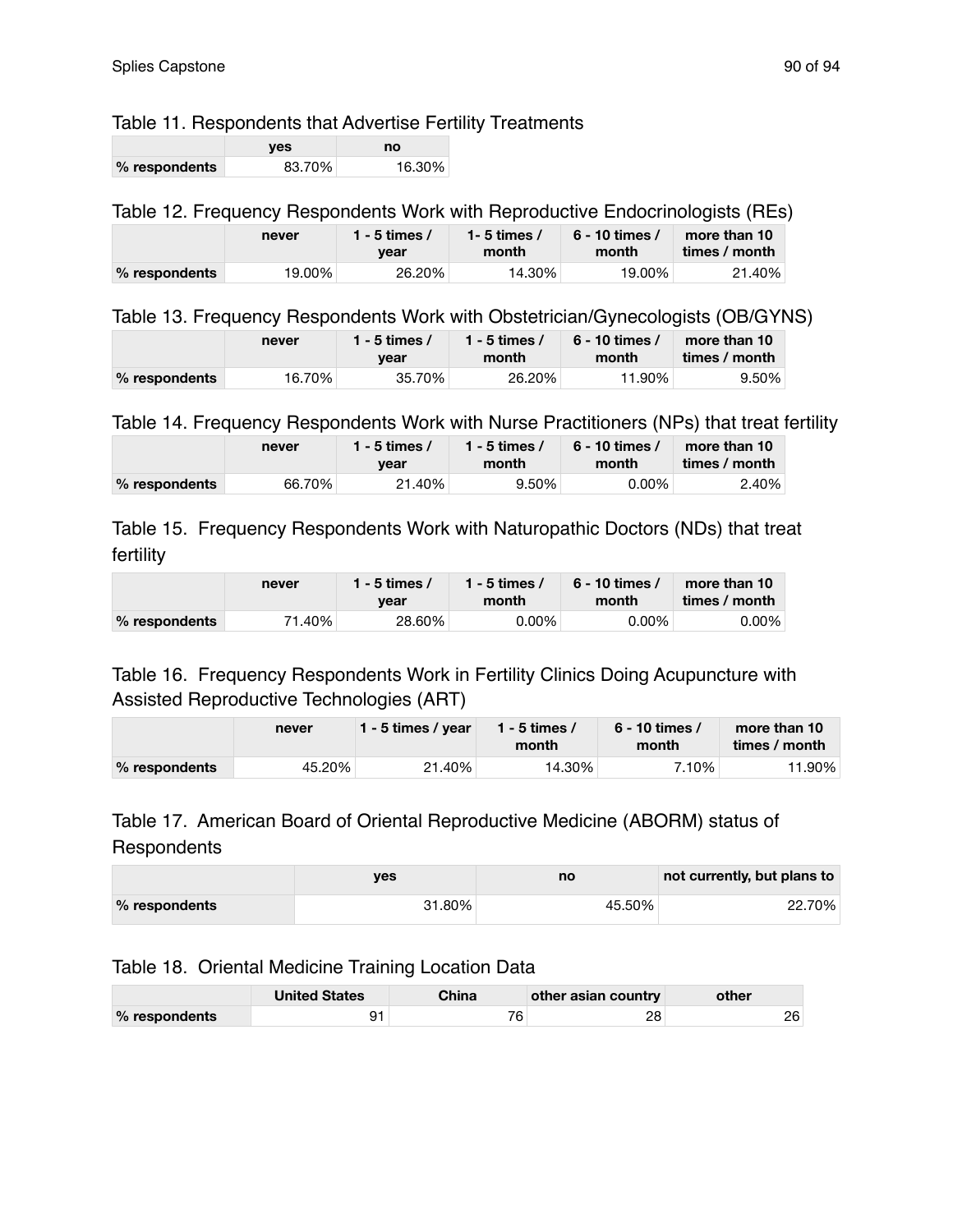# Table 19. Respondents with a Separate OB/GYN Course During training

|               | ves    | no     |
|---------------|--------|--------|
| % respondents | 69.00% | 31.00% |

Table 20. Respondents Level of Post-Graduate Training in Fertility in Western Reproductive Endocrinology.

|                              | $0 - 25$ hrs | $26 - 50$ hrs | 51 - 75 hrs | 76 - 80 hrs | $81 - 100$ hrs | more than 100<br>hrs |
|------------------------------|--------------|---------------|-------------|-------------|----------------|----------------------|
| $\frac{0}{0}$<br>respondents | 27.90%       | 18.60%        | 4.70%       | $2.30\%$    | 2.30%          | 44.20%               |

# Table 21. Respondents Level of Post-Graduate Training in Fertility in Traditional Chinese Medicine.

|                              | $0 - 25$ hrs | $26 - 50$ hrs | 51 - 75 hrs | 76 - 80 hrs | 81 - 100 hrs | more than 100<br>hrs |
|------------------------------|--------------|---------------|-------------|-------------|--------------|----------------------|
| $\frac{0}{0}$<br>respondents | 11.90%⊤      | 16.70%        | 9.50%       | 4.80%       | 4.80%        | 52.50%               |

# Table 22. Doctorate Program Completion of Respondents

|               | yes    | no     |
|---------------|--------|--------|
| % respondents | 28.60% | 71.40% |

# Table 23. Respondents Familiarity with the Stener-Victorin Study Acupuncture protocol

|               | <b>ves</b> | no     |
|---------------|------------|--------|
| % respondents | 65.90%     | 34.10% |

## Table 24. Respondents That Use the Stener-Victorin Protocol with Fertility Patients

|               | ves    | no     | I havent but would like to |
|---------------|--------|--------|----------------------------|
| % respondents | 30.80% | 53.80% | 15.40%                     |

## Table 25. Phase(s) in Which the Respondents Use the Stener-Victorin Protocol

|               | follicular | ovulatory | luteal  | menstrual | not according<br>to phase |
|---------------|------------|-----------|---------|-----------|---------------------------|
| % respondents | 36.00%     | 32.00%    | 12.00%⊤ | $8.00\%$  | 56.00%                    |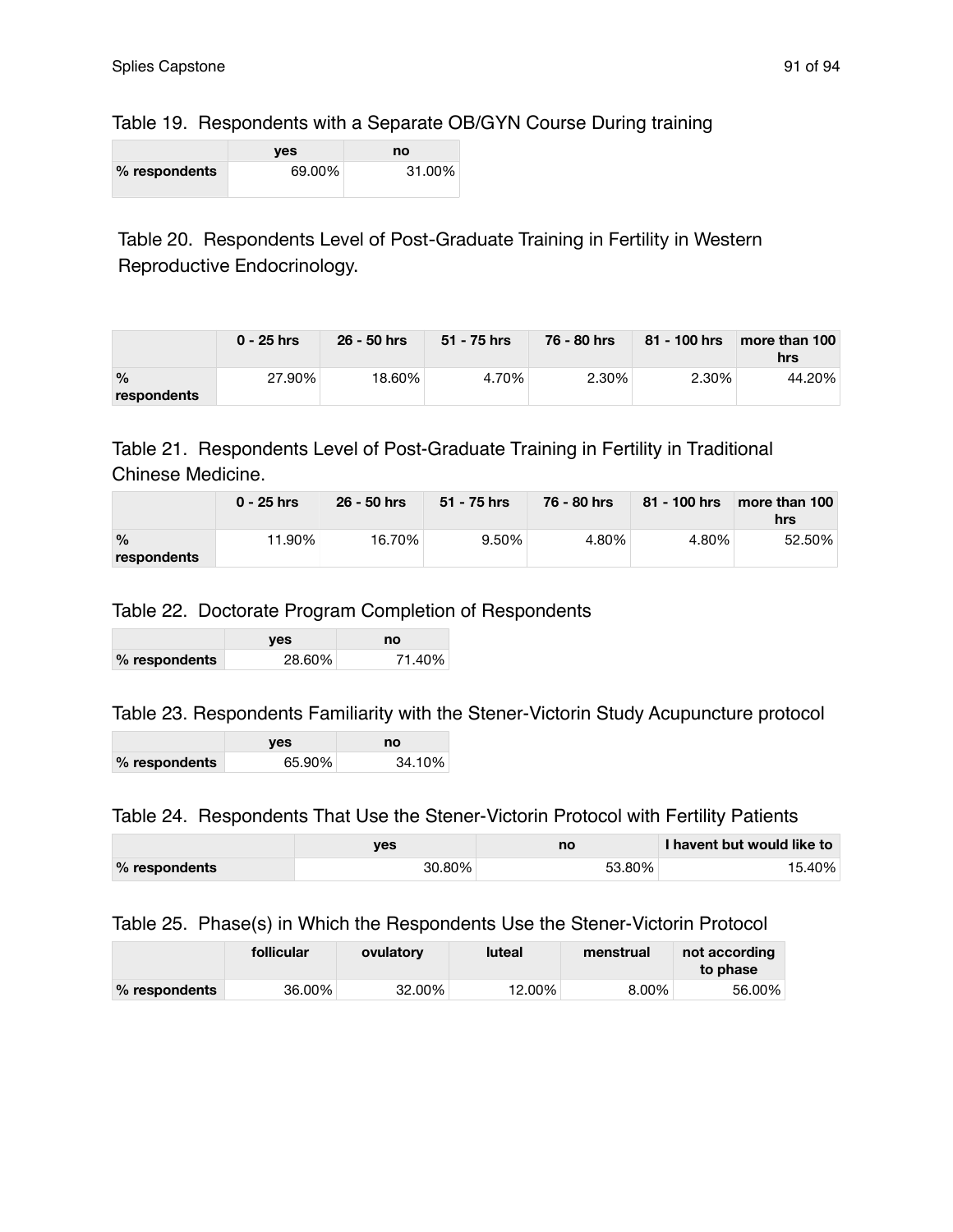Table 26. Respondents That Follow the Stener-Victorin Protocol Exactly as per the Stener-Victorin Study.

|               | ves    | no     |
|---------------|--------|--------|
| % respondents | 16.70% | 83.30% |

Table 27. Frequency in Which Respondents use Additional Acupuncture Points Concurrently with the Stener-Victorin Protocol

|               | never  | 1 - 5 times /<br>month | 6 - 10 times /<br>month | 10 -15 times /<br>month | more than 15<br>times / month |
|---------------|--------|------------------------|-------------------------|-------------------------|-------------------------------|
| % respondents | 35.70% | 21.40%                 | 10.70%                  | 3.60%                   | 28.60%                        |

### Table 28. Respondents Familiarity With the Paulus Study Acupuncture Protocol \

|               | ves    | no     |
|---------------|--------|--------|
| % respondents | 69.20% | 30.80% |

#### Table 29. Respondents That use the Paulus Study Protocol with Fertility Patients

|               | ves    | no     | I haven't but would like to |
|---------------|--------|--------|-----------------------------|
| % respondents | 44.40% | 47.20% | $8.30\%$                    |

#### Table 30. Phase(s) in Which the Respondents Use the Paulus Protocol

|               | follicular | ovulatory | <b>luteal</b> | menstrual | not according<br>to phase |
|---------------|------------|-----------|---------------|-----------|---------------------------|
| % respondents | 4.00%      | $8.00\%$  | 28.00%        | $0.00\%$  | 68.00%⊣                   |

#### Table 31. Respondents that Used the Paulus Protocol Exactly as per the Paulus Study

|               | ves    | no     |
|---------------|--------|--------|
| % respondents | 40.00% | 60.00% |

#### Table 32. Respondents that Used the Paulus Protocol for Embryo Transfers Only

|               | ves    | no     |
|---------------|--------|--------|
| % respondents | 60.00% | 40.00% |

#### Table 33. Location where Respondents Performed Paulus Protocol

|               | <b>REs clinic</b> | my office / clinic | patient's home | other   |
|---------------|-------------------|--------------------|----------------|---------|
| % respondents | 68.00%            | 44.00%             | 8.00%          | 16.00%⊤ |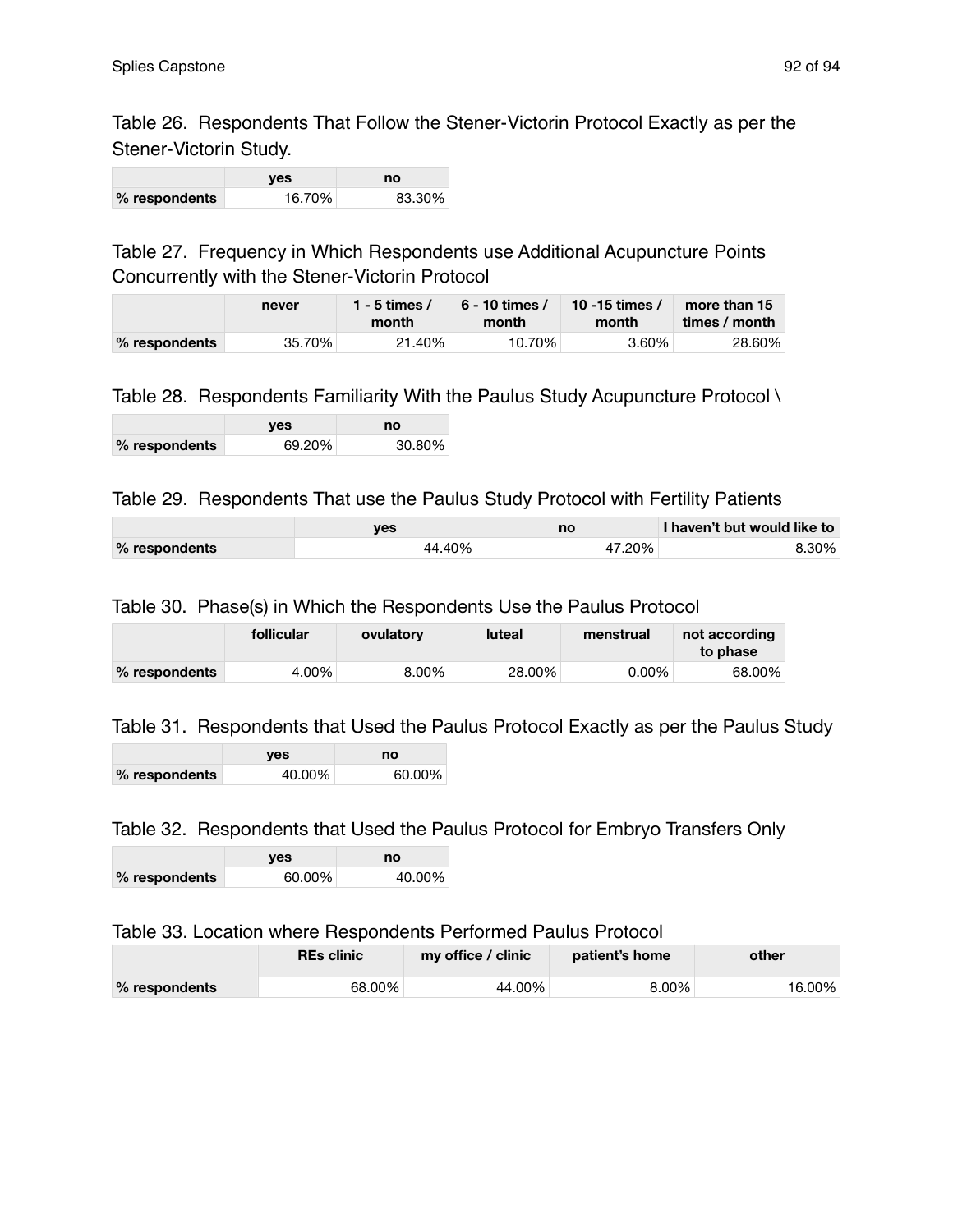# Table 34. Frequency in Which Respondents used Additional Acupuncture Points While Following Paulus Protocol

|               | never  | 1 - 5 times /<br>month | $6 - 10$ times /<br>month | 10 - 15 times /<br>month | more than 15<br>times / month |
|---------------|--------|------------------------|---------------------------|--------------------------|-------------------------------|
| % respondents | 50.00% | 32.10%                 | 7.10%                     | $0.00\%$                 | 10.70%                        |

# Table 35. Respondents that Used Other Fertility Protocols

|               | ves  | no   |
|---------------|------|------|
| % respondents | 32.5 | 67.5 |